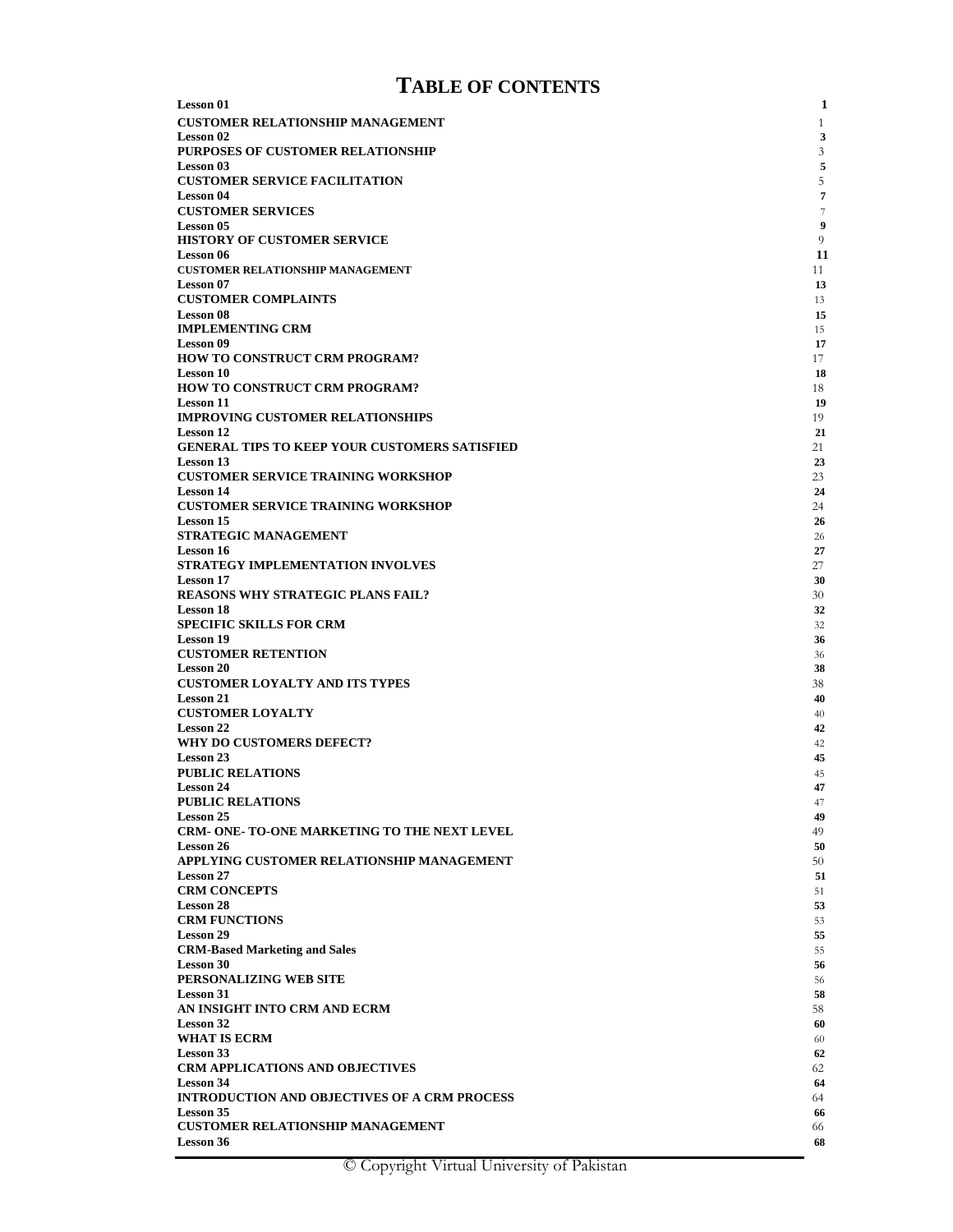| <b>FEATURE OF GOOD CRM</b>                             | 68 |
|--------------------------------------------------------|----|
| Lesson 37                                              | 70 |
| <b>CUSTOMERS' EXPECTATIONS</b>                         | 70 |
| Lesson 38                                              | 72 |
| WHAT DO CUSTOMER WANT AND THE APPEAL THAT WE CAN MAKE? | 72 |
| Lesson 39                                              | 74 |
| <b>SPECIFIC APPEALS THAT CAN BE MADE</b>               | 74 |
| Lesson 40                                              | 76 |
| <b>HOW A CUSTOMER DECIDES OR ACCEPTS</b>               | 76 |
| Lesson 41                                              | 78 |
| <b>HANDLING A DIFFICULT CLIENT?</b>                    | 78 |
| Lesson 42                                              | 81 |
| <b>COMMUNICATION AND CRM</b>                           | 81 |
| Lesson 43                                              | 84 |
| <b>COMMUNICATION AND CRM</b>                           | 84 |
| <b>Lesson 44</b>                                       | 86 |
| <b>ACHIEVING GOOD CRM</b>                              | 86 |
| Lesson 45                                              | 88 |
| <b>CONCLUSION</b>                                      | 88 |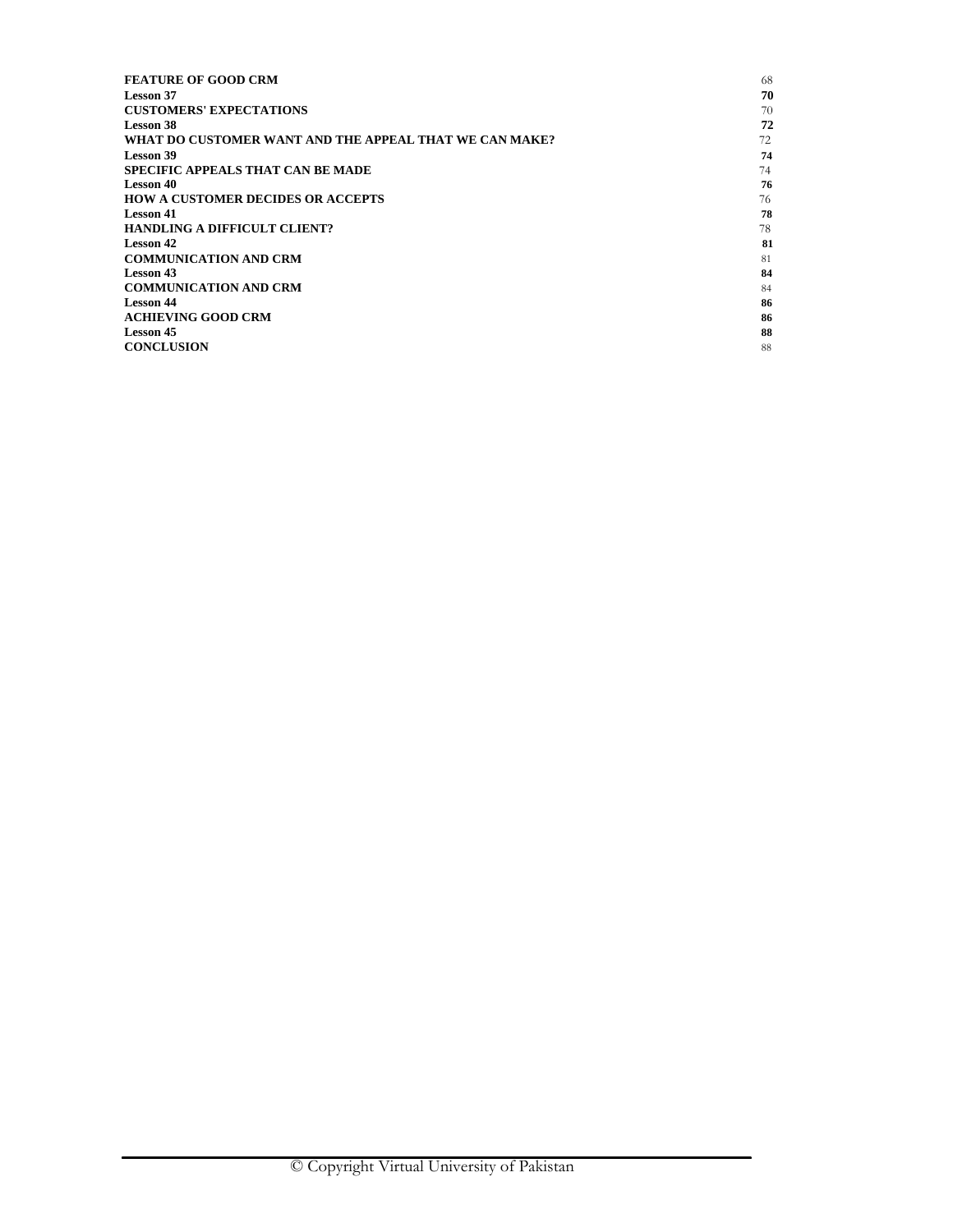#### **CUSTOMER RELATIONSHIP MANAGEMENT**

Marketing is one of the new discoveries in business management. Of late, marketing has come to occupy significant position in the overall strategic studies. Various challenges are emerging in marketing as well as new approaches are being made in its study to view its different aspects Of the many things it has been recently realized that customer is the most important elements in marketing and its sustenance and retention is far more important than any other marketing functions The approaches in marketing functions are constantly changing in tune to the challenges at the marketing fronts. At one time acquiring new c customers was the challenge before marketers. New markets, new areas, new world was the name of the game. Today, marketers are faced with retaining customers as much as challenging as acquiring. Thus traditional approach is insufficient to achieve marketing goals. New approach to marketing was desired. Hence the focus was shifted to customers from markets. The entire importance is now given to customers rather than other things. Indeed, other things are important but focus shifts to customer as a unit. Hence customer relationship was introduced as a tool to run business profitably and smoothly.

Today, Customer Relationship has evolved as a separate discipline and termed after its name. We must first draw difference between the two: Traditional marketing approach Customer Relationship Marketing approach (CRM)

#### **CRM is different from Traditional marketing approach in the following ways:**

The focus of Traditional Marketing approach is on individual transaction and does not concern continuous relationship with customers. The thrust of TM is on gaining new and more customers and not on retaining existing ones. Whereas CRM focuses on continuous multiple transactions, rather than individuals ones. CRM focuses more widely on customers and entire functions connected with value creation and delivery of chain of organization.

CRM attracts, maintains and enhances relationship as viewed by various thinkers. CRM is sel ing by using psychology rather than economic inducements to attract and retaining customers.

#### **Defined:**

Customer Relationship Management (CRM) acquiring customers by understanding and fulfilling their requirements more than expectations and attracting customers through specific strategic marketing approach --- it is a process of total commitment on the part of organization---

It includes the Methodologies and Strategies and Capabilities that help an enterprise organize and manage Customer Relationships.

It is the col ection and distribution of all data to all areas of the business.

From above definition, it is clear that CRM is one step ahead of traditional marketing approach. CRM infect, focuses all direction to retention of the customer –once the customer has been acquired

#### **The General Purpose of CRM is to enable:**

Organizations to better manage their customers through the introduction of reliable systems and methods. This enables organizations to service their existing customers more emphatically and more forcefully

Develop processes and procedures for interacting with those customers. So that the customer is provided services under the framework of systems and regulations.

We will study all these systems to ensure a continuous system to keep our customers wel –serviced.

#### **Major Areas of CRM focus on:**

- Generation and servicing more loyal customers.
- Expansion of customer base
- Reduction of advertising costs
- Increase in profitable customers
- Ease in introduction of new products
- Personal Information Gathering and Processing,
- Self-Service.

Let us briefly review each one of the above to get to know on what areas we will concentrate.

VU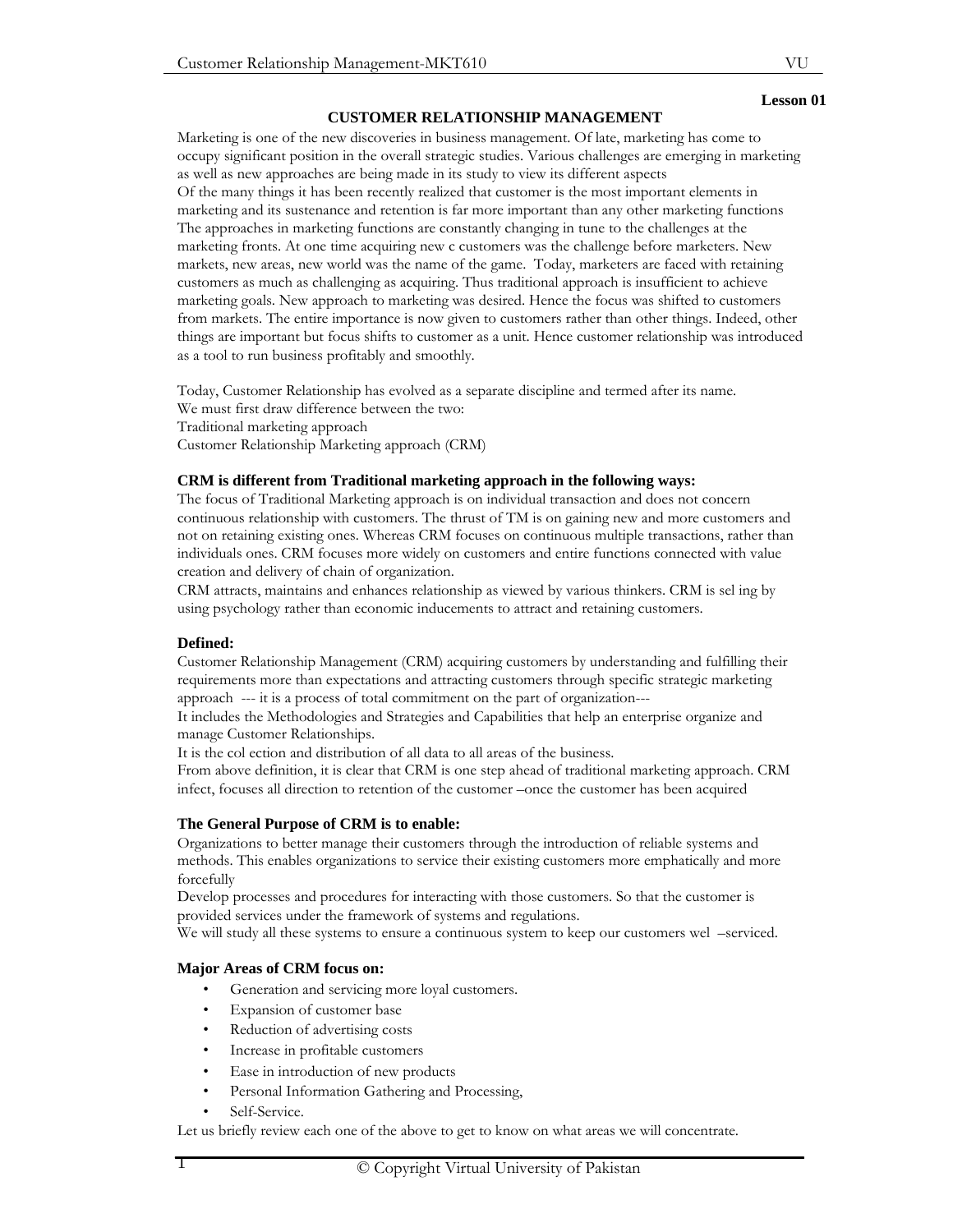Categories the customers into at least three categories, the casual customers, regular customers and loyal customers. Customers are those who would not switch over to competitors, no matter what. Casual and regular customers are relatively vulnerable. Organizations must identify these loyal customers and service them meticulously. Also organizations must make special efforts to shift more and more regular customers into loyal its, so that list can be enhanced to assure volumes. This will lead to enhancing customer base and customer bank. Then advertising cost will be reduced. Because, each customer would be publicity house it. That would make a reputation in the market and community It attempts to integrate and automate the various customer serving processes within a company.

# **Why organizations lose their customers?**

- Price related reasons
- Product related reasons
- Service-related reasons
- Benefit –related reasons
- Competitor reasons
- Personal reasons

Price is one of the most important reasons of losing a customer, all around the world. Discounts offered, special price, rebate incentives are the offerings which comes often. Take an example of mobile phone companies in Pakistan. Offering lower rates on per call basis is the most attractive things for customers. Yes, we all do need good service as wel . But then how many different services are or can be offered. Customers tend to economies, even if they have to compromise little bit on product price or offering.

Similarly, product related difference. Product and service offerings attract customers and they would switch over to other products or brands if product offered is of better quality and has some extra benefits and services. We notice now that most products show special benefits to customers, even it means an image. And they very strongly advertise that.

Of course we cannot rule out personal reasons for defecting. Contacts, group decisions, or prestige carries a lot of weight in switch over

Indeed, in some cases, competitors are very closely fol owing up the offering. They come up with a better quality product or service package to combat competition and to better their own brand and image in the market. Take the case of cel ular phones in Pakistan again. Intense warfare is going on with offerings and counter-offerings of price and service package, including billing.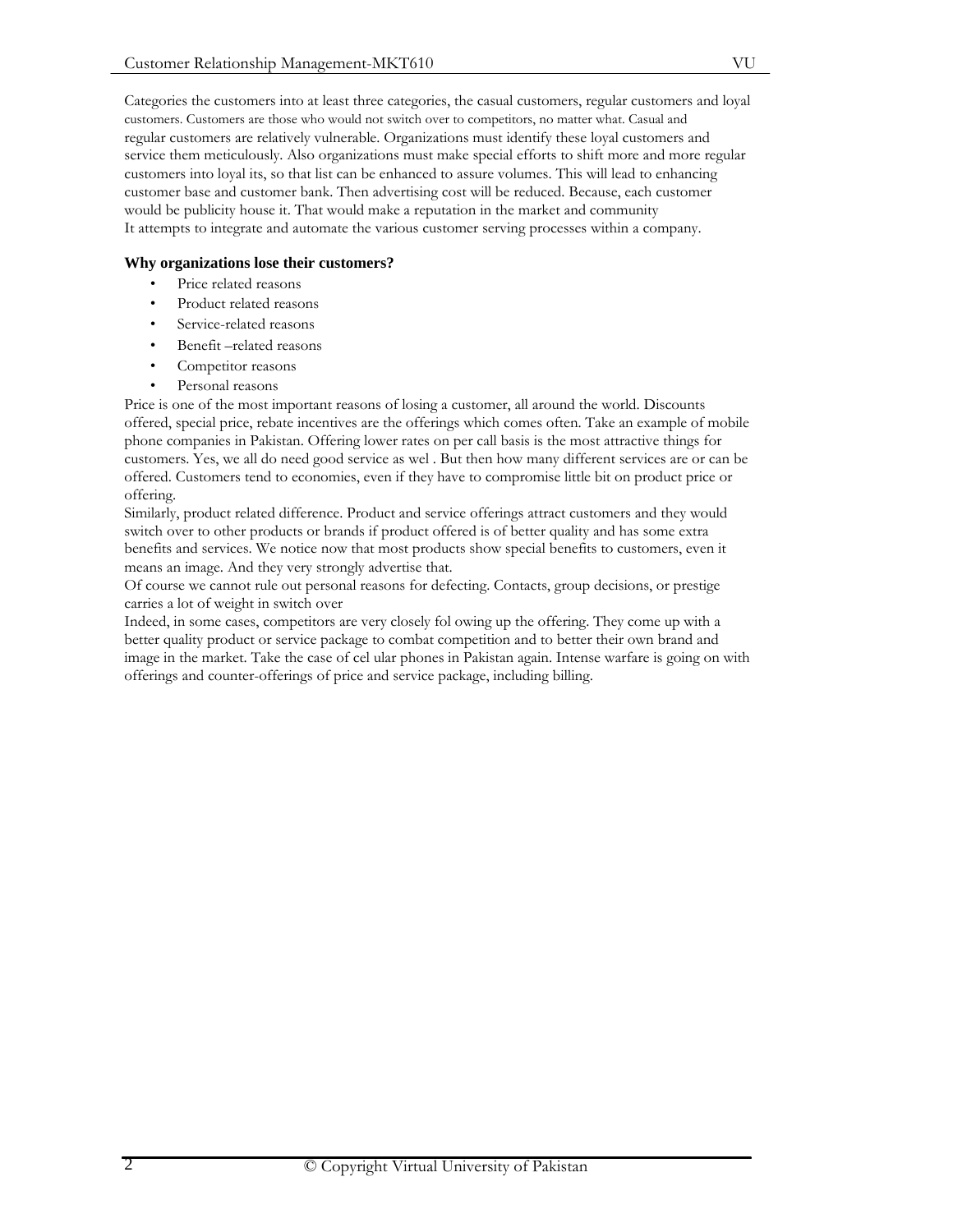#### **PURPOSES OF CUSTOMER RELATIONSHIP**

CRM, in its broadest sense, means managing all interactions and business with customers. When a customer is cultivated and starts operation, his ordering, futuristic planning, nature of products, nomenclature, specifications, delivery schedule, payment terms, place of distribution, nature of packing, lots of deliveries, and in some cases part supplies, etc are all taken into consideration. It is wrong to think that the customer has been acquired; infect the customer has just begun to experience you as an organization. Prior to this price and product selection and specification has been evaluated even the product has neither been tested not experienced. In some cases, the product may have been tested at the laboratory level, but the real test of product has just started when the customer starts buying the product now. The mode of your services has just begun. We have to begin with services and continue to improve them and follow it up closely.

A good CRM program will allow a business to acquire customers, service the customer, increase the value of the customer to the company, retain good customers, and determine which customers can be retained or given a higher level of service. So CRM comes into play its role

#### **Strategies for Building Relationship Management:**

Organizations can be small and big and can vary in many ways and styles, depending on product and its nature therefore an organization strategy towards developing and maintaining sustainable relationship differs from one organization to another on certain factors. They differ on:

#### **Nature of Business:**

The nature of business means the kind of undertaking. The extent of business, its geographical coverage etc. of course as we will see, it depends a lot on the product we are dealing with. Is it an essential product of life, like medicines or some important product such as baby milk or healthcare product and the market coverage? Some products have very limited application, and again may have a few customers. But they are very essential for life-saving. For example, blood pressure reducing agents, diabetic tablets, etc are some of the medicines which are demanded by a fewer customers, but their supply is very essential and their existence at your drug store is very essential

#### **Size of Market Share:**

Market size essentially determines the strategies we can use for building relationship with our customers. Personalized services, individual attention, complaint handling etc can vary on the size of the market. Indeed, it depends on the nature of the product. Popularity of your brand, the market share, the geographical coverage of market share etc some of the few factors, which determines service package and our ability to provide that.

## **Nature of Product:**

Product nature makes all the difference. Product can be essential- for- life product, comfort product, luxury product, life saving product, image-making product and even supplementary product. It all depends on its nature and it varies from customer to customer- for example, for a doctor, a cardiologist, a mobile phone is an essential product to be available to handle his patients emergencies. Same mobile is a total luxury for a student. While talking to a vegetable vendor in the street one day, I was told that since the use of mobile phone, his profitability from selling fresh vegetables has improved significantly. I asked him how and why? He explained that vegetable rates in the wholesale markets are lowered during the day and that he is out in the street at that time, he calls his agent in the whole sale market to make forward purchases and book his quantity for the next day at lower rates. So while he is selling his products in the streets, he can keep in touch with the wholesale agent to make his purchase for the next day and control his purchases. Not only the rates but also the quantity for the next day depending on the movement of his various items. In other words assortment, I admired his usage of mobile phone and improvement on his business operation. The cost of making calls is insignificant compared to the advantages he was getting

#### **Volume of Sales:**

Sales volume means a lot. If the product volume is huge and has a vast geographical coverage, strategies would differ a great deal. Large volumes make it difficult to concentrate on few segments or areas. Our strategies then should then be in general and not specific for any particular area or segment Geographic Concentration:

# **Lesson 02**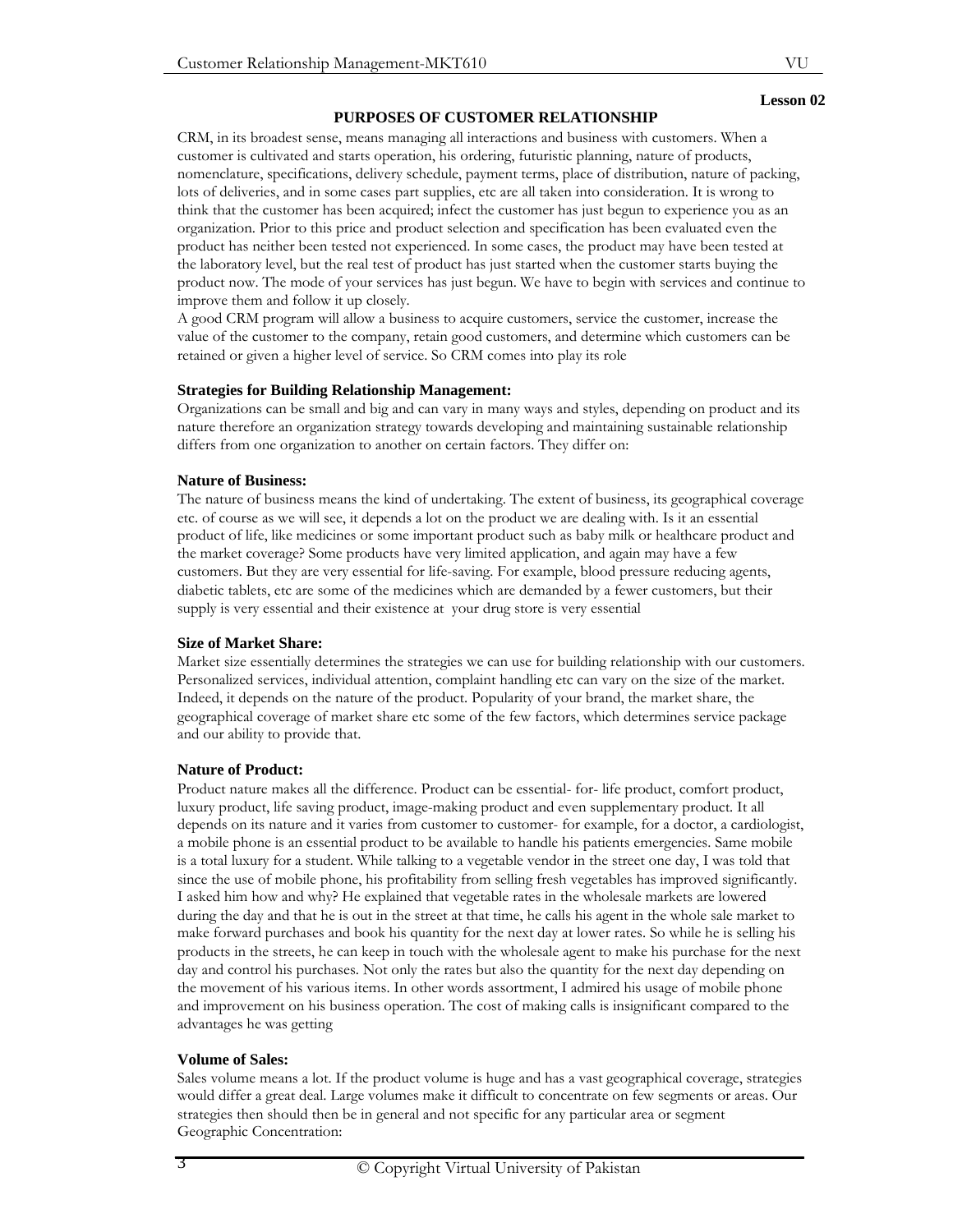Some product sales are in specific areas or pockets of the market, whilst others have vast spread over. Our strategies would greatly differ in both the cases of different areas. We must find out the reasons for concentration in specific area. There is always a reason for this

#### **Socio-Economic Status:**

Socio economic conditions vary from area to area and from place to place. Urban areas are usually strong in buying power than rural areas. Obviously as marketing managers, our strategies differs in our approach in both areas. At one place we are showing or emphasizing product features, in another area we are showing its status image, may be. Both the appeals will have different impact on customers.

## **Life Style of People:**

Life styles differ very much from area to area and from segment to segment. As we all know in urban lifestyle, communication is very essential because of speed of life; hence mobile phones would show instant connectivity as main feature of their product. In rural lifestyle: it the length of service battery which is important. That can be more appealing to rural areas.

## **Competitors Strength:**

This needs to be looked into by marketing managers. Competitors have some stronghold in some areas, whilst in some sections; they have weakness or less concentration. In order to build up volumes, it is perhaps much desirable to hit areas where competitors are weak. We can even attack of competitor's strongholds, but for that, we need to have different strategies. This enables us to adjust the strategies and make all the difference. Strategies can also be altered

Organizations also differ on the following factors: Every organization differs a great deal from one another. Depending on their size etc and the markets etc—they different in many ways—let me give u some of the factors –on which they differ

**People**—yes people are different because of their different educational background and experience **Process**—processes are designed by the people –they too are different from one organization to another. Process also depends on the product nature

**Product**—needless to say that product can differ from simple bread to strong chemical and mechanism of the product

**Service standards**—service standards vary on the kind of products we are handling—so products need after sale service –so may need erection and installation –some products are consumable—some are for long periods of time for consumption, while may be instantly consumed and lost

**Cost analysis** –cost analyses means too much cost do we require to deliver it to customers at various parts of the markets.

Attention of changing requirements of the customers---customers requirements differ from time to **time**---modern technology demands more sophistication in usages and consumption

**Performance of organizations**—indeed performance of both the consumers and suppliers makes all the difference—includes handling

**Training of employees**—training and learning of employees matters a lot

**Effective communication system**---communication system with customers ca differ from organization to organization

**Customer satisfaction research-**--depends how often we carry this in an organization—some do regularly while some ignore for a long periods of time

**Competitive knowledg**e—completive knowledge also differs—some products have close competition and some don't. but these days the product difference is minimizing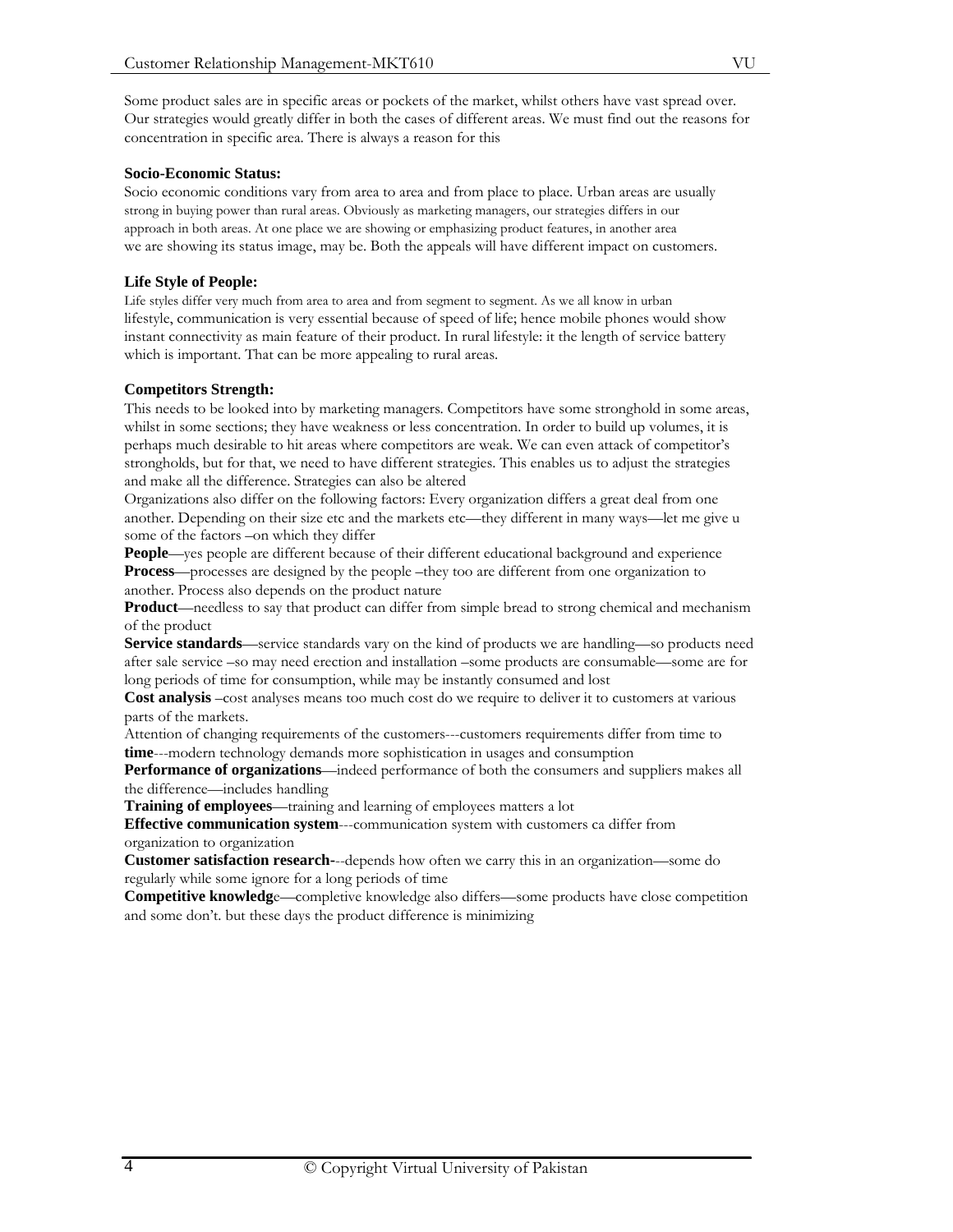#### **Lesson 03**

#### **CUSTOMER SERVICE FACILITATION**

We have discussed customer services and have clearly defined its parameters. We have also understood its importance and approach strategy. Here, we will discuss that Good CRM Program Can Improve Customer Service by Facilitating Communication in Several Ways. Indeed, it's the communication that will make us reach our objective. Let us discuss theses aspects one by one and see how and what are we supposed to do to make facilitation easy

• Provide Product Information, Product Use Info, and Technical Assistance on web sites that are accessible 24 hours a day, 7 days a week.

This is the most important aspect of all business activities. Provision of information about the product research has shown us that customer knows about his need in a broader sense-infect, he is unable to decipher his need in specific way. At least, he cannot specifically define his need in terms of product-- very rarely, can a consumer tell what he or she specifically need or want unless he or she has learn about the available product. The customer knows the end objectivity some time only---for example a customer wants a good suit for party wear. Not know what does he want or what all is available in the market to meet his need. He looks around and after hearing about the products—he decides according to his pocket and affordability. Then some products have technical in nature. The customer may not have technical knowledge enough that he can define his specific need. He needs a circuit breaker in the house to protect his electronic things. Does he know about circuit breakers—and engineer customers may know it—but are we all engineers? Then a customer cannot decide about the product after even getting all the information. He needs to research more. He has to take a purchase decision after comparing it with many similar products. That makes it easy for customer to take a good and right decision. So lets give him sufficient product information and technical know how. It is said that all the vital questions should be answered in web site of product information mode- yes certain more inquiries are still left's questions are all curiosity =based questions.

• Identify how each individual customer defines Quality, and then Design a service strategy for each customer based on these individual requirements and expectations.

Well, as said above, customer is unable to define quality in exact terms. He needs a suit length for his suit –meant for parties. But he also needs that suit for other occasions. Does he know what he wants? The suit should be good, expensive looking and also modest for usual wear. Can we give him that suit length within his pocket? Can we offer him some thing, which meets multiple occasions? We must give him all the various permutations and options---having identified design, the next step is his affordability. Can we match all that, then in case of semi-technical product or technical product, are we offering him service package enough to meet his need. He wants least botheration in installation or operation. He needs convenience and comfort. Can we offer him all that? And are we communicating him all that?

• Provide a Fast Mechanism for Managing and Scheduling fol ow-up sales calls to assess postpurchase cognitive dissonance, repurchase probabilities, repurchase times, and repurchase frequencies.

Now we come to direct communication with the customers. First meeting him in person thought sales calls. This is perhaps most difficult part of sale activity. How to schedule the sales calls and their contact and then to make sales presentations and how to convince customer o take action? And once the customer is cultivated, then sales services to be provided and how best you can meet your commitments. Customers post purchase settlements and problems have to be met and long term relationship begins. Indeed one has to manage every step to ensure that the sailing is smooth

• Provide a Mechanism to Track all points of contact between a customer and the company, and do it in an integrated way so that all sources and types of contact are included, and all users of the system see the same view of the customer ---reduces confusion.

This is extremely important to maintain liaison with all the concerned people at the customer end. It is wrong to think that only the purchase department deals with suppliers or purchases. Purchase or buying personnel do come in direct contact with suppliers and heir representatives. But actually the end user of product is usually the production department and their experts and engineers. It is our job to maintain close liaison with these people too and maintains periodical meetings. Accounts and finance department is the next in line to maintain relationship, for the settlement of invoices. Over all, all customer management has to be happy and contented. Generally, hey too discuss issues in their periodical review and meetings

• Help to Identify Potential Problems quickly, before they occur.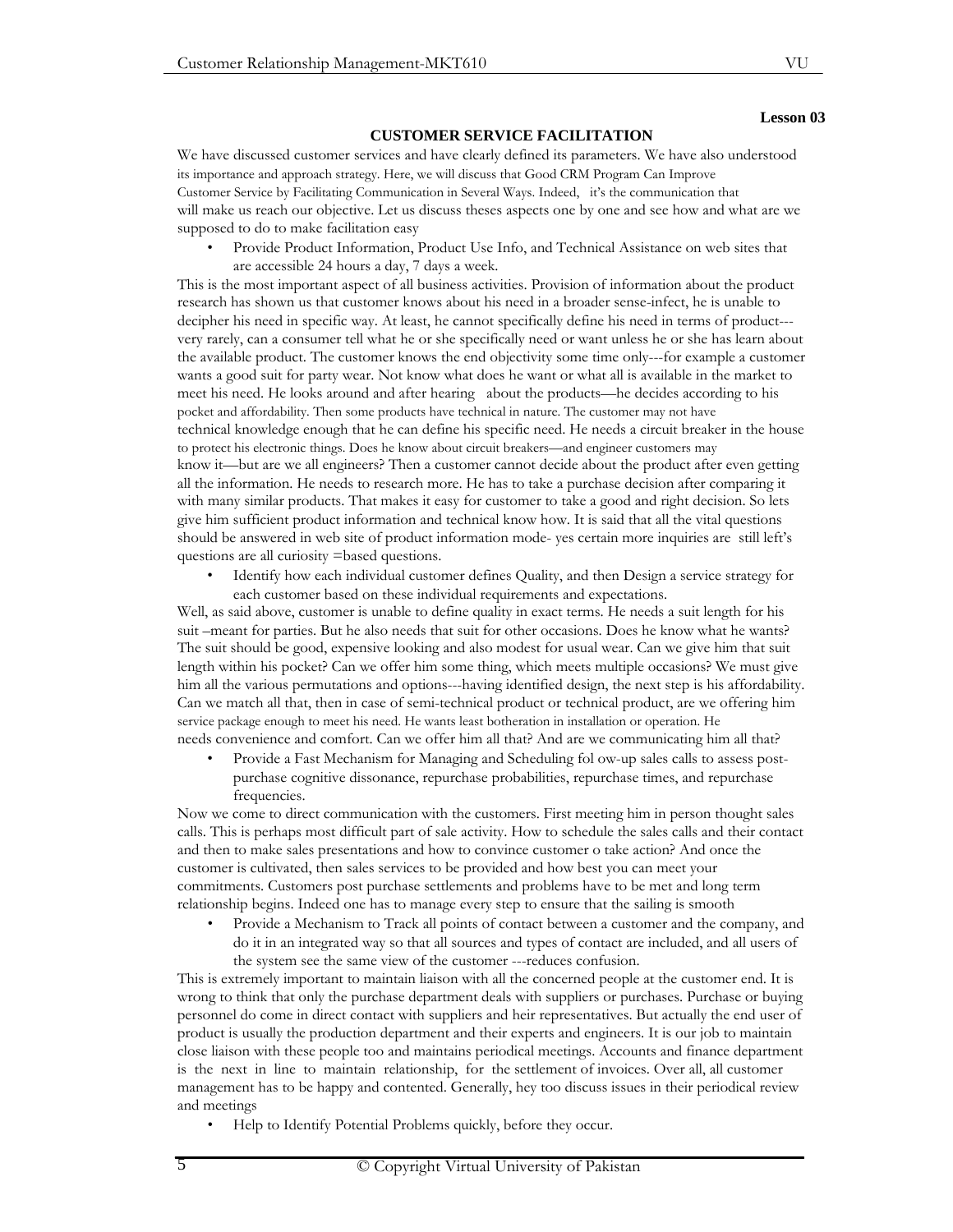**When** the customer is beginning to purchase material and you are maintaining supply line, problems do occur. The problems can be of two major natures, one that are caused by external factors, such as weather and other situation or national catastrophe of any nature. The second problem can be internal problem—such as problems relating to your own organization of logistic supplies, such as strikes, shortage, import restrictions etc. in both the cases, our job is to keep track of these problems and anticipate them well in advance and organize to handle them. It often leads to rationing supplies, provision of essential items etc. careful handling and planning is called for on our part and vigilant handling of the events. Customers are lost or gained more strongly when an emergency situation arises. But let me assure you that this is the best time to strengthen customer relationship. Take bold initiative and handle very sensibly. Very often, such occasions are taking or leave it like situations-

• Provide a User-Friendly Mechanism for registering Customer Complaints (complaints that are not registered with the company cannot be resolved, and are a major source of customer dissatisfaction)

Now let us talk about another unavoidable situation and that is complaints of the customers. Complaints can be usually of such a nature, short supplies, bad packaging, leakage or pilferage, sub standard supplies, supplies different from purchase order etc. the rule of he game is first let the complaint be registered by the customer formally. Check your end the true picture and problem that has uncured. Go back to your customer and accept if the complaint is genuine (complaints of these nature are 90 % correct). Take a remedial measure and remove the complaint, instead of arguing and counter complaining. The bottom line is that even if the complaint involves customer's negligence to some extent; do not rub it on consumers. Take a remedial action, no matter if it results in small deficits, take action to replace the product or do what ever to gain customers confidence. Do not forget that mistakes can occur within your fool proof systems too

• Provide a Fast Mechanism for handling problems and complaints (complaints that are resolved quickly can increase customer satisfaction).

Indeed, complaints should never take as nuisance. Complaints should be attended to and resolved urgently. Complaints should never be lingered or unattended. Quicker attention and resolution of complaints lead to stronger relationship. It gives customer an idea that he is important when in need so the complaint should be attended to promptly and quickly and resolved to the satisfaction of the customer, even if costs a certain loss financially or in business transaction. Remember, it's only a fraction of total deal. But the strength, we have attained with customer is long-term and lasting.

• Provide a fast mechanism for correcting Service Deficiencies (correct the problem before other customers experience the same dissatisfaction).

Do not forget that your service and provision of services can have human deficiencies and some bottlenecks. So if complaint comes from one customer. It goes to correct relationship with many other customers and strengthens. Deficiencies do exist in all systems and operations. We should not take it as inefficiency. Corrective measures lead us to greater success.

Use internet cookies to track Customer Interests and personalize product offerings accordingly. Now we are in the age of IT. We can use customer feedback for our future planning and operation. Websites should be upgraded regularly and we should encourage customers to feed us back in such a way hat useful inflow system of information can be established.

• Provide a fast mechanism for managing and scheduling maintenance, repair, and on-going support (improve efficiency and effectiveness).

The repair scheduling and maintenance update should be regularized so as to give customer the feelings that he is being closely monitored by you as suppliers. It gives a very strong feeling of importance/ I remember that my cell phone sel er reminded me regularly that battery expiry date is close. I was reminded .when I was about to proceed on an overseas trip. I replaced battery before going abroad and thanked my suppliers that I was saved of possible hassle abroad. Whatever, I felt very important in heir eyes.

The CRM can be Integrated into other Cross-Functional Systems and thereby Provide Accounting and Production Information to Customers when they want it. We must keep close liaison with customer on his dues and rebates and other important information. Banks today are following these systems to remind their loonies and collect dues on time.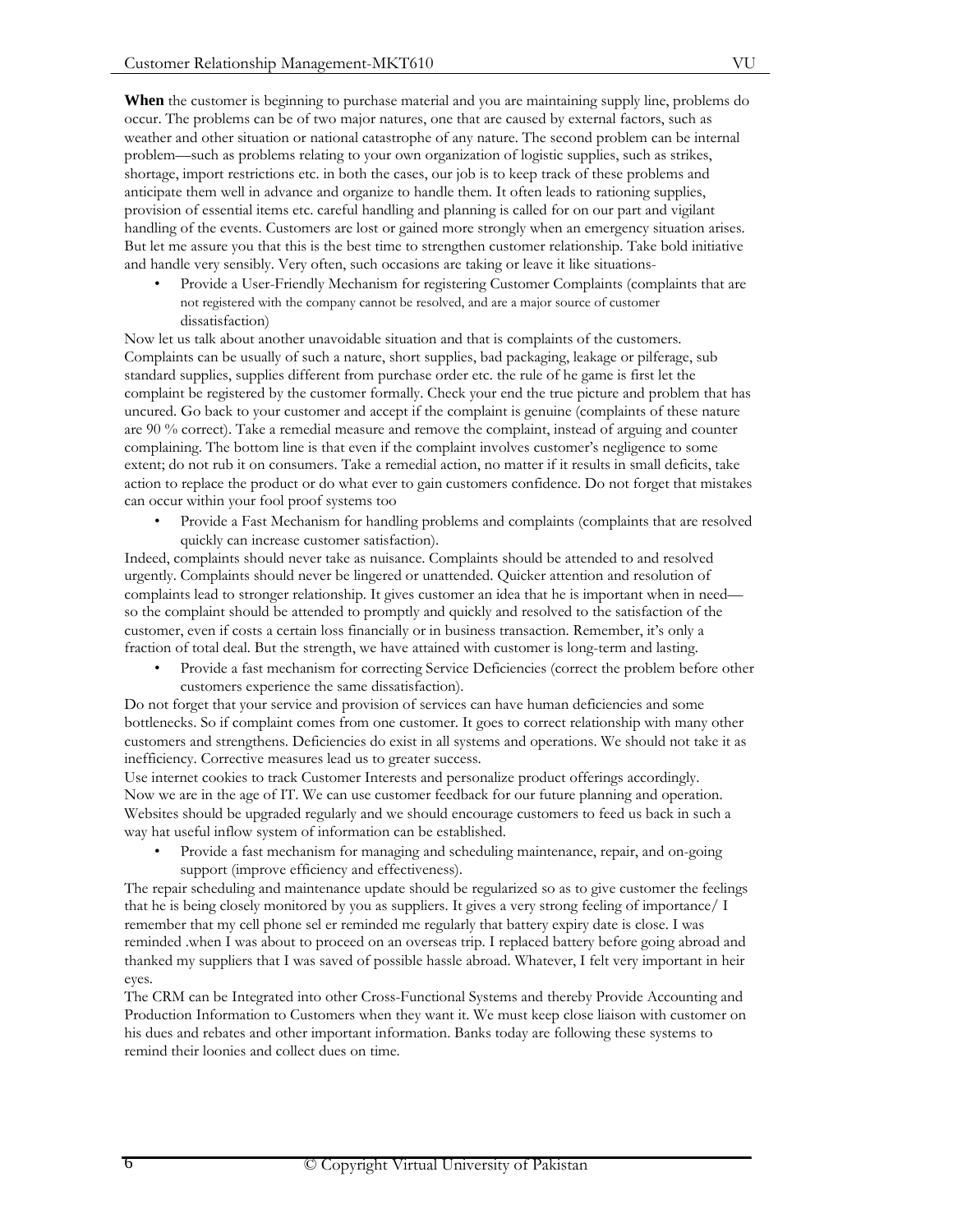VU

#### **CUSTOMER SERVICES**

## **Definition**

It's hard to define Customer Service because no pram metes can be fixed around it. However, we can perhaps give its definition in one way or the other, for the sake of its study. We can define customer Service as the provision of Labor and other Resources, for the Purpose of Increasing the Value that Buyers Receive from their Purchases and from the Processes leading up to the Purchase. There are two terms, which are important in the definition above." provision of Labor and resources" and "increasing the value that buyers receives for their purchase". We will discuss both these terms to understand this concept more clearly.

Let look at the concept of provision of labor and resources. Every organization is manned by requisite labor force to perform selling and marketing operation successfully and efficiently. Indeed, it is different department that they work from purchasing to manufacturing to distribution and selling directly to customers. Previously it was assumed that only those which are directly employed in marketing and sales departments are responsible for movement of goods to customers. The latest approach is that infect all departments, whether they carry name of marketing or sales are indirectly focused towards customer happiness and welfare. Therefore, all labor has customer as their focal point. All departments must orientate its policy towards service to customer in one way or the other. Selling plant and equipment is no the end of the game of computers for that matter. The software and maintenance and upkeep are as much as important for the customer as selling the equipment. Customer convenience is always held in mind while selling the equipment. Similarly, in consumer products, we not only concerned with sel ing a product for customer total consumption. We are also to worry about its packing, nutrition, the health of the customer as well. Perhaps more now than any thing taste does comes in but ultimate health of an individual due to consumption of the product is equally important. That is why we CRM is being brought in to play a unifying role and integrate the management force focused on customer, the second concept that we have talked about is receiving the value that a customer receives from his purchase if we go in financial terms, we can say that customer receives he value for his purchase in term of quality of he product. Say if he buys an air conditioner for 20,000 Rs. he should have received a working air con. But in actual facts, is it just the air con he has bought. He has bought a unit, but infect he has bought services in terms of installation, ease in maintenance, spare parts, convenience in installation, warranty, back up services and several their things with an air con. The asking is has he got these things as well? Has he got all these things with his purchase? Won't these things not influence his decisions? Won't it affect your decision in choosing a brand of air can? Yes surely they will mater a lot. What are we therefore saying? Customer would take into consideration all factors before he would patronize your sales. He would consider all these things before he make up his mind. He would take into study service package as a whole to consider his decision. CRM takes into account all these factors as a package to influence his decision.

With the rising dominance of the Service Sector in the Global Economy, customer service has grown in importance, as its impact on individuals, households, firms, and societies has become widespread and deep-seeded.

#### **Total customer care programme- (TCCP):**

 In order to provide these service,, we have, for your convenience of learning, developed the following TCCP or Total Customer Care Program and provide you with the following exercises. A good care of each section and you will devise a good package of TCCP.

Keep Constant Communication with Customers

Respond Quickly to their Needs

Satisfaction not only on product but also on other aspects

- Compensate for Loss
- Avoid Irritations
- Make Products Available
- Render Advice
- Boost Product Confidence
- Give Special Attention
- Protect Customers Rights
- Be Visible

#### **Lesson 04**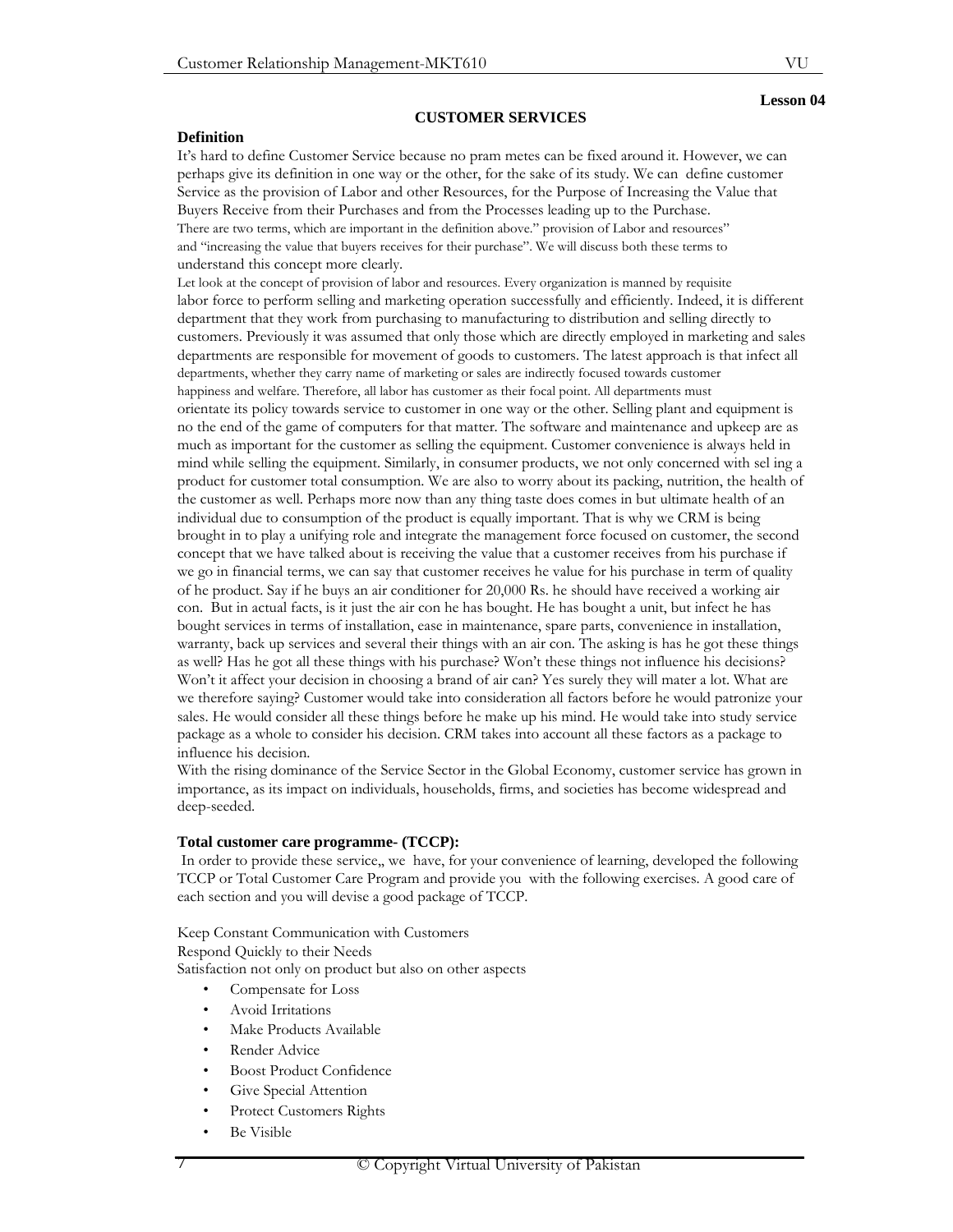- Maintain big standards of Cleanliness, Hygiene and Smoothness
- Be Genuine and look Genuine
- Make Customers Part of the Organization

A customer is the most important person in any business. A customer is not depended on us; we depend on customers. A customer is not an interruption to us; they are our purpose.

A customer is the life blood of any business.

We exist because of customers; customers don't exist because of us.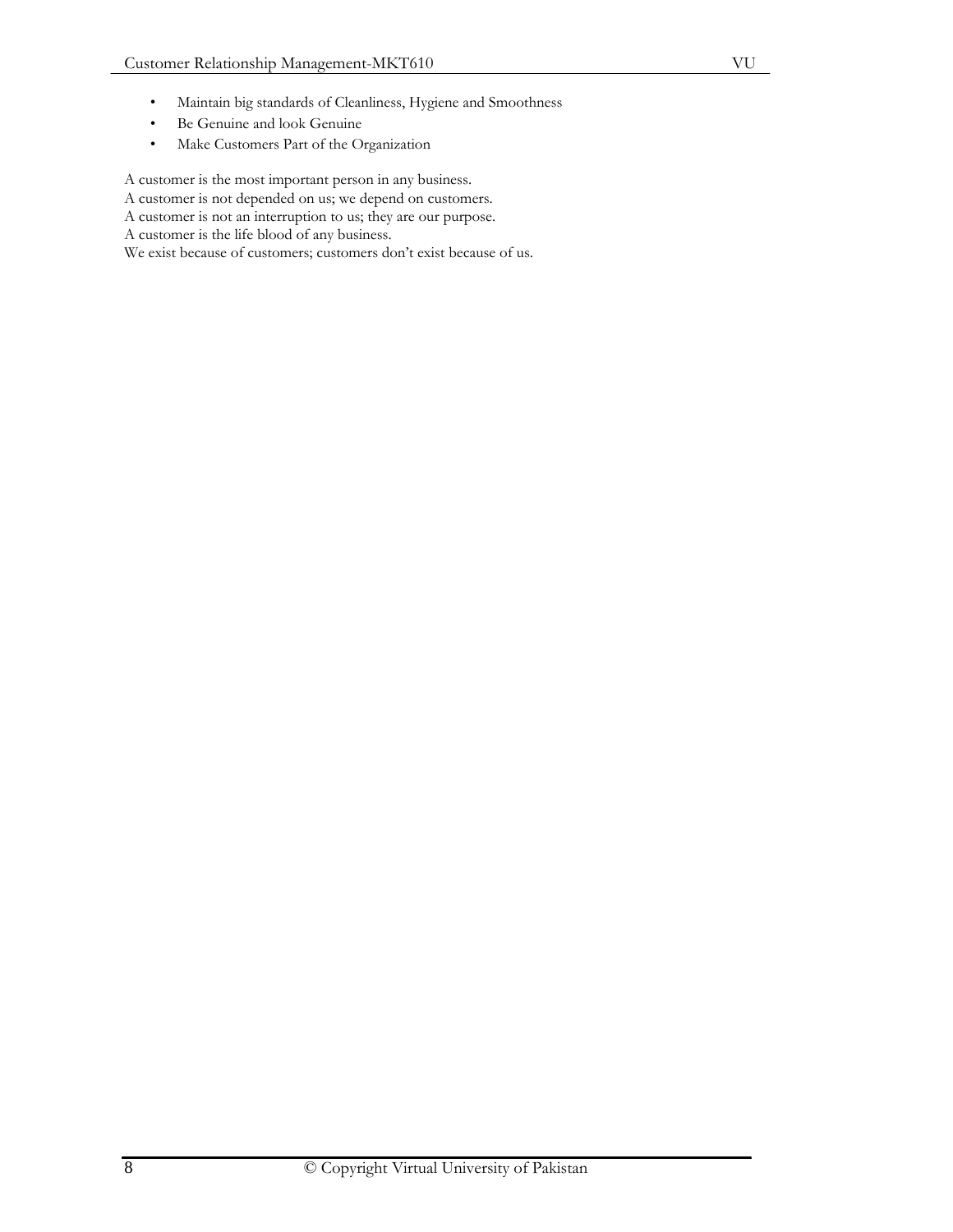# VU **Lesson 05**

#### **HISTORY OF CUSTOMER SERVICE**

The modern concept of customer service has its roots in the Craftsman Economy of the 1800s, when individuals and small groups of Manufacturers competed to produce arts and crafts to meet public Demand. Individual orders were booked for each customer and supplied according to his/her taste and demands. The economies were small and so were the transactions. The manufacturer was able to meet the customers on one to one basis and talk to customer to understand the minute details. Customer care and service were highly personalized. But then the economics swing was setting in. The technology was increasing and so was it difficult to cater to the individualistic needs of the customer. Gradually, the era of mass production came in.

The advent of Mass Production in the early 20th century, followed by an explosion in the demand for goods after World War II, increased the power of suppliers at the expense of consumers, and thus reduced the importance of customer service. History tells us that customer service as a concept was kept aside in the cell. The manufacturers could produce what they could and these goods will find their way to customers on their own. Infect, it was the age of demand exceeding supplies. There was no need for customer service as an activity or as a tool for promotion or enhancement of markets. But things never remain the same for long periods of time.

A shift in this balance began in the 1970s, as international competition increased, and the dominance of western manufacturers was challenged, first by Japan, then by Korea, China and other developing economies. New world emerged with these Eastern economies taking to tremendous growth Producers responded by improving the quality of their products and services. They introduced to the world entirely a new concept—the concept of simplicity and convenience and economy to the world The economic boom of the 1990s again increased the power of suppliers who, while not completely reverting to lower standards of service, were able to be more selective of which customers to serve, and of what levels of service to provide.

The overall quality of customer service in society and in specific industry- will continue to be determined by the relative balance of power between suppliers and consumers; it will improve as competition becomes more intense, and decline as competition decreases.

We have to asses the global situation today and derive that we are facing a new development. Briefly, the product similarity is making it more a challenge today than ever before, to upgrade customer services to get an edge over the competitors. The technology is not only developed but also has assumed the position of universality. Global trade is now much more than ever before. Hence customer services and development is the only answer we have before us. We know more about this.

#### **Strategic Advantage through Customer Service:**

A company can outperform rivals only if it can establish a difference that it can preserve. Customer service can be such a difference. It is very difficult to control, and therefore difficult to imitate. It is difficult to control because of its variability. The level of service may vary greatly between two providers in the same organization. It may also vary from one moment to another, even as delivered by the same provider. The difficulty is compounded in multi-unit operations: in addition to variability within units, there is also variability among units.

## **Challenge and Opportunity:**

That is both the challenge and the opportunity. The consistent delivery of superior service requires the careful design and execution of a whole system of activities that includes people, capital, technology, and processes. The few companies that can manage this system do stand out, and are sought out. This is the foundation of their sustainable competitive advantage.

#### **Customer Service Culture:**

For an organization's members to deliver superior service consistently, they must be acculturated, i.e. instilled with the concept and spirit of customer service. We ought to create within our organization, the culture of customer service thru constant education and training. We ought to highlight the following constantly to our employees and make them work towards creation an environment of customer service. Infect, all our efforts should be directed towards that

- Values –the results of good and effective customer service should be appreciated by all and adopted for its good value
- Traits –to provide customer service, we ought to have some human traits—such as helping, courtesy and provision of services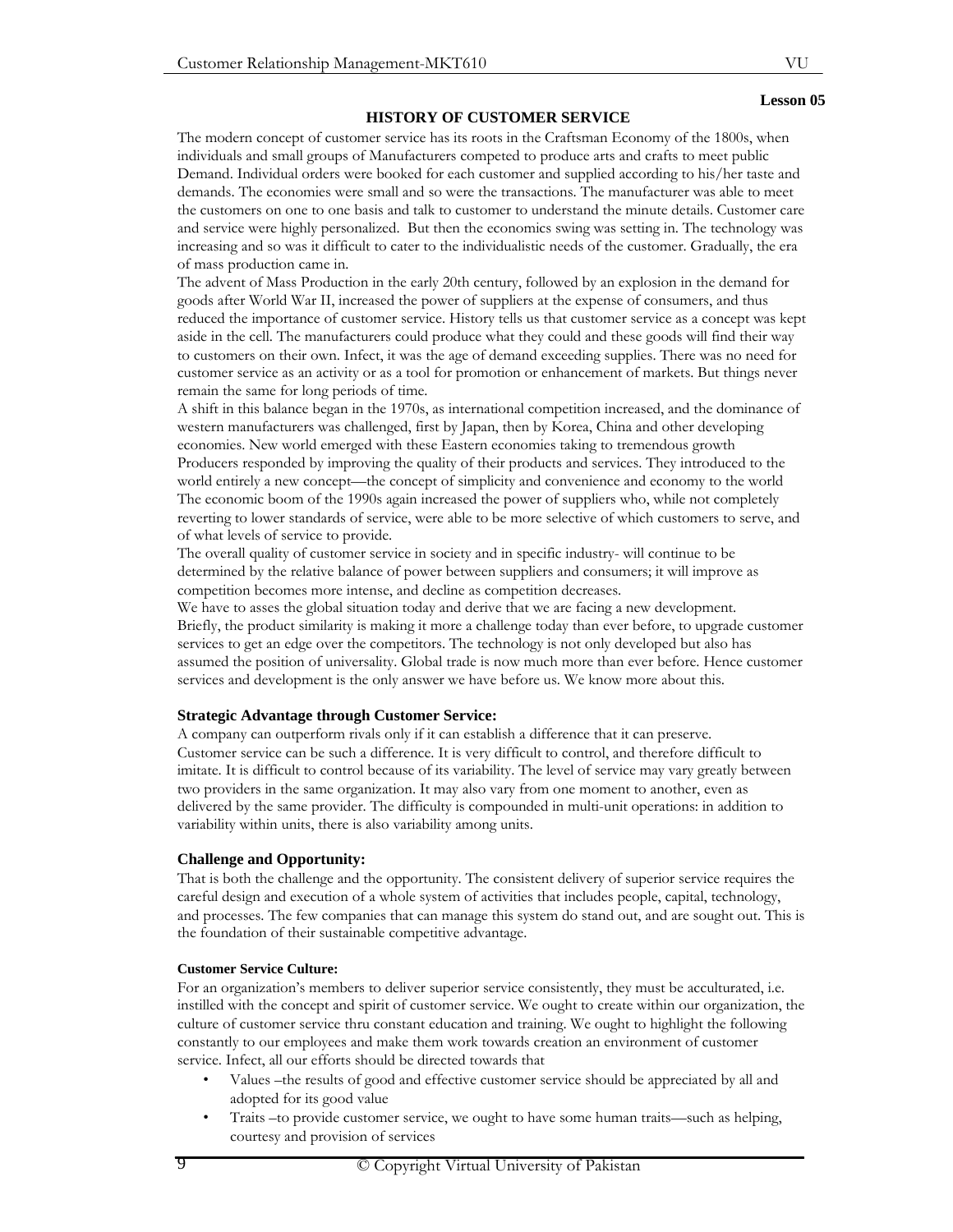• Behavior and of course our behavior should be such that it renders customer service as a routine work and not just specially undertaken

# **The Mechanisms of Acculturation include:**

What is acculturation? It means when norms and practices are adopted as a part of culture. Like anything we adopt in a society, admired and accepted by many people, as a part of a specific culture. Similarly, we can make customer service as a general y accepted and admired practice of management norms in an organization. Let us look at these factors:-

# **Recruitment:**

The customer service begins with recruitment of manpower---it means that the people we finally select should already have traits of service and should be willing to do so

# **Training:**

We then start training tool- we must train staff from time to time and systematically training on customer services. In training, we must also hire outside sources for training courses and program

# **Empowerment:**

This means that we should empower through written job descriptions employees for certain responsibilities and jobs. They should be encouraged to contribute their thoughts

# **Accountability:**

And of course held accountable for their assigned jobs and responsibility, we even rate employees in their annual appraisals on customer service performance, which was not the proactive before.

All this within the framework of an organization's ideology of service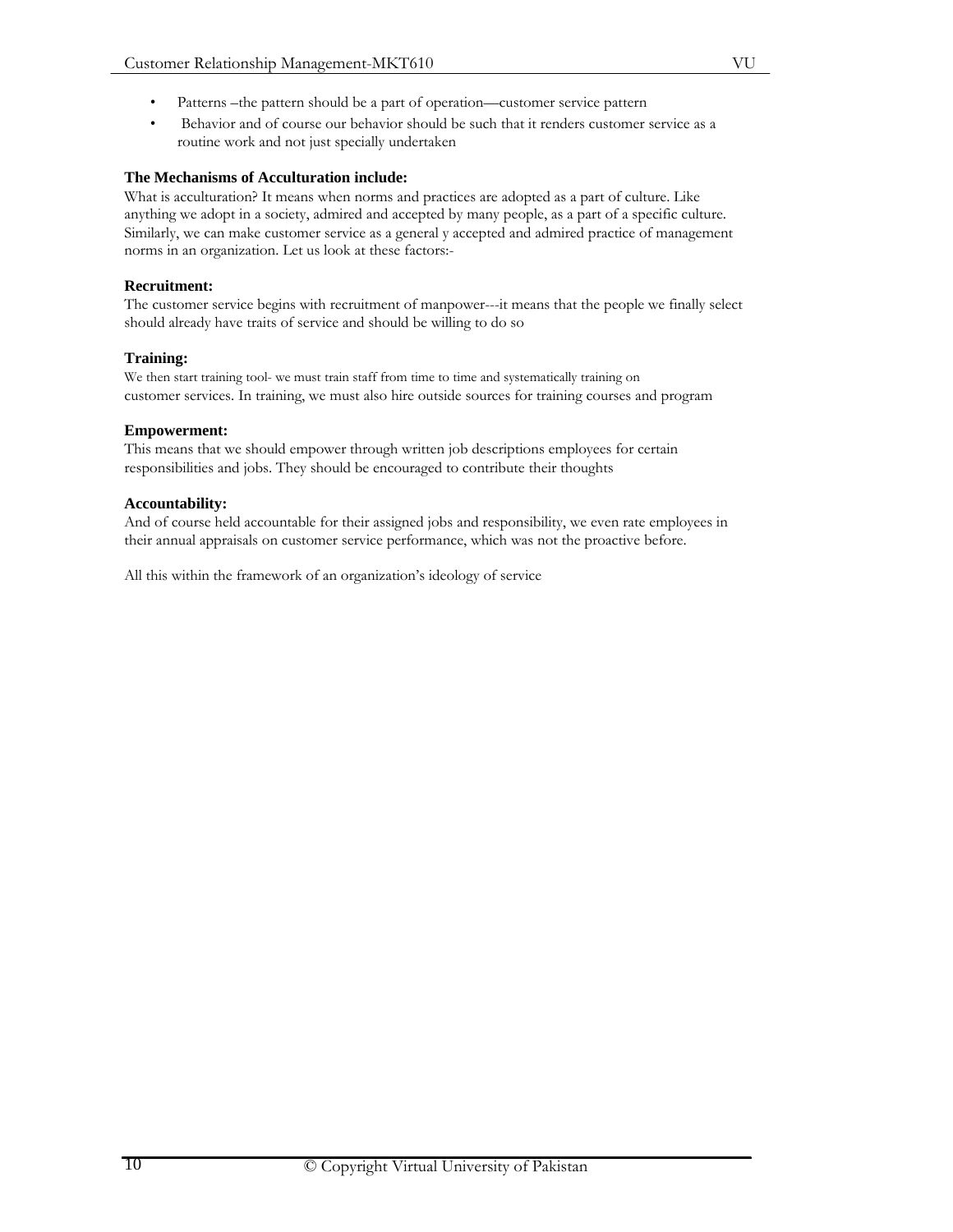# **CUSTOMER RELATIONSHIP MANAGEMENT**

We look into some of the most critically impotent areas in CRM—we call it today the starting point of CRM—we have got to be very careful in these areas and take utmost care to do it a right thing, right at the outset

#### **Recruitment, Training & Empowerment:**

We have to devise a right policy at Recruitment. We must select those people, who have aptitude towards service and advising. This is evident in some people at the time of interview and scanning and interviews.

Training is focused on enabling personnel to deliver service in manner that is beneficial to both the organization's customers, and to itself. This is essentially imparted to an employee, gradually and in piecemeal—thought training we apprise management with the advantages of training and then we give them practical training in service provision and regimentation.

Accountability

Whereas outstanding service organizations allow their people to make mistakes and learn from their failures, there is little or no tolerance for violations of its core service values. People who do not fit into the culture are removed. Our evaluation criterion should be focused on service now more than ever. We should directly evaluate customer service and your performance in this area. Proper weight age is given to this factor.

| Category         | Description                           |
|------------------|---------------------------------------|
| Good People      | Friendly, helpful, courteous          |
|                  | Empathetic                            |
|                  | Knowledgeable, accurate, thorough     |
|                  | Resourceful, empowered                |
|                  | Able to recommend solutions           |
|                  | Able to anticipate needs              |
|                  | Efficient                             |
|                  | Trustworthy, authentic                |
|                  | Reliable                              |
|                  | Responsible                           |
|                  | Appropriate appearance and demeanor   |
|                  | Good selection                        |
|                  | Good quality                          |
|                  | In stock                              |
| Good Offering    | Available demos                       |
|                  | Clear descriptions and pricing        |
|                  | Competitive prices                    |
|                  | Financing, deferred payments          |
|                  | Convenient locations                  |
| Convenience      | Long hours                            |
|                  | Available help, fast service          |
|                  | Signage that facilitates self-service |
|                  | Fast checkout                         |
|                  | Shipping/delivery                     |
|                  | Installation                          |
|                  | Phone/web                             |
|                  | On site support                       |
|                  | Hassle free returns                   |
|                  | Quick resolution of problems          |
| Good Environment | Clean                                 |
|                  | Organized                             |
|                  | Safe                                  |
|                  | Low pressure                          |
|                  | Energy level appropriate to clientele |

#### **What does a customer want?**

#### **Lesson 06**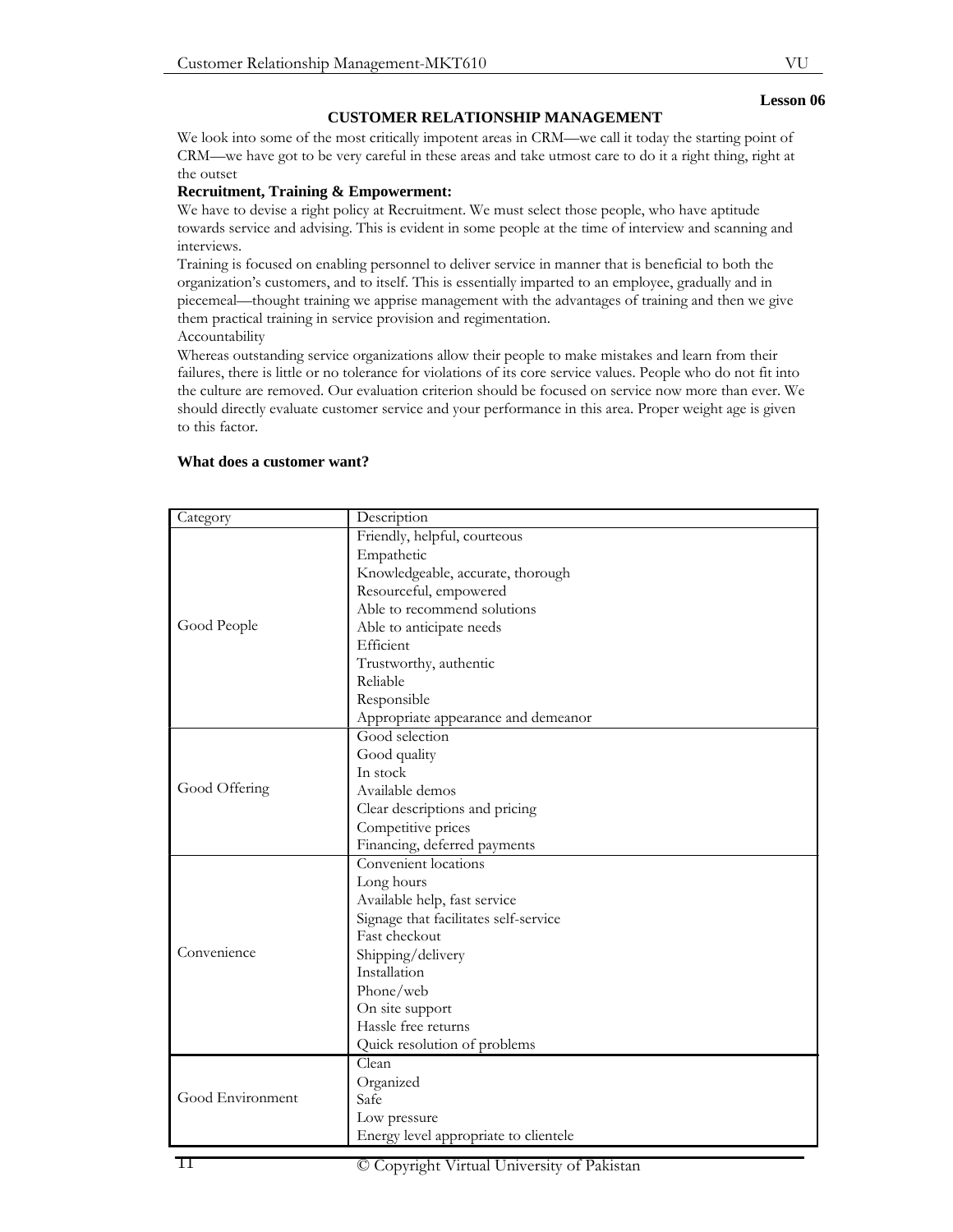From the above-mentioned list, it is clear to us what does a customer want? He needs a trouble free operation of procurement of goods and supplies. Do not forget that the timely procurement of material is his business to begin ad kept going with his production and consumption process, what ever type of customer he is. Take for example, purchase of butter for this consumption. The customer wants butter of certain standard and certain quality for his family. All the customer wants is congenial transaction and consumption. He does not want butter purchase to become problematic for him---same goes for consumer of cement by the contractor of a bridge or a building.

Delivering customer service begins with understanding what customers want. And this understanding begins with the understanding that they do not always know what they want, or why the want it. Traditional market research assumes that they do. Newer methods recognize that as much as 95% of our decision making is subconscious.

Common research methods (e.g. surveys and focus groups) more often reveal what customers think their motivations are, rather than what their motivations truly are. When respondents do not comprehend their true motivations, they tend to state how they think they ought to be motivated. Recent progress in neuro science and in observational technologies has yielded more reliable, less biased, results.

Regardless of how they arrived at their findings, most researchers agree on the factors listed in this table. Suppliers that meet these requirements are likely to give their customers a satisfactory experience. In a competitive environment, however, satisfaction may not be enough. To stay in business, firms must be at least as satisfactory as their competitors. Moreover, firms that aim to gain profitable growth must increase the number of their customers, while reducing the cost of customer acquisition. This is particularly true of companies that compete in mature industries. The objective then is not merely to satisfy customers, but to convert them into promoters (customers who recommend a company to others). Promoters serve to increase a firm's clientele, without increasing its cost of acquisition – i.e. with no additional marketing or promotional expense.

But customers do not make recommendations lightly. When they make a recommendation, they put their own reputations on the line. Firms must earn that recommendation through the consistent delivery of outstanding customer service.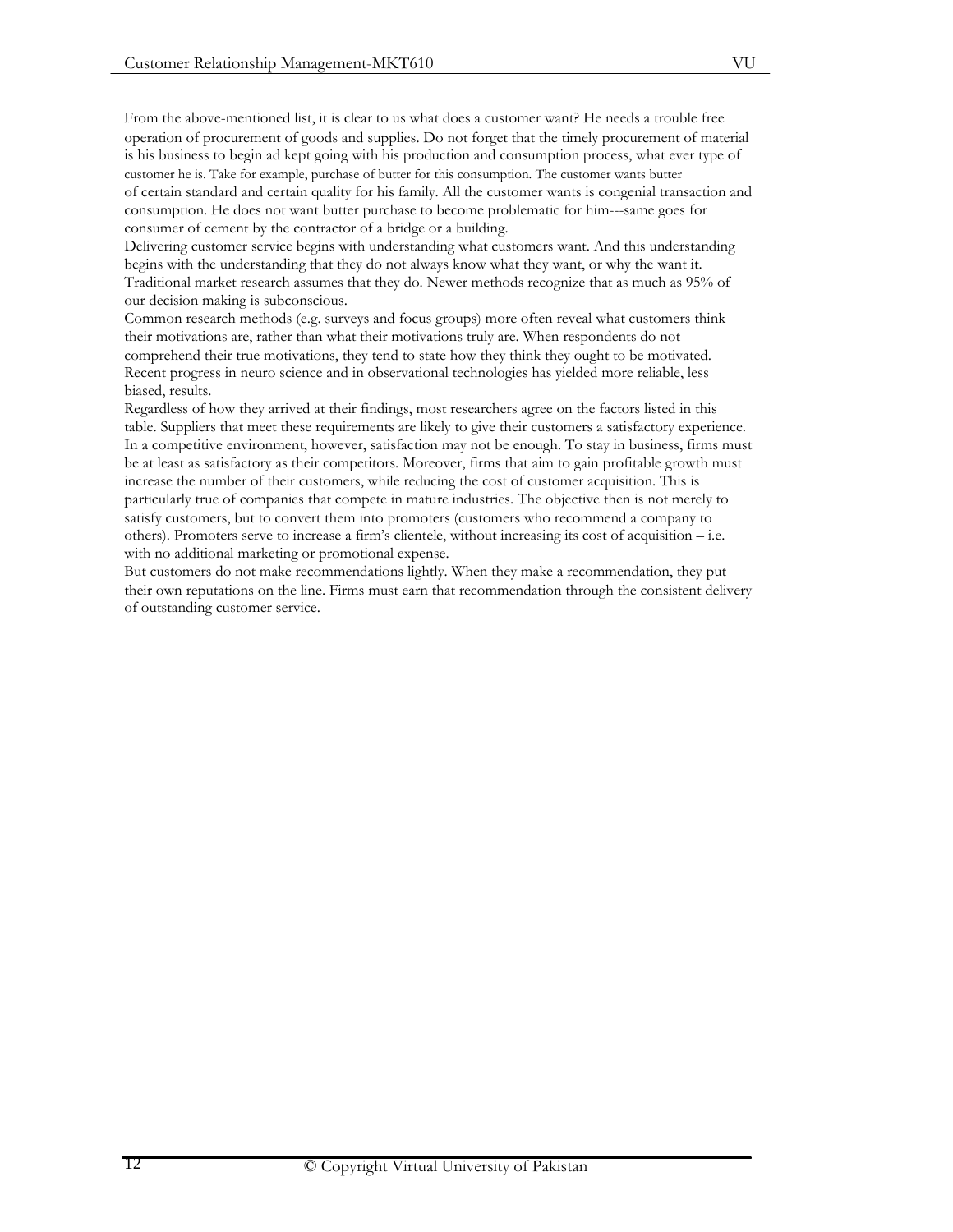# **CUSTOMER COMPLAINTS**

# **Complaints are often treated as a Nuisance:**

1. Although there will always be a small proportion of 'frivolous complaints', a complaint usually highlights something which has gone wrong with a part of the overall marketing operation; usually the high quality, which should be a fundamental requirement for most organization, has not been achieved. Whatever the reason, the sensible marketer will want to know exactly what has gone wrong - so that remedial actions may be taken. Strength of e-commerce is that its interactive nature enables the necessary conversations with the complainant to take place easily, and in good time, and the flexible nature of the 'product' allows for remedies to be quickly applied.

2. The way a complaint is handled is often seen by customers, and their many contacts, as an acidtest of the true quality of support. What is more, it is also a powerful reminder to the organization's own staff of just how important is quality.

3. Not least, customers who complain are usually loyal customers (those who are not loyal tend just to switch to another supplier), and will continue to be loyal (and valuable) customers - just so long as their complaint is handled well.

## **Requirements in complaint handling:**

1. The first requirement is that complaints should be positively encouraged. That is not the same as saying that the reasons for complaints should be encouraged. But, assuming that despite your best efforts the problems has occurred, you should put nothing in the way of any customer who wants to complain; and, indeed, positively encourage such complaints - since the main problem lies with the many more customers who do not complain (and instead change to another supplier) rather than the few who abuse the complaints system. This may be difficult to achieve in conventional markets, where the face to face contact often relies on the member of staff causing the complaint to log it! It should be much easier for e-commerce, where a specific structure can be put in place - which is guaranteed to work.

2. The second requirement is that all complaints should be carefully handled by painstakingly controlled, and monitored, procedures. Complaints must be handled well, and must be seen to be wel handled; by the complainant, and by the organization's own staff. Again, the structure of an ecommerce system should easily ensure that the best audit trails are maintained, and regularly monitored.

3. The third, and most important requirement, is that the complaint should then be fully investigated, and the cause remedied. Complaints are only symptoms. The disease needs to be cured! There may be an understandable temptation to overlook complaints until they reach a 'significant level' but holding off until the complaints reach this 'pain level' usually means that they have already become damaging to the organizations' image. It is far better to assume that 'one complaint is too many'!

The reality in most organizations is very different. Not least, despite the ease with which complaints may be handled, e-commerce companies are perhaps the worst offenders possibly because the customer is remote and have no means of embarrassing the manager responsible! Too often the numbers of complaints are minimized not by remedying the reasons for them but by evading the complainants! The assumption is usually made, wrongly so that complainants are trouble-makers; and has to be handled in a confrontational manner!

The reality is that most dissatisfied customers do not complain, but they do tell their friends

## **Satisfaction Surveys:**

It is essential that an organization monitors the satisfaction level of its customers. This may be all else failing, at the global level; as measured by market research. Preferably, though, it should be at the level of the individuals or groups - especially where this is easy to achieve in the case of e-commerce, by simply asking customers, after they have used the service, how satisfied they are. IBM, at the peak of its success, every year conducted a survey of all its direct customers. The results were not just analyzed to produce overall satisfaction indices, though that was done (and senior management viewed any deterioration with alarm), but they were also provided to field management so that they could rectify any individual problem situations - where the customer was dissatisfied with any aspect of the IBM service and the IBM representative (presumably in 97% of the occasions if the above results - of the numbers who do not complain - hold true in this field) did not realize this to be the case! Much the same can be done with individual e-commerce customers - something which is much more difficult in conventional marketing.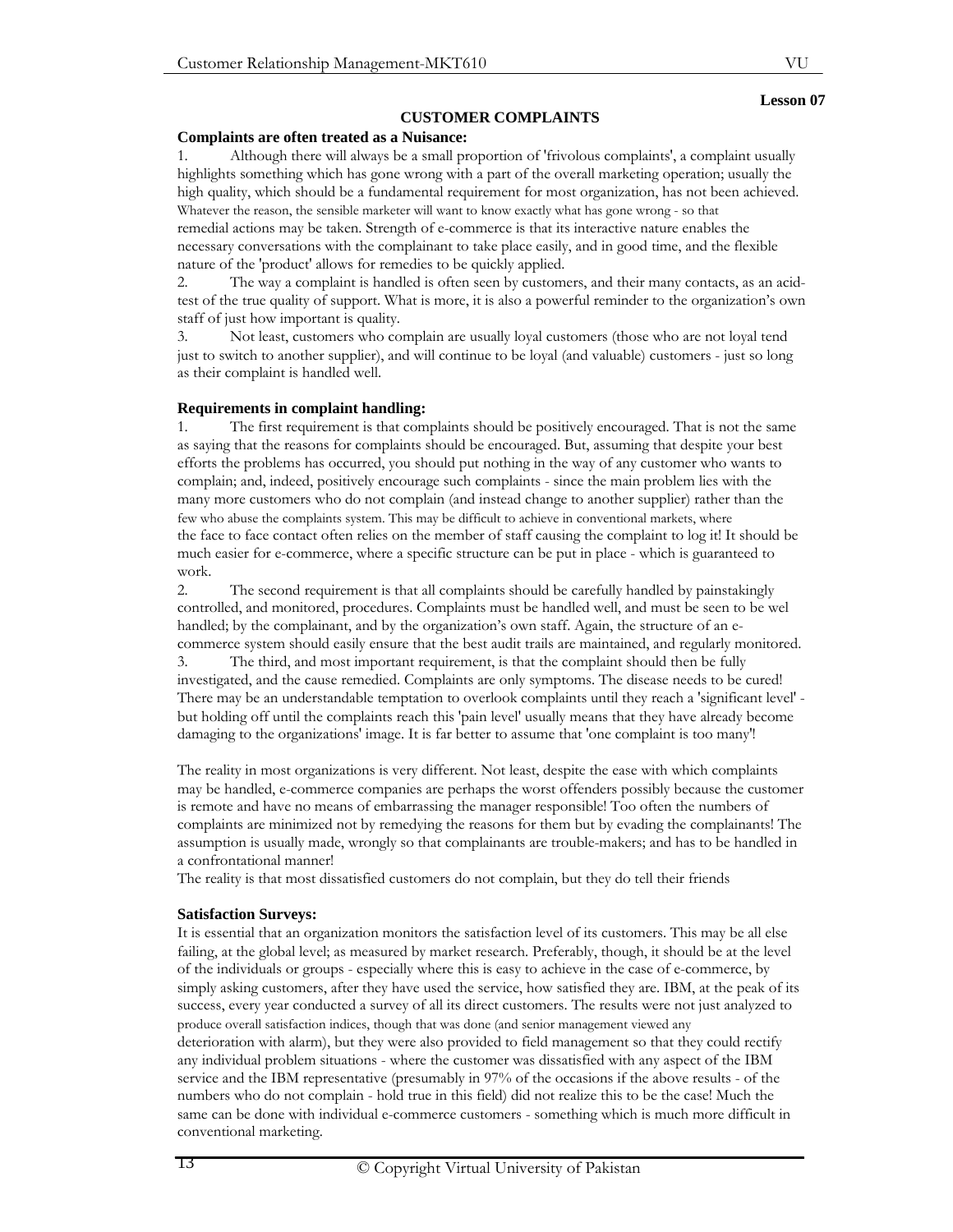There are a number of advantages to conducting Satisfaction Surveys (particularly where any individual problems highlighted can be subsequently dealt with) for e-commerce as much as in traditional markets:

- Like complaints, they indicate where problems lie; for rectification
- If they cover all customers, they allow the 97% of non-complainers to communicate their feelings; and vent their anger
- They positively show, even the satisfied customers, that their supplier is interested in the customer, and their complaints - which is at least half way to satisfying those complainants
- They help persuade the supplier's staff to take customer service more seriously.

The only difference with e-commerce is that the process should be much easier to undertake. Complaints should always be treated as significant---and not as nuisance. They would not be part of botheration or irritation to the company. They should always be welcomed If complaints come about an individual, do not always take a defensive mechanism ---rather it should be taken as objectively and probed deeper into complaint, before taking a decision about its rectification. Fair treatment must be given and no bias or prejudiced mind should be kept. Usually after effective complaint handling, customer relationship strengthens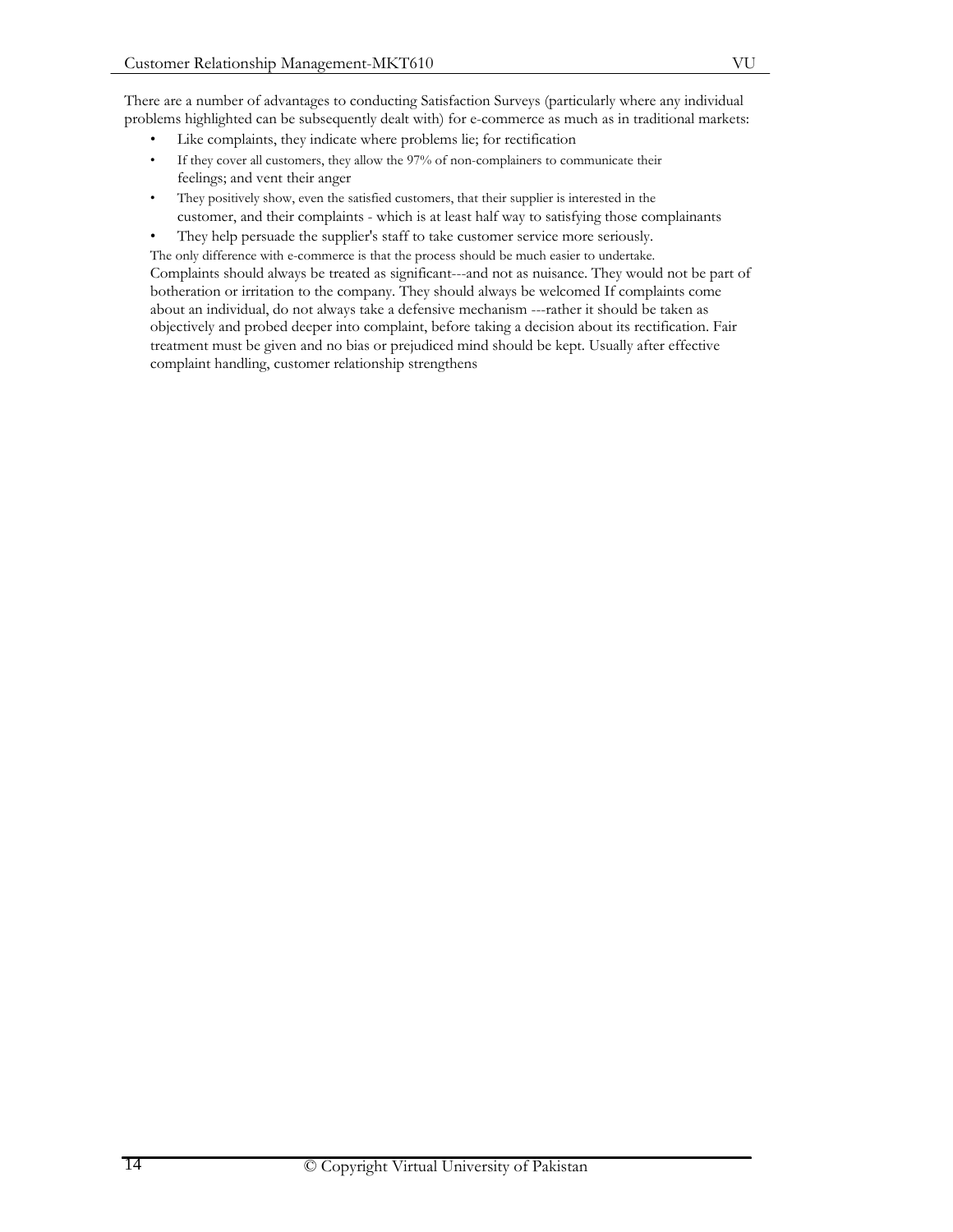# **IMPLEMENTING CRM**

A successful CRM strategy cannot be implemented by simply installing and integrating a software package, a holistic approach is needed. It needs a lot more and a certain regimentation to make sure that it succeeds and get incorporated well in the overall system.

It require very close and careful implementation and monitoring by the entire management, including top management

# **This Approach may include:**

- Training of Employees
- A Modification of Business Processes based on customers' needs
- And an Adoption of Relevant IT Systems (including software and maybe hardware) and/or usage of IT service that enable the organization or company to follow its CRM strategy.

# **Let us review each of the above three aspects:**

Employee training to begin with indeed, all employees and at all levels must be periodical trained with the concept of CRM and also kept updated regularly. No software or automation can replace human efforts and concept of CRM. Yes, they can come to aid its implementation, bit no where will it replace essential ingredients of human touch and service. Tainting of employees should include technical training on the use and benefits of software and IT application plus attitude and behavioral training towards customers and their problems and services.

Obviously, with training of employees comes modification of processes and systems which goes to one make CRM easy and possible and secondly, to go to further aid employees. In implementation of CRM effectively

CRM services can even replace the acquisition of additional hardware or CRM software licenses. The term itself is meant to describe the whole business strategy (or lack of one) oriented on customer needs.

The main misconception of CRM is that it is only software, instead of a whole business strategy. To be effective, the CRM process needs to be integrated end-to-end across marketing, sales, and customer service.

# **A Good CRM program needs to:**

## • **Identify Customer Success Factor:**

Every customer has a success factor. Means, there is some strength that a customer has in its business. For example ---good financial system, speed of work, quality of their product etc. our job is to identify that success factor and always be mindful of that more than any other factor or factors

## • **Create a Customer-Based Culture:**

Customer based culture is that within our own organization, all works, efforts and objectives should focus on customers designing of product, ease and comfort to users, quality steadfastness, etc. provides the basis of customer –based culture at your end

## • **Adopt Customer-Based Measures:**

Obviously, once that culture is adopted with the organization, all measures, strategies and policies should be diverted to providing maximum convenience and comfort to customers. We even go as close as packing of the product and its packing requirements—take the case of cooking oils. We have adopted new plastic containers, not for economy only, but also to provide convenience to housewives in its use and reuse

## • **Develop an End –to-end Process so to serve customers:**

As I said earlier, we adopt all processes, focusing customers at the end of the tunnel and not for our convenience or economy. Sometimes, we even adopt more expensive things comparatively, but keeping customers in mind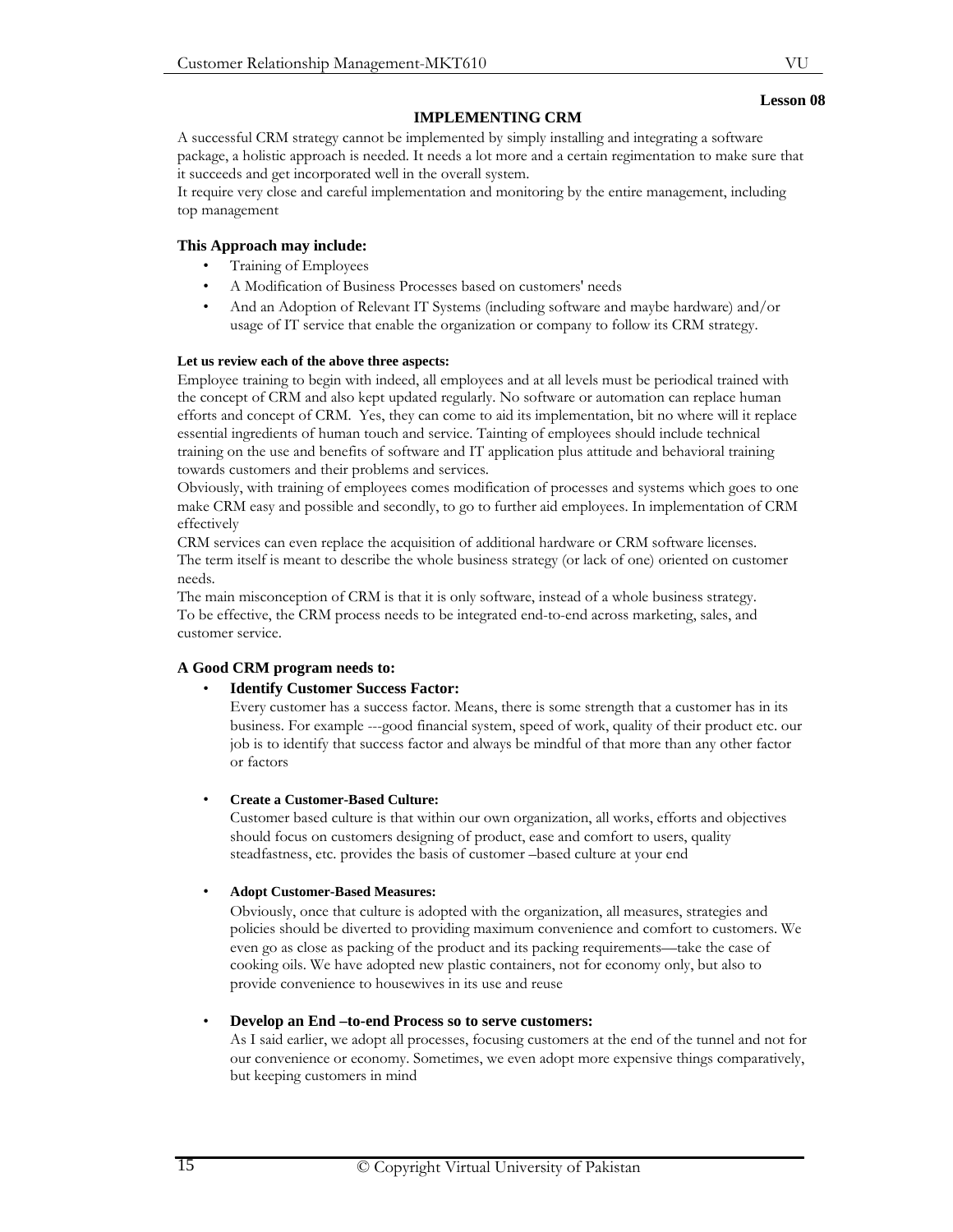- **Recommend what to tell a Customer with a Complaint about a purchase:**  As we have covered before, we must adopt uniform policy in compliant handling. Not that we treat complaints differently for different customers, using different criteria
- **Track all Aspects of Selling to Customers and Prospects as well as Customer Support:**  Customer support means that we must closely monitor customers and our relationship with customers throughout.

When setting up a CRM segment for a company it might first want to see what profile aspects it feels are relevant to its business, such as what information it needs to serve its customers, the customer's past financial history, the effects of the CRM segment and what information is not useful. Being able to eliminate unwanted information can be a large aspect of implementing CRM systems. When designing a CRM's structure, a company may want to consider keeping more extensive information on their primary customers and keeping less extensive details on the low-margin clients.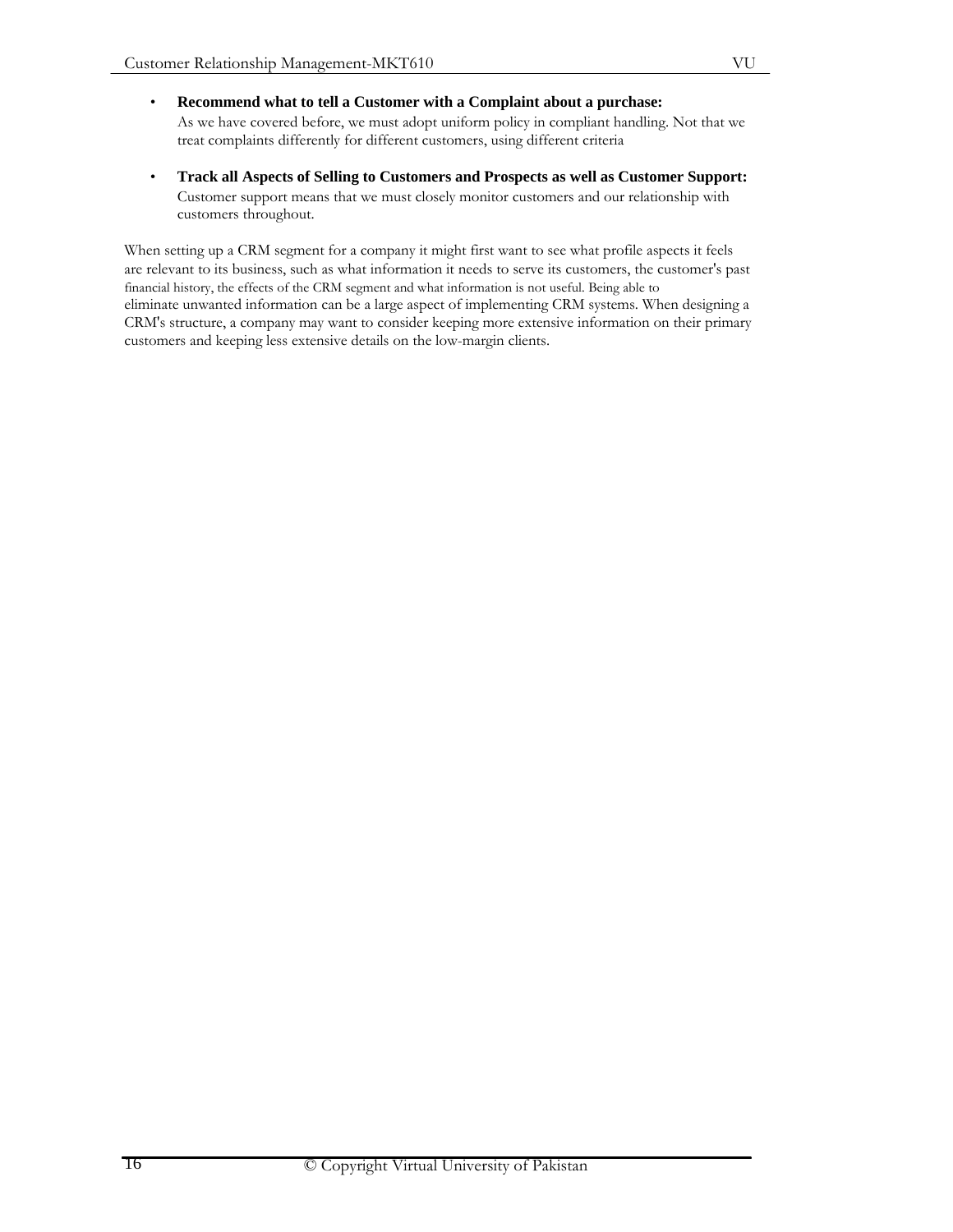VU

# **HOW TO CONSTRUCT CRM PROGRAM?**

# **There are three parts of application architecture of CRM:**

Operational - automation to the basic business processes (marketing, sales, service) Analytical - support to analyze customer behavior, implements business intelligence alike technology Collaborative - ensures the contact with customers (phone, email, fax, web, SMS, post, in person)

# **Operational CRM:**

Operational CRM means supporting the "front office" business processes, which include customer contact (sales, marketing and service). Tasks resulting from these processes are forwarded to employees responsible for them, as well as the information necessary for carrying out the tasks and interfaces to back-end applications are being provided and activities with customers are being documented for further reference.

# **Operational CRM provides the following benefits:**

Delivers Personalized and Efficient Marketing, Sales, and Service through multi-channel collaboration Enables a 360-degree view of your customer while you are interacting with them Sales People and Service Engineers can access complete history of all customer interaction with your company, regardless of the touch point

# **Operational Part of CRM typically involves three general areas of business:**

# • **Sales Force Automation (SFA):**

SFA automates some of the company's critical sales and sales force management functions, for example, lead/account management, contact management, quote management, forecasting, sales administration, keeping track of customer preferences, buying habits, and demographics, as well as performance management. SFA tools are designed to improve field sales productivity. Key infrastructure requirements of SFA are mobile synchronization and integrated product configuration.

## • **Customer Service and Support (CSS):**

CSS automates some service requests, complaints, product returns, and information requests. Traditional internal help desk and traditional inbound call-center support for customer inquiries are now evolved into the "customer interaction center" (CIC), using multiple channels (Web, phone/fax, face-to-face, kiosk, etc). Key infrastructure requirements of CSS include computer telephony integration (CTI) which provides high volume processing capability, and reliability.

# • **Enterprise Marketing Automation (EMA):**

EMA provides information about the business environment, including competitors, industry trends, and macro environmental variables. It is the execution side of campaign and lead management. The intent of EMA applications is to improve marketing campaign efficiencies. Functions include demographic analysis, variable segmentation, and predictive modeling occurs on the analytical (Business Intelligence) side.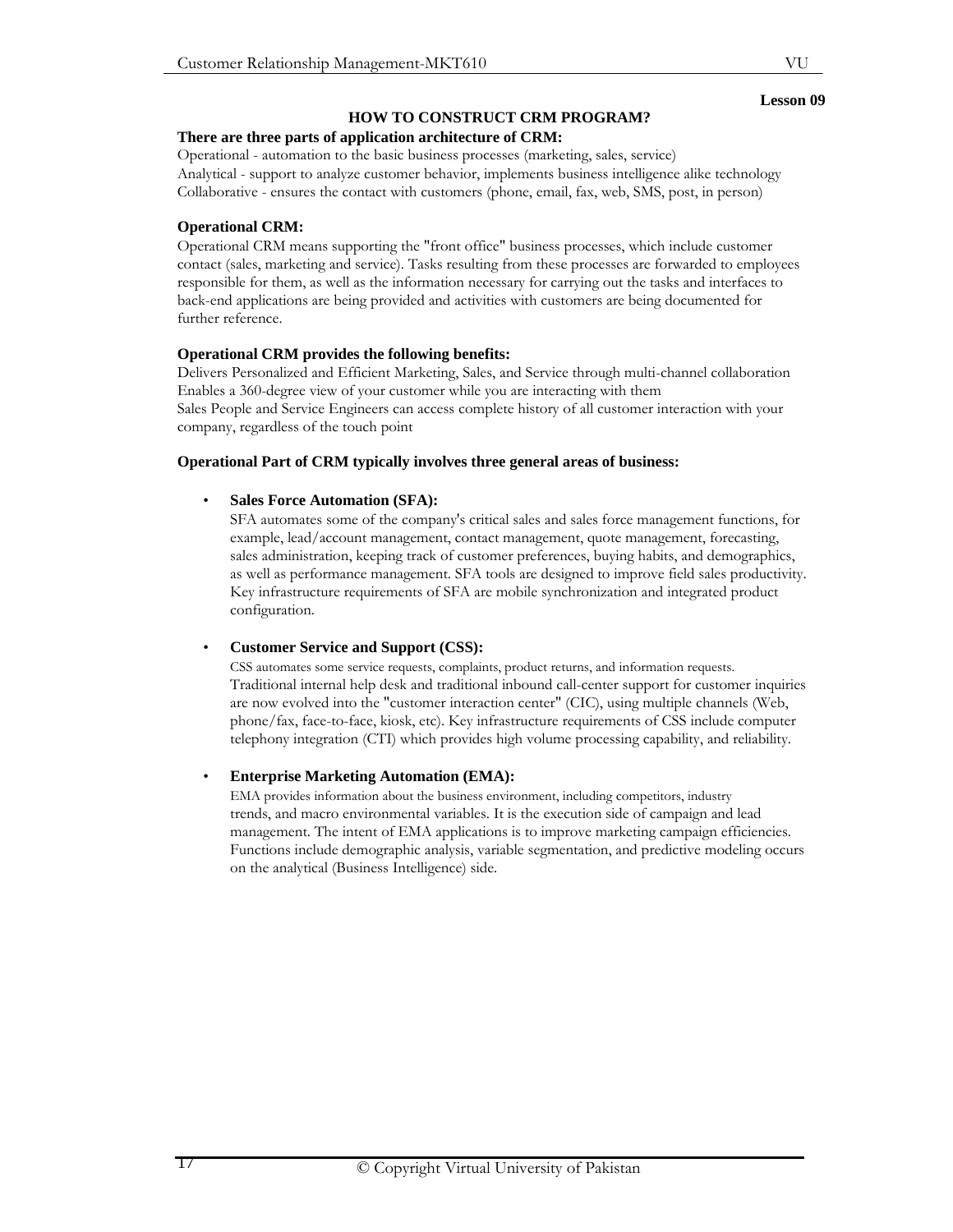# **Lesson 10**

# **HOW TO CONSTRUCT CRM PROGRAM?**

#### **Analytical CRM:**

In analytical CRM, data gathered within operational CRM and/or other sources are analyzed to segment customers or to identify potential to enhance client relationship. Customer analysis typically can lead to targeted campaigns to increase share of customer's wallet.

## **Examples of Campaigns directed towards customers are:**

Acquisition: Cross-sell, up-sell Retention: Retaining customers who leave due to maturity or attrition. Information: Providing timely and regular information to customers. Modification: Altering details of the transactional nature of the customers' relationship.

# **Analysis of Customer data may relate to one or more of the following analyses:**

- Campaign management and analysis
- Contact Optimization
- Customer Acquisition / Reactivation / Retention
- Customer Segmentation
- Customer Satisfaction Measurement / Increase
- Sales Coverage Optimization
- Fraud Detection and analysis
- Financial Forecasts
- Pricing Optimization
- Product Development
- Program Evaluation
- Risk Assessment and Management

# **Collaborative CRM:**

Collaborative CRM facilitates interactions with customers through all channels (personal, letter, fax, phone, web, e-mail) and supports co-ordination of employee teams and channels. It is a solution that brings people, processes and data together so companies can better serve and retain their customers. The data/activities can be structured, unstructured, conversational, and/or transactional in nature.

## **Collaborative CRM provides the following benefits:**

- Enables efficient productive customer interactions across all communications channels
- Enables web collaboration to reduce customer service costs
- Integrates call centers enabling multi-channel personal customer interaction
- Integrates view of the customer while interaction at the transaction level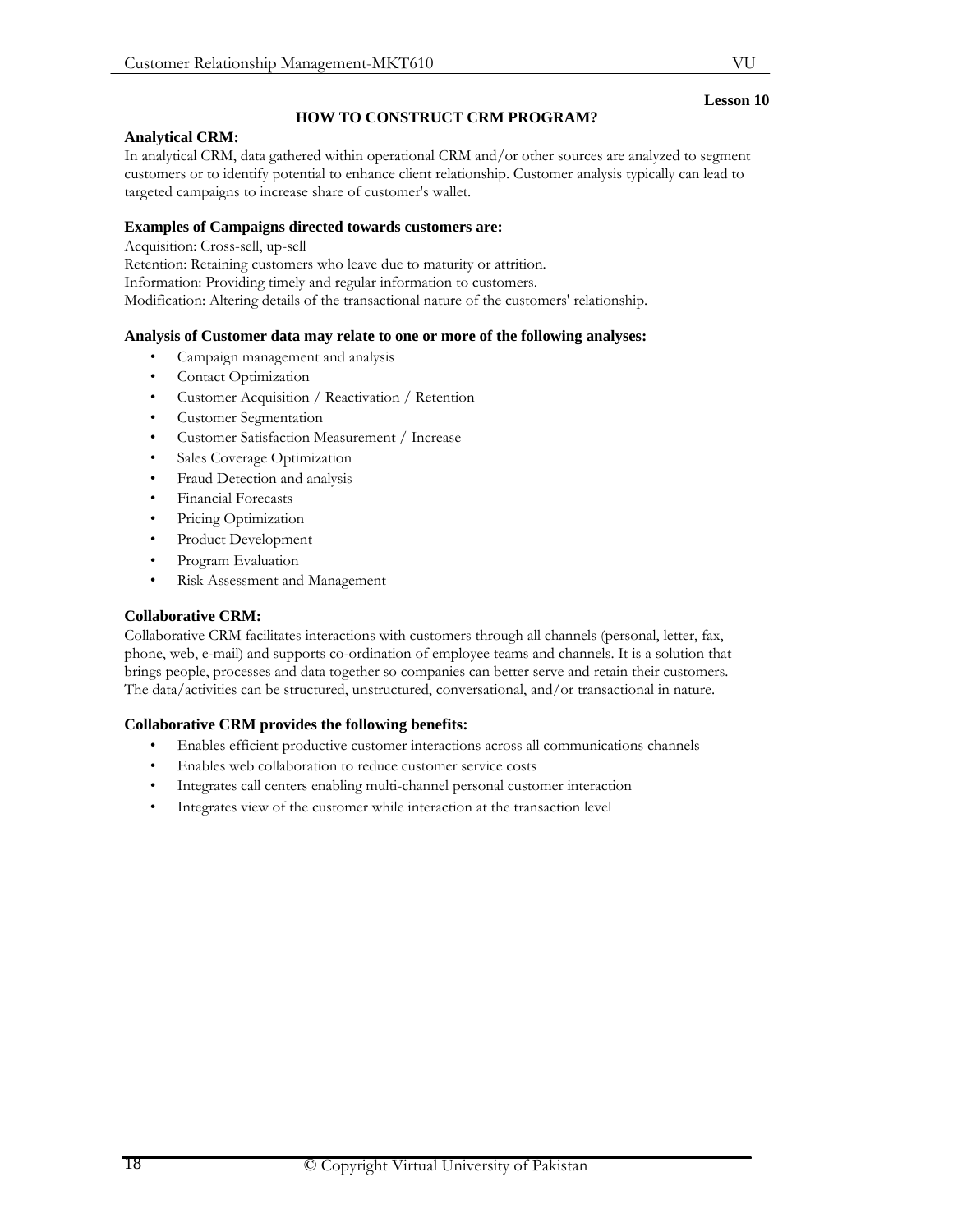#### **Lesson 11**

# **IMPROVING CUSTOMER RELATIONSHIPS**

# **CRM programs also are able to improve customer relationships. Proponents say this is so because:**

- CRM technology can track customer interests, needs, and buying habits as they progress through their life cycles, and tailor the marketing effort accordingly. These way customers get exactly what they want as they change.
- The technology can track Customer Product use as the product progresses through its life cycle, and tailor the service strategy accordingly. These way customers get what they need as the product ages.
- In industrial markets, the technology can be used to micro-segment the buying centre and help coordinate the conflicting and changing purchase criteria of its members.
- When any of the technology-driven improvements in customer service (mentioned above) contribute to long-term customer satisfaction, they can ensure repeat purchases, improve customer relationships, increase customer loyalty, decrease customer turnover, decrease marketing costs (associated with customer acquisition and customer "training"), increase sales revenue, and thereby increase profit margins.
- Repeat purchase, however, comes from customer satisfaction which in turn comes from a deeper understanding of each customer, their individual business chal enges and proposing solutions for those challenges rather than a "one size fits all" approach.
- CRM software enables sales people to achieve this one on one approach to selling and can automate some elements of it via tailor able marketing communications. However, all of these elements are facilitated by or for humans to achieve - CRM is therefore a company-wide attitude as much as a software solution.

# **Technical Functionality:**

A CRM solution is characterized by the following functionality:

**Scalability** - the ability to be used on a large scale, and to be reliably expanded to whatever scale is necessary.

**Multiple communication channels** - the ability to interface with users via many different devices (phone, WAP, internet, etc)

**Workflow** - the ability to trigger a process in the back office system, e. g. Email Response, etc.

**Assignment** - the ability to assign requests (Service Requests, Sales Opportunities) to a person or group.

**Database -** the centralized storage (in a data warehouse) of all information relevant to customer interaction

**Customer privacy considerations**, e.g. data encryption and the destruction of records to ensure that they are not stolen or abused.

# **Privacy and Ethical Concerns:**

CRM programs are not however considered universally good - some feel it invades customer privacy and enable coercive sales techniques due to the information companies now have on customers - see persuasion technology. However, CRM does not necessarily imply gathering new data, it can be used merely to make "better use" of data the corporation already has. But in most cases they are used to collect new data.

# **CRM in Business**

The use of internet sites and specifically e-mail, in particular, are often touted as less expensive communication methods in comparison to traditional ones such as telephone calls. These types of technologies service can be very helpful, but it is completely useless to a business that cannot reach its customers. Some major companies believe that the majority of their clients trust other means of communication, like telephone, more than they trust e-mail. Clients, however, are usually not the ones to blame because it is often the manner of connecting with consumers on a personal level making them feel as though they are cherished as customers. It is up to the companies to focus on reaching every customer and developing a relationship.

It is possible for CRM software to run an entire business. From prospect and client contact tools to billing history and bulk email management. The CRM system allows a business to maintain all customer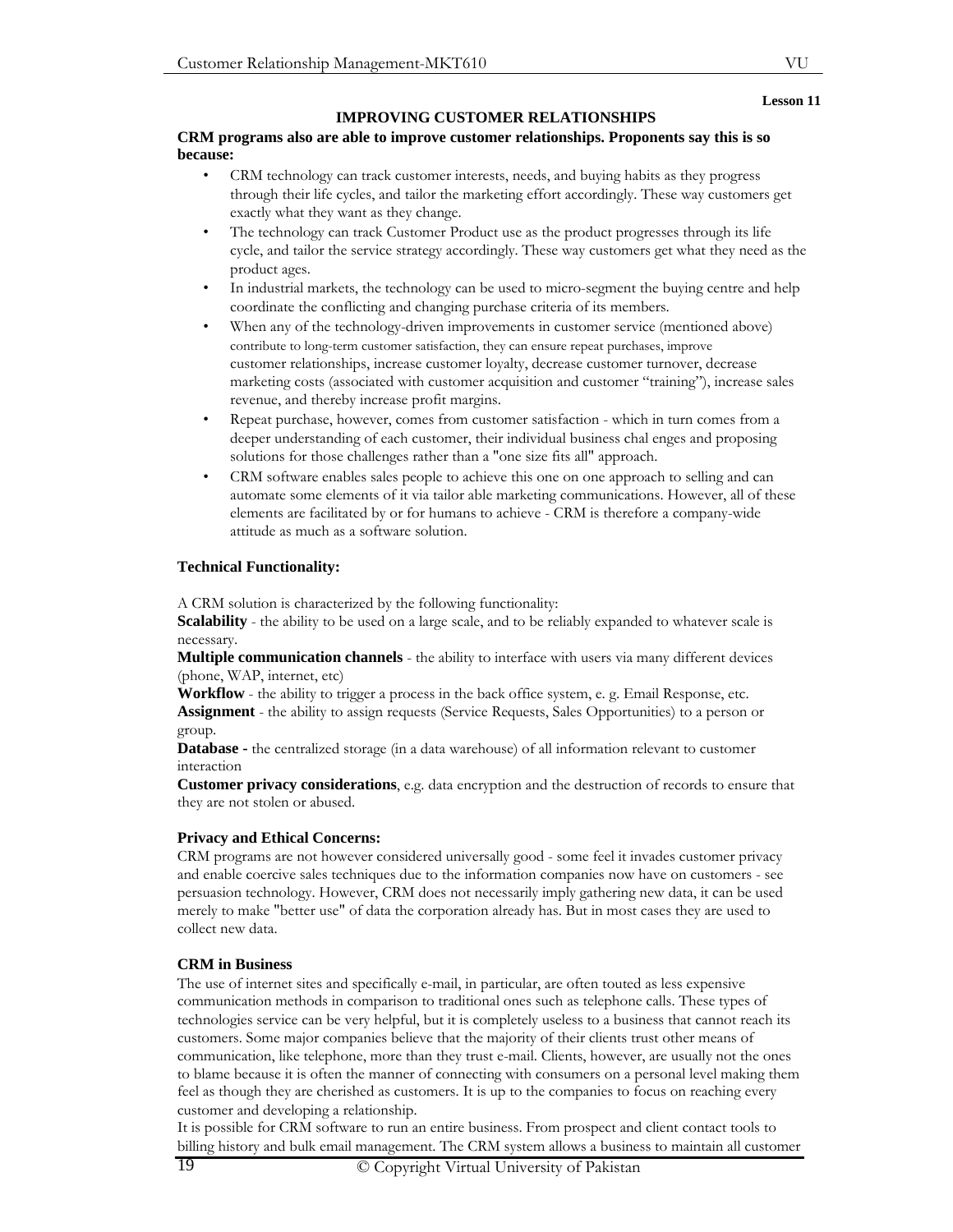records in one centralized location that is accessible to an entire organization through password administration. Front office systems are set up to collect data from the customers for processing into the data warehouse. The data warehouse is a back office system used to fulfill and support customer orders. All customer information is stored in the data warehouse. Back office CRM makes it possible for a company to fol ow sales, orders, and cancellations. Special regressions of this data can be very beneficial for the marketing division of a firm/company.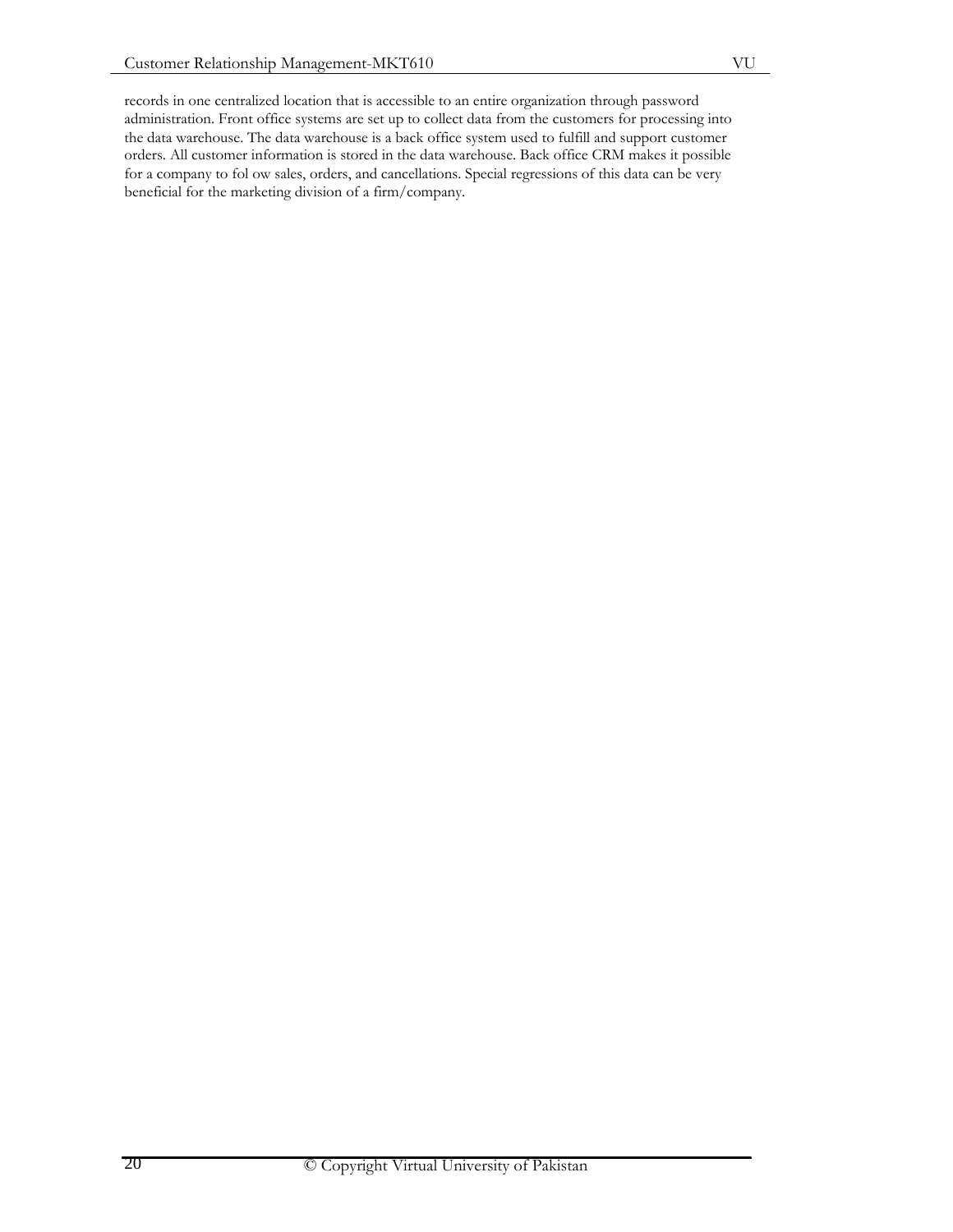# VU **Lesson 12**

# **GENERAL TIPS TO KEEP YOUR CUSTOMERS SATISFIED**

- Always keep your customers courteously and with respect especially when you are working under pressure. Courtesy is the key to success anyway
- Be willing and Help to them to make them feel important. Always give customer's opinion and viewpoints importance and even preference
- The way you behave, reflects on your company. You are the emissary of your company
- Your Personal Appearance also reflects on your company. Dress wel . Dressing up is important in business life and our dealings. Dress reflects your mental level and attitude in life. Choice of color of your dress some times becomes the source of people to ascertain your seriousness and validity of your offer to customer.
- Make sure that you are always having up-to-date Supplies of your brochures, price list, forms etc. These things may seem unimportant to you. But that shows how organized you would be in your deals and activities.
- Make sure that your calculators, phones; computers are all the time working. As said earlier, these reflect how organized you are in your own affairs. Customers often do not deal with callous and careless people
- Continuously look for the ways to help your customers and improve your relationship with them. Keep your eyes open when you are with your customers. They may or may not speak with you on certain matters. Help customers. But make sure you are not stepping on some one shoes
- Do not blame your company or an individual, if you cannot find things or supplies. We have a tendency to blame others for certain missing items. Desist from blaming others.
- Always present your company positively on things you cannot even supply. Never blame situation or condition for inability to supply certain products. Maintain positive attitude.
- Always keep handy information about related product/s so that you can provide to your customers
- Always show enthusiasm while talking to customers. Do not show your arrogance or moods to your customers. Keep your personal matters to yourself

## **Customers with special needs:**

Some customers are handicapped. They are unable to communicate or make things understand. Do not forget that the customer has need for a product, but he or she is unable to express it well. Let us categorize these customers and analyze how to handle them?

#### **Children—usually cannot explain things**

Foreign visitors—usually have language problems

- The deaf—they are deprived of a human faculty
- The blind
- The disabled
- The elderly—they need importance and honor for their age—treat them well
- Uneducated—usually miss words or vocabulary of things—help them speak and express what they ant to say

## **Children:**

They always need special handling and care. They are either dear to the elderly person accompanying them, and there fore dear to them or they are your future customers. They need:

#### **Simple language**

- Patient handling
- Use nice words for them
- Give them something to play with while with you
- Treat them specially, don't ignore their presence

## **Elderly:**

Their systems have gone slow. They need special care and handling. Give them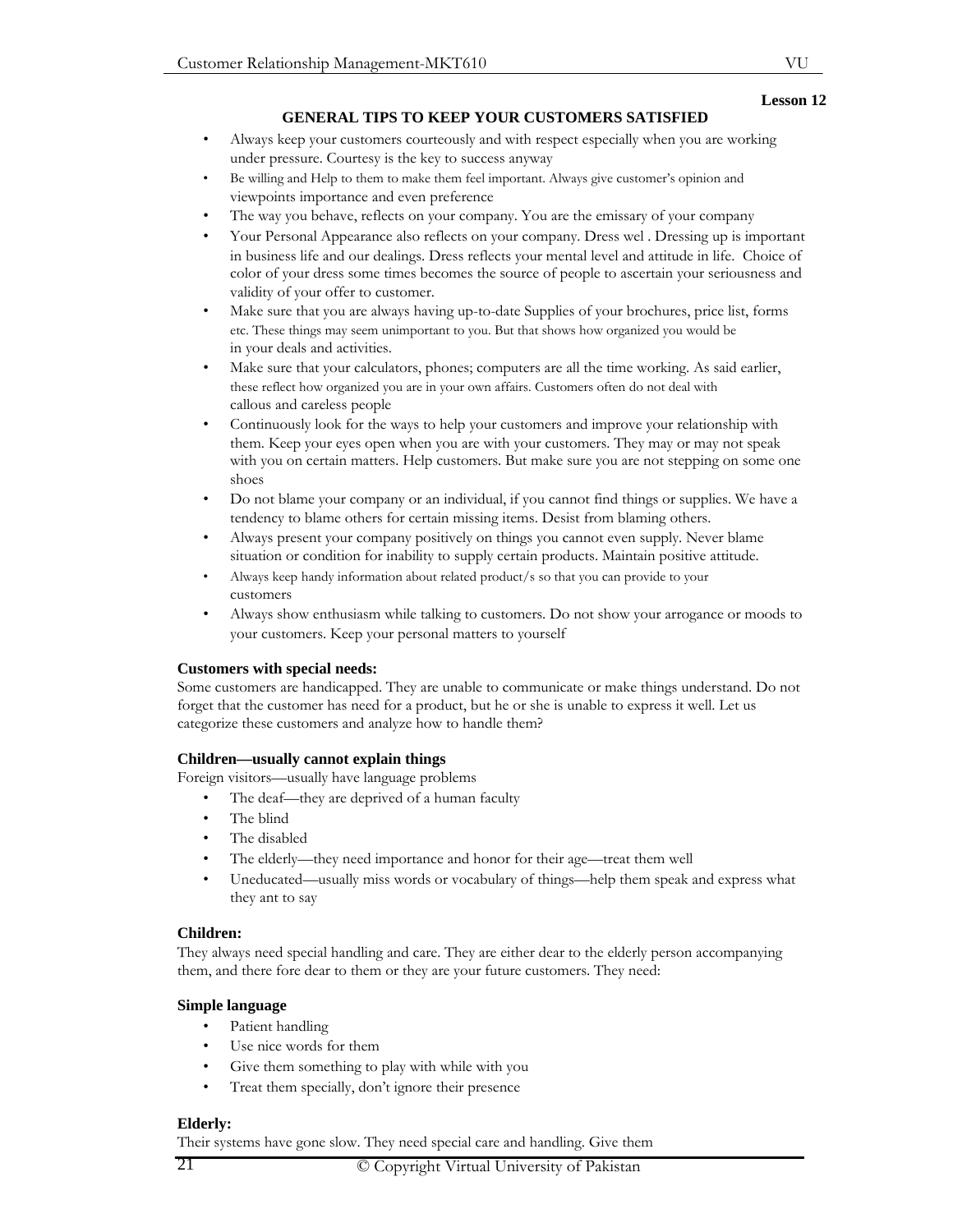- **Attention**
- Avoid speaking them down
- Behave manner fully
- They tend to explain things slow; have patience to listen

# **Foreign visitors:**

They may be language problem. They have nervousness and ignorance of local customs and traditions. They need:

- To be listened very carefully
- Speak slow and easy language
- Use short sentences
- Ask for help if you have to understand more-language
- Avoid shouting, shrieking even with others

# **Disabled and handicapped customers:**

They can be blind or deaf or handicapped. They need top priority on handling.

- Don't let them wait.
- Don't show any offence
- Handle with special aids for the kind of helplessness
- Try to figure out things they cant say or explain
- Be patient
- Avoid making the customer realize his or her handicap

Handling special people is a culture it is a part of our outlook. Be careful.

The nations are recognized the way they handle special people. Our religion is also full of words of advice for them. We should follow them very carefully.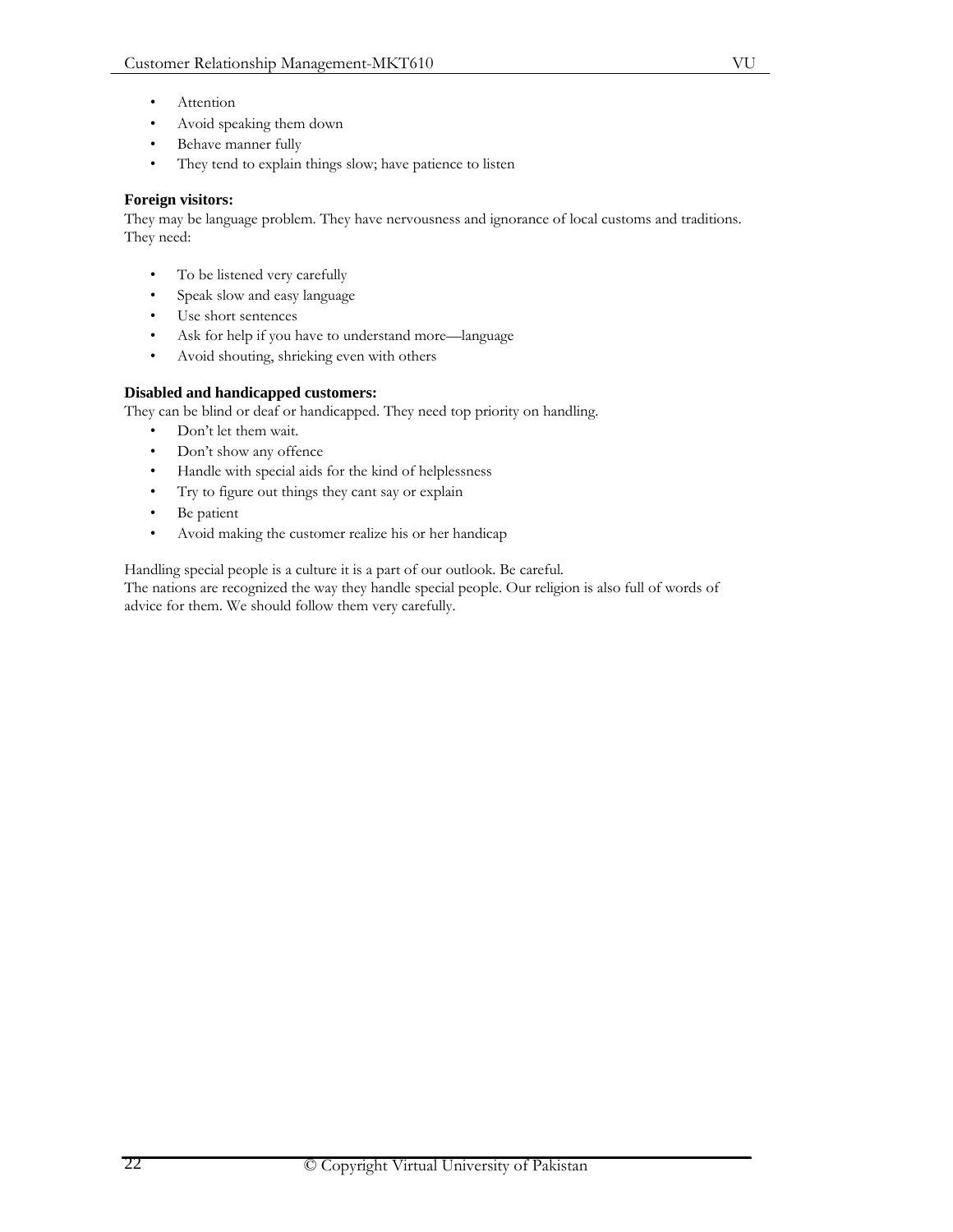# **Lesson 13**

# **CUSTOMER SERVICE TRAINING WORKSHOP**

# **Business is like a Football Game**

- One team crushing the other to get support audience.
- To win over fans, you must be willing to commit time, energy and effort.
- Customer Service is the "Differentiator"
- Customer Service Training workshop
- The Essence of Good Customer Service…is forming a relationship with a
- Customer that he/she wants to pursue.

**"Customer":** Buyers and potential buyers of products/services.

**"Service":** Work done or duty performed for someone, giving assistance or advantage to others.

## **Learning Objectives**

- Gain an understanding of essential Customer Service skills
- Appreciate the importance of customer service to businesses.
- Be able to identify voice of the customer from voice of the self.
- Understand how rapport can lead to satisfied customers.
- Put together a personal action plan for continuous improvement in your customer service skills.

# **Why GOOD Customer Service Important?**

- It keeps customer coming back.
- Generates good word-of-mouth advertising
- It doesn't cost much.

## **Financial Impact of Customer Service:**

- A happy customer keeps coming back for more
- Don't underestimate the financial value of a repeat customer.

# **Word of Mouth**

- A happy customer tells 4 others.
- An unhappy customer tells 13 others!!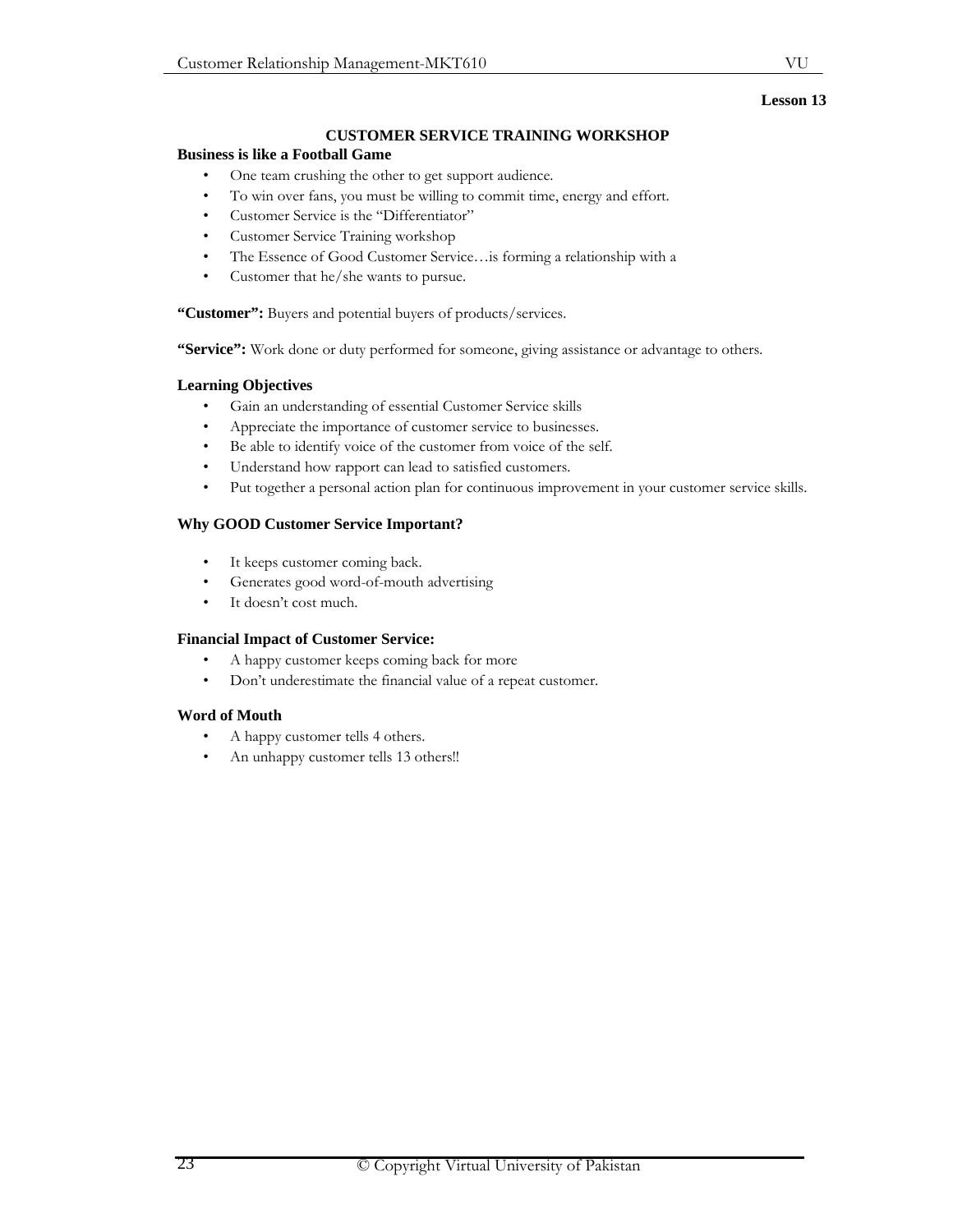# **Lesson 14**

# **CUSTOMER SERVICE TRAINING WORKSHOP**

# **Assets and opportunities:**

- Assurance
- Good performance
- **Stability**

Whether you plan a lifelong career in customer service or see your job as a stepping stone to something else, the skills inherent in providing good customer service will be assets in any field you choose. What's more, a good attitude is key to success anywhere, anytime. Customer Service Executive who stands out in their work are:

# **Assets and opportunities:**

- Friendly
- Quick
- **Efficient**
- Eager to please
- Knowledgeable
- Optimistic
- Diligent
- Able to Understand requests
- **Attentive**
- Creatively helpful
- **Empathetic**
- Poised
- Upbeat
- Honest & Fair
- Solution oriented
- Listen attentively
- Maintain a positive attitude
- Speak clearly
- Avoid technical terms or fancy words
- Give customers a feeling of confidence in them, the information given and in your company
- Make every customer feel important
- Soothe ruffled feathers

## **Discovering needs:**

- Finding out what the customer needs and how these needs can best be met.
- Which Package of product the customer really wants
- What problems they are trying to solve
- What is important to the customer
- What other products they might need
- The level of urgency
- The exact right solution
- Developing Listening Skills
- **Effective Listening:**
- Setting The Stage (Your Counter/desk):
- Remove distractions
- Be open and accessible
- Listen with empathy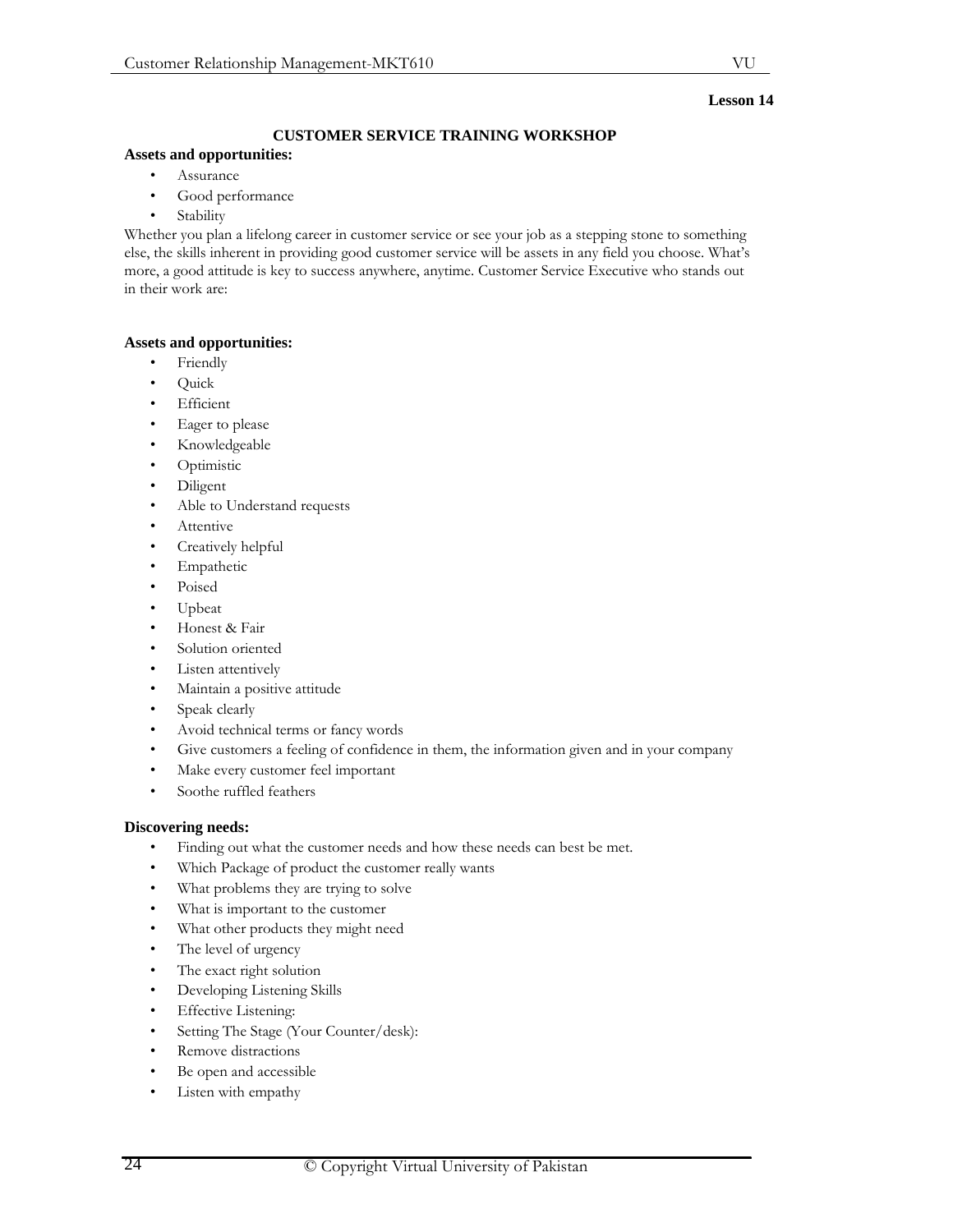- Reflect Feelings
- Paraphrase main ideas
- Interrupt to clarify

Confirm next steps, Look ahead to see where the customer is going

# **Listen to non-verbal signals:**

- Observe position and posturing
- Maintain good eye contact
- Consider expression and gestures

# **Suspend judgment:**

- Concentrate
- Keep an open mind
- Hear the person out
- Weigh what is being said against what you know
- Building Rapport with Customers
- Elements of Rapport:
- Body Language:
- Posture/Stance
- Facial Expressions
- Eye contact
- Gestures & Movements

# **Voice control:**

- Speed
- Rhythm & Tone
- Clarity
- Volume

## **Vocabulary:**

- Appropriate Words
- Phrasal Construction
- Exclamations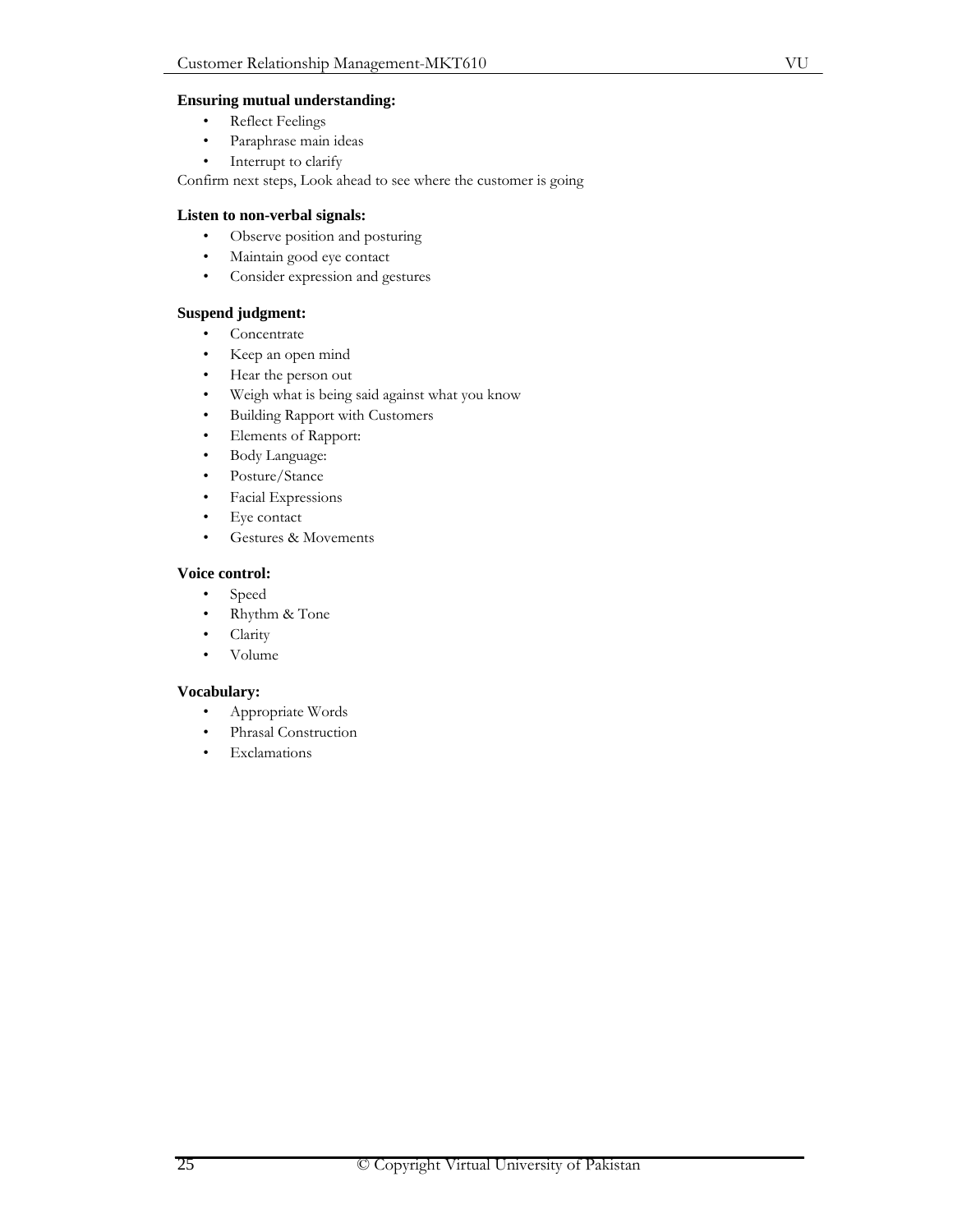# **STRATEGIC MANAGEMENT**

Strategic Management is the process of specifying an Organization's Objectives, Developing Policies and Plans to achieve these Objectives, and Allocating Resources so as to implement the Plans. It is the highest level of managerial activity, usually performed by the company's Chief Executive Officer (CEO) and executive team. It provides overall direction to the whole enterprise.

# **Overview:**

# **Resource - Environment fit:**

An organization's strategy must be appropriate for its resources, environmental circumstances, and core objectives. The process involves matching the company's strategic advantages to the business environment the organization faces.

One objective of an overall corporate strategy is to put the organization into a position to carry out its mission effectively and efficiently. And this can best be attained by keeping customer satisfied

A good corporate strategy should integrate an organization's goals, policies, and action sequences (tactics) into a cohesive whole, and must be based on business realities.

Business enterprises can fail despite 'excellent' strategy because the world changes in a way they failed to understand. Strategy must connect with vision, purpose and likely future trends. To see how strategic management relates to other issues. Strategic Management can be seen as a combination of strategy formulation and strategy implementation, but strategy must be closely aligned with purpose.

# **Strategy Formulation Involves:**

**Doing a Situation Analysis:** both internal and external; both micro-environmental and macroenvironmental.

**Concurrent with this assessment**, Objectives are Set. This involves crafting vision statements (long term view of a possible future), mission statements (the role that the organization gives itself in society), overall corporate objectives (both financial and strategic), strategic business unit objectives (both financial and strategic), and tactical objectives.

**Strategic Plan:** These objectives should, in the light of the situation analysis, suggest a Strategic Plan. The plan provides the details of how to achieve these objectives.

This three-step strategy formulation process is sometimes referred to as determining where you are now, determining where you want to go, and then determining how to get there.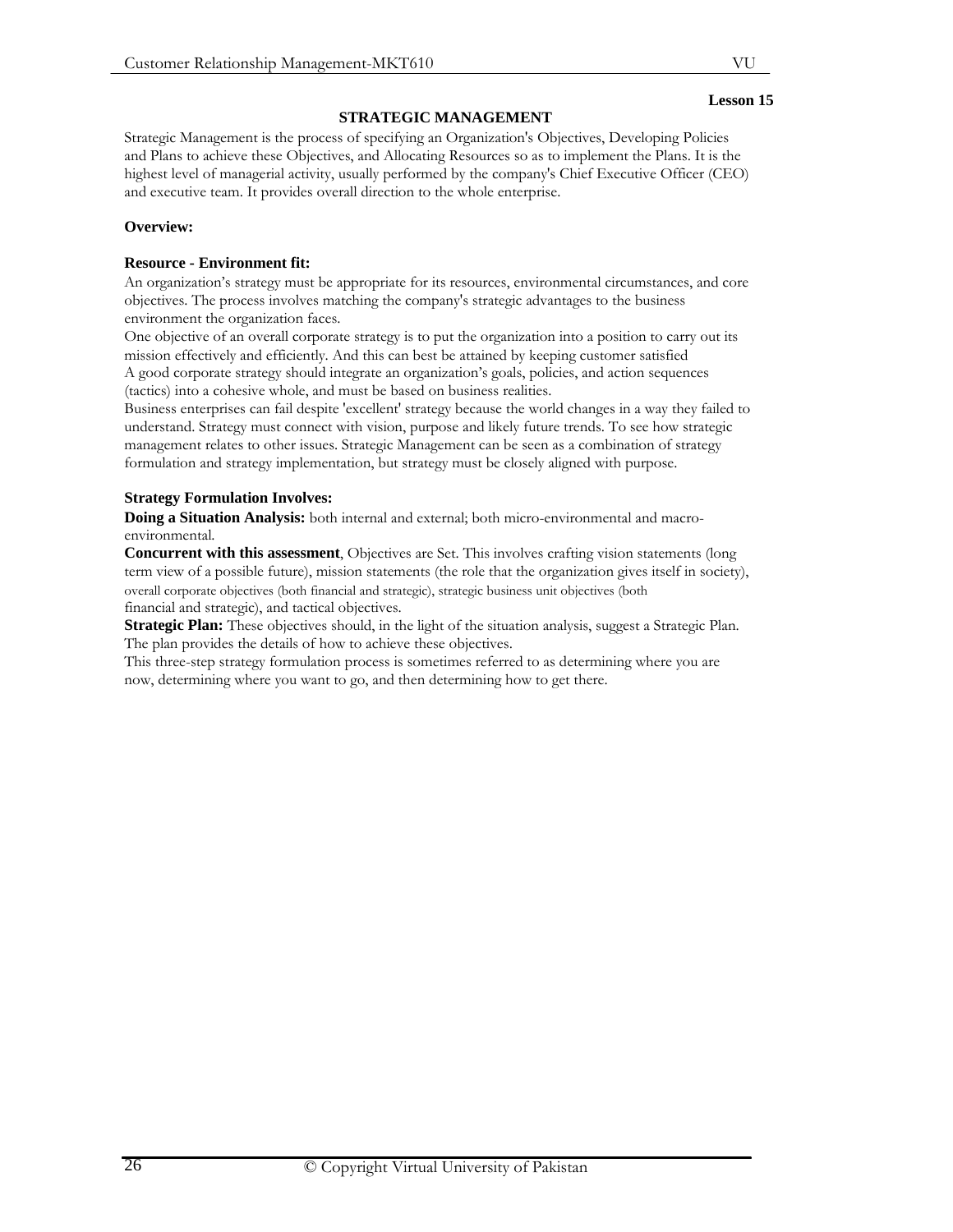# **STRATEGY IMPLEMENTATION INVOLVES**

We will now discuss those measures that would make strategic plans implementation not only possible but also to succeed. Let us look at some of the important steps that we need to take.

#### **Allocation of Sufficient Resources (financial, personnel, time, technology support):**

Obviously, the first and the foremost step is to allocate sufficient resources on the part of management to make strategic plans successful. These resources can vary from plan to plan –built will definitely contain financial resources –m personnel and technology support required for that plan. Time indeed, is also important. Every plan requires time to implement.

# **Establishing a Chain of Command or some alternative structure (such as cross functional teams):**

Indeed, chain of command is required to be defines to cast away ambiguities and confusion. We may have to restructure, management set up and chain of command.

**Assigning Responsibility of specific tasks or processes to specific individuals or groups:** 

The jobs have to assign with clear job description and assignments allocation for each level of management and individual. It has been found in the practical world often that individual do not know their role –playing in this setup- management should make its best efforts to avoid this confusion.

# **It also involves Managing the Process. This includes monitoring results, comparing to benchmarks and best practices, evaluating the efficacy and efficiency of the process, controlling for variances, and making adjustments to the process as necessary.**

As said before, things have to be continuously monitored and analyses. Checks and balances have to be done. Variances if any must be noticed and corrective action needs to be taken to rectify the situation. Continuous adjustments have to be made –keeping in view the external environment. Since every plan has its own benchmark tests comparative analyses must be done to keep pace with results and achievements.

#### **When Implementing Specific Programs, this involves acquiring the requisite resources, developing the process, training, process testing, documentation, and integration with (and/or conversion from) legacy processes.**

All along training of employees is required. Training must be done. I have noticed in very many cases, that employee training is neglected or under-estimated in importance. This is wrong and training should be given requisite importance to achieve good results.

Strategy formulation and implementation is an on-going, never-ending, integrated process requiring continuous reassessment and reformation. This needs to be understood and applied. It is wrong to assume that once strategic plan is implemented, results would keep pouring in. The results need to be worked for and acquired.

## **Strategic Management is Dynamic:**

Strategic management is continuously changing and dynamic in nature----It involves a complex pattern of actions and reactions. Means that it's pretty cumbersome and action/reaction things, it brings lot of changes in set up sometimes. So we should be ready for the changes and should at no stage are scared of things happening around us.

#### **It is partially planned and partially unplanned:**

Yes some parts of plan are well thought of and anticipated, but some parts are not planned. reasons for this thing is two. One that plan produces it own results and therefore the direction of plan is carved having reached certain stages and secondly, certain environmental condition cannot be correctly projected over a certain period of time. Hence the plan is left in fluidity till those conditions are firmed up. That is why we say that strategic plan is drawn in exactitude to some extent while certain parts are left over to be seen later.

## **Strategy is planned and emergent, dynamic, and interactive:**

Strategic plan involves lots of interaction within the management and with outside agencies. Hence it's always emergence in nature.

## **Lesson 16**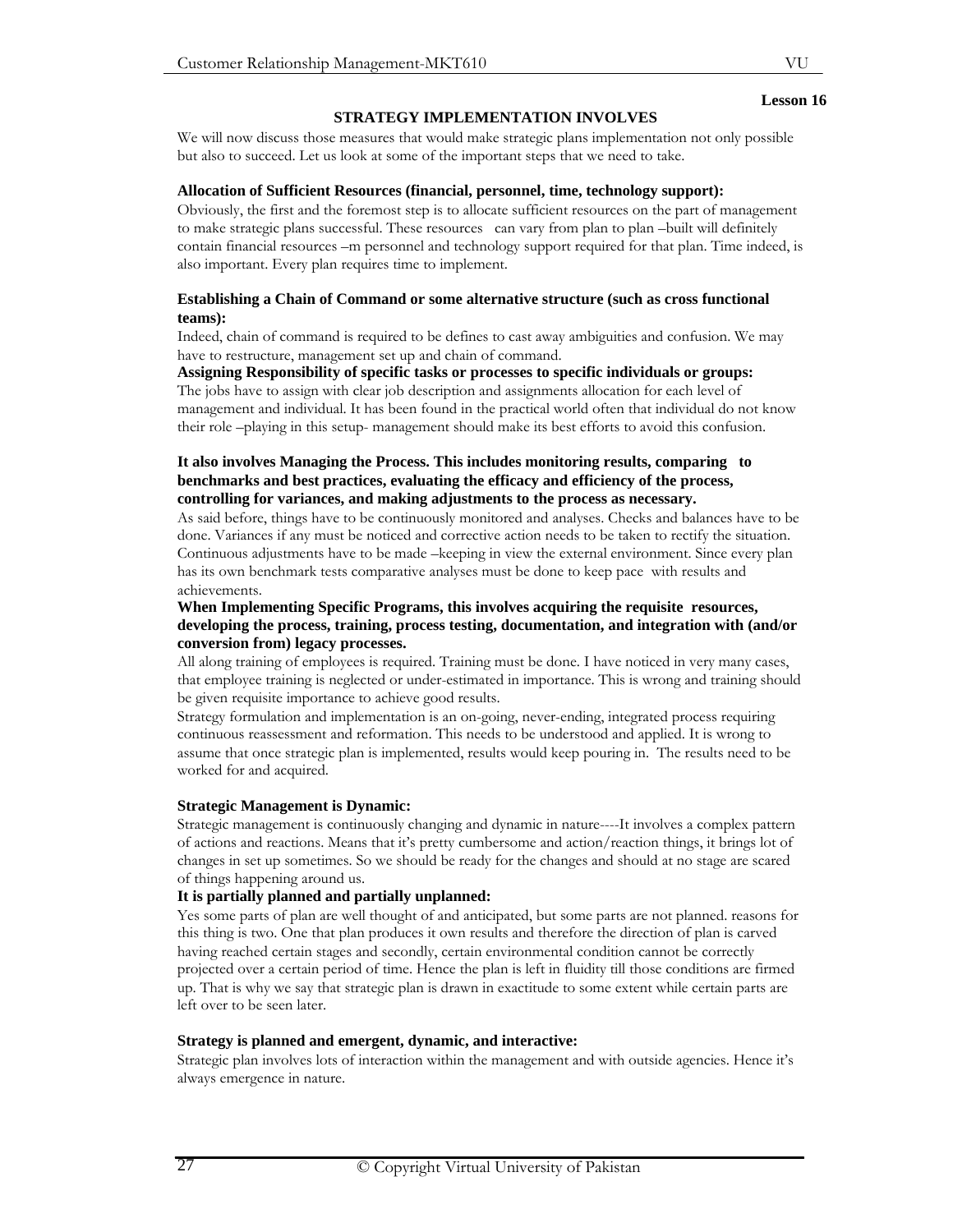• Some people feel that there are critical points at which a strategy must take a new direction in order to be in step with a changing business environment. These critical points of change are called strategic inflection points.

As said earlier, certain factors cannot be taken as sure at the time of initiation of plan. Hence they have to be studied and watched constantly during the execution of plan.

Strategic management operates on several time scales. Short term strategies involve planning and managing for the present. Long term strategies involve preparing for and preempting the future. Marketing strategist Derek Abell (1993) has suggested that understanding this dual nature of strategic management is the least understood part of the process. He claims that balancing the temporal aspects of strategic planning requires the use of dual strategies simultaneously.

# **General Approaches:**

In general terms, there are two main approaches, which are opposite but complement each other in some ways, to strategic management:

# **The Industrial Organization Approach:**

**Based on economic theory** — deals with issues like competitive rivalry, resource al ocation, economies of scale

**Assumptions** — rationality, self discipline behavior, profit maximization

## **The Sociological Approach:**

## **Deals primarily with human interactions**

**Assumptions** — bounded rationality, satisfying behavior, profit sub-optimality. An example of a company that currently operates this way is Google

Strategic management techniques can be viewed as bottom-up, top-down or collaborative processes. In the bottom-up approach, employees submit proposals to their managers who, in turn, funnel the best ideas further up the organization. This is often accomplished by a capital budgeting process. Proposals are assessed using financial criteria such as return on investment or cost-benefit analysis. The proposals that are approved form the substance of a new strategy, all of which is done without a grand strategic design or a strategic architect. The top-down approach is the most common by far. In it, the CEO, possibly with the assistance of a strategic planning team, decides on the overall direction the company should take. Some organizations are starting to experiment with collaborative strategic planning techniques that recognize the emergent nature of strategic decisions.

## **The Strategy Hierarchy:**

In most (large) corporations there are several levels of strategy. Strategic management is the highest in the sense that it is the broadest, applying to all parts of the firm. It gives direction to corporate values, corporate culture, corporate goals, and corporate missions. Under this broad corporate strategy there are often functional or business unit strategies.

Functional Strategies include marketing strategies, new product development strategies, human resource strategies, financial strategies, legal strategies, and information technology management strategies. The emphasis is on short and medium term plans and is limited to the domain of each department's functional responsibility. Each functional department attempts to do its part in meeting overall corporate objectives, and hence to some extent their strategies are derived from broader corporate strategies.

Many companies feel that a functional organizational structure is not an efficient way to organize activities so they have reengineered according to processes or strategic business units (called SBUs). A Strategic Business Unit is a semi-autonomous unit within an organization. It is usually responsible for its own budgeting, new product decisions, hiring decisions, and price setting. An SBU is treated as an internal profit centre by corporate headquarters. Each SBU is responsible for developing its business strategies, strategies that must be in tune with broader corporate strategies.

The "lowest" level of strategy is Operational Strategy. It is very narrow in focus and deals with day-today operational activities such as scheduling criteria. It must operate within a budget but is not at liberty to adjust or create that budget. Operational level strategy was encouraged by Peter Drucker in his theory of management by objectives (MBO). Operational level strategies are informed by business level strategies which, in turn, are informed by corporate level strategies. Business strategy, which refers to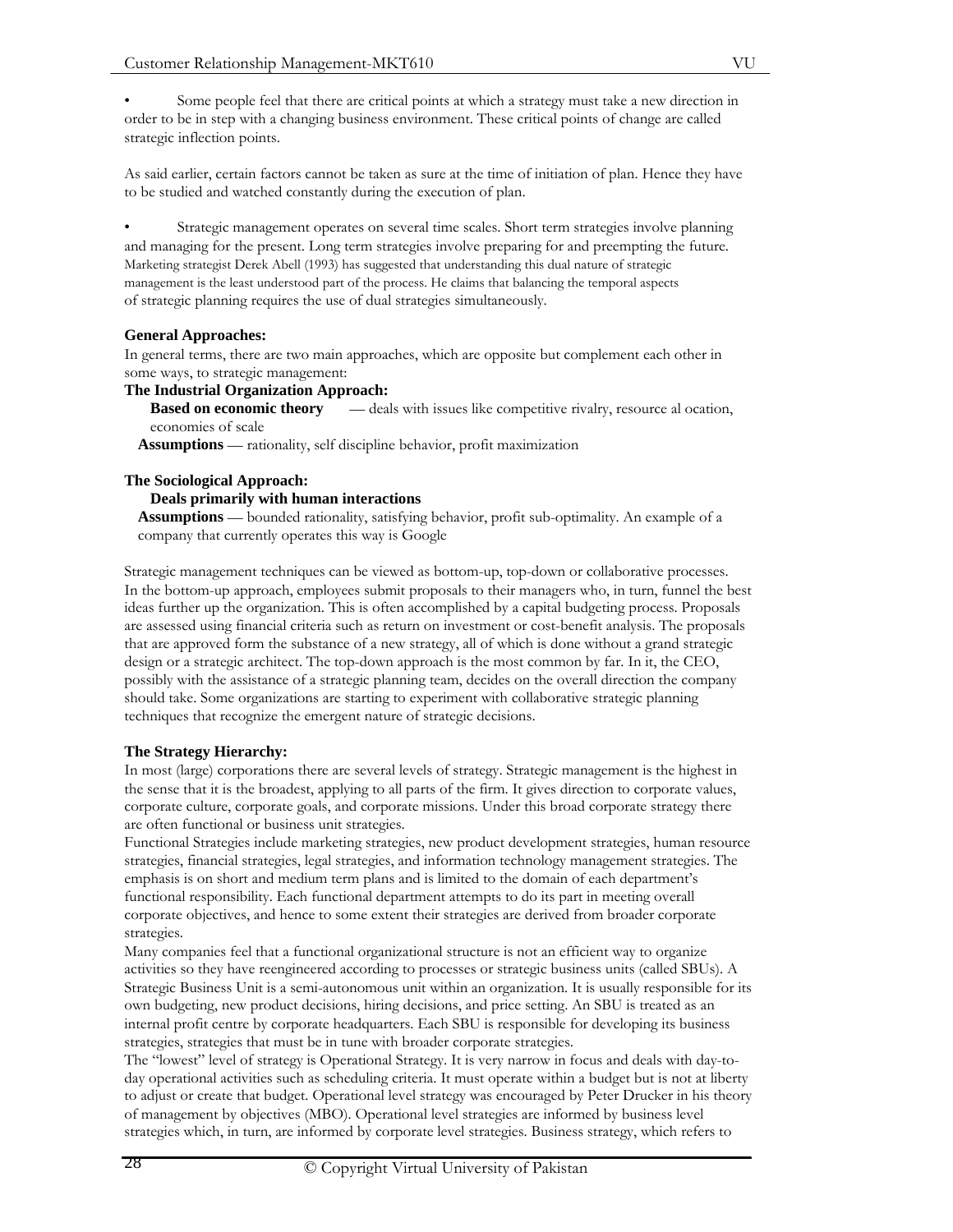the aggregated operational strategies of single business firm or that of an SBU in a diversified corporation, refers to the way in which a firm competes in its chosen arenas.

Corporate Strategy, then, refers to the overarching strategy of the diversified firm. Such corporate strategy answers the questions of "in which businesses should we compete?" and "how does being in one business add to the competitive advantage of another portfolio firm, as well as the competitive advantage of the corporation as a whole?"

Since the turn of the millennium, there has been a tendency in some firms to revert to a simpler strategic structure. This is being driven by information technology. It is felt that knowledge management systems should be used to share information and create common goals. Strategic divisions are thought to hamper this process. Most recently, this notion of strategy has been captured under the rubric of dynamic strategy.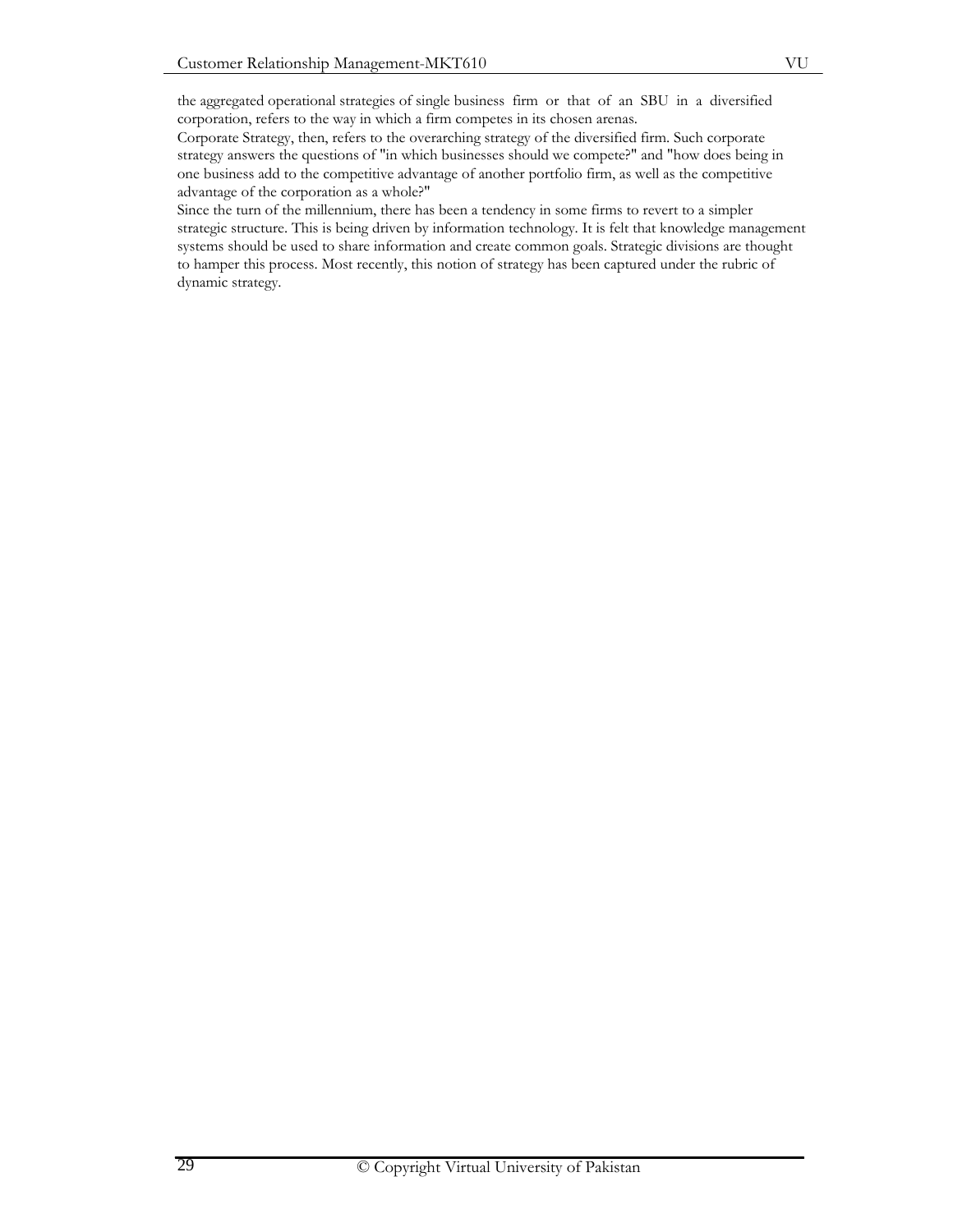#### **Lesson 17**

#### **REASONS WHY STRATEGIC PLANS FAIL?**

There are many reasons why strategic plans fail, especially:

## **Failure to understand the customer:**

- Why do they buy?
- Is there a real need for the product?
- Inadequate or incorrect marketing research

It is one of the major reasons, why plan fails. We do not make sufficient efforts to understand the customers. We think we understand by knowing his statistical details. But that's not enough. We do understand the reason behind his buying a product. Take cement for example. Application of cement is he same in all case that is used for construction purposes. By one customer is buying for house construction, another one would buy for a project, yet another one would buy for resel ing---all the three customers have different reasons for purchase. There may be one customer who is buying for cement supplies in remote areas. We must understand the reasons for each customer and province him service accordingly. They all need different handling and different priorities plans should be made ready accordingly. We will be more successful, if the plans are in accordance to the understanding of the customers

#### **Inability to Predict Environmental Reaction:**

- What will competitors do?
- Fighting brands
- Price wars
- Will government intervene?

This is yet another reason that strategic plan fallout undertake sufficient study of competitors. Do not ever forget that competitors also have brains and they too are in market due to their efficiency. We must make thorough analyses of brands, competitor's activities and pricing strategies and their distribution strategies and indeed government's policies. As for government policies, we must be able to even anticipate some of the measures and policies of all levels of government departments

#### **Over-Estimation of Resource Competence:**

- Can the staff, equipment, and processes handle the new strategy?
- Failure to develop new employee and management skills

In the practical world, we have noticed this as a very usual cause of failure of even a well-thought plan. We fail to make exact estimation of our resources especially human resource. Do not forget for even a second that all plans have to be executed by your staff and employees and they need to be trained and up graded regularly and methodically. I have noticed this problem in 90 cases that I have come across as a consultant. Act of or inadequacy of training and then training by not so good experts is the cause of failure. Training of employees should always be kept in high priority and careful hiking must be done about it. The best is to hire professionals in this field. I call this failure as asking a butcher to operate human gall bladder to remove stones.

## **Failure to Coordinate:**

- Reporting and control relationships not adequate
- Organizational structure not flexible enough

If we want the strategic plan to succeed, we need to redefine and reestablish links between departments and people at various levels. Strategic plan is not the responsibility of one individual or even a group of individuals. All are involved in it and they need to coordinate, so that the results are obtained. Actually what happens is that in between some link is either broken or suspended? The chain of effectiveness gets hurt and in some cases even stalls. That makes it difficult and sometimes almost impossible to get to get end-results from strategic plans

#### **Failure to obtain Senior Management Commitment:**

- Failure to get management involved right from the start
- Failure to obtain sufficient company resources to accomplish task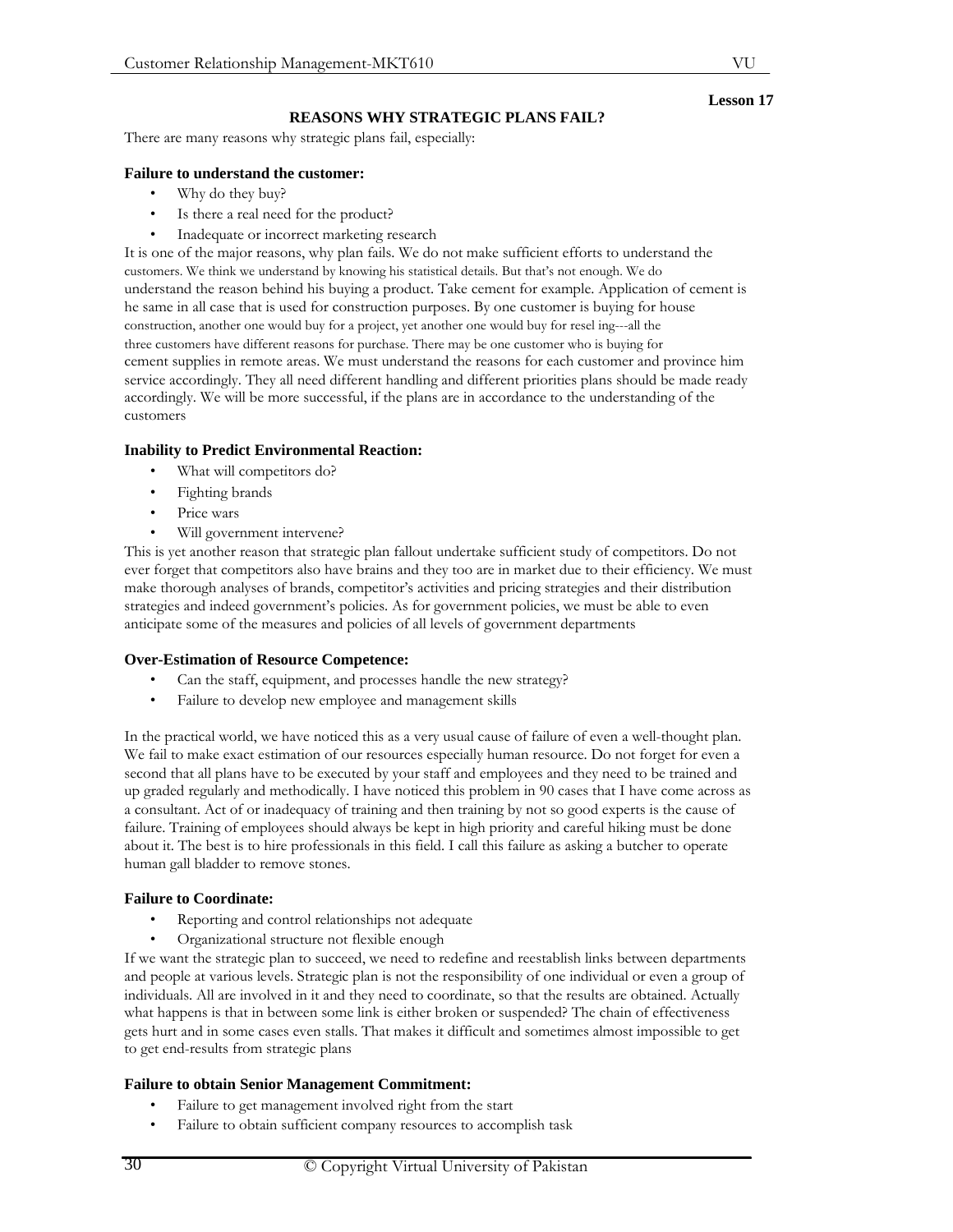Now, this may seem paradoxical on the face of it, but then it is true and seen often. Senior management is either split or fail to provide sufficient help in the successful application of plans. Not that this unwanted phenomena is often seen, but it is there and it happens sometimes. And when it happens, it completely ruins the plan and all efforts

#### . **Failure to obtain Employee Commitment:**

- New strategy not wel explained to employees
- No incentives given to workers to embrace the new strategy

Strategic plan fails because employees either fails to give it a requisite push or no push at all. The reason why this thing happens is that plans are prepared as a secret document and employee's opinions or their support is not solicited. Some how, employees are kept in dark. I have often asked some of the people as to why they do they keep their employees away while preparing a strategic plan and the answer I have got most of the time is, "what do they know of such important planning?' amazing answer is this.

#### **Under-Estimation of Time Requirements:**

- No critical path analysis done
- You know that strategic plans need time for execution. It is systematically achieved stage by stage. These plans require close monitoring and check and adjustments---so time is required. Sufficient time should be allocated to accomplish strategic plans. More time means also a warning—that is why critical path analyses should be done periodically

#### **Failure to Follow the Plan:**

- No follow through after initial planning
- No tracking of progress against plan
- No consequences for above

From above, we have learnt that plan should be watched and critically analyzed periodically and amendments if any are made as it is executed. Remember, no matter how well we plan on paper, practical application teaches us every thing. There can be difference in execution and condition too might change, different from what have been conditioned originally. So changes are inevitable and adjustment in action is desired.

#### **Failure to Manage Change:**

- Inadequate understanding of the internal resistance to change
- Lack of vision on the relationships between processes, technology and organization

Yes we need to make changes. Remember plan was made say 3 months earlier and condition was anticipated. They may or may not happen that was. So changes must be made. Moreover International scenario changes more rapidly that we had anticipated. Hence flexibility has to be kept.

#### **Poor Communications:**

- Insufficient information sharing among stakeholders
- Exclusion of stakeholders and delegates

One of the main reasons of failure is poor communication of the plan. It means poor working in the plan text. Inability to convey to required people, poor response or any thing like that can happen to cause the play to fail miserably-. Utmost care should be taken to communicate to the minutest level and to all concerned---clarification should also be made.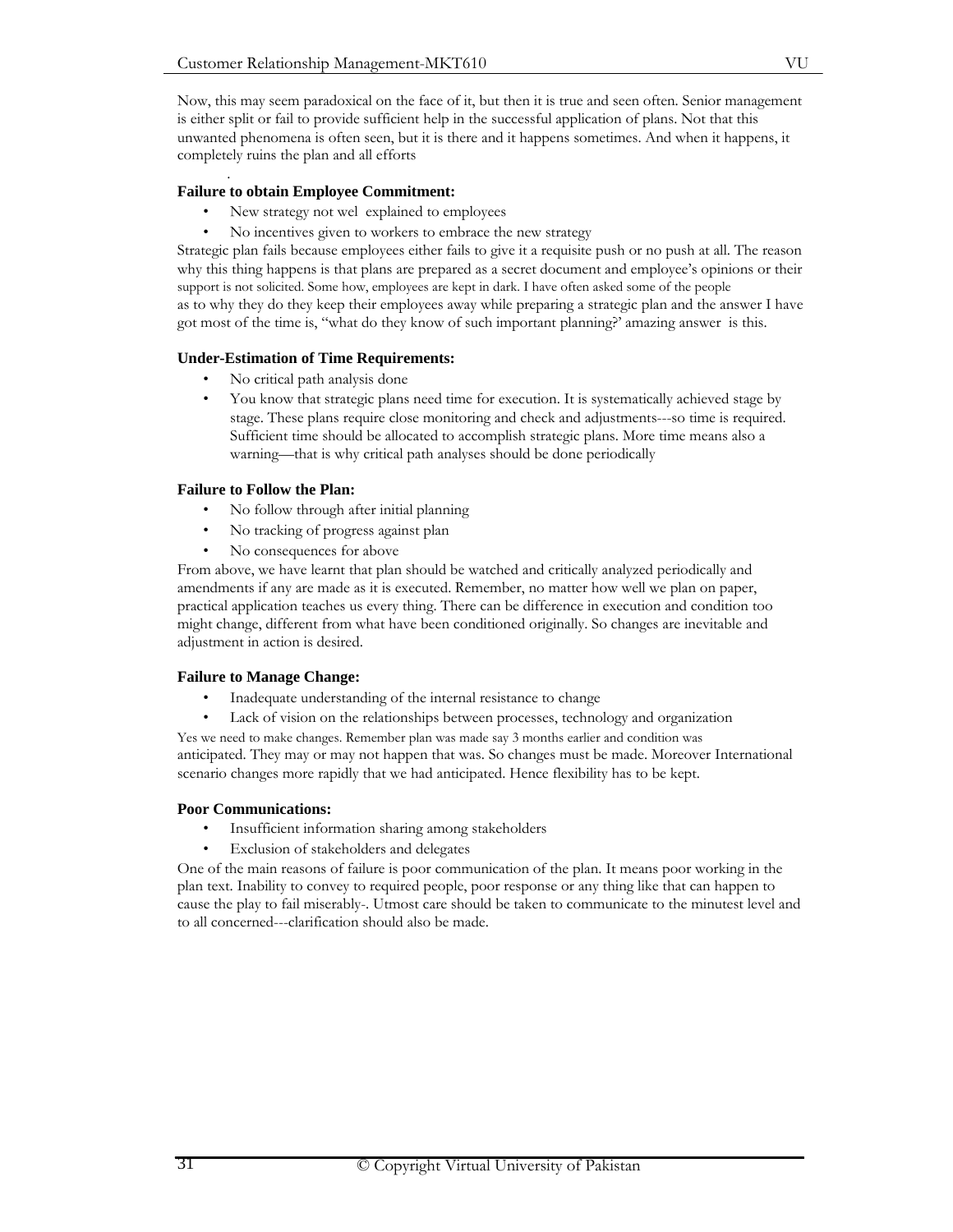# **SPECIFIC SKILLS FOR CRM**

CRM is a way of management and approach. We have so far seen that those special skills are required by the management to seek results. Few skills are common for all management activities. But we have seen that some special skills are needed or usual skill are needed to be applied in a special way to make CRM successful and result-oriented

The commonly required Managerial Skills in general and Marketing Skills in particular, a set of specialized skills is also desirable for the purpose of CRM.

We will discuss these skills so that we can learn how these skills are applied in CRM. However, before we go on to analyze them, please note that today's challenges require high degree of these skills and we need to upgrade them periodically and continuously. No words are considered as last words

#### **Skill to communicate:**

CRM needs to be communicated and made to understand to all staff members. Hence, we require all kinds of communicative abilities first to be able to express ourselves and explain CRM measures and then to harness staff support and customer relationship, we need to make it understand to customers. About communication, a lot can be said and would be discussed at various places. But it is sufficient to say here that what is the use of doing anything for any one, unless that is not made to understand for whom it done. You may have seen or read a famous movie and novel. "For whom the bel s toll".

#### **Skill to listen:**

CRM entails lots of suggestions and reports—hence learn to listen well. Listening is the other end of communication chain. We need t listen very carefully to the customer and his needs and real needs. Now we all listen. But when we say here learn to listen; we are saying listen to understand. For that we have to have patience to listen and understand while listening. Take a class of some 30 odd students. Some listen very carefully and understand the crux of lecture and some listen to forget all that they heard. We will cover this point also later. What we mean by the 'listen to understand' and we will see how we can improve this skill. Understand that it is extremely important skill for modern managers to learn to listen and understand. Remember. Something is not said. We have to understand what is said at times. Meaning is clear but we have to sharpen our skills to listen and understand of what is said and what is also not said.

#### **Skill to tolerate:**

CRM is sometimes sensitive—learn to be tolerant well this skill is more human than managerial. Tolerance is a virtue. We are sometimes faced with situation with a customer that you know that the customer is wrong or allegedly saying things. We must be tolerant to that. Again a lot can be said about it. But I would confine in saying that we have no battle to win with customers. It is not a war game that needs to be won and we must strive to win always. Sometimes, tolerance makes you win the argument. Show patience and tolerance and in the end of the day, we win the deal and we win more forcefully than we can win with arguments. I have always emphasized his to my executives that learn to be patient and tolerant. The deal will be on your side eventually.

#### **Skill to foresee:**

CRM is broad-based. It needs to be foreseen and anticipated. Here again ability to forecast and foresee is a special human trait that we need to sharpen and use very often in CRM. We must learn to understand situation more clearly and from that situation, draw logical conclusions and inferences. This demands logical approach and sufficient knowledge of things and references of past events. Usually 80 % things repeat the same way or at least likelihood is almost clear. This is how we foresee event and developments.

#### **Skill to convince:**

This is important because you have to convince staff members of its importance and ways to achieve it. This demands logical and pragmatic way to communicate. Convincing is to make other person think your way. This we cannot do by any other means except by making other person understand and convince to agree with your logic and arguments. You have heard advocates to plead your case before a learned judge to convince him to give judgment in your favor. The speech is clear,

#### **Lesson 18**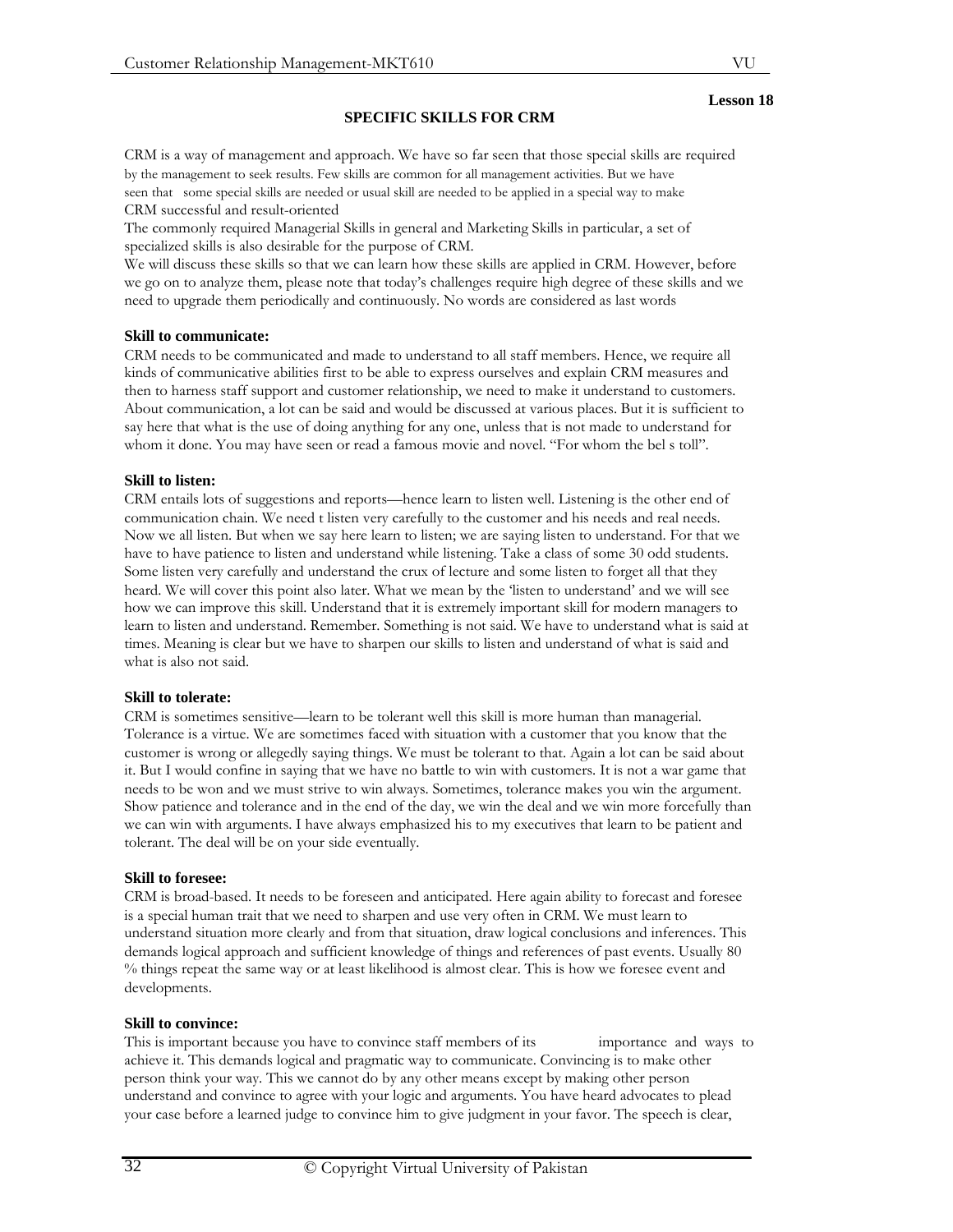concise and precise and relevant. Same way, we in CRM use this technique to convince customers and your own staff member on CRM

#### **Skill to advice:**

CRM requires serious handling. Your communication style should be advisory and suggestive. Advice is the most difficult thing to do. Why would other person take your advice? Why should customer listen to your advice in CRM and implement the course of action that you may desire, for good advice he needs to respect you and be mindful that your advice is worth implementing. For this you need to make clear that your relationship with customer is that of an expert and that he trusts you and your advice. There fore the asking is always maintaining a profile of a serious person and a person of some knowledge. I remember that during y days at dealing with a customer in my area, one customer was so arrogant that he would not listen o any other suppliers of things except me. The joke of my other friends from different companies used to ask me what I have done to make him so docile with you, while he shows Mr. Know-all attitude to rest of them. At that time I also used to think what? Now I understand that he used to respect my expression of opinion about things other than business. Be careful of your viewpoints when talking to customers. Inducement obviously comes from asking or infusing some catalyst we all take actions when we are induced to act upon a certain thing. This is different from convincing and advice in that it leads to action. We must have social skills t induce customer to take actions.

#### **Skill to educate:**

CRM needs to be educated and its importance etc and lots of questions answered to staff. This is a special skill to educate and enlighten other person with your knowledge. CRM preempts that and want education to be imparted to staff as much as customers.

#### **Skill to convert**

Convincing is important—so that staff members convert their thinking in total and in spirit. This is continuation of ability to convince. Convert the thinking in your way. The customer may not be right in some cases. He too is human after all and may not have knowledge enough about your field of product. You are supposed to have ample product knowledge and related products. Here let me give you a piece of advice. Do not ever denounce he competitor products. Yes you may highlight your own product more. But avoid comparison and denouncing others products. Do not forget that competitors also are making same and similar products and they too have technology behind their efforts. So why denounce. Show your superiority in CRM.

#### **Skill to induce:**

CRM needs to be infused into total behavior of staff members---it must be induced. This means to inculcate spirit of CRM, and always keeping customer relationship in mine.

#### **Skill to minimize FUD (fiasco, uncertainty, doubt):**

There should be no uncertainty and fears and doubts etc left in the minds of staff members convince them rather than order them. Any doubts and confusion must be made cleared and nothing will be taken for granted.

#### **Skill to create desire:**

CRM should be framed in such a manner that there is a desire created in the minds of staff members to incorporate it. This is fundamental in effective CRM.

#### **Skill to add satisfaction:**

CRM advantages to the overall organization leading to customer satisfaction as a tool should be highlighted and trained. Satisfaction in services and customer care is essential in CRM- we must maintain close touch with customers.

#### **Skill to provide positive experience:**

Positive experiences of such policies and framework must be high lighted and fully explained to customers and staff periodically.

#### **Skill to correct:**

CRM is dynamic and constantly changing to correct situations and to adjust with the requirements.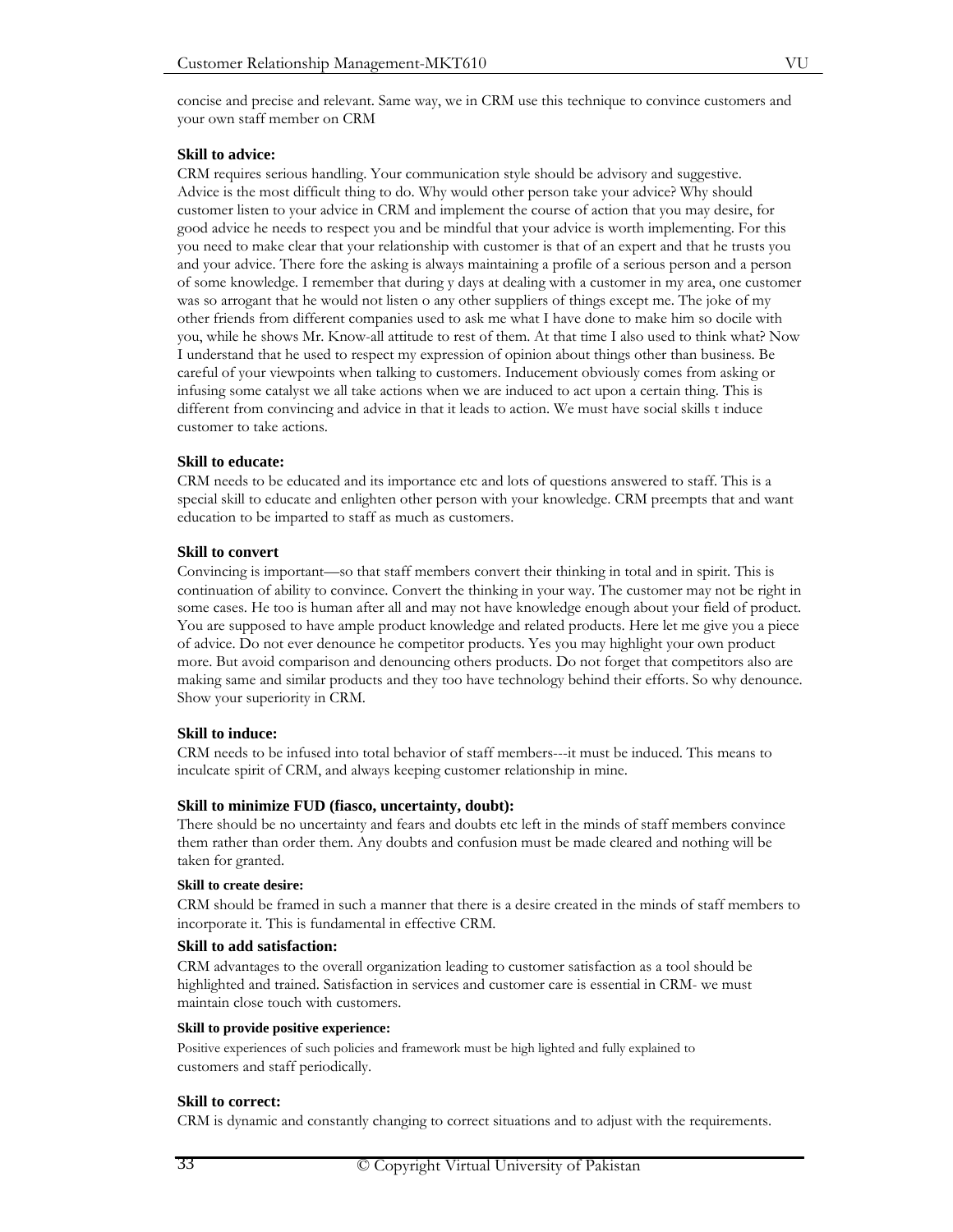#### **Skill to speed up response:**

Managerial skills in motivation are always considered very effective.—it is more prominent and result oriented

#### **Skill to innovate:**

CRM is dynamic and adjusting to new challenges due to changes in the environmental changes hence innovate your own methods to match with his need of the hour.

#### **Skill to build emotional response:**

CRM is providing customer services—its package should have an emotional appeal as well. This means that customs satisfaction is well attained if and when it not only covers physical things but also emotional attachment with brand or product.

#### **Skill to be accountable:**

Indeed it is a managerial skill which is so necessary for every manager to have it—that is to be accountable to organization or employers as also to customers and community at large. Self accountability is also part of the deal.

#### **Skill to help:**

Indeed it is the help which we render to customers that can win over his goodwill and also relationshiphelp is usually rendered when due to some mistake on the part of customer, some lapses take place that's where the customer need extra favor and help from suppliers.

#### **Skill to be receptive:**

Immediate attention and help must be given to customers—receptivity to some problems is half solution some times—we must learn to be receptive and sensitive to situations.

#### **Skill to fulfill needs:**

Customer services are fulfilling needs and demands of the customers there is ought to be a format to fulfill needs.

#### **Skill to make the customers feel important:**

Skill to make the customers feel important and like wise make him feel important and necessary.

#### **Skill to keep up promises:**

Making promises are easy—keeping promises is another doctrine and elevates organizations in the community.

## **Skill to anticipate difficulties:**

Difficulties do not come with a warning and if they do come with a warning—then difficulties are not.

#### **Special Skills Needed:**

- Skill to Develop Expertise
- Skill to Co-ordinate
- Skill to be Honest
- Skill to Respect Sentiments
- Skill to Respect Values
- Skill to Deliver Quality
- Skill to Ensure Credibility
- Skill to Build Confidence
- Skill to Provide Compensation
- Skill to be Enthusiastic
- Skill to Operate under High-tech Environment

 In addition to the above skills it is also essential that the personnel involved in CIM should have sound knowledge as regards the organization in terms of its Structure, Style, Strategy, Policy, Procedure, Programmed, Performance, Process function, etc.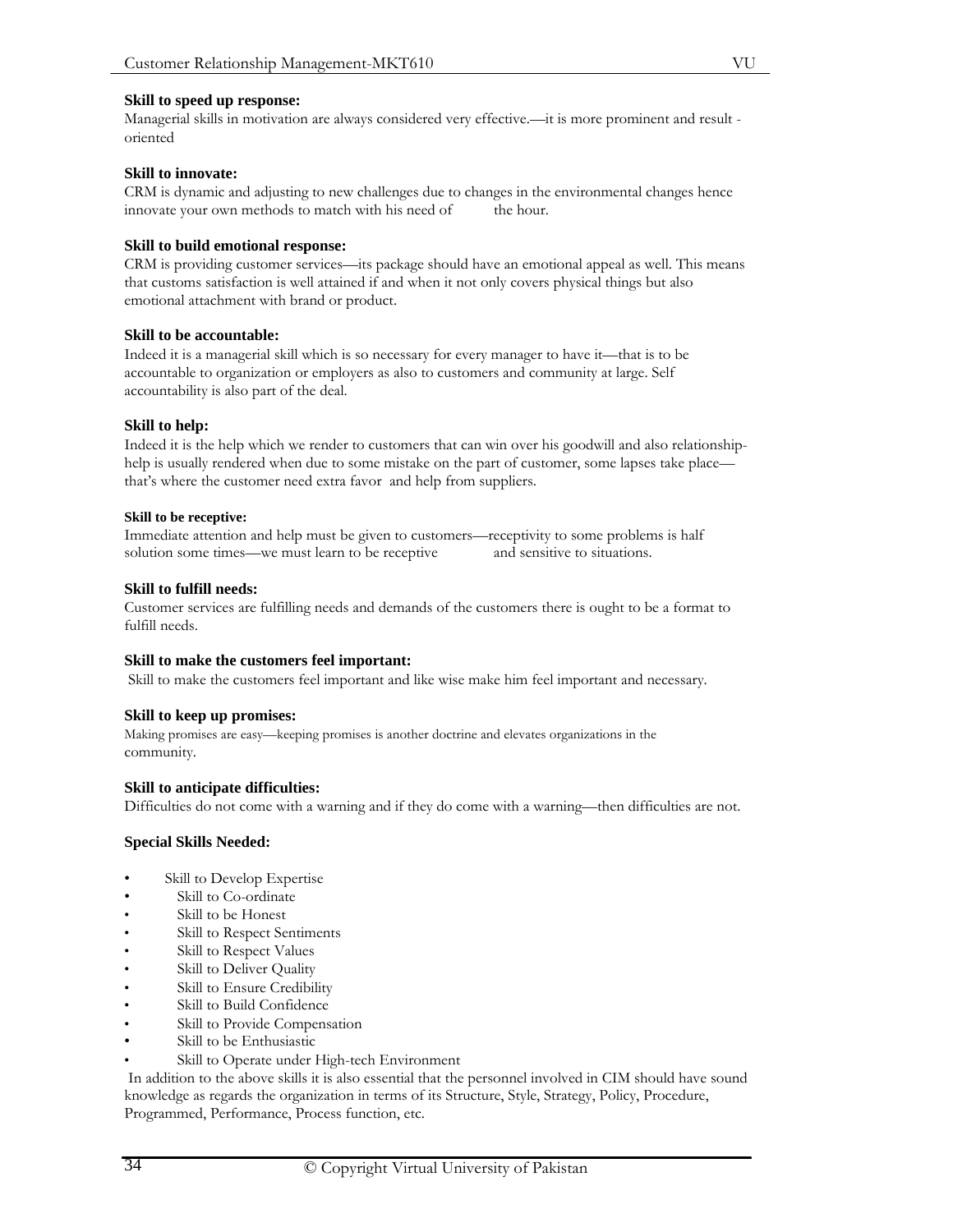The Marketing Mix in terms of Product, Promotion, Pricing, Place, Market conditions, Competitors etc., and the customers in terms of:

- Who Buys?
- How they buy?
- Where they buy?
- How frequently they buy?
- When they buy?
- What they buy?
- What is their profile'?
- What life cycle they are in?
- What is their perception?
- What is their expectation?
- What are the frequently asked questions?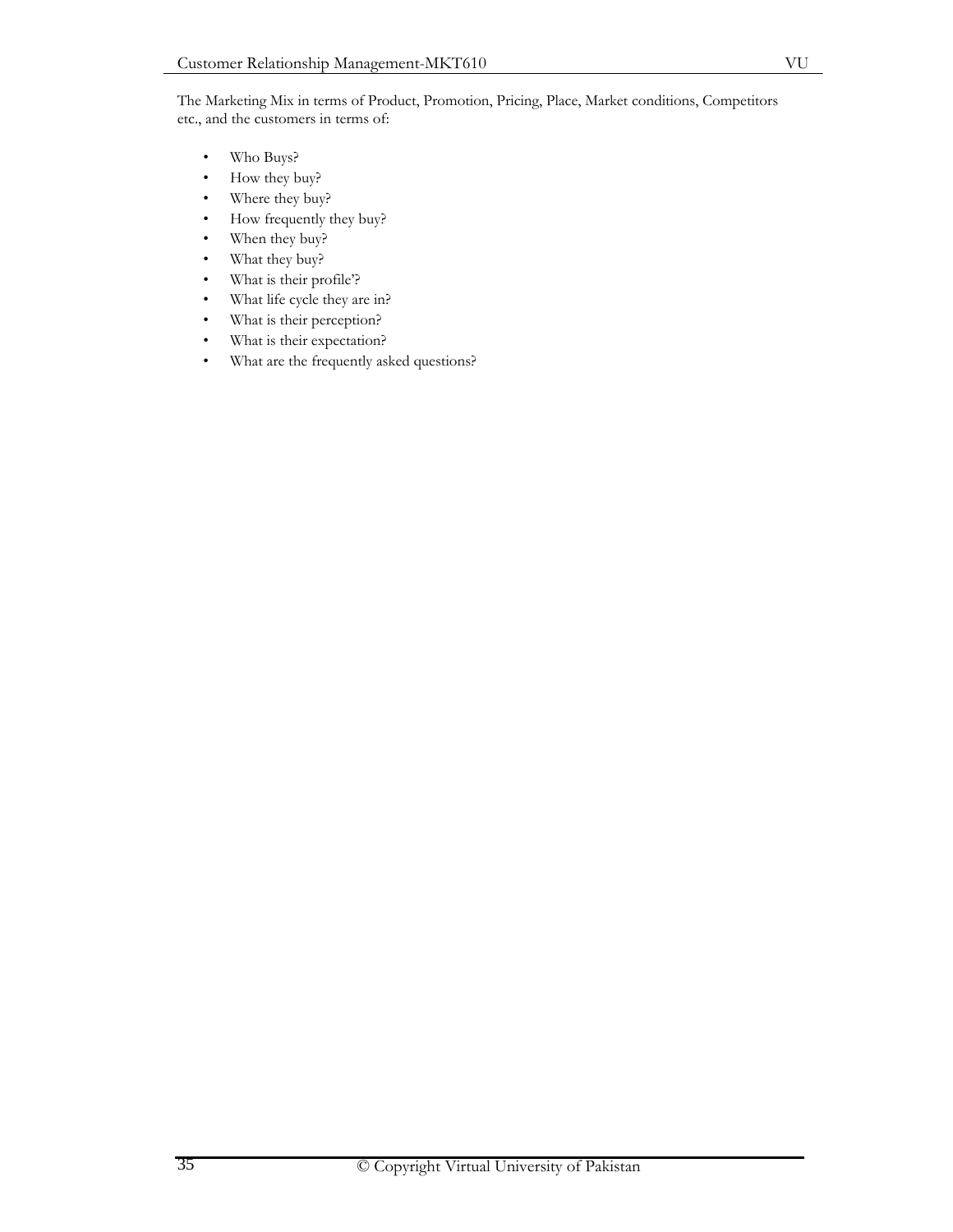# **CUSTOMER RETENTION**

Under the present context of competitive environment, the focus of the organizations is more on customer retention than simply on customer acquisition. Customer retention is the process of keeping customers in the customer inventory for an unending period by meeting the needs and exceeding the expectations of those customers. It is the approach of converting a casual customer into a committed loyal customer. This focuses attention on several issues connected with customer retention.

## **Why is Customer Retention Preferred?**

Why at all should organization to opt for customer retention? The answer lies in the inherent benefits an organization can get by retaining customers. Some of the major benefits are presented below:

- It is on tenth the cost of acquiring customers
- It builds good Image in the market
- It assures volume of sales; hence planning much easier
- It becomes a good reference in the market
- It is easier to have a customer for long periods of time and to understand customer more
- Building Customer Relationship Management:

Customers come within the fold of an organization in the fol owing ways:

# **Customer by Chance:**

Those customers who just come your way in search of some product or particular interest, we call them customers by chance because they are visiting you or buying from you just incidentally. We must work upon then to build relationship. We must give them special rather than casual attention and service.

## **Customer by occasion:**

These customers are by occasion in that they happen to be there at your point of sale. For example, a contactor who got infra-structural project in a certain area or a customer visiting hills station during summers or certain historical place. I once asked a retailer in an area where there was a shrine of a saint/ during the anniversary, the sale of his product in 10 days was almost equal to the sale in the rest of the year quantity wise.. I asked him what problems he could be facing during these ten days. He said, he has manpower shortage at his store. How does he solve this problem? Cause he would surely lack manpower. He smiled and said –"I make my females and males, all in the family, work during these days and I have trained them to work".

## **Customer by Choice:**

Customer, who is really caught after and we make efforts to harness hat customer. Some customers have good reputation and image in the community. If these customers are in with you, you have a good reference to make to your other customers as well. We make special efforts to harness their business and built strong relationship with them to retain them for long period of time.

# **Customer by repetition:**

These are those customers who keep coming to you and pick up their supplies. In fact, they keep coming to you even if they shift their own venue, again contactors who keep getting contracts in any part of the country.

# **Customer by Loyalty:**

Indeed, these are your highest category of customers for they remain loyal to your product and association. That is why we call them loyal customers. They do not shift to any competitor and they admire you and your product and services. Special care must be given to them. These customers are also happy as they know they are your loyal customers. They work upon being so, for they too enjoy priority in purchase etc.

In the customer retention approach the organization makes every effort to convert a customer by chance into a customer by loyalty. A retained customer who turns out to be loyal will shift his focus of relationship with the organization, from a mere transactional relationship to a relationship tied up with emotion and commitment, which will benefit the organization a long way. Those customers by retention may prove to offer a benefit to the organization as:

**Lesson 19**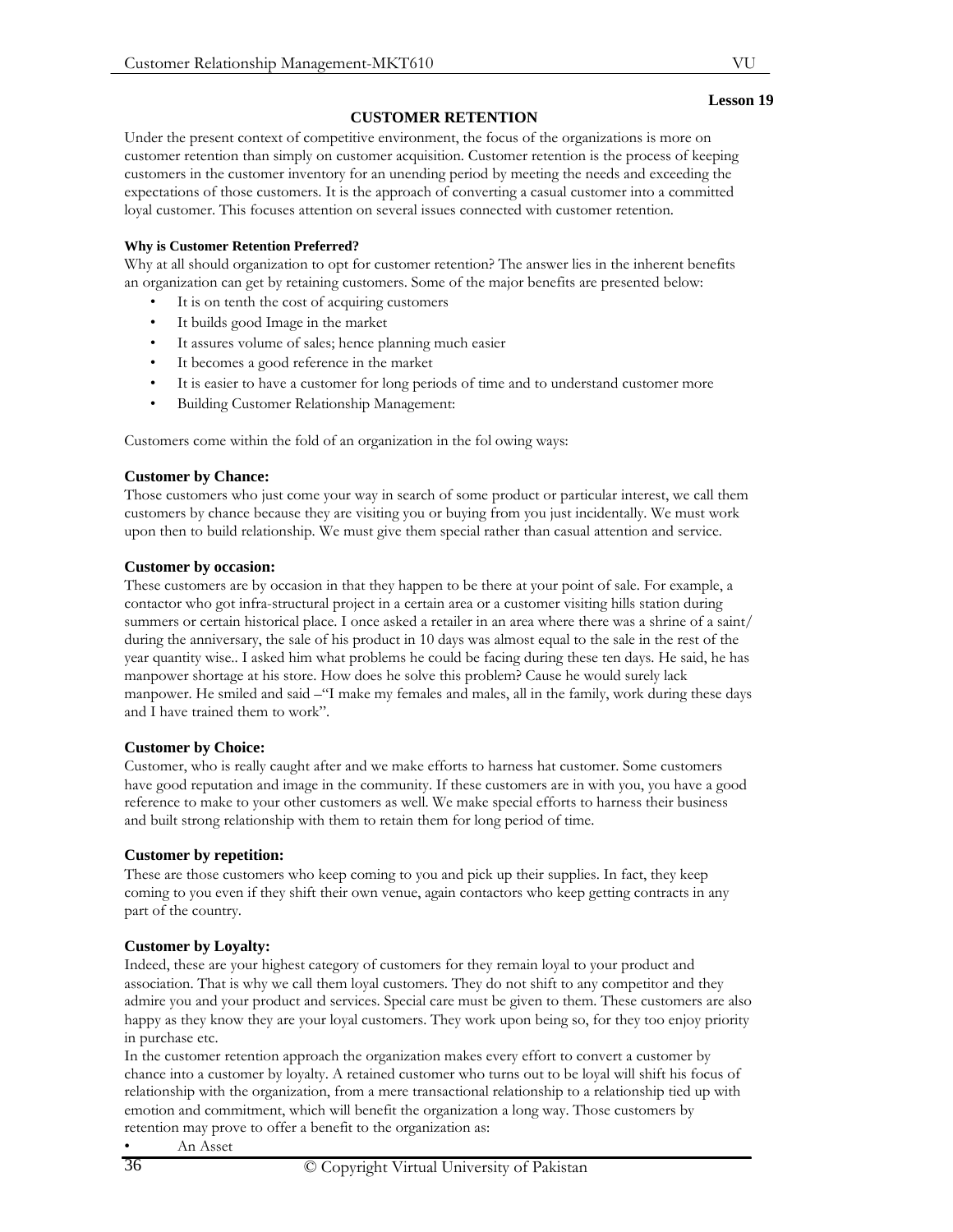- An Ambassador
- An Experience Shaper
- A Winning Edge
- A Knowledge Provider
- A Spokesperson
- A Driving Force
- A Caretaker
- A Resource Provider
- A Partner

Customer Retention would enable the organization to minimize expenses in terms of acquisition of new customers. Customer retention cost for an organization is expected to be far less than that of the acquisition cost.

Customer Retention enables a long—term relationship of mutual benefit, both to the organization and to the customer concerned. There appears to be close interaction between customer retention and customer loyalty.

Loyalty is usually measured in terms of longevity of the patronage of customers. Loyalty that arises out of retention is a preferred state, as compared to loyalty of reluctant customers. A reluctant customer may also appear to be a loyal customer, which is a type of spurious loyalty or artificial loyalty forced by various factors such as situational, limited brand choice, limited income, limited supply, and so on. Customers who are not retained may even opt for shared loyalty which is risky because the chances of brand switching are likely to take place more frequently. As such these loyalty statuses are not dependable, as these would be eroded quickly. More over, part of these customers would be engaging themselves in the attrition process at the same time being engaged in the loyalty process. On this line loyalty based on retention is a more welcome step. Customer retention would further enable customers to spend more and more on organizational offerings. Customer's share of business will increase, Accordingly, cost of serving retained customers would be less compared to serving fresh customers every time. Retained customers would help to spread a positive image of the organization by word of mouth, which in turn helps to acquire new customers to the customer inventor.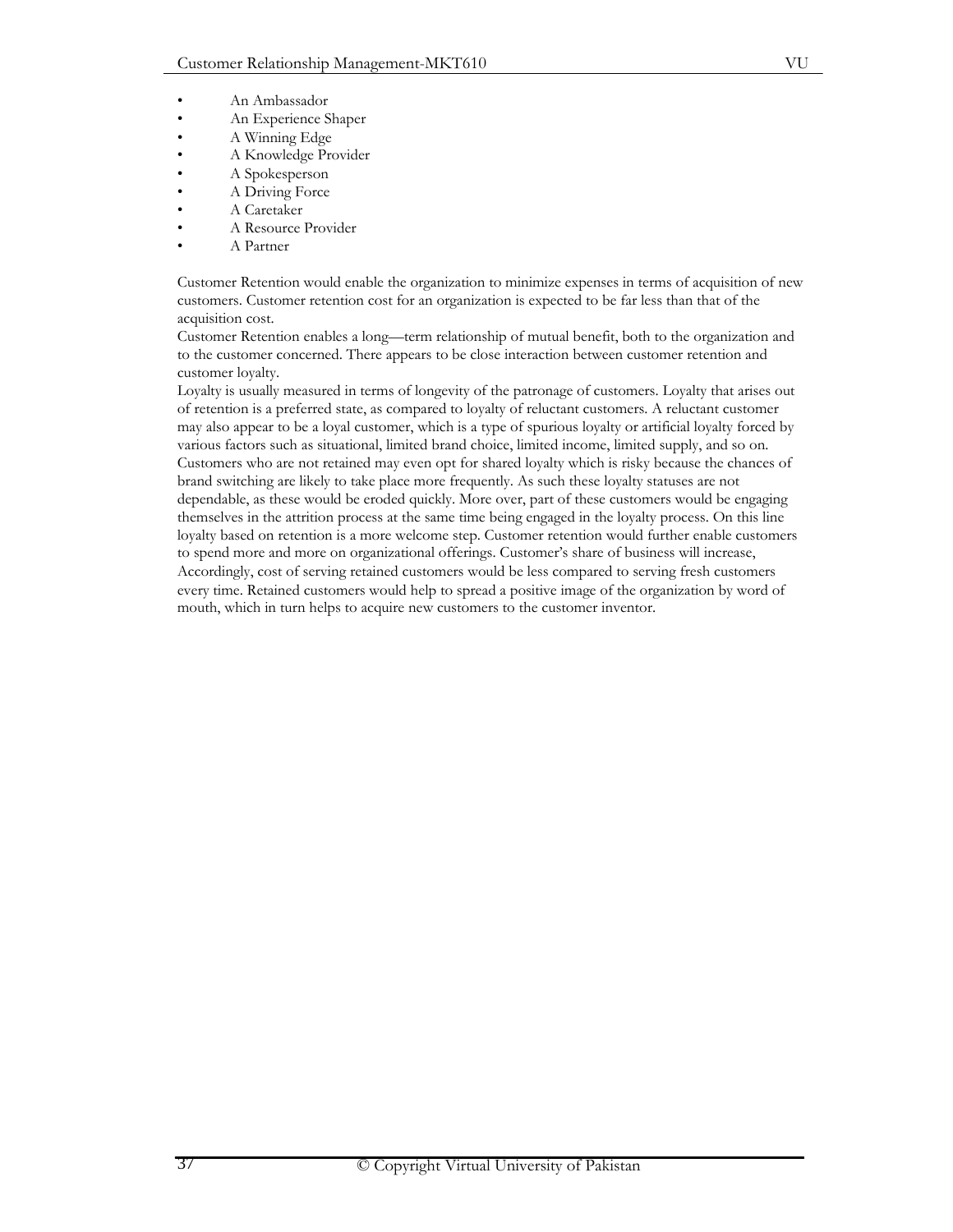## **CUSTOMER LOYALTY AND ITS TYPES**

Loyalty is a very important term in the world. We all have loyalties to our families and country and religions and areas and sects. We use this term in business matters also loyalty in the marketing context may be defined as a Willful, Voluntary, and Repeated Choice of a Specific Brand of a Product or Type of Service. The true meanings of loyalty .still remain there and we develop loyalty towards various things of commercial transactions.

Before we go into some discussion of loyalty here, let me reiterate that loyalty is very good thing to have, in which ever form I is and where ever it applies. Loyalty, as a trait, is fast extinguishing from the world. Is worrisome to all of us?

Loyalty caters to fulfilling a particular category of need. In the case of one-time purchase, loyalty could be explained in terms of the extent of commitment to the brand selected; the positive attitude developed towards using the brand selected and the positive image the customer projects about the brand he owns. Repetitive buying of the product is a clear cut exhibition of likeness and approval of the product. And sticking to the same brand and avoiding shift over to other brands is absolutely a commitment to the fact that the customer has identified with a product and demonstrated loyalty to it. Loyalty of customers, for whatever the loyalty is with, is a creditable achievement of a business man and very satisfying. In fact it is the ultimate degree of success of the concept which the business men have achieved. Do not forget, as said earlier, loyalty is not a force or any thing, it is voluntary

Loyalty may be explained further. Suppose a buyer visits a shop in anticipation of selecting a brand or opting for a specific service, the buyer would prefer not to buy any substitute in case of non-availability of the brand he has specifically opted for. He would prefer waiting for the brand of his preference. Loyalty in sense is a willful commitment to the brand in view of perceived satisfaction.

The action of loyalty is a positive, repeated behavior of preferring one brand of a product from among the several brands available.

## **Customer Loyalty may fall into Several Types that include:**

- Loyalty towards Brands
- Loyalty towards Stores
- Loyalty towards Organization
- Loyalty towards Sales Persons and
- Loyalty towards any other Related Aspect in the Process of Purchase and Consumption.

Brand loyalty manifest product characteristics or features, which are some how unique or peculiar in one way or the other. It can be its taste, shape, size, longevity of product use; can be packing or some kind f thing, which is unique with that particular product. Do not forge that nearness of products type is now more than ever. With slight variation, products are quiet similar in features or in price and other shapes of offerings. Then why loyalty is there?

Manufacturers must identify that feature or that characteristic that has worked upon to create that loyalty and must always be careful and mindful of that thing always

Loyalty can occur in for stores. Here again, if we look at the stores, here is tremendous development in retail stores. From a common shop to a departmental stores and shopping mall have we gone in this field? If we look into this, loyalty to stores comes from the customer handling and treatment. I have noticed in my trip to Singapore that efforts are made to make customers loyal by giving them extraordinary personal treatment, no matter how big the store is. This personal handling and excellent

behavior with customers in the shop is in competition in Singapore. The slogan there is "customer is a customer, regardless of the off take of purchase; teat them all best and equally". In Singapore, customer is a blessing of god they believe in a treatment is there a religious sin. Avoid religious sin of this type. Same is the case with loyalty to organizations. Mostly, loyalty to brand and organization is the same except that when it is loyalty to organizations; it is mostly in case of service companies. For example, hotels and restaurants of airlines, such a loyalty is built on assurance of quality of service or the kind of services that are offered. I know of an example of a international chain of hotels, where I would always stay. I will not travel if the hotel reservation is not available. Means I was loyal to that chain for a reason. They always provided me with on going hotels and their associate hotels which I badly needed to make my tip as short and as successful as possible. Hotel reservations is a big hassle in traveling, particularly for executives

Loyalty can also occur due to people. Here again loyalty can accrue to certain organizations due to excellent staff or friendly staff. Making it home like environment is a major factor contributing to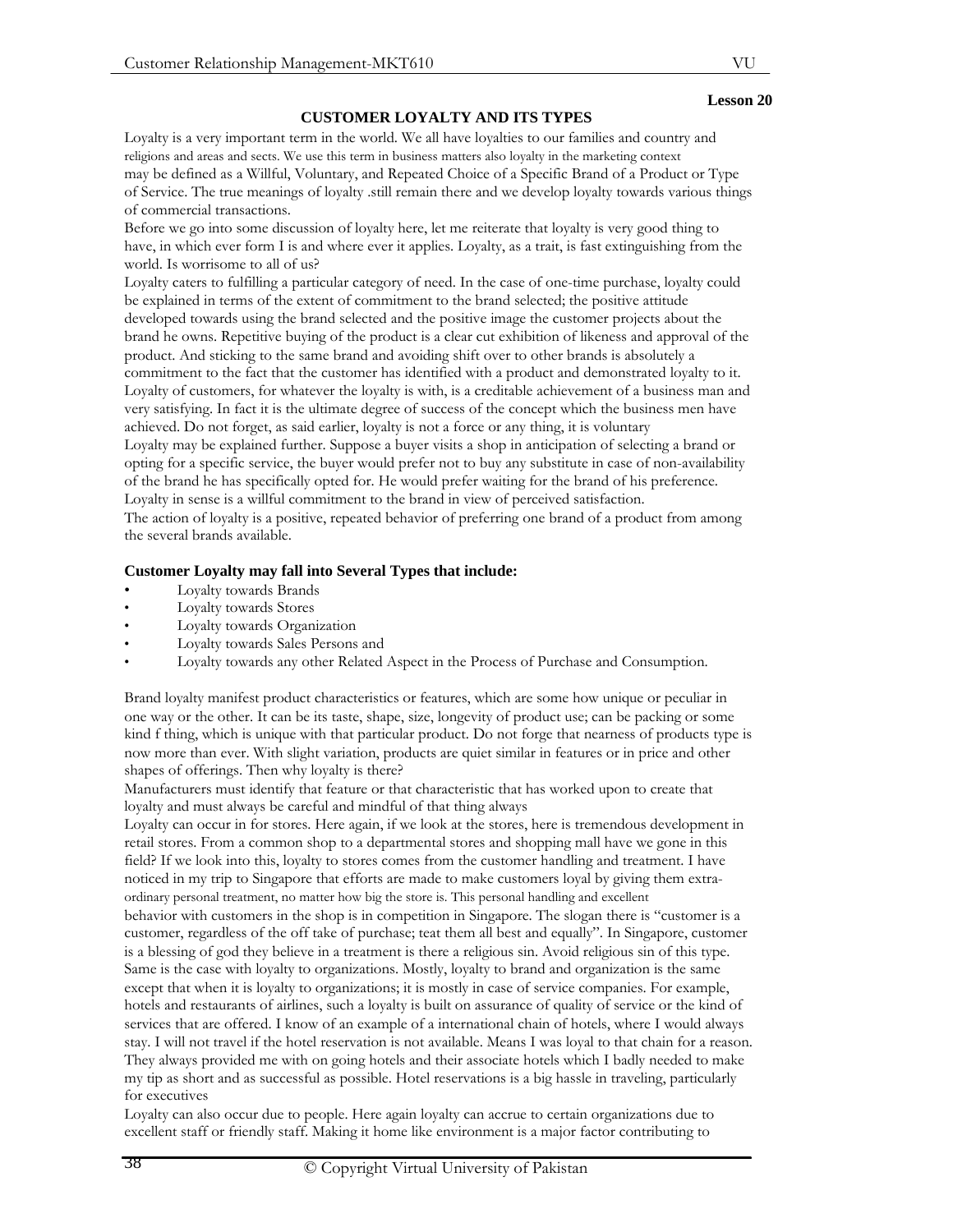building loyalty to a certain hotel in certain cities. We all know then when we travel on business, we are away from home and we miss homes. Giving a cordial environment in a hotel makes it very easy and comfortable for the executives on tour. I remember that one hotel in USA had a slogan" "we can not give you your wife and your kids—rest all we can to make you happy"

## **Process of Loyalty and CRM:**

The ultimate goal for an organization is to have as many as maximum numbers of customers loyal to them. We have seen advantages of them all.

The process of attainment of brand loyalty starts with awareness of the fact that the brand is available. Creating such sense of brand awareness is one of the major responsibilities of the marketer. In the contest of brand proliferation, where there is a battle of brands. Unless the brand maintains very strong brand identity it would be very difficult to create a mark in the mind of the prospective buyers. Developing a strong brand identity is therefore an obvious need. Brand identity is a non-transferable means to establish the uniqueness of the brand in terms of various tangible and intangible attributes of the brand. The essence of brand identity is all about what a brand stands for and how it differs from the competitor brand. The brand identity plays a key role towards creating brand awareness. The identity so created must be repeatedly communicated so that, it would help in building awareness among target customers and make them familiar with the brand.

The matter of creating brand familiarity the brand name, symbols, design, marks etc. relating to the brand have a definite role to play. A good brand name must be simple, suggestive, memorable, unique, and meaningful, understand able and related to the product and should have retention, recognition and recall values.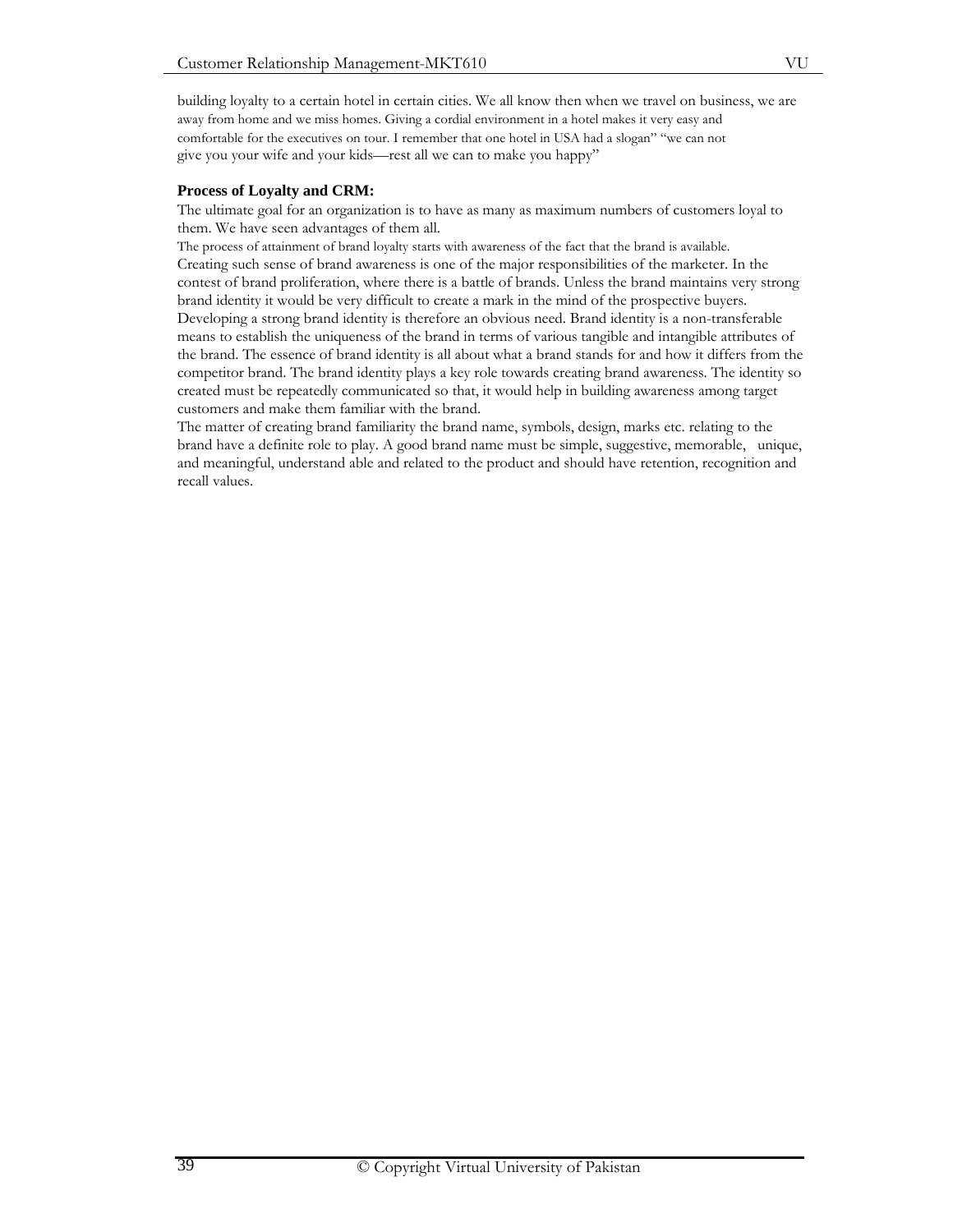## **CUSTOMER LOYALTY**

Customer Loyalty may fall into Several Types that include:

- Loyalty towards Brands
- Loyalty towards Stores
- Loyalty towards Organization
- Loyalty towards Sales Persons and
- Loyalty towards any other Related Aspect in the Process of Purchase and Consumption.

We have discussed them in our previous lesson in details and I am sure you are clear on this concept of Loyalty

## **This repetition is just to remind you of what we have studied before.**

The process of attainment of brand loyalty starts with awareness of the fact that the brand is available. Creating such sense of brand awareness is one of the major responsibilities of the marketer. In the contest of brand proliferation, where there is a battle of brands. Unless the brand maintains very strong brand identity it would be very difficult to create a mark in the mind of the prospective buyers. Developing a strong brand identity is therefore an obvious need.

Brand identity is a non-transferable means to establish the uniqueness of the brand in terms of various tangible and intangible attributes of the brand. The essence of brand identity is all about what a brand stands for and how it differs from the competitor brand. The brand identity plays a key role towards creating brand awareness. The identity so created must be repeatedly communicated so that, it would help in building awareness among target customers and make them familiar with the brand. The matter of creating brand familiarity the brand name, symbols, de sign, marks etc. relating to the brand have a definite role to play.

A good brand name must be simple, suggestive, memorable, unique, and meaningful, understand able and related to the product and should have retention, recognition and recall values.

#### **Brand Recognition is the End Result of Brand Familiarity:**

In the process of brand loyalty how the brand is positioned is another important aspect. Each brand assumes a brand personality and as already mentioned each customer would tend to match his self-image with the brand personality. How a brand is positioned will help towards framing specific image of the brand and different prospective customers would perceive that image differently. Having perceived the brand in their own way the prospective customer moves further in the selection process namely brand acceptance which means accepting the various tangible and intangible core as wel as augmented benefits offered by the brand. The brand acceptance would lead to brand selection and based on satisfactory performance, the customer would keep on insisting the same brand of that firm that would finally make him a loyal customer.

In the above process, it is likely that at any stage in view of the dissatisfaction accumulated or may be due to the competitors' pressure, the customer may not join brand loyal group and may get out of the chain to join with brand rejection group.

#### **In tune with the loyalty, the Customers may be classified under Three Heads:**

- The Hardcore loyalists
- The Soft-core loyalists
- The same watchers

The hardcore loyalists are those who maintain undivided loyalty with regard to their brand choice. They would restrict their brand choice to one or selected few brands and normally would not switch brands. The soft-core loyalists are those who divide their loyalty among few avail able brands and select one or the other brand from among their choice of brands. The fact that they have selected and used a brand itself may be a reason for not selecting the same during their immediate next purchase.

#### **Loyalty Continuum:**

Organizations must focus their attention on conversion of switchers into soft-core loyalists and softcore loyalists to hardcore loyal customers. How quickly an organization could attain this conversion depends on the number of loyal customers in the organization's customers inventory.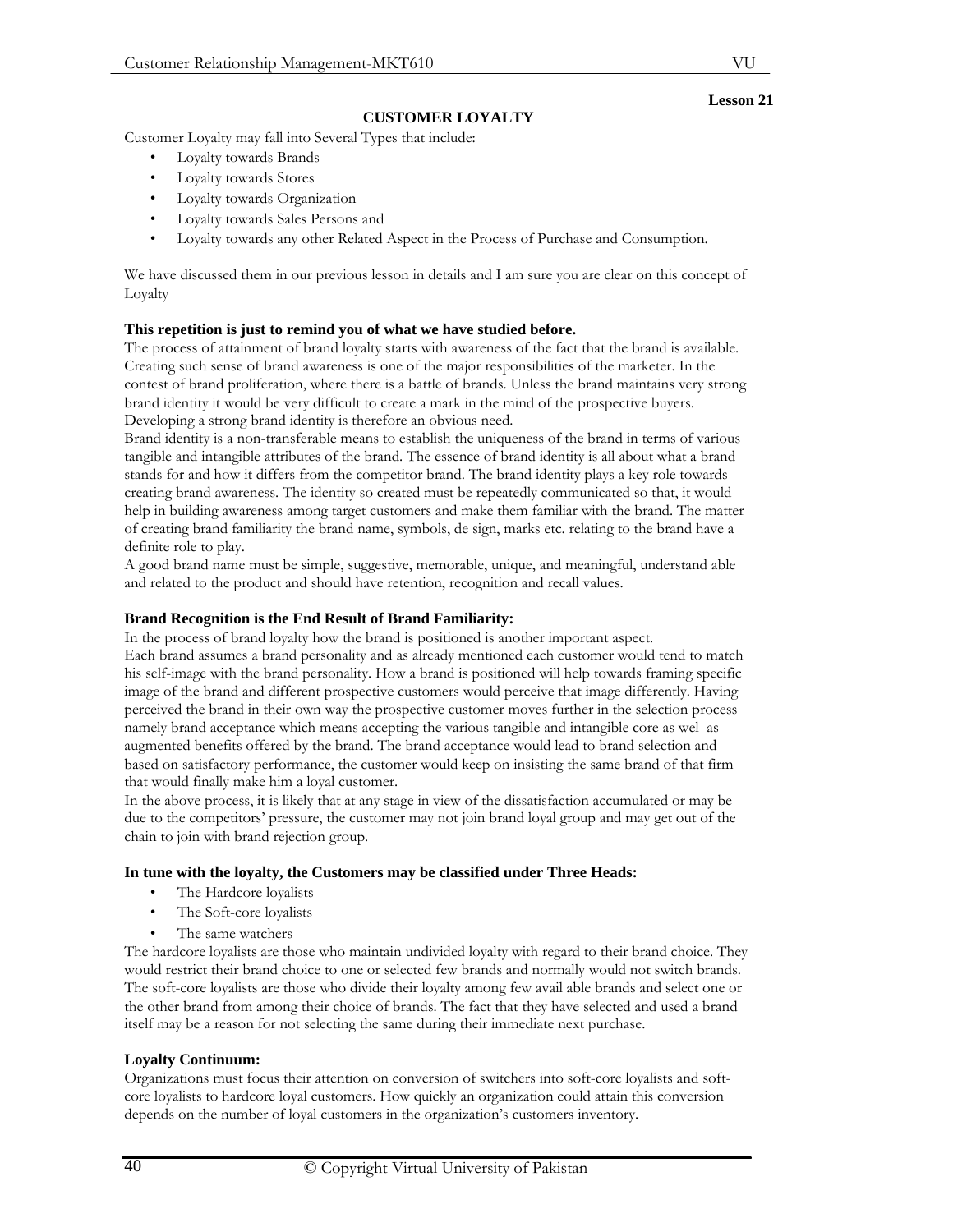Loyalty towards stores refers to the loyalty developed with reference to the point of purchase. The customers may develop abundant confidence in the quality and other aspects of whatever is sold in a given shop. They may be happy to restrict all their purchases from a particular store. The location of the store, interior atmosphere, quality of sales persons, variety of products avail able, the incentive schemes offered, terms of sales, sentiments attached, previous experiences, etc. matter in developing and maintaining loyalty towards the store concerned.

A customer who develops loyalty towards an organization might willfully offer to accept whatever product or service is offered by the organization. It has developed a definite confidence in the offerings of the organization. He would be a strong supporter for the organization's products and services. Such a loyalty is a result of the organizations image, the customer's long association with the organization, the performance of the organization, bad experience gained from the competitor organizations, and so on. In fact, organizations are very fortunate to have loyal customers as the role played by them is very valuable. Details on this aspect are dealt in this chapter under the head "Why do organizations need loyal customers?"

It is also possible that customers would build loyalty towards salesperson of a store or an organization. This is in view of the total satisfaction enjoyed by the customers from the salespersons concerned. The total satisfaction from salespersons is a result of the services, the confidence offered, pleasant manners, knowledge, helpful tendency, advice and guidance they offer, their sense of recognition, and similar other factors. In case of medical, financial, travel, personal care, educational services, etc. loyalty development towards sales persons are very common. The risk to the organization is that in the event of such salespersons, moving from one organization to the competitor's organization, the customers who have developed loyalty towards them are also likely to move along with the salespersons. In addition to the above, loyalty may be built up based on other characteristics, which are perceived important by the customers concerned about their brand selection and consumption process.

#### **Brand Switching Behavior:**

Brand switching is the behavioral action of the customers with reference to their choice of brand. A number of factors are responsible in initiating the brand switching behavior. These include:

**Dissatisfaction with Present Brand**—this can happen at any stage of consumption age. **Change in Fashion—his often happens and usually in some products, it happens very fast Promises made by Competitors**—competitors often come up with some peculiar offers **Change in the Perceived Benefits**—this shift can also happen with new offerings **Personal Characteristics of the Customer concerned—some customers are in the habit of trying** new products or new offerings. They are called 'hunters' as well.

**Pressure of Salespersons and so on**—this can occur due to sale persons or mishandling on the part of organization.

**Personal Reasons.—can** be friends coming in with new product

Every organization aiming to build customer loyalty must concentrate on the pattern of brand switching and safeguard them with suitable marketing strategies.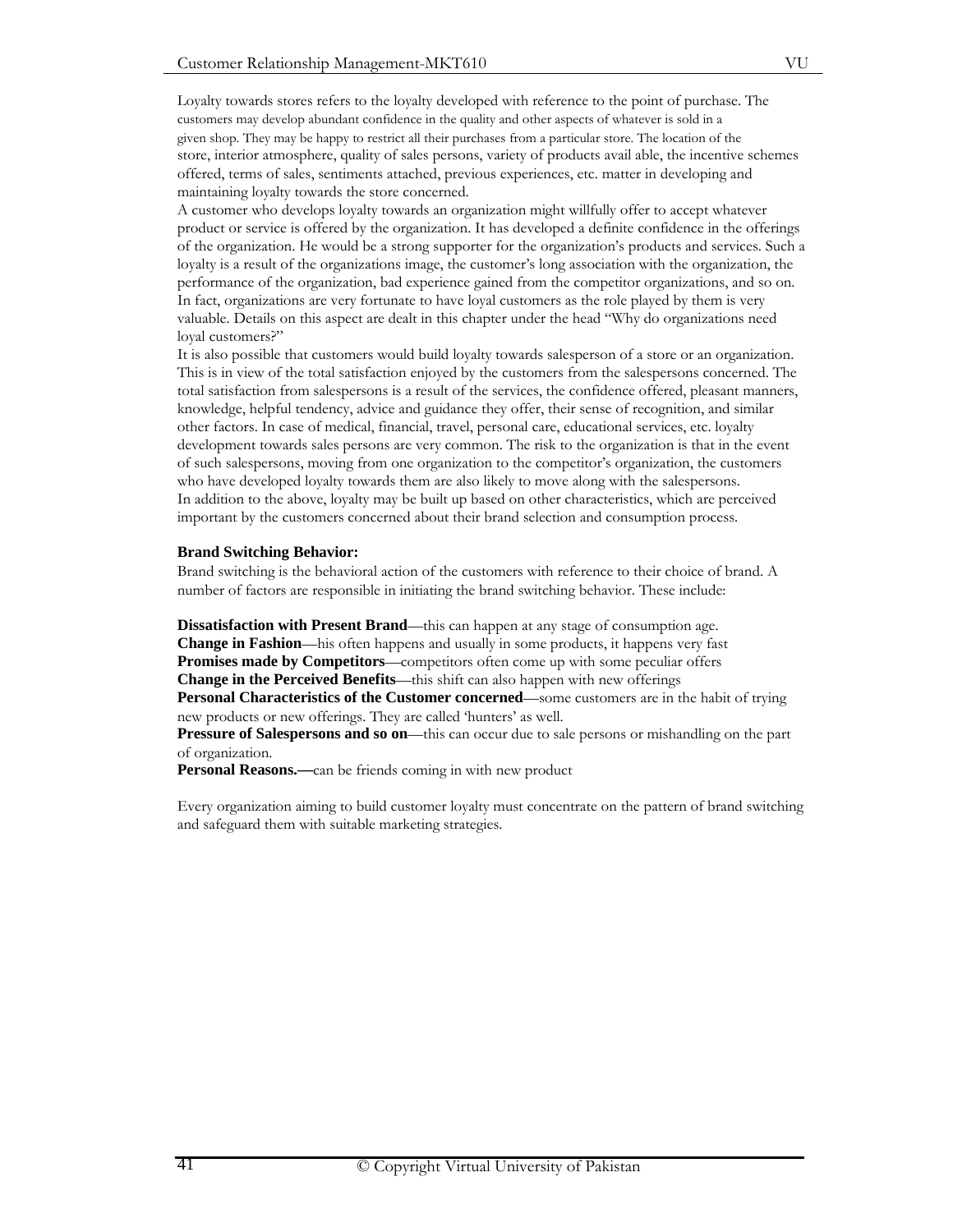## **WHY DO CUSTOMERS DEFECT?**

This is something that is most unwanted and undesirable for any marketing setup. Customers leave with or without a reason. For any marketing organization, this is the most painful thing to witness that their customers defect. Some have genuine reasons, while some due to over all bad performance on the part of organization. CRM has a strong recommendation to avoid this ugly scene. Let us discuss them one by one, and see how we can avoid if we can avoid defection.

It is essential to discover the reasons as to why customers become defectors. Fol owing are some of the commonly found defection drivers: the asking is can we avoid or minimize this happening?

## **They moved over to the Different Product Category:**

This is the most common reason. The customer may have moved away from their business. They may shift to some other type of product or some category different from yours. Hence they shift to another supplier of their requirement.

# **Dissatisfied with the Elements of Marketing Mix:**

We should know the marketing mix that we offer to our customers. Some customers have specific demands of a certain thing more than others. For example, timely supplies of product, for some customer's timely supplies mean any time on every Saturday. For some customers, timely supplies may mean any time Saturdays and Mondays.

## **Perceived better value for money from the competitor's offerings:**

This depends on offering made by the competitors from time to time. For example, an air conditioner is offered with power or energy conservation as a special offer. It can change the customer and defect him to another brand.

# **Developed misunderstanding with the value delivery system:**

This again is the offer of competitors and other brands. More value delivery system may have been offered by them and that can attract customers to that brand.

The customers' specific need has not been fulfilled. Means he wants some thing extra-ordinary. That particular thing may not be fulfilled by your product. This can happen quiet often. Nothing may be wrong with your product, but it does not satisfy customer specific need.

# **Displeasure at the point of purchase:**

We are all human and no matter how much we want to give the best of ourselves, some thing may have gone wrong at point of purchase. This can cause the customer to leave you. I remember, once our delivery van driver was rude to a customer over a glass of water. That was a major complaint by customer. I lost that customer. But then I paid special attention to drivers and trained them some norms and manners.

## **Dissatisfied with the performance of after sales services:**

This is again as above.

# **Inherent feelings of individuals to try new products:**

Some customers are in the habit of trying different things. Their psyche is not to be depended on one brand or supplier. They want to keep shifting to various suppliers and product brands.

# **Compulsion due to technological and environmental forces:**

Sometimes, change is desirable for environmental laws and regulations, which are being imposed more rigidly now. So the shift place.

## **Induced by changing life style and stages in the life cycle:**

New demands and technology may require newer things. Computer technology is one example, where new things are making some of the old things redundant.

# **Demographically moved away from the market place:**

Now this can happen any time and always. Contractors move from place to place to infrastructural projects. They keep shifting suppliers. Geographical nearness is more important to them.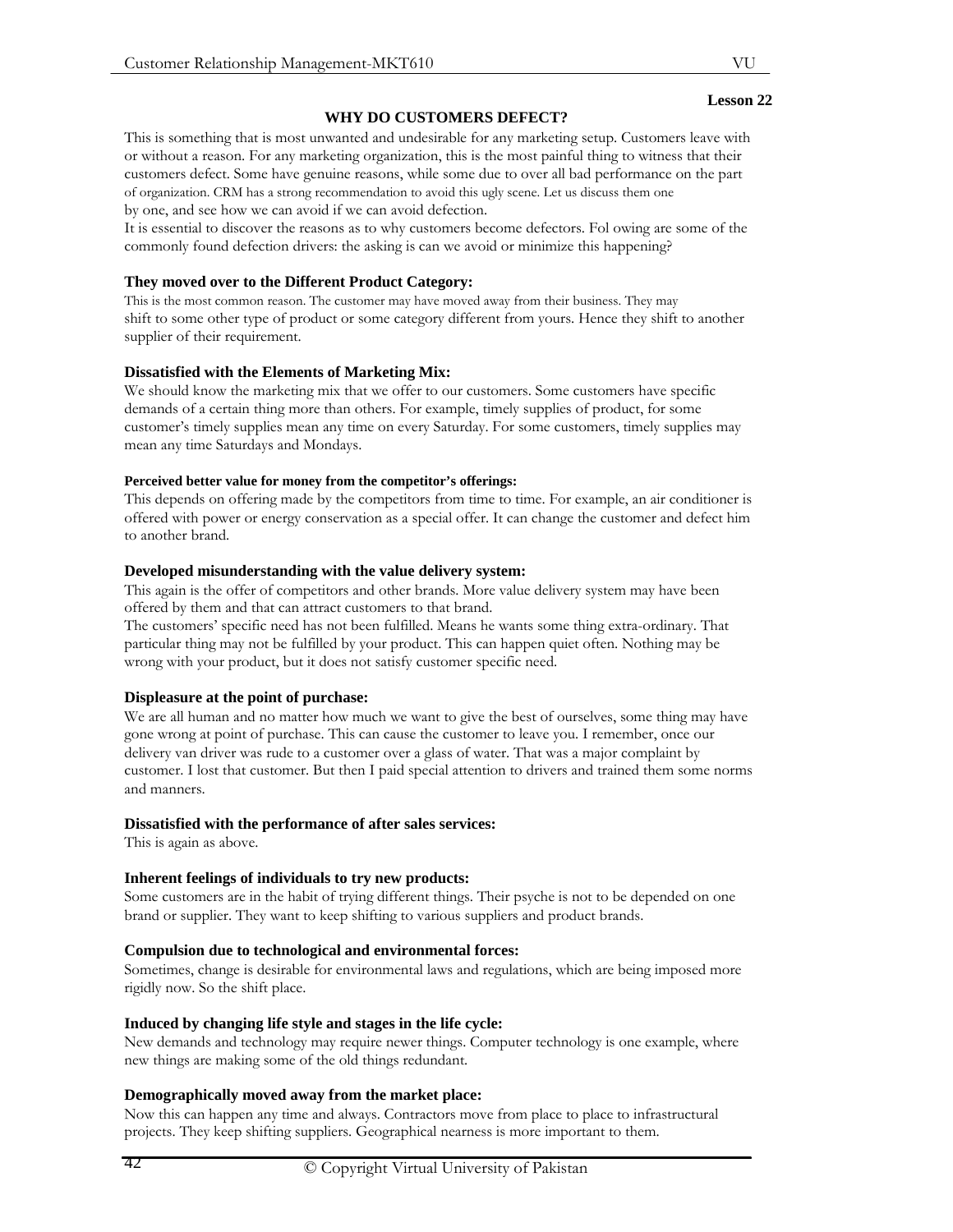#### **Communication evoking poor or improper response:**

Communicative faults may also make customer to shift to other suppliers. I remember one of my customers wanted quantity lifted every month report on 4th of every month for previous month. I had to supply him that without fail.

#### **Personal reasons:**

Personal reasons can supersede all other reasons. Some cousin of yours may be working some where or some influence from some authorities can force to shift over.

Whatever may be the cause leading to defection of customers it is essential to evolve appropriate strategies to prevent customers defection and to win those lapsed customers back to the organization.

#### **Strategies to Prevent Defection and Recover Lapsed Customers:**

#### **Total Knowledge about Customer Behavior:**

The organization should have complete knowledge regarding the behavior patterns, migration patterns of the target customers.

- Interactive Communication System.
- It is essential to develop transparent and interactive communication system.
- Special Promotion Campaign.
- Whenever the signals of customer defection are noticed, it is essential to come out with the specially designed promotions to attract the attention of likely defectors.

#### **Developing Barriers to Exit:**

The Organization should careful y Evolve Barriers to Exit which Include:

#### **Emotional Appeal:**

This is to remind customer of the relationship of a long periods of time and explain him the advantages he is enjoying being so old a customer. May be customer did not take into account all these factors.

#### **Conformation to specification Durability:**

To meet the customer and advise him in a friendly way, the specification of your product and how wel they conform to his requirements. Here again the customer may have ignored this vital point

#### **Lifetime Utility:**

It is always useful to inform customer that life time utility of using your product is there and in fact may be now quiet visible. Hence explain to customer in easy language

#### **Social Relationship:**

Of course long relationship builds social relationship. I know of a customer show used to say to me "known devil is better than unknown". Indeed. It was a joke but I showed the value of relationship in his eyes.

- Flexibility
- Added value

I would say here that added value can be offered at times and we have go to be flexible to do so when Loyalty comes under test.

## **Customers Specific Approach:**

Some times the customer has specific approach to purchasing or buying your product. It may not be in consonance with general norms of the market. You have to meet it to assure your customer that you care for him.

- Customer Win—Back Programmes
- Concession Price Schemes
- Commitment
- Innovative Approach
- Reducing Risk
- Avoiding Threat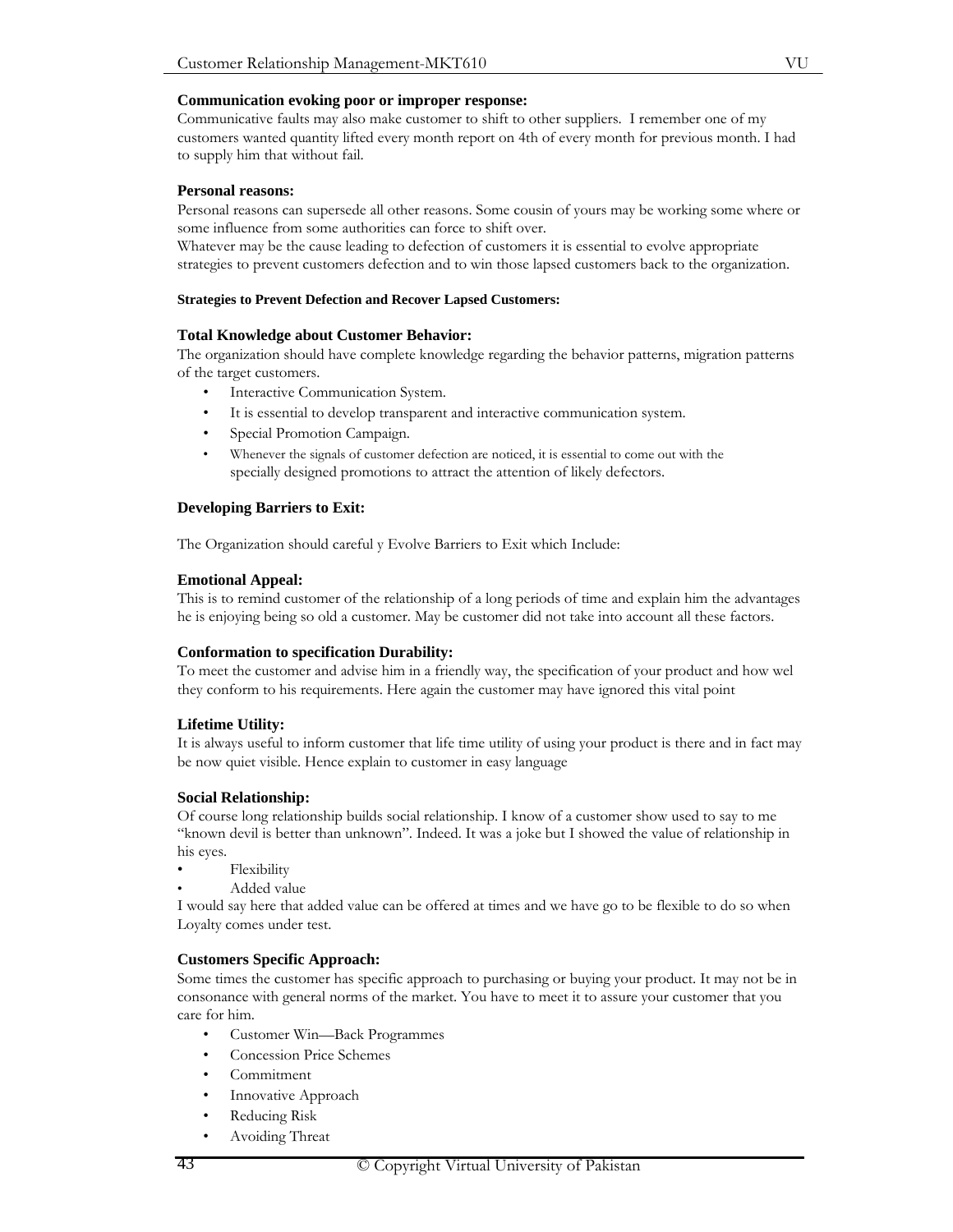#### . **Knowledge about Lifestyle and Life Cycle:**

Lifestyle of the target customers has to be studied. The life style represents the activities, interests and opinions of the customers. Knowledge about the life cycle stage is equally important. Organization should match its offerings to the lifestyle and life cycle stages and this approach would prevent defection.

# **Establish Measurement System:**

Organizations cannot manage their tasks well if they cannot measure the extent of customer satisfaction, defection rate, etc. Therefore, effective system of measurement has to be introduced for measurement of customer satisfaction and related aspects.

# **Attempt to Track Losses:**

Many organizations do not pay adequate attention to the losses suffered because of lapsed customers. The cumulative impact of this would be unmanageable. Therefore appropriate attempt should be initiated to track losses on a regular basis.

# **Customers Specific Approach:**

The approach to prevent defection must be customer category specific. In tune with the customer categories contribution towards revenue generation of the organization, and also with specific personality traits of the customers such as aggrieved customers, annoyed customers, and frustrated customers, etc. should he developed.

# **Customer Win—Back Programmes:**

The organization must introduce reward-based customer win back programmes. Employees involved in customer win back programmes should be given suitable

Incentive and every win-back should be celebrated and documented.

Building customer care Team:

A customer care team specially focusing attention on defection driver should be formed. The team can devote attention to identify causes for defection and rectify the same.

## **Developing Bondage with Customers**:

It is a vital to develop bondage with customers. Such bondage could be developed on several ways. For example: bondage through professionalism, which means the customer is liked to the organization in view of the professionally expertise service the organization offer. Bondage through zero option refers to the monopoly status of the product/service provider. The Customer has no other option available. Therefore there has to necessarily link himself to the organization. Further, bondage could be developed through customization which means tailoring the product or service to the specific requirement of the customer concerned.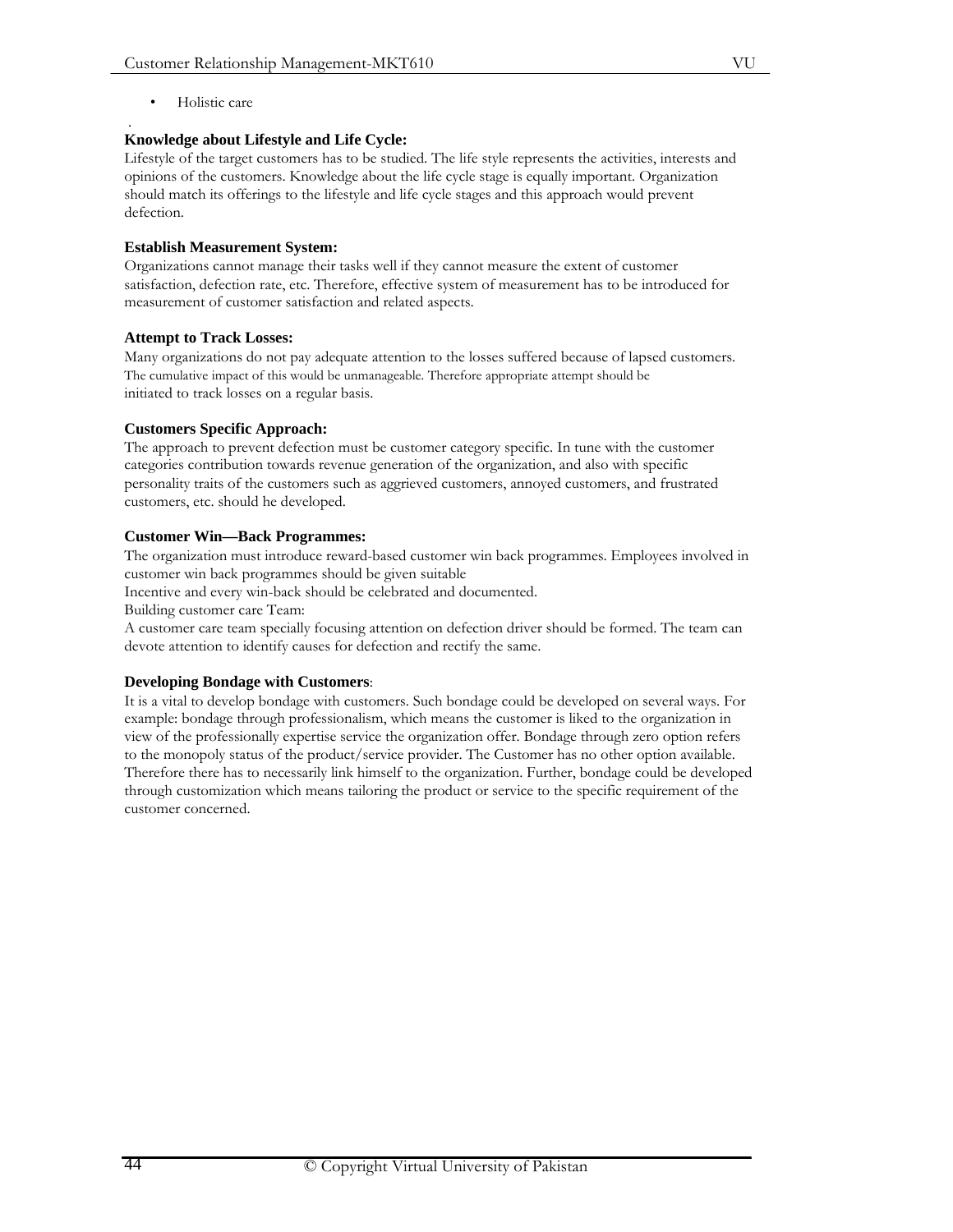#### **PUBLIC RELATIONS**

Public Relations (PR) is the art of Managing Communication between an organization and its key Customers, Manage and Sustain a Positive Image. It is a tool by virtue of which we project our business to people and attract them in our business and try to take an edge over others.

#### **Definition:**

"Public Relations are a management function which tabulates public attitudes, defines the policies, procedures and interest of an organization fol owed by executing a program of action to earn public understanding and acceptance."

We all know that your business is your concept put into action. And we also know that we have a society and a community in which we are always doing business. We always have to watch public acceptance of your business, before we can start selling or promoting our product. For that, we exercise public relation as a tool. In building customer relationship, we use Public Relation as a tool to come to closer understanding and accord with public. Of course, as will see, we use different methods and techniques in doing that. All permissible methods within the norms of society and that of the country we are operating in public relations is the art and science of managing communication between an organization and its key public constituents to build, manage, and sustain its positive image. Positive is the key word in this context. It means that the feelings are good and friendly, customers would also come from people, so customers would have positive feelings to begin with. Then of course we open our batteries to build more intense relationship with customers.

#### **Public Relations Involve:**

#### **Evaluation of Public Attitudes and Opinions:**

We need to first understand the psyche of people at large through our research and marketing tools. What do people think of the nature of the product? I remember when burger was coming into our country; we spent lots of time to judge how people would react to burgers. We did have our own kind of indigenous burger but we are not sure, if the burger in this shape would be acceptable to general public. Our first study at that time was that people in Pakistan like locally made and indigenous bread and not an imported recipe of burger and at that price. Then anyway, burger was launched as a fast food. Now it is part of our daily food, especially it is very popular amongst youth and children. Burger now is a part of our diet.

#### **Formulation and Implementation of an Organization's procedures and policy regarding communication with its publics:**

The message sent to public was that burger is tasty fast food and different from the rest. The service at these outlets was a deviation from standard fast food places. Hence people got to it and now customer relationship with burger is friendly and healthy.

#### **Coordination of Communications Programs:**

The service package with customers was in consonance with what they communicated. Fastness in delivery, air conditioned waiting, nicely packed, quick and prompt ordering and delivery and meaningful sales people and prompt service and smiling faces are far healthier and firm.

#### **Developing Rapport and Good-will through a two way Communication process:**

We can build that rapport through services. At the end of the day, we all need product and value for our money. Ordering and delivery system plays a very significant part in this process of communication.

#### **Fostering a Positive Relationship between an organization and its public constituents:**

- Specializations:
- Property Development
- Real Estate
- Retail Store
- Agricultural Supplies
- Food Service –restaurants etc
- Health Care
- **Transport**

VU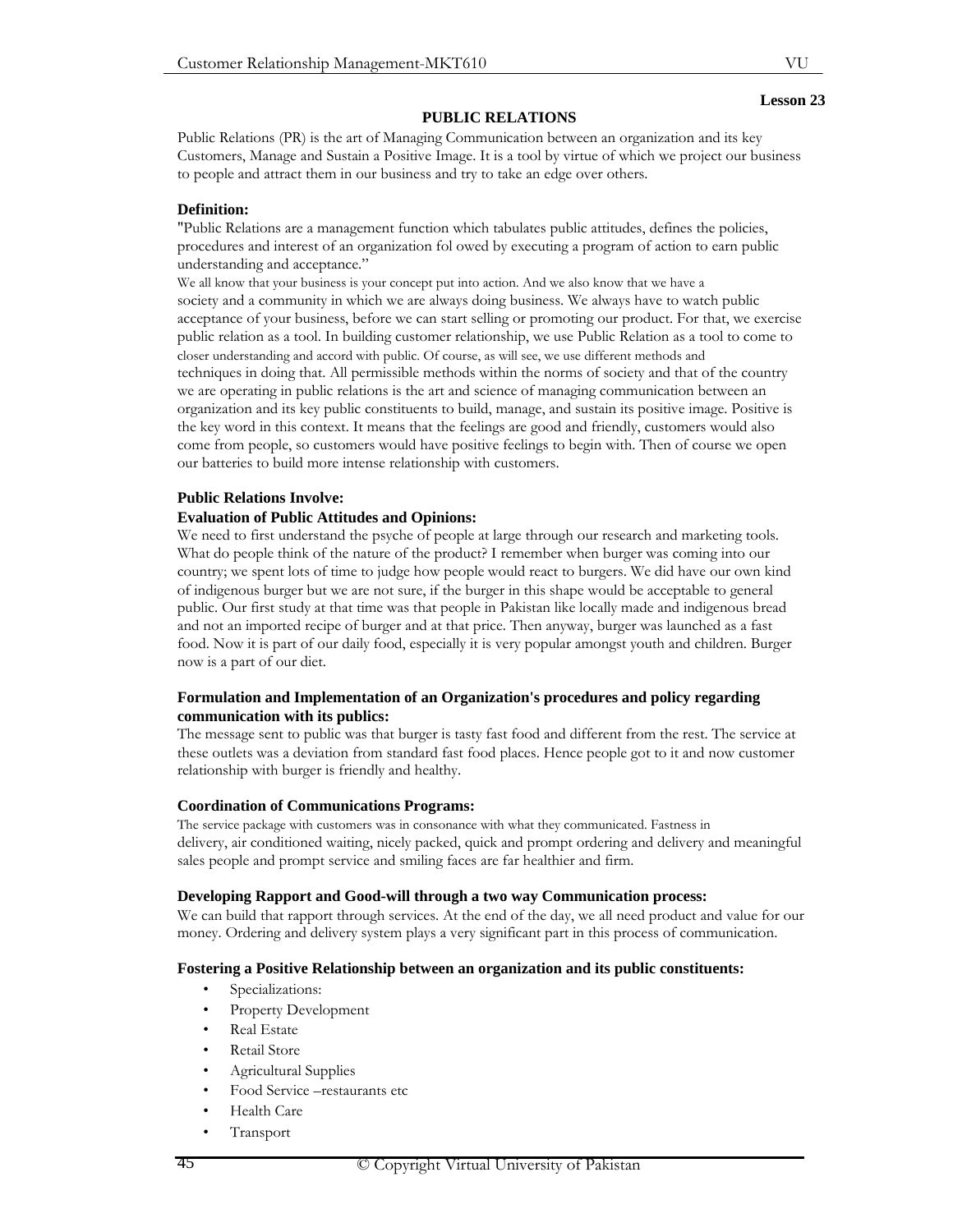- Recreational places
- Technology/IT
- Public Affairs
- On-line
- Financial/Investor Relations
- Employee/member communications
- Community
- Not-for-profit
- Crisis Communication

All these sectors display personal handling of customers as most important element in building relationship.

Public relations (PR) are the art of managing communication between an organization and its key publics to build, manage and sustain a positive image. However, the industry is also widely criticized for its willingness to lie and deceive the public for the good of the companies it represents.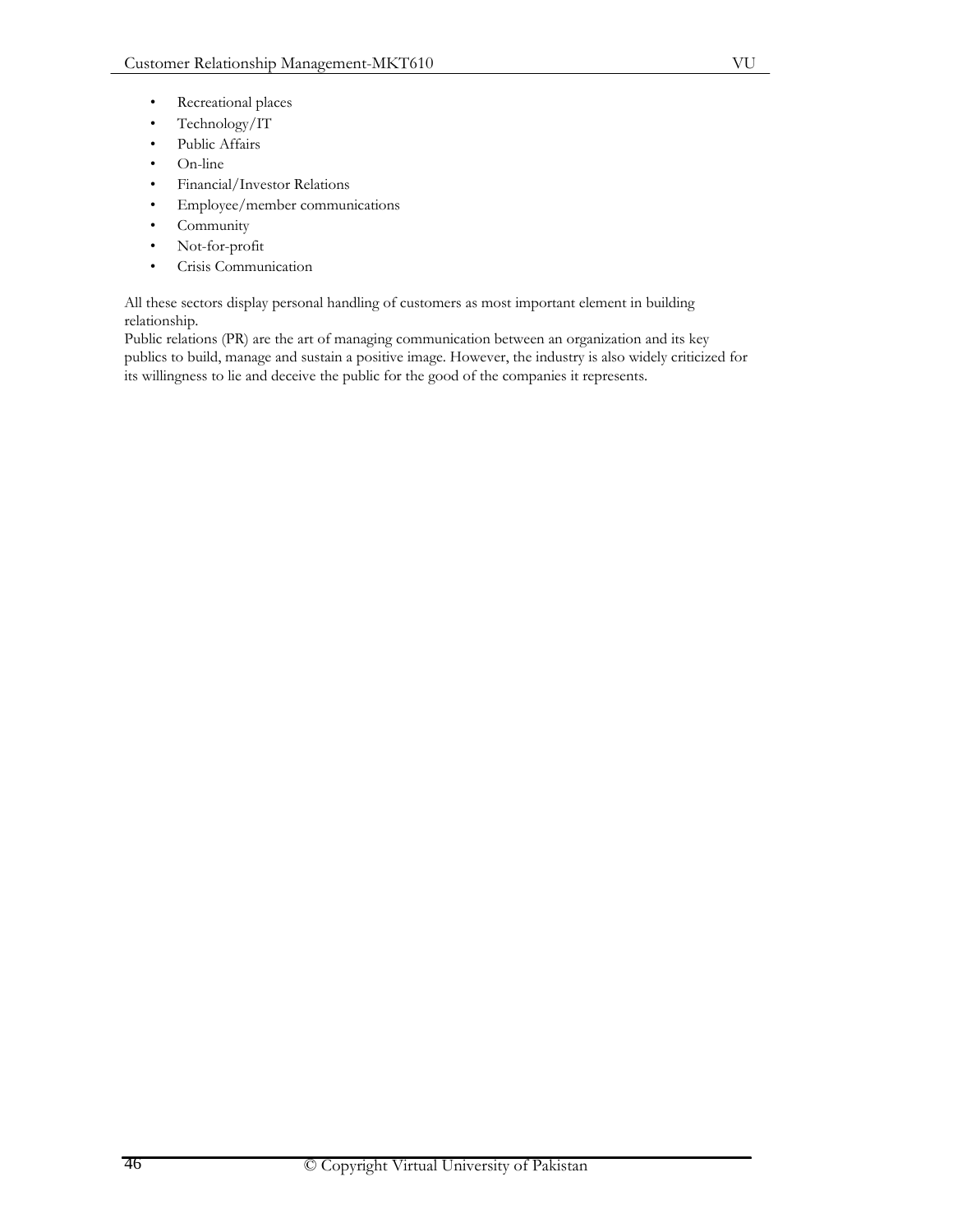#### **PUBLIC RELATIONS**

A number of specialties exist within the field of public relations, including:

- Crisis management
- Reputation management
- Issue management
- Investor relations and labor relations

#### **Methods, Tools and Tactics:**

Public relations and publicity are not synonyms. Publicity is the spreading of information to gain public awareness in a product, service, candidate, etc. It is just one technique of public relations as listed here.

#### **Audience targeting:**

A fundamental technique used in public relations is to identify the target audience, and to tailor every message to appeal to that audience. It can be a general, nationwide or worldwide audience, but it is more often a segment of a population. Marketers often refer to economy-driven "demographics," such as "white males 18-49," but in public relations an audience is more fluid, being whoever someone wants to reach. For example, recent political audiences include "soccer moms" and "NASCAR dads." In addition to audiences, there are usually stakeholders, literally people who have a "stake" in a given issue. All audiences are stakeholders (or presumptive stakeholders), but not all stakeholders are audiences. For example, a charity commissions a PR agency to create an advertising campaign to raise money to find a cure for a disease. The charity and the people with the disease are stakeholders, but the audience is anyone who is likely to donate money.

Sometimes the interests of differing audiences and stakeholders common to a PR effort necessitate the creation of several distinct but still complementary messages. This is not always easy to do, and sometimes – especially in politics – a spokesperson or client says something to one audience that angers another audience or group of stakeholders.

#### **Press Conferences:**

Press Conference consists of someone speaking to the media at a predetermined time and place. Press conferences usually take place in a public or quasi-public place. Press conferences provide an opportunity for speakers to control information and who gets it; depending on the circumstances, speakers may hand-pick the journalists they invite to the conference instead of making themselves available to any journalist who wishes to attend.

It is also assumed that the speaker will answer journalists' questions at a press conference, although they are not obliged to. However, someone who holds several press conferences on a topic (especially a scandal) will be asked questions by the press, regardless of whether they indicate they will entertain them, and the more conferences the person holds, the more aggressive the questioning may become. Therefore, it is in a speaker's interest to answer journalists' questions at a press conference to avoid appearing as if they have something to hide.

But questions from reporters – especially hostile reporters – detract from the control a speaker has over the information they give out. For even more control, but less interactivity, a person may choose to issue a press release.

#### **Press Releases:**

#### **Press Release Format:**

The typical press release announces that the statement is "FOR IMMEDIATE RELEASE" across the top (some may instead be embargoed until a certain date), and lists the issuing organization's media contacts directly below. The media contacts are the people that the release's issuer wants to make available to the media; for example, a press release about new scientific study will typically list the study's lead scientist as its media contact. The bottom of each release is usually marked with ### or - 30- to signify the end of the text.

Five "W"s and an "H" There are 6 vital facts to convey in the first paragraph of a release to ensure that it doesn't end up in the bin.

- Who
- What
- When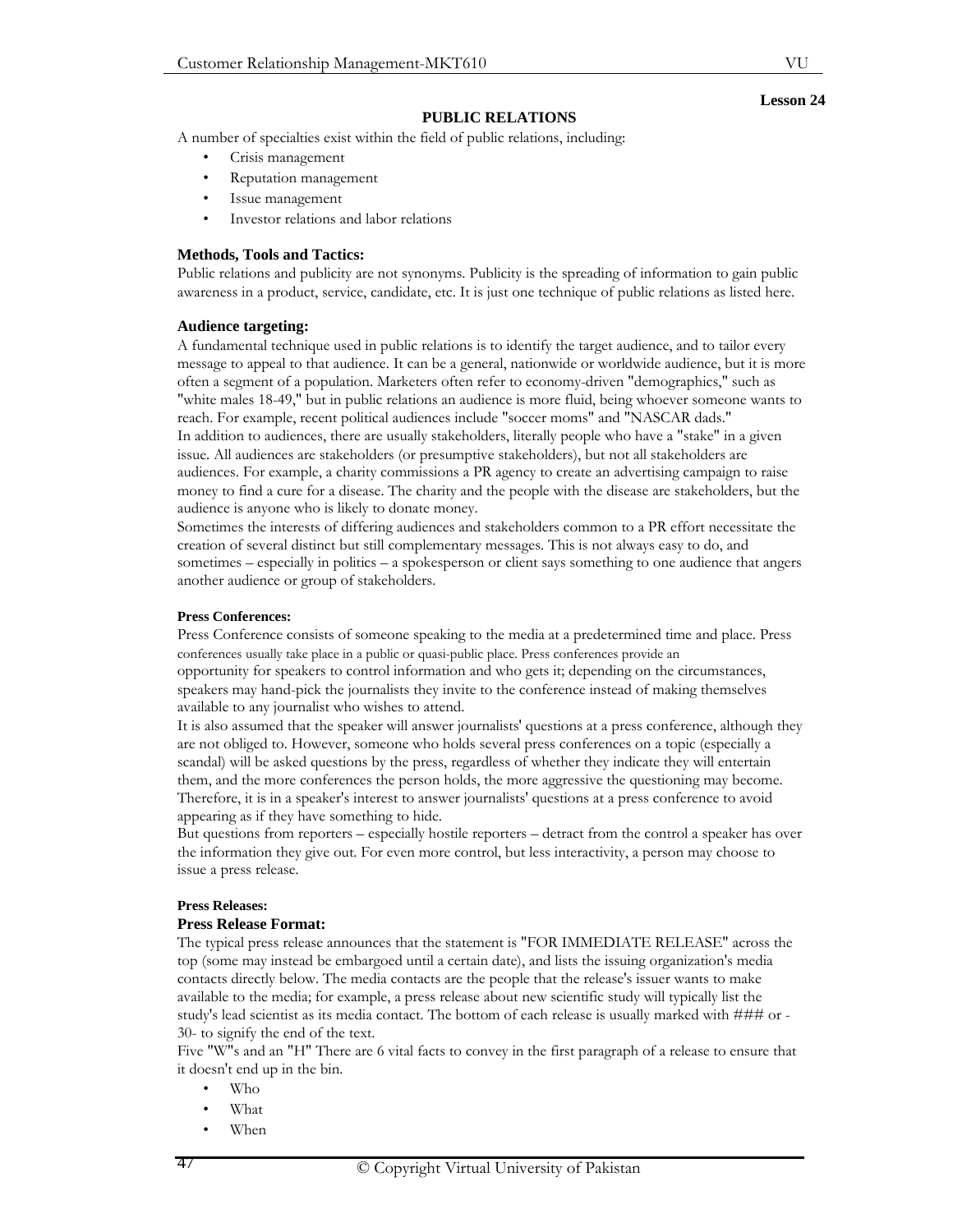- Where
- Why
- How

# **Lobby groups:**

Lobby groups are established to influence government policy, corporate policy, or public opinion. These groups purport to represent a particular interest. When a lobby group hides its true purpose and support base it is known as a front group.

# **Astroturf**:

Creating an artificial "grassroots" movement is known as Astroturf. A typical example would be the writing of letters to multiple newspaper editors under different names to express an opinion on an issue, creating the impression of widespread public feeling but being controlled by one central entity.

# **Spin:**

In public relations, spin is a, sometimes pejorative, term signifying a heavily biased portrayal in one's own favor of an event or situation. While traditional public relations may also rely on creative presentation of the facts, "spin" often, though not always, implies disingenuous, deceptive and/or highly manipulative tactics. Politicians are often accused of spin by commentators and political opponents, when they produce a counter argument or position.

The term is borrowed from ball sports such as cricket, where a spin bowler may impart spin on the ball during a delivery so that it will curve through the air or bounce in an advantageous manner. The techniques of "spin" include:

- Selectively presenting facts and quotes that support one's position
- Phrasing in a way that assumes unproven truths
- Euphemisms to disguise or promote one's agenda
- Another spin technique involves careful choice of timing in the release of certain news so it can take advantage of prominent events in the news.

# **The process of public relations:**

Scott Cut-lip, Allen Center and Glen Broom describe the public relations process in four steps (1994). The first step is "Defining Public Relations Problems," usually in terms of a "situational analysis," or what public relations professionals call a SWOT analysis (strengths, weaknesses, opportunities, threats). According to Cut-lip, Center and Broom, this should answer the question, "What's happening now?" The next step in the public relations process is "Planning and Programming," where the main focus is "strategy," Cut-lip, Center and Broom argue that this step should answer the question "What should we do and say, and why?" The third step in the public relations process is "Taking action and Communicating," also known as "Implementation;" this step should answer the question "How and when do we do and say it?" The final step in Cut-lip, Center and Broom's Four-Step Public Relations Process is "Evaluating The Program," making a final "assessment," which should answer the question "How did we do," this is where public relations professionals make a final analysis of the success of their campaign or communication.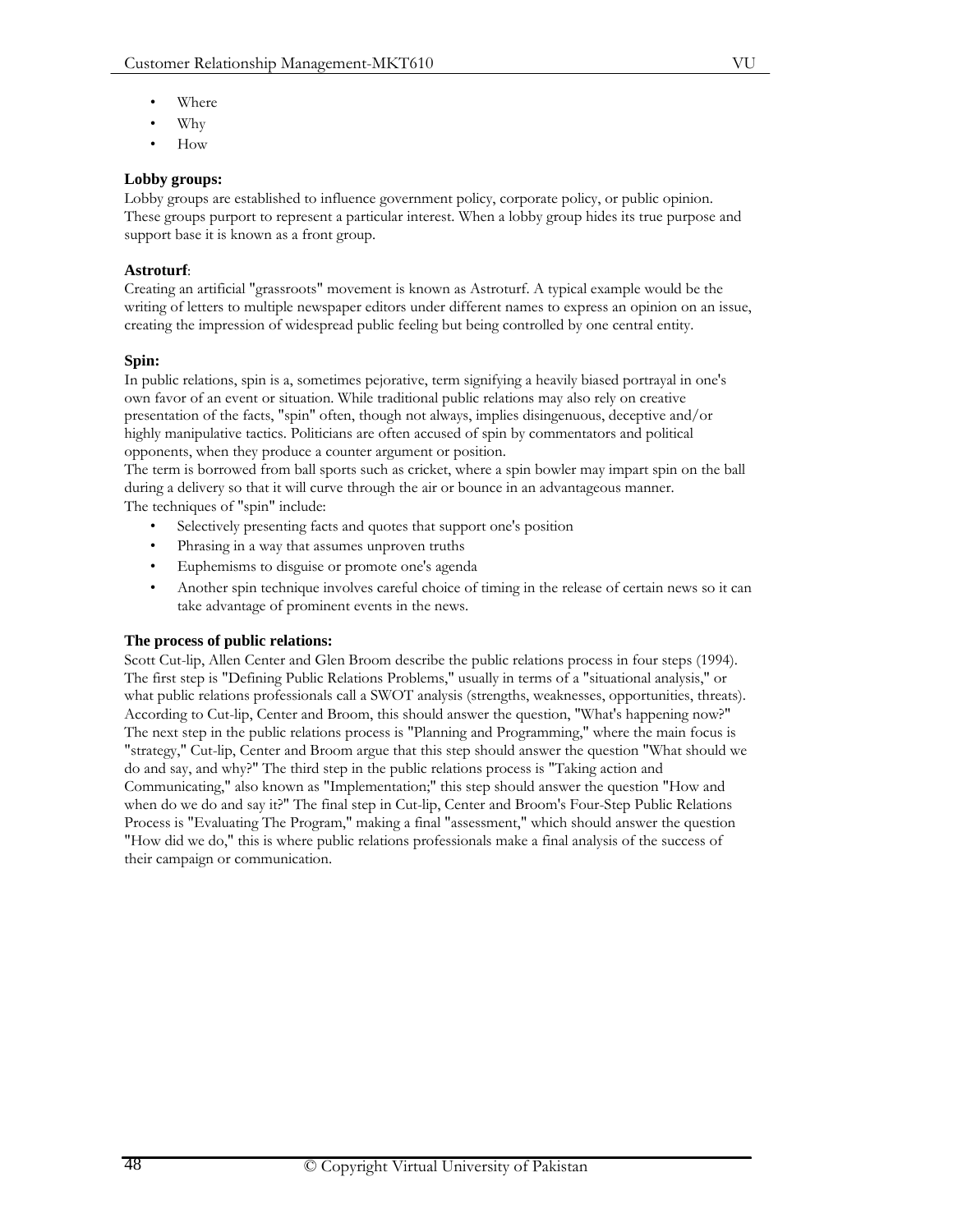## **CRM- ONE- TO-ONE MARKETING TO THE NEXT LEVEL**

Achieving the goal of generating profitable revenue has become increasingly difficult — challenging even for the most seasoned marketing and sales executives. Unfortunately, there have been very few advances that improve the marketing and selling process until recently.

The current economic situation makes it's more critical than ever to improve the efficiency of a company's marketing and sales operations and introducing new dimensions such as CRM. Fortunately, new methods and technologies are helping marketers and salespeople deliver marketing messages that focus on the needs of each potential customer, present a clear and consistent message on how a company's products meet the prospects' needs to the existing customers, and then help close orders. For example, more washing of clothes of the family and brighter washing with lesser hassle. Let us say 'dip and wash' message. This is a clear message to a housewife that clothes can be washed in larger number and that too brighter wash. Now this seems a major problem of a housewife, hence addressed straightaway in advertisement. Same is the case of toilet soup. The message is clear and loud Improved precision in targeting marketing activities allows each message to deliver greater impact, which helps prospects quickly see why they should buy your product. The result is greater efficiency in attracting the right prospects and retaining existing customers reduced time and effort in closing sales. While the products you sel have specific features and functions, there can be many reasons why customers buy those products from you. Customers could consider straightforward technical requirements to more intangible attributes such as availability, reliability, dependability, and maintainability. In addition, the importance of competitive pricing can range in importance from low to very high. This means improving marketing and sales present's management with some very complex challenges:

- Reaching the target market and existing customers with messages that are more appropriate.
- Reducing the time and resources required to generate leads, qualify prospects, and close sales.
- Improving your marketing team's understanding of information needs of each target market.
- Improving your sales team's understanding each individual needs and decision criteria

In other words, it's important to refine and manage each prospect's entire information gathering, product evaluation, and purchase decision experience. Since this buying process frequently requires many interactions with multiple departments over a lengthy period of time, you have an opportunity to develop a relationship between you and your customer.

This two-part lecture is designed to help you improve the process of managing customer relationships by integrating online marketing, offline marketing, and direct sales activities to form a unified, one-toone approach to managing customer relationships.

#### **One-to-One Marketing Strategy:**

Marketing is about markets — communicating with, selling, and servicing them. One-to-one marketing is about individuals. Communicating with, selling, and servicing individuals by providing a unique and valuable personal experience. One-to-one marketing is a philosophy of understanding a customer's needs through asking questions and really listening to the answers, as well as through observing their actions.

We have moved from mass marketing to direct marketing, and now to one-to-one marketing. And, marketers are changing their practice of company-centric database marketing to customer-centric oneto-one marketing.

With direct marketing, marketers target customers so they can communicate more at less cost. With a one-to-one strategy, marketers focus on what the customer wants to buy rather than what the company wants to sel . This meets the customer's needs and helps the customer become comfortable doing business with you.

There are many ways to apply the principles of one-to-one marketing to improve communications effectiveness. In a book on one-to-one marketing, One-to-One Web Marketing, 2nd edition (1998, John Wiley & Sons), they covered seven technologies used to implement a one-to-one strategy. These technologies include targeted advertising and promotions, Web and e-mail personalization, customer care, and other methods of interacting with — and learning about — prospects and customers.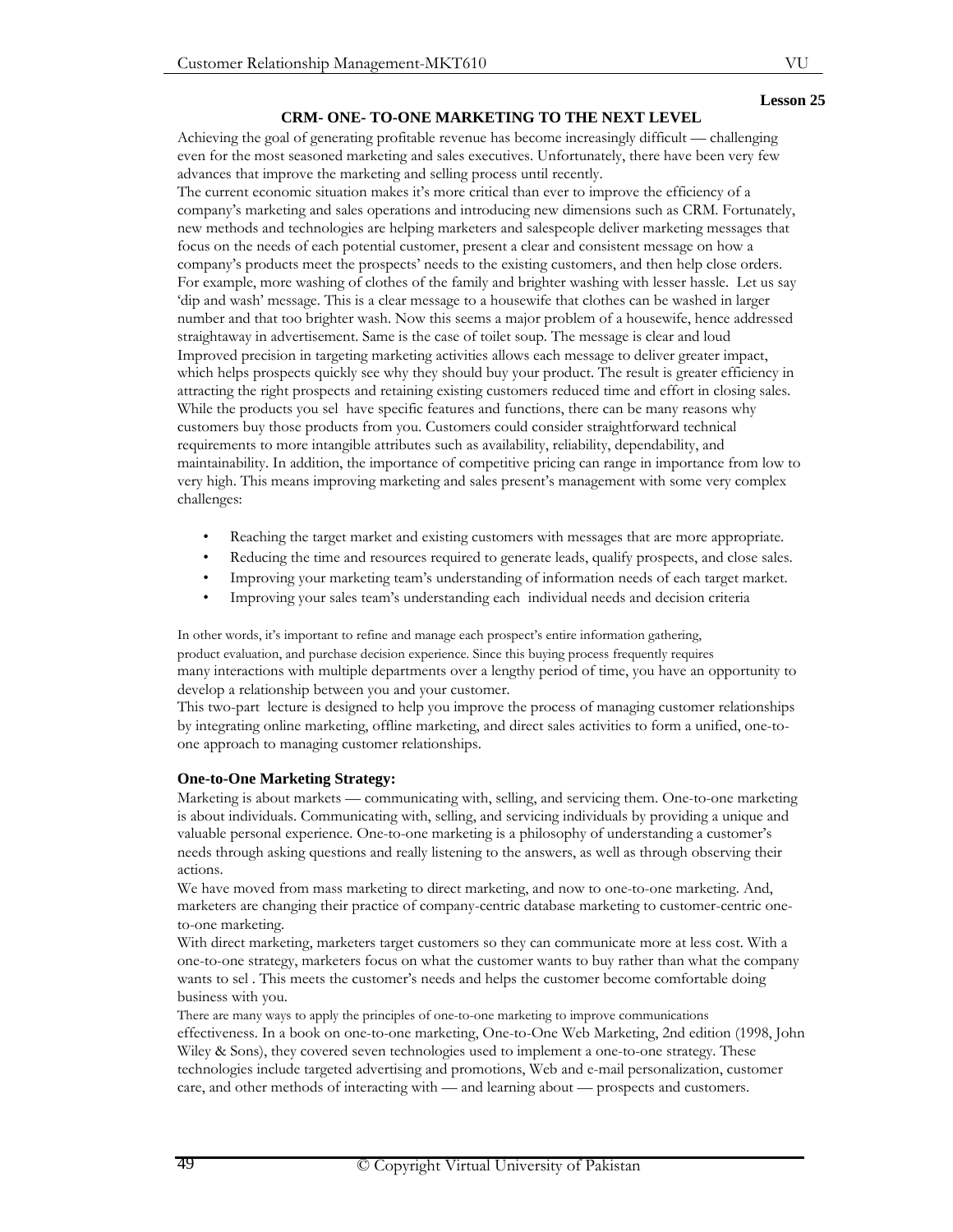## **APPLYING CUSTOMER RELATIONSHIP MANAGEMENT**

As we have seen up till now the need to improve the way companies manage customer relationships has led to the term customer relationship management (CRM). CRM has become a tool like to thing to find a way closer to customer and understanding customer and making customer understand your position. Today, the field of customer relationship management has encompassed those technologies to help marketing and sales executives manage the process of implementing a one-to-one marketing strategy, as seen in our previous lecture.

One of the first questions people ask about CRM is whether it is a process or a product. The answer is that CRM is both — just like other aspects of business. For example, is financial accounting a process or a product? The technique of accounting is definitely a well-defined process, and many companies use an accounting software product to make the process more efficient and ensure that the process is followed and results tracked and monitored.

The same approach is needed for a company's marketing and sales operations. It's time to unify marketing and sales functions by using tools and techniques that brings marketing and sales together as a team while maximizing the performance of both groups. This approach to managing the customer relationship involves tracking the full range of interactions with prospects and customers:

- Every marketing interaction
- Every sales interaction

# **Every customer service and support interaction**

Only by tracking the interactions that lead to sales can the customer relationship be truly managed, maintained, and nurtured. So, how do these elements of an effective customer relationship fit into a definition of CRM? In other words, just what is CRM? We will study in some details in our next lecture as to what are the concepts of CRM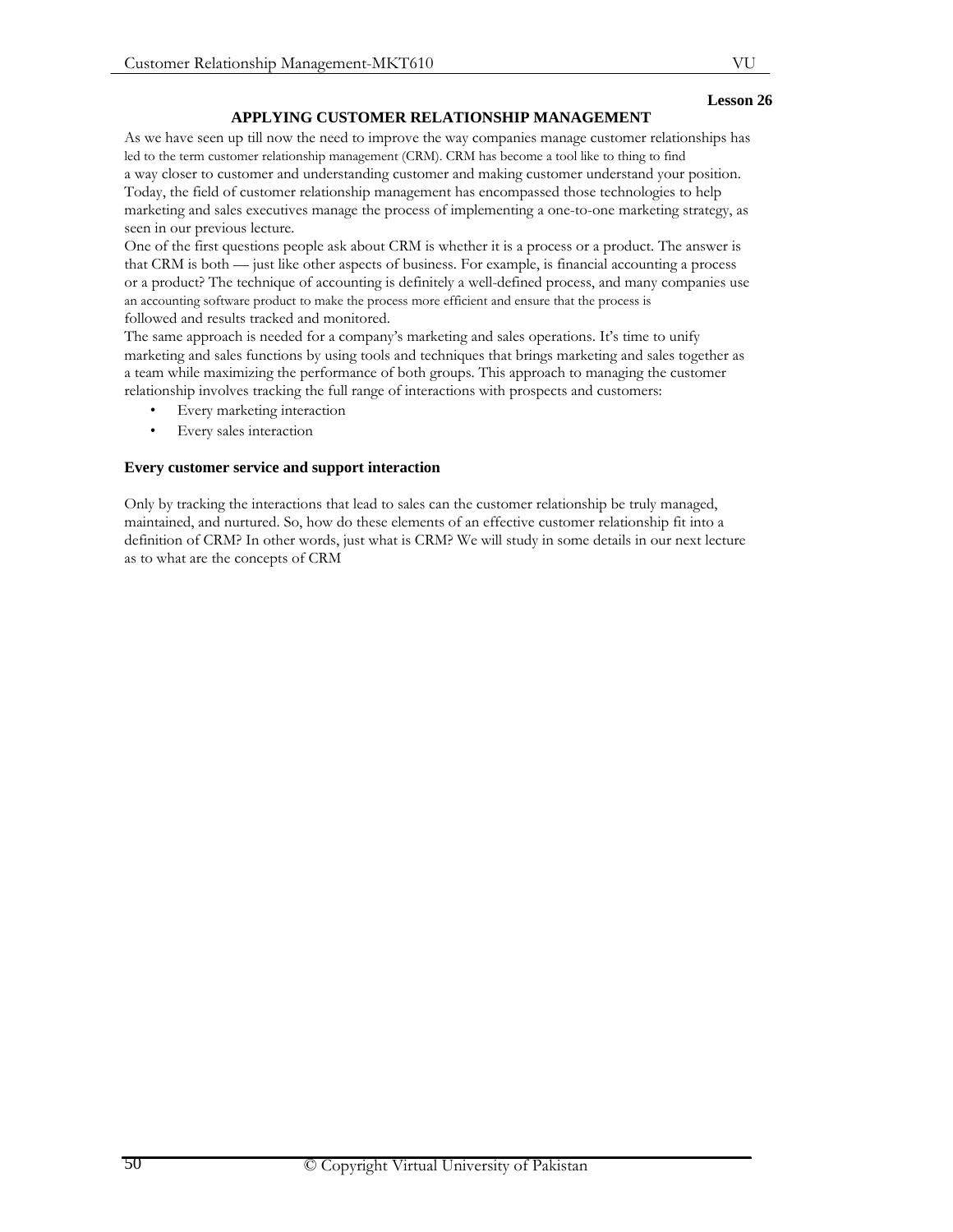# **CRM CONCEPTS**

## **Lesson 27**

Customer relationship management is the technique of providing information to prospects and customers, and collecting information about prospects and customers, that allows us to help them evaluate and purchase products that deliver the best possible value to them. Or, as author/consultant Patricia Seybold has said, the purpose of applying techniques such as CRM, one-to-one marketing, and relationship marketing is to make it easier for the customer to do business with you. Marketing and sales people have many opportunities to influence customer purchase decisions. Until recently it was normal for these functions to be performed separately — by different departments within a company without acting as a unified team. So we must understand that coordinated efforts are now being made to unify approach

Customer Relationship Management has become a popular name for a variety of software tools and techniques aimed at attracting and retaining customers. In general, CRM uses a centralized database to bring marketing and sales activities together in a unified approach to serving customers. CM serves as a bridge between the two as well as a bridge in sel ing through on line sales and direct inter-personal selling

CRM vendors like to think of CRM as a category of products that can be compared and evaluated against each other. However, CRM shouldn't be thought of as just a technology or product. Instead, marketers need to think of CRM as managing the company's resources to create the best possible experience and value for customers — plus the software tools needed to implement that philosophy. While the name CRM is new, the idea has been around a long time. Salespeople responsible for selling big-ticket items have always managed customer relationships by monitoring their customers' needs, product orders, shipments, and customer service requests. Many times they do this by making frantic telephone calls to headquarters demanding information that's stored in stand-alone computer systems. By applying CRM principles, data that's now stored throughout the company is brought together in a unified database. This approach also brings employees together as a team to better serve customers.

CRM combines many of the traditional marketing techniques that have been used effectively by them, such as:

- Direct Marketing
- Telemarketing
- Web Personalization
- E-mail Marketing
- E-commerce
- Sales force Automation

These are the methods and tools of personal marketing. By that of course we mean by manual or human action. Each of the above listed method of marketing involves human beings and we interact directly with customer using modern technology is helping us reach the customer Some CRM software providers want to provide a complete, enterprise-wide real-time system that

replaces many of the tools and processes that are already in place. Other vendors want to provide just a piece of the CRM puzzle in what they call a "best of breed" approach where multiple products work independently but can exchange data with each other.

While it's usually best to keep the number of technology vendors to a minimum, other factors may be more important when implementing CRM. It's likely that a combination of technologies is needed in the beginning to keep the company functioning smoothly as it grows its CRM initiative for the future. For example, it may be best to start by using a sales force automation system that is part of an integrated marketing and sales system. Then, upgrade your Web site and e-mail marketing to use the CRM system's personalization and other techniques to gather profile data for use in one-to-one marketing. A key to CRM success understands a company's needs and requirements, not just for the present but the foreseeable future. This requires that a multi-departmental planning committee examine all customer interactions, sometimes called "touch points," to fully understand how customers view the company. The analysis should cover how to track customer interactions from ad response through product delivery and follow-on service.

Customer history information can then be used to map the process of how potential customers gather information about a product and make purchase decisions. In addition, this analysis should include learning what customers want in a purchase experience and in the value delivered after the sale.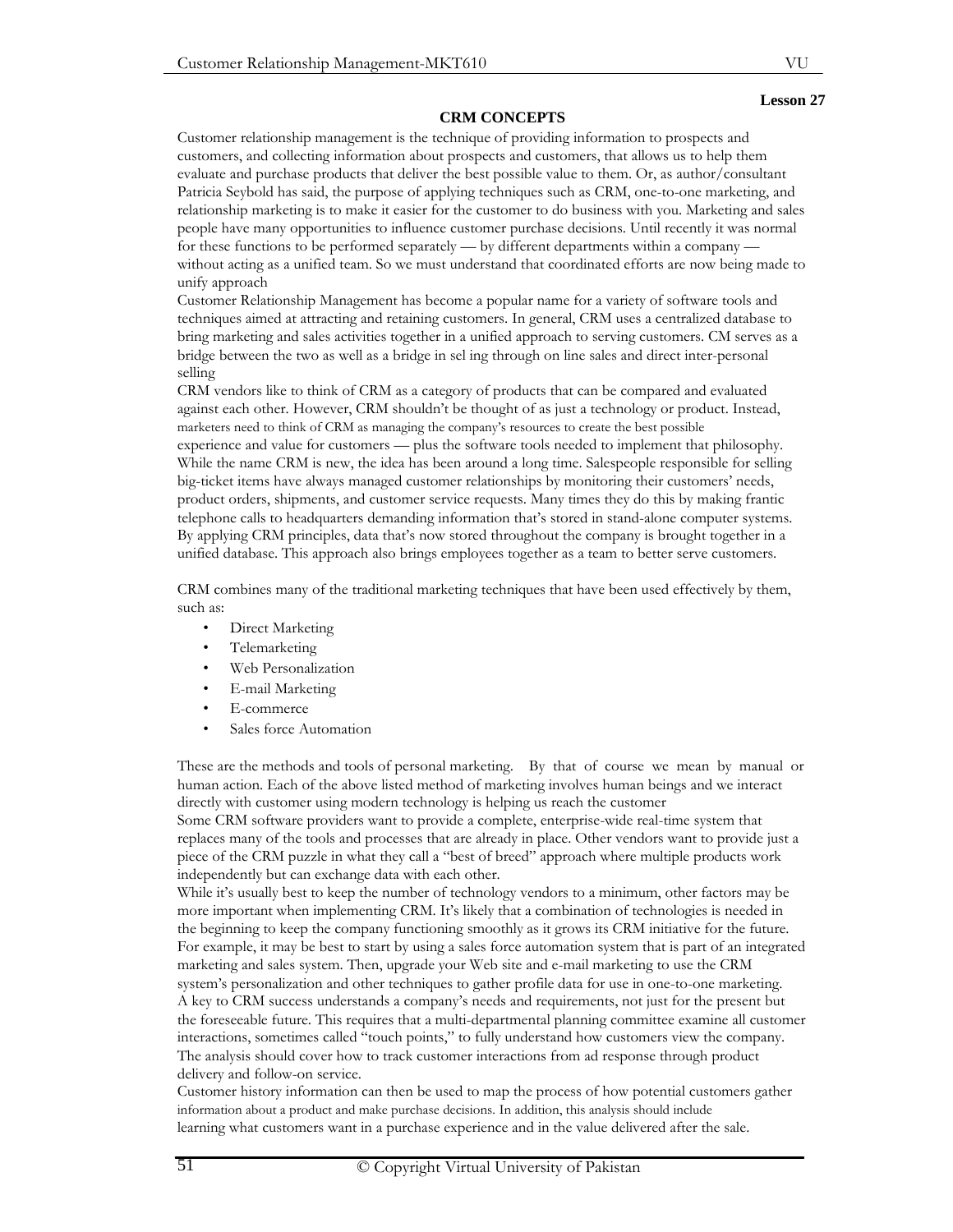Understanding what customers want from your company — and how to provide it — is the foundation of the one-to-one marketing that is needed to implement a successful CRM system.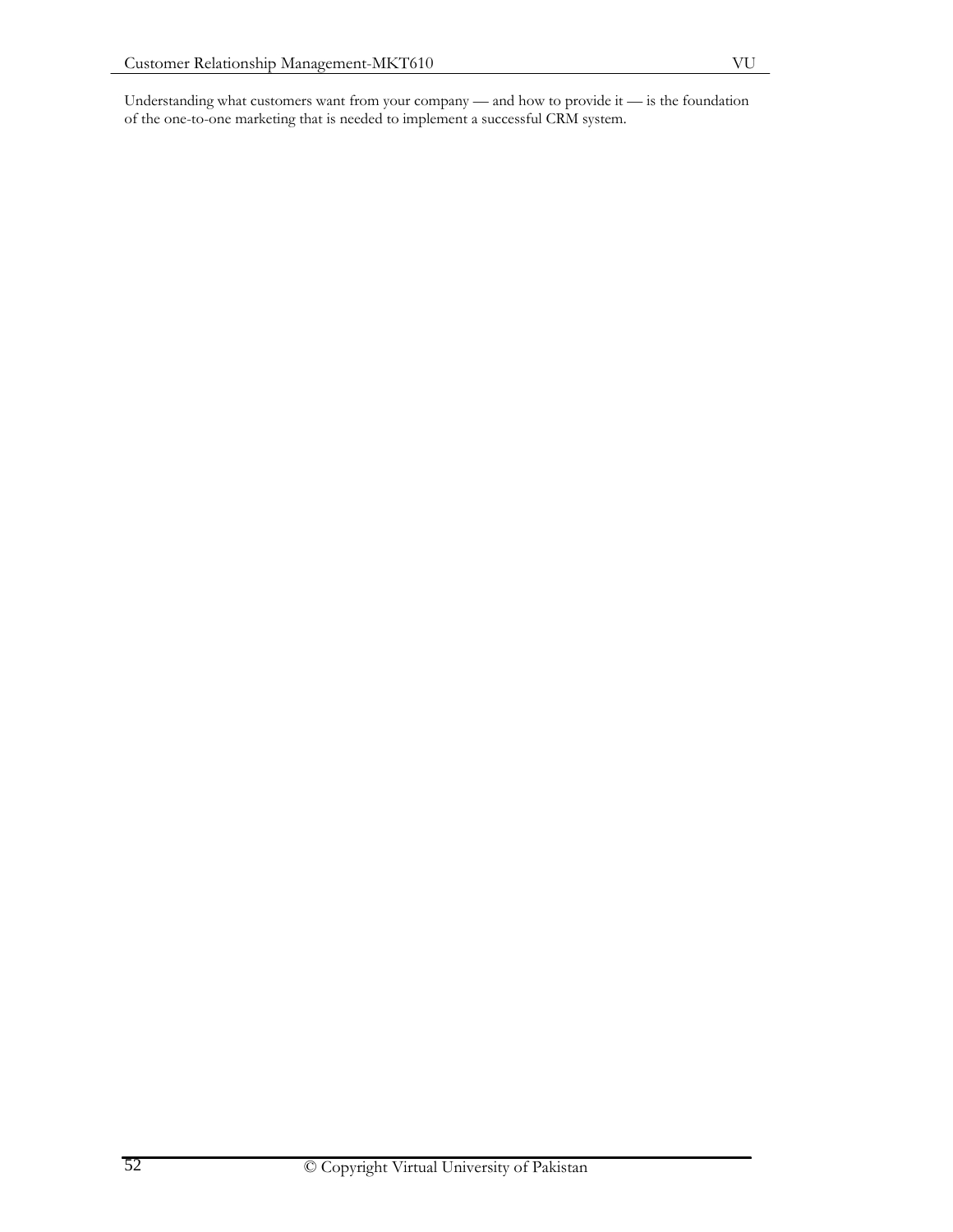## **CRM FUNCTIONS**

## **CRM is typically composed of two functions:**

- Marketing automation:
- Raising awareness and generating leads with online and offline marketing
- Sales automation:
- Responding to leads and communicating product features, benefits, as closing sales. and values, as wel

These functions are traditionally performed by separate departments working independently within a company. However, the application of one-to-one marketing and selling requires close cooperation and teamwork — and an effective CRM system can help achieve that goal.

# **The Challenge of B-to-B Marketing and Selling:**

For years marketers relied on traditional mass marketing methods to spread a general message across a broad spectrum of potential prospects. Times have changed. The expression "business as usual" has become a phrase that practically no one uses any more. Today's expressions are:

## **360-degree view of the customer:**

360 degree customer means that we know customer from all angles. We normally know customer vital statistics like we know details of office numbers and personnel etc. but CM demands that we also know what is the process of production and how a certain thing is being done. Take an example of sugar mill. Sugar mill once it starts it cannot be stopped till crushing is over and final. Hence your material must be supplied uninterrupted all the time during 5 months of crushing season. Now this information about the sugar plant is called 360 views. That means that u should not let your supplies be hindered, during that period of time. I was quite bewildered at this knowledge for the first time. I was even nervous to commit to a sugar mill customer.

## **One-to-one relationship marketing to understand the customer:**

This point we have discussed previously

## **24/7 readiness to serve the customer:**

This actually means that we should be fully prepared to service customers at all times of day or night, if need be.

In other words, we now live in a customer-driven, value-focused environment where marketers and salespeople work as an integrated team to understand each prospect and customer.

# **Traditional Marketing:**

For many years the process of business-to-business marketing has used several reliable, but expensive, techniques, such as:

- Public Relations
- Advertising
- Direct Mail
- Trade Shows

We call them expensive because one that they are time consuming and secondly require lots of efforts to do these. These marketing activities are designed to generate responses from people who are interested in learning more about the company's products. In other words, they are designed to generate leads.

## **Lots of unqualified leads:**

Each of these marketing techniques performs wel under the right circumstances; however there are problems with traditional b-to-b marketing:

- It takes too much time for an inquiry to be processed.
- It is too expensive to generate the inquiries.
- However, by combining a comprehensive database marketing system with the precision of Web and e-mail marketing, it's now possible to integrate traditional marketing campaigns with online marketing to produce more leads that are more highly qualified.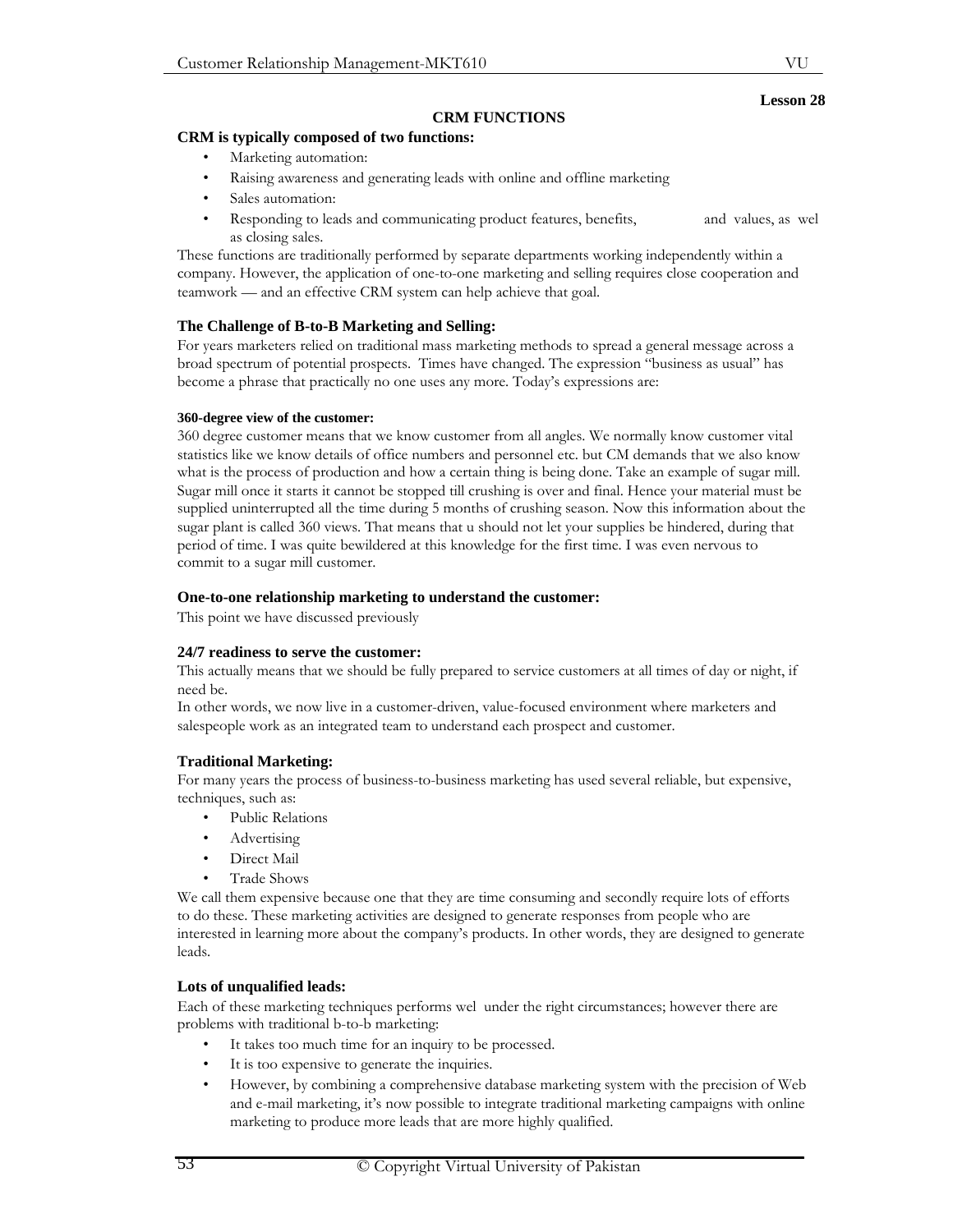# **Traditional Selling:**

Traditional business-to-business selling has been about as efficient as traditional B-to-B marketing. The marketing department has either provided inquiries, or leads are generated by the salesperson through various prospecting techniques.

Salespeople then make telephone calls, leave voicemail messages, and send sales letters to these people trying to make contact. Once the salesperson does make contact, it takes several telephone cal s or inperson visits for the contact to decide to make a purchase or, for larger purchases, include the seller on a short list to be evaluated. It's a slow, laborious, time-consuming process.

## **The limitations of traditional sales practices are:**

- Wasted time trying to contact people who have not indicated a sincere interest in evaluating the company's products
- Inefficient process to understand the prospect's real needs and evaluation criteria

The bottom line problem is that too little is known about leads that have indicated an interest. And, too much time is required to convey information in order to turn inquiries into prospects.

The solution is to automate the process of providing the information needed by potential customers to make that initial decision to visit with a salesperson. That's where integrating Internet-based marketing into traditional marketing and sales activities delivers significant value.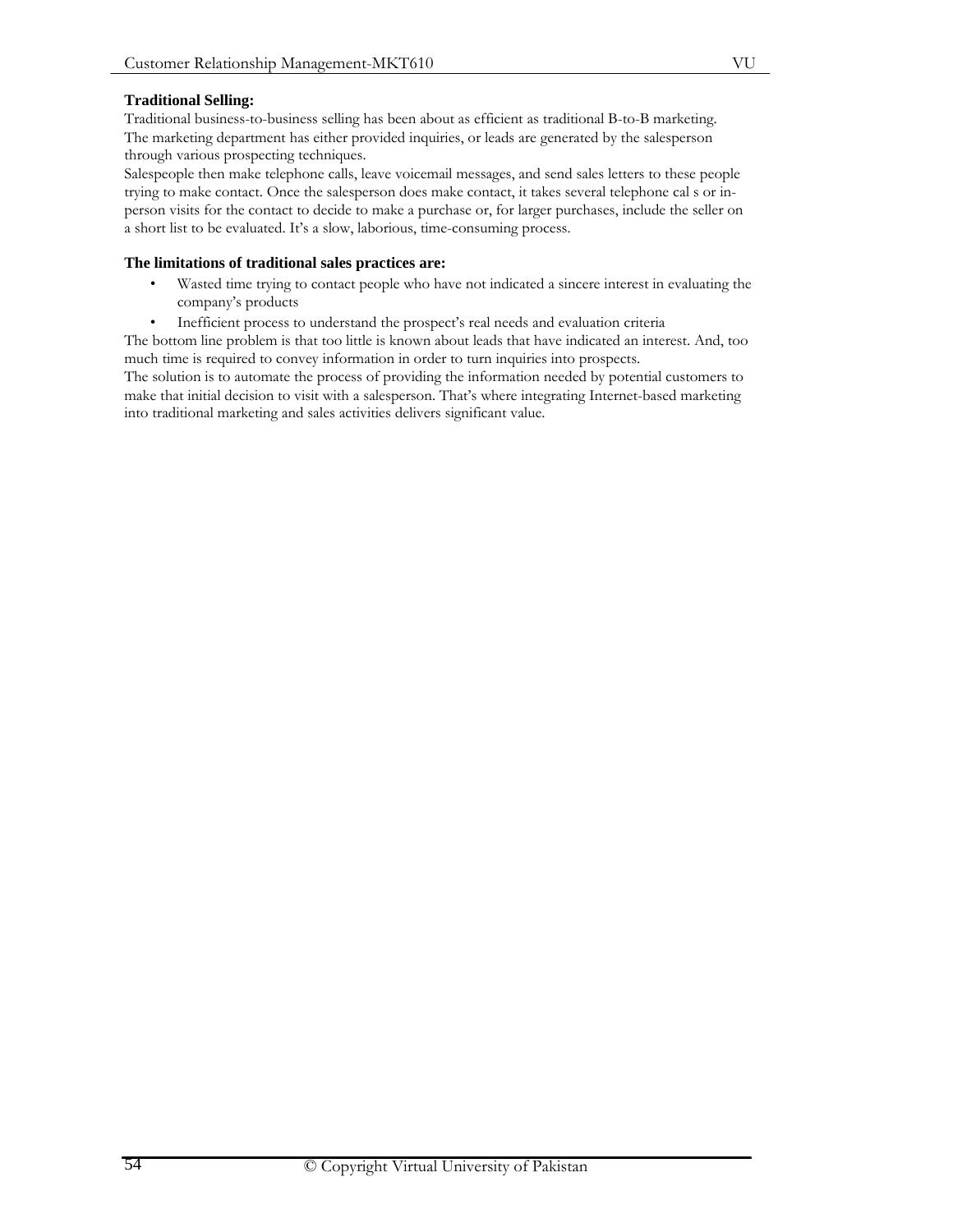## **CRM-BASED MARKETING AND SALES**

For many years, salespeople have referred to the "sales cycle" as the period of time from when a salesperson begins working with a prospect until the sale is closed and the order received. CRM-Based Marketing and Sales

It assumes that the sel ing process begins with the salesperson, which ignores the work of the marketing team to raise awareness and generate the lead.

It assumes that marketing and salespeople don't care about a customer after the order is closed.

# **How is it possible to work as team?**

- Customer oriented approach: This approach starts when a potential prospect becomes aware of a need or problem and starts to look for a solution.
- Once customers become aware and indicate an interest, they should show up on your radar screen and remain there until you have successfully guided them to using your product.
- Teamwork is a critical part of a flawless customer experience.

A unified database and real time access is needed for the team to guide potential customers through the awareness raising, interest building, evaluating, and purchasing aspects of the customer life cycle. There should be possible experience throughout the life of the relationship with customer.

# **Tracking the Customer Life Cycle:**

The customer life cycle starts well before the salesperson starts talking to a prospect, and it continues well past receiving the order and shipping the product.

- When you understand your target market's customer life cycle you have the information needed to understand how to answer questions.
- What attracts them to your advertisements, direct mail, and other marketing activities?
- What product benefits are they seeking to obtain?
- What product benefits are they seeking to obtain?
- Which product features give them confidence that your product can deliver those benefits?
- Which marketing activities are most efficient in attracting inquiries from people who later make purchases?
- Does customer size vary with the type of marketing tool that attracted them to your company?
- How long are the stages of the life cycle stages of awareness, education, evaluation, purchase, and reorder?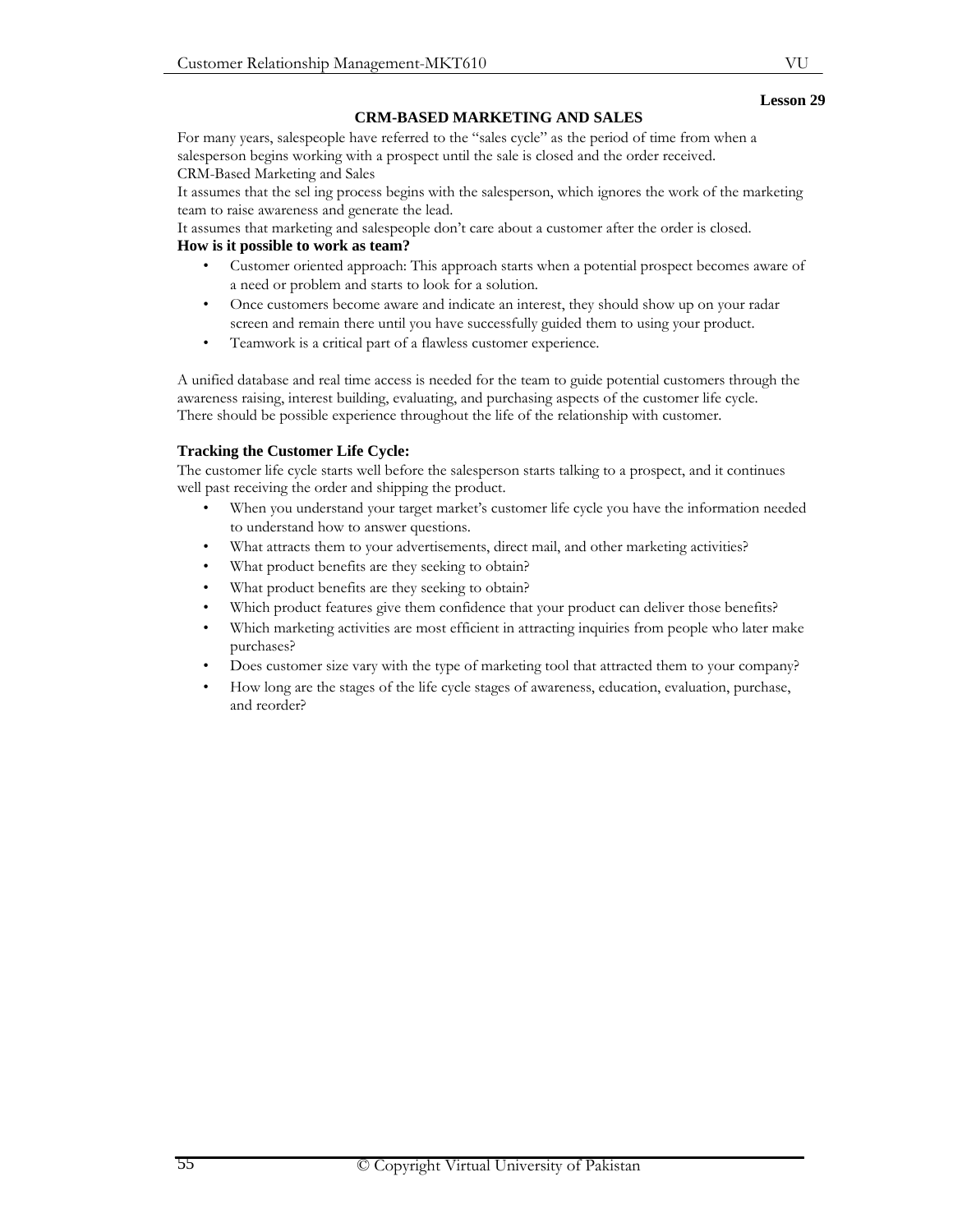# **PERSONALIZING WEB SITE**

Today, a significant part of the product evaluation and purchase experience occurs when a prospect visits a potential vendor's Web site.

Prospects may go to a Web site while searching for products to meet a need, or they may be drawn to the lead capture portion of a Web site by advertising or direct mail programs. As you are aware, lots of interesting people today rely upon internet and visiting websites. In fact, people do surfing as a regular thing to learn new envelopments. Normally they may not be aware of things, which may have come in the market. Surfing and finding things on web site is an art today. No very many people can do surfing as efficiently as others can do. So the asking is to make your website as easily accessible as possible. I know of some one working in my office that can do surfing so well that she finds lot of internet sites. I once, appreciating her, asked how can she do that or where has she learnt that from. She quietly answered me, "sir patience is all that is required". She really meant that. No matter how they find a Web site, it's important that they find information appropriate for them.

# **Using Web Personalization to Tell the Right Story:**

The idea of personalizing Web content is becoming well accepted because most of us already personalize the telephone and e-mail communications with friends and associates every day. Until recently, using personalization in a Web site had proven to be more of a challenge than many marketers had imagined. However, advances in personalization software have almost eliminated the large, programming projects of early personalization and made the technology a simple point-and-click approach. Now that the software is easy to use, it's time to deal with the next challenge — deciding how to use personalization. Early in the planning process it's important to establish clear goals to guide what is personalized.

For instance, if the goal of personalization is to increase loyalty, then adding features to increase return visits would be desirable. On the other hand, if a company's customers usually make large purchases that involve a significant amount of research and evaluation then the use of personalization should focus on improving the prospect's decision making process.

# **Using Personalized E-Mail Marketing to Increase Frequency:**

No matter how you generate interest in your product, and no matter how good your Web site is at telling your product's story, it's a fact of marketing life that the average person spends only a few minutes reading a Web site. And, unless they are pulled back to the site effectively and repeatedly, you have lost a sale before you even get a chance to talk to them.

If every visitor to your Web site picked up the phone and called your sales team, you'd have more revenue than you could handle. What actually happens, of course, is that customers who finally make a purchase have probably seen your printed marketing materials and visited your Web site several times over a period of weeks or months. Only a few prospects are dedicated enough to make the effort to return to a Web site on their own. So, it becomes important for the marketing team to pul visitors back to your Web site over and over again until they are ready to talk to take the next step — talking to a salesperson. E-mail marketing is proving its power to support both online and offline sales and marketing campaigns. Forrester Research recently interviewed companies about their results in using email marketing techniques. They found that e-mail marketing is both effective and efficient. Their study reported that sending e-mail to in-house lists cost about \$5 per thousand messages sent, which is much lower than advertising and other marketing communications activities. They also found that click through response rates average 10 percent, which is also higher than most other marketing activities. Most marketing and sales executives know it's important to contact prospects and customers frequently to create "top of mind" awareness. What's not always clear is exactly why this is true and how to accomplish it.

In general, exposure to a message is cumulative, and each exposure to a message helps a person move above a "threshold of acceptance" where they will take action. However, impressions have a certain "decay rate," which means that if not reinforced with additional exposures, awareness will fade away over time. This means that it's not just the number of exposures — it's the number of times a person is exposed to a message during a certain time period.

Today, e-mail marketing can deliver a company's marketing message more quickly and less expensively than many other methods. In addition, a combination of e-mail and Web behavior tracking can accurately pinpoint when prospects are ready to hear from a salesperson.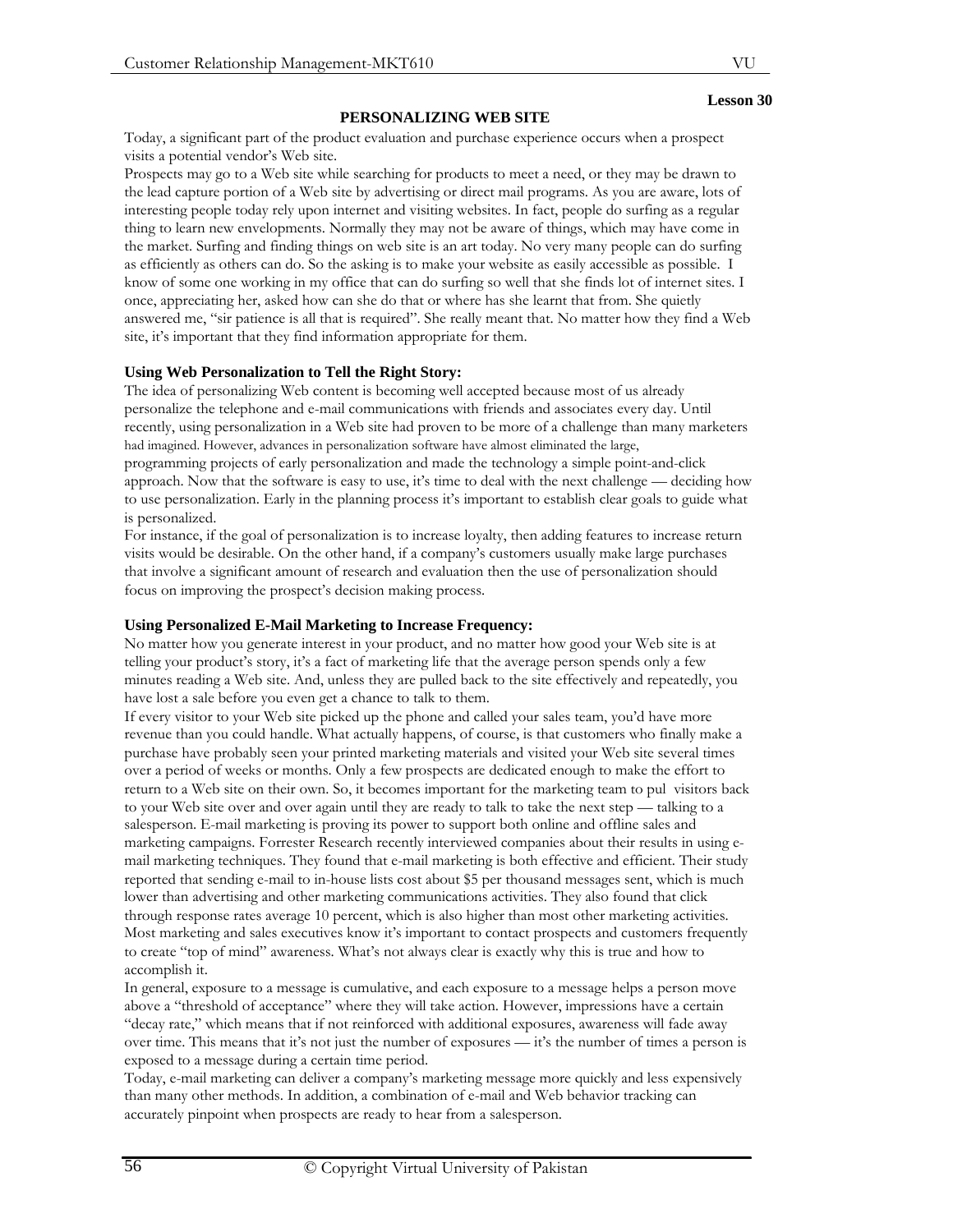It's clear that until a prospect is ready to talk with a salesperson, these automated marketing activities can target appropriate marketing messages more efficiently than sales resources can.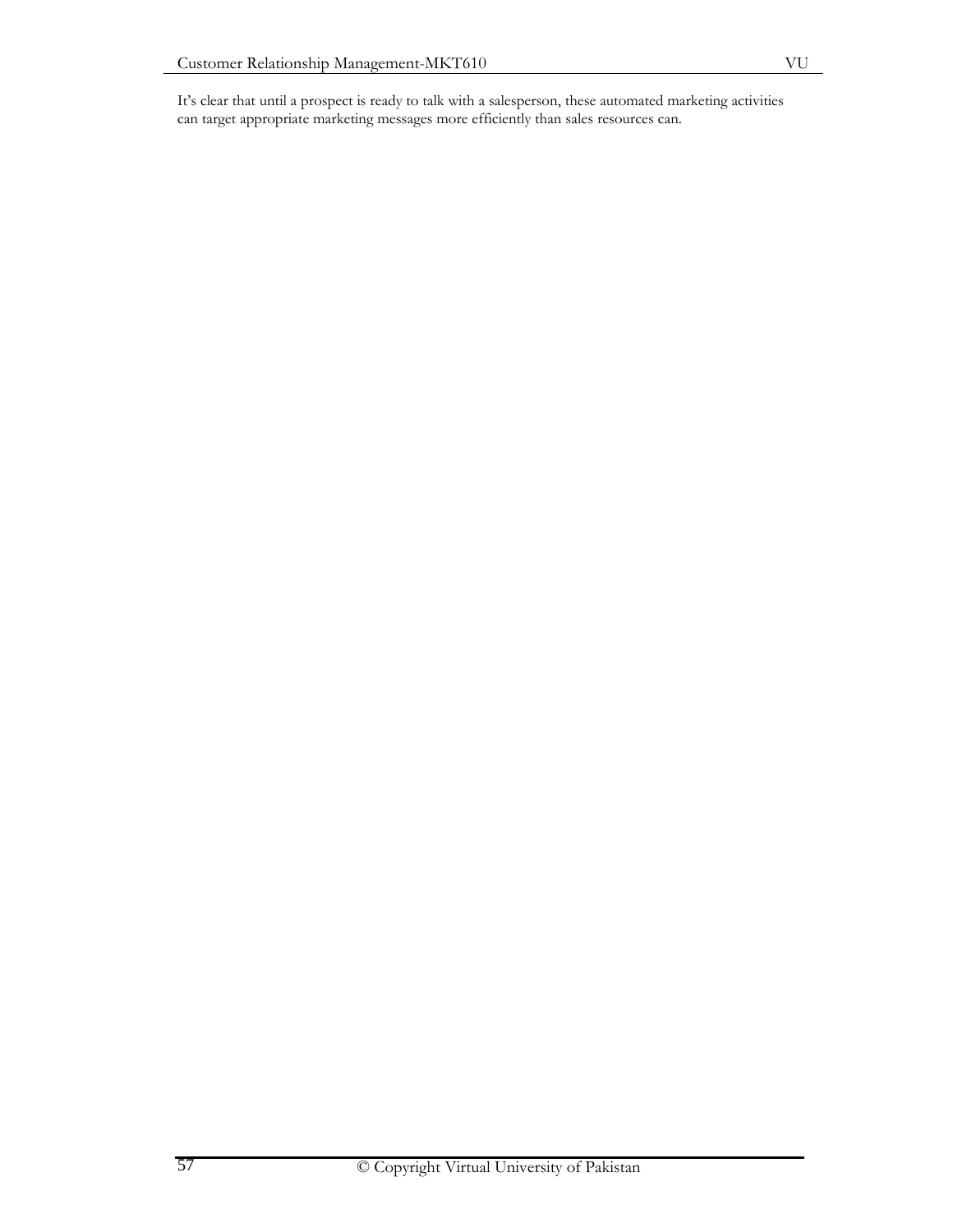# **AN INSIGHT INTO CRM AND ECRM**

Managing relationships with customers and making them delighted has become a necessity in the wake of globalization, where customer delight is the only key to success and to the very existence of the company. Scary as the situation may seem, it is a ground reality that many companies in the world over have realized that customers need to be given more care seriously than ever before.

The perception of a company is based on the customer's varied experiences with people within the organization.

It's a proven fact that is costs ten times more to acquire a new customer than to retain an old one or existing. Furthermore, the choices open to the customers today are so much. Here information is the key to success. The only entity seen by the company is its customer. This requires a better understanding of the customers and what they expect form the organization. It needs to be understood that not all customer contribute equally to profits.

## **Evolving to eCRM:**

## • **How do we optimize interactive relationships with customers?**

The eCRM,.i.e .CRM online implies and additional means of communication and level of interaction with the customer where there is a real difference in the technology and its architecture, which allows for ease of self-service to the customer. It overcomes time restraints and efforts to reach the customer in a traditional manner. Moreover, it also facilitates the interaction with customer more conveniently. It gives time o customer also to think and plan of explaining his needs. In inter=personal contact, sometimes the customer is unable to explain his real need and real requirements, may be he knows them but he cannot explain in straight words.

• **How does a company go about building an eCRM solution? It must:**

## **Define its business objectives.**

Assess its current "sophistication" along the eCRM continuum in terms of process and technology.

Define business processes and changes needed to support its goal.

This is the logical way to explain things. Means first we assess the objectives. Let us say, a contractor has time contract. He has time as most important element. He wants schedules of supplies already worked out, which can vary during the tenure of his consumption. So he clearly spells out the time constraint for supplies and the quantity required a different stages. I remember in one major project in my area, I worked with customer some 2 weeks on this scheduling and logistics and then commenced supplies and that too he wanted bulk cement supplies instead of bags. So silos had to be arranged and the whole process of measurement of supplies had to be worked out with the customer, including baulkers. The changes had to be made to make the supplies smooth and easy for both the customer as well as for us, the suppliers.

To develop an effective solution, an organization may need to consider a host of professional service offerings and products to improve internal development.

## **Specific Service Areas of Assistance might include:**

- Business and Marketing Process Consulting
- Technical Consulting for database-design optimization including the extraction, transformation, cleansing, and loading of data into ware house.
- eCRM application and implementation, integration and project management
- Hosted services through Application Service Providing
- eMarketing strategy consulting

# **CRM and eCRM: The Differences:**

Being able to take care of your customer via Internet or customers being able to take care of themselves online, that's the difference between CRM and eCRM. It implies a myriad of issues, questions, approaches, technologies, and architecture that are different from client/server-based & CRM. If you look at the philosophical, methodological, systematic process functional differences between CRM and

#### **Lesson 31**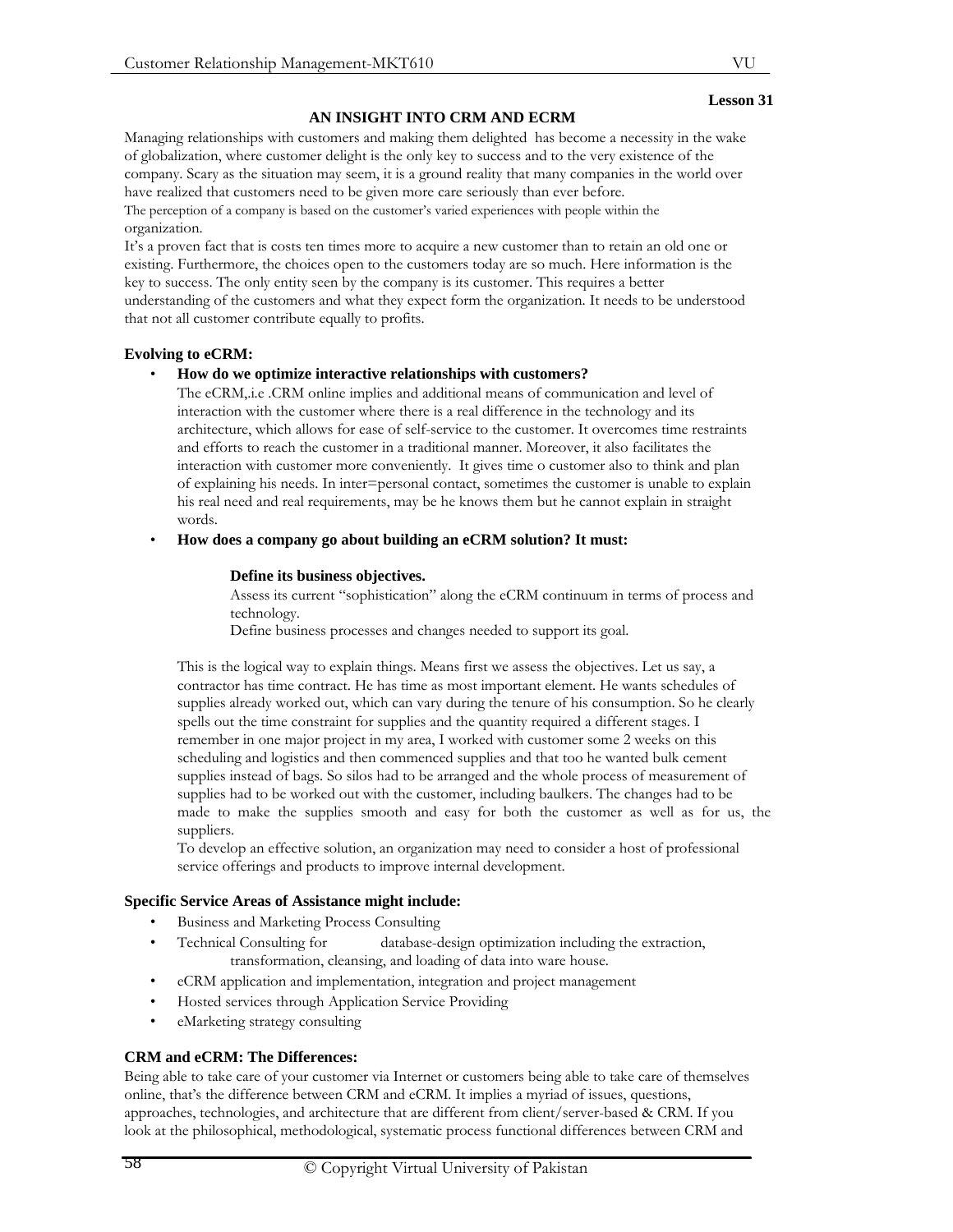eCRM they are minimal. But the engineering and architecture for their execution is very different because the communication media is different. Companies agree that eCRM is critical to their business, but unfortunately very few understand exactly what it is or how to evolve form their existing database marketing practices to an eCRM solution.

#### **Why the move to online CRM?**

Can't we just do things the old way?

As the world population becomes increasingly comfortable using the internet securely, it is increasingly likely that most of the standard business transaction, which are done on the phone or even in person, will be done via the internet. This is reflected in an AOL Cyber study conducted in early in 2000 about online purchasing habits. It showed an increase form 3 per cent of the internet community purchasing something online in 1998 to 42 per cent of the same group purchasing semi-regularly online in 1999. The increases were due to more women getting involved. In 1998, 24 per cent of the purchasers were women; in 1999 that same gender hit 37 per cent of the total.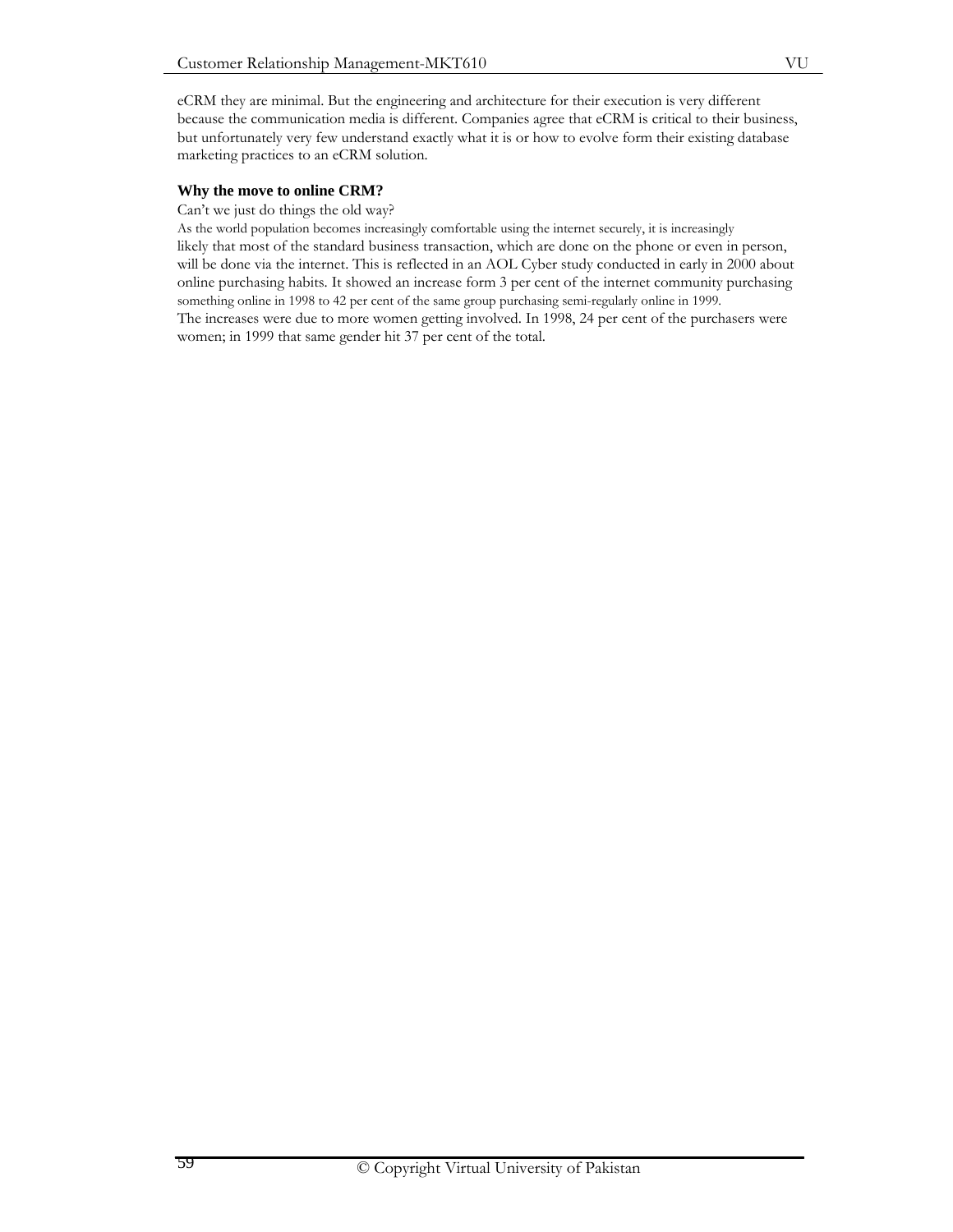# **WHAT IS ECRM**

In simple terms, eCRM provides to companies a means to conduct interactive, personalized and relevant communication with customers across both electronic and traditional channels. It utilizes a complete view of the customer to make decisions about massaging. Offers, and channel delivery. It synchronizes communication across jointed customer-facing systems.

It adheres to permission-based practices, respecting each individual's preferences regarding how and whether they wish to communicate with you. While the definition above is simple, achieving effective eCRM is itself stupendous task for fortune 500 companies, evolving to eCRM requires Process and organizational changes a suite of integrated application.

# **Web Experience:**

Basically, we are talking of interaction between two different individuals or groups or parties. This is matter of communication and interaction generated thereof. In Interpersonal we are physically face to face with each other. Then we have letters, faxes and emails and telephones and SMS and hen we have web sites to interact now each one has some handicaps and some advantages. Our job is to over come or minimize these handicaps and get going with communication.

It is a complex set of relationships between the Web suffer and the person(s) at the other end of the internet line. The relationship between the parties and the interaction between them are very different form other forms of interaction. For example, how often have you decided to e-mail a friend rather than call him? The thought behind it is that, it is easier to send on e-mail than to given him a call upon him. Is that the reason? Let's take a quick peek. You're e-mailing him a four paragraph note on

something that happened to you at work.. You'd, of course, like his comments on it. You then feel compelled to reply to his comments. A phone call, would probably additionally, there are no distractions in the discussion.

This is a reflection on what is both good and peculiar about the web experience. Why peculiar? It is a social interaction done in isolation that creates as many problems as it solves. There is never actually a substitute for human interaction, but there is also no way an individual human can cover all bases all the time with a customer.

eCRM is the customer –facing Internet portion of CRM. It includes capabilities like self-service knowledge bases, automated e-mail response, personalization of Web content, online product bundling and pricing and so on.

## **Web browser:**

This model preserves the fundamental value of the internet as a communication medium, and pervades a common platform for independent access to data anytime and anywhere.

## **Modules in CRM:**

The CRM applications are a convergence of functional components, advanced technologies, and channels. Functional components include sales applications marketing automation, and customer service and support application.

## **Sales Applications:**

- Calendar and Scheduling
- Contact and Account Management
- Compensation
- Opportunity and Pipeline Management
- Sales Forecasting
- Proposal Generation and Management
- Pricing
- Territory Assignment and Management
- **Expense Reporting**

## **Marketing Applications:**

- Web-based/traditional marketing campaign planning, execution and analysis
- Collateral generation and marketing materials management
- List generation and management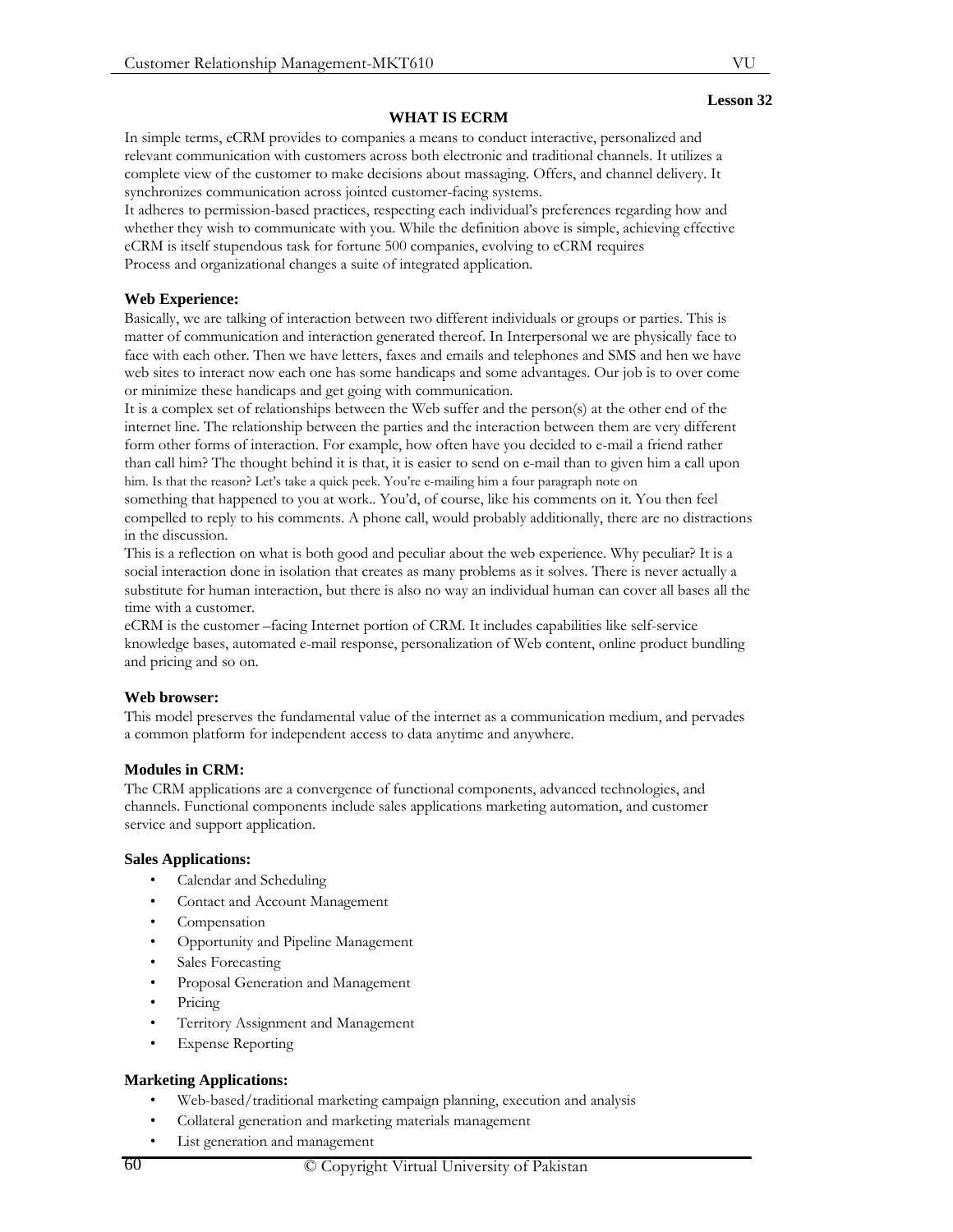- Budgeting and forecasting
- A marketing encyclopedia (a repository of product, pricing and competitive information)
- Lead tracking, distribution and management
- Marketing Application primarily aim.

## **Customer service and Support Applications:**

These applications have gained a major importance for effective customer retention and in many cases profitability depends on providing superior service.

## **Common application includes:**

- Customer care.
- Incident, defect, and order tracing
- Field service
- Problem and solution database
- Repair scheduling and dispatching
- Service agreements and contracts
- Service request management

So you can imagine the extent of service we can provide through CRM. All these services will go a long way in strengthening relationship with customers.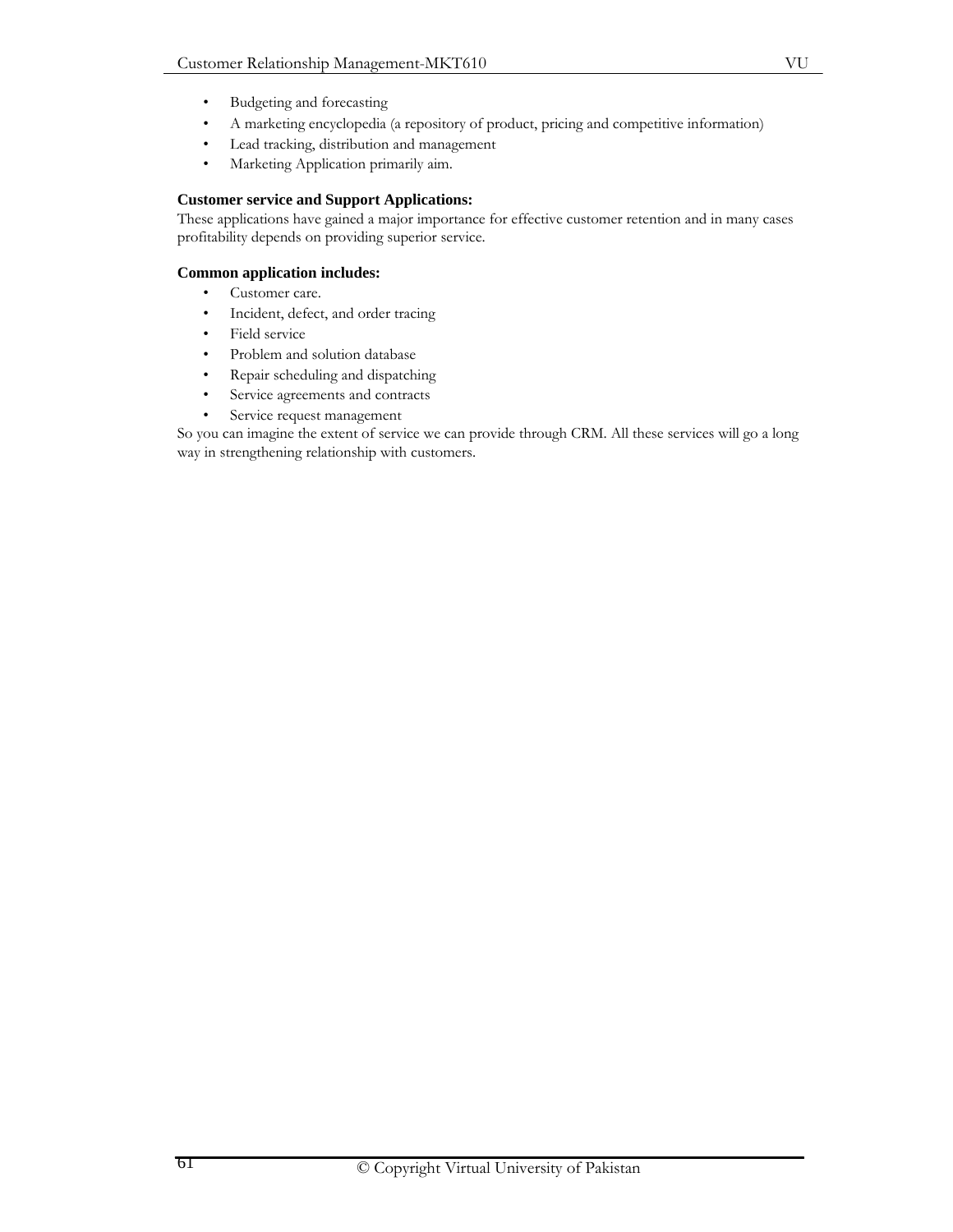# **CRM APPLICATIONS AND OBJECTIVES**

The fol owing are some of the strategic objective's applicable to CRM sales application. **CRM suits and objectives:**

The CRM may be implementing with a different application options. Each CRM suit may have its own strategic objectives and there fore handled separately.

## **Increased Revenue:**

Make your sales force focus on increasing your company's revenues through better Information and better incentives to drive top line growth.

Improve Global Forecast and Pipeline Management Improve information access, forecasting and pipeline management improve your organization's ability to close deals, field sales. Online provides upto-the minute pipeline and forecasting information to an account manager, sales manager, or territory manager. For an account manager, sales executives, 01 sales group, a pipeline analysis is available in real time by sales channel, sales status, and sales stage. Field Sales Online's multi-currency consolidation of divisional forecasts provides sales executives with a higher, global visibility of their company revenue forecast. Sales executive can review and monitor the health of their sales pipeline through graphical views. Sales executive can easily manage and view any combination of won, forecast, upside or lost pipeline opportunities by depicting their sales information through this fully interactive interface. Sales executive can also define a forecasting window on a "rolling" schedule for any number of pre-defined periods. This gives your sales organization the flexibility to project forecasts for multiple periods, freezeforecasting periods, and retain historical information for trend and win/loss analysis. Sales executive can also generate sales forecasts in units as well as currency. Unit forecasts integrated with Materials Resource Planning, allow MRP planners to include the sales pipeline in their manufacturing forecasts

## **Improve Win Probability:**

Global organizations have atop-line view of their entire sales pipeline across business units and products. With this view, sales organizations can better qualify leads and assign their top sales executives to the top accounts that have the highest win probability. Sales executives also have access to competitive information collected from deals lost through pipeline management features, thus increasing the chances for a successful sale. Through mobile functionality sales executives have the ability to download complete territory information to their laptops for better account management while on the road. Account, contact, activity, and opportunity information can be accessed and updated throughout the sales cycle, completely disconnected from the corporate network. Next time when the sales executives connect to the network, the information is uploaded and is available throughout the organization.

## **Reduce Cost of Sales:**

New technologies can lower the cost of deploying sales automation solutions and at the same time improve the effectiveness of your sales efforts. Field Sales Online reduces implementation time and also promotes sustained use of the application by the sales force, reducing the cost of deploying sales automation solutions within your organization. Field Sales Online's Web architecture enables global deployment and upgrade to remote users as well as easy customization. Dynamic menus and tabs facilitate navigation and eliminate the need for user training. Users can access summary information for their customers, opportunities, and compensation by a single click of the mouse, export the information to their preferred spreadsheet or drill-down to the lowest level of detail. This reduces costs and extends the mobility of sales one step further, with the introduction of application support for mobile hand-held devices.

Increase Sales Executives Productivity Field Sales Online provides sale managers with an efficient tool to monitor sales force performance. Opportunities and pipeline are hacked at each stage of the sales funnel by channels, sales groups, sales executives, or partner sales executives. In addition, sales managers and executives can identify their top and bottom performers. Managers can then analyze background, training, and tools used by their top performers to replicate successful profiles within the sales organization to maximize its efficiency and performance.

## **Promote Sales Executives Retention:**

Empower your sales force to pro-actively track and monitor their performance and compensation levels and provide them the incentives to achieve goals and be successful within their positions and for your company.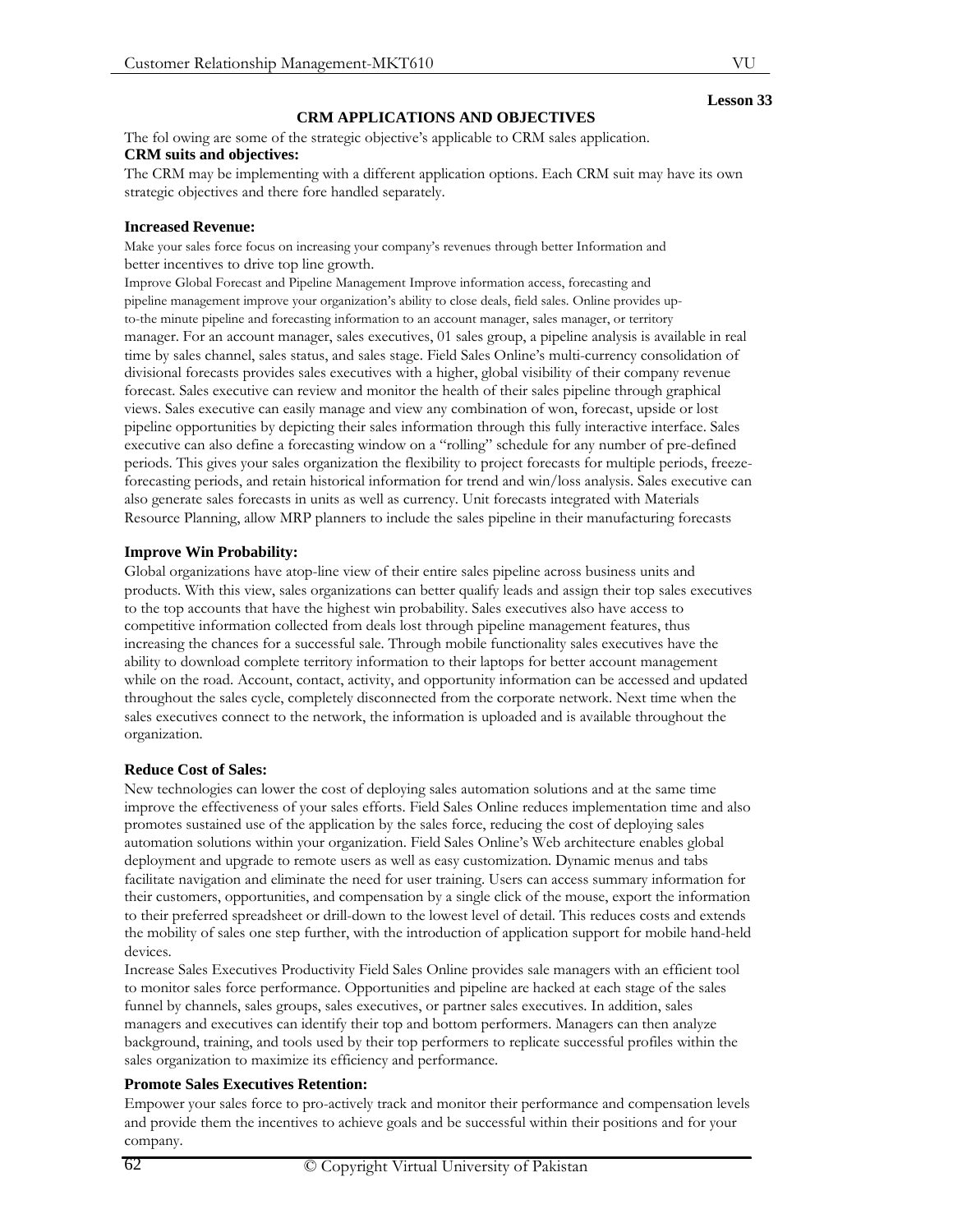Sales applications enable sales executives to view their compensation summary, the breakdown of their commission by deal, product line, and period, adjustments and transactions. In addition, sales executives can "blind-rank" themselves anytime to measure their performance against a group of peers. Sales executives can forecast their future compensation and commissions based on their current pipeline, and focus their selling time on the most valuable opportunities. Effective tracking and reporting options provide verification to the sales force that they are receiving appropriate compensation, so they can track their own performance.

Sales compensation offers flexible reporting access, letting you define the information, users can access. For example, you can allow users to create reports for only their commission and performance data, or sales managers to create reports related to the sales people who are assigned to them within the salesperson hierarchy.

 In summary, these are the things that are ideal for any organization to achieve and cultivate for a strong a healthier relationship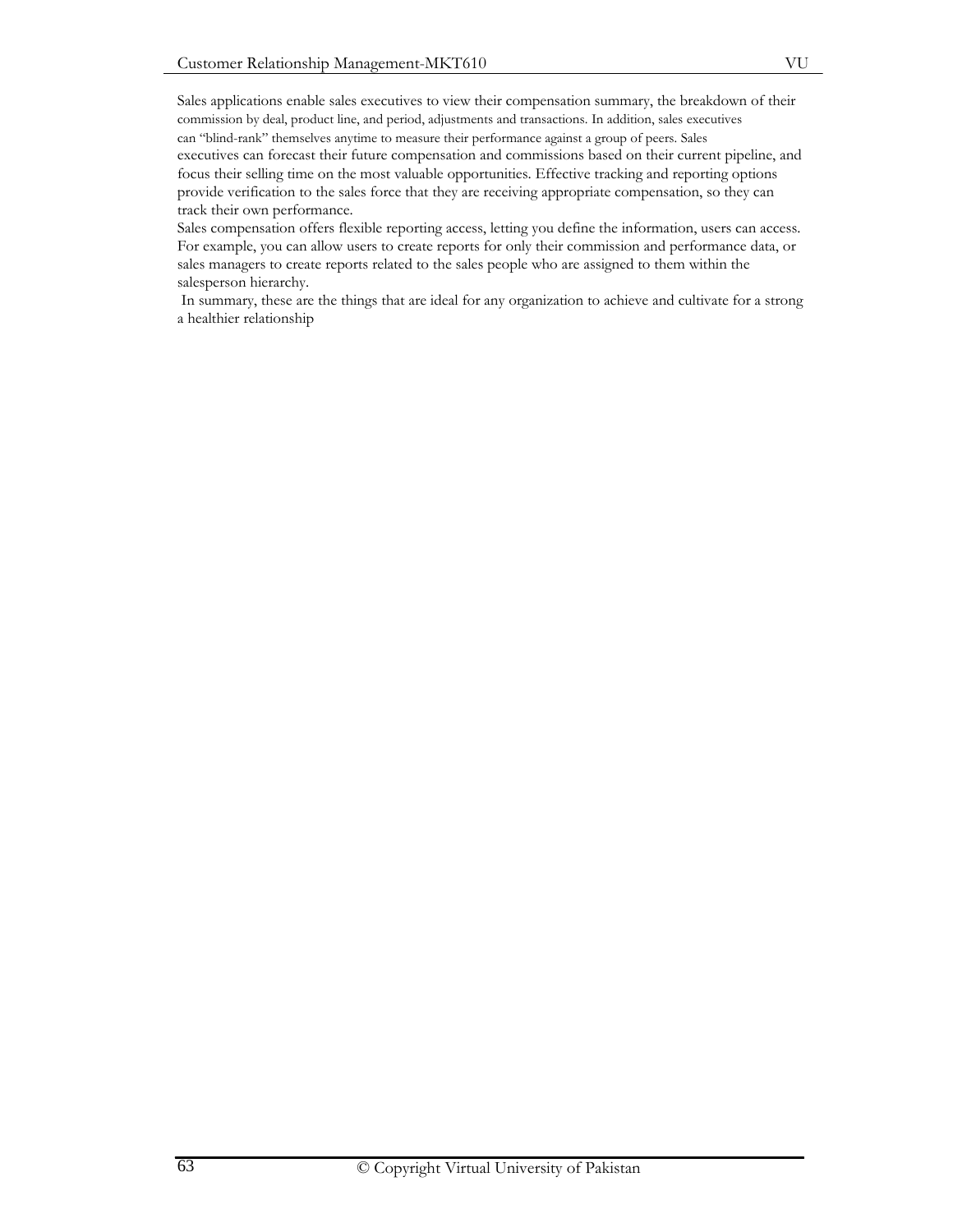# **INTRODUCTION AND OBJECTIVES OF A CRM PROCESS**

CRM process is defined as any group of action that is instrumental in achievement of the output of an operation system, in accordance with a specified measure of effectiveness the final objective of the CRM process is to originate a powerful new tool for customer retention ship.

# **Benefits of a CRM Process:**

- Ability to Retain Loyal and Profitable Customers and channels for rapid growth of the business project.
- Acquiring the Right Customers, based on known characteristics, which drives growth and increased profit margins
- Increasing Individual Customer Margins, while offering the right products at the right time.

# **Closed-Loop CRM Process:**

# • **Gathering information:**

Initially, gather information about customers, Customer data comes or sources both internal and external to organization.

## • **Perform data aggregation:**

It is here that the data is merged and compressed into a complete view of the customer. A large customer data repository is produced. Create "exploration warehouses": there are extracts of the customer data needed to supports specific analyses, such as customer profitability and predictive modeling. Execution of Strategies: Execute these strategies by developing and launching marketing campaigns across targeted segments of customers. Campaign execution inevitably results in an interaction with customers.

Finally, once a customer interaction takes place and the customer responds, capture that response and recycle" it to use in the on-going learning analysis, and refinement process.

## **Why you need to create this process?**

CRM process is the systematic determination of the methods by which a project is to be implemented, economically and competitively.

## **To do this effectively, WE MUST:**

Creatively translate business innovation, structural transformation, and value measures into CRM investment priorities

## **Continually refine interaction approach based on the following five major areas:**

- Customer
- **Competition**
- Market
- Growth
- Technology innovation

## **Process Selection Procedure:**

This determines how the service will be produced. It involves:

- Major technological changes
- Minor technological changes
- Specific component choice
- Process flow choice
- Major Technological Changes:
- This includes the following:
- Does technology exist or not?
- Are there competing technologies between which we should choose?
- Should the technology be developed in the country itself?
- Should innovations licensed from foreign countries?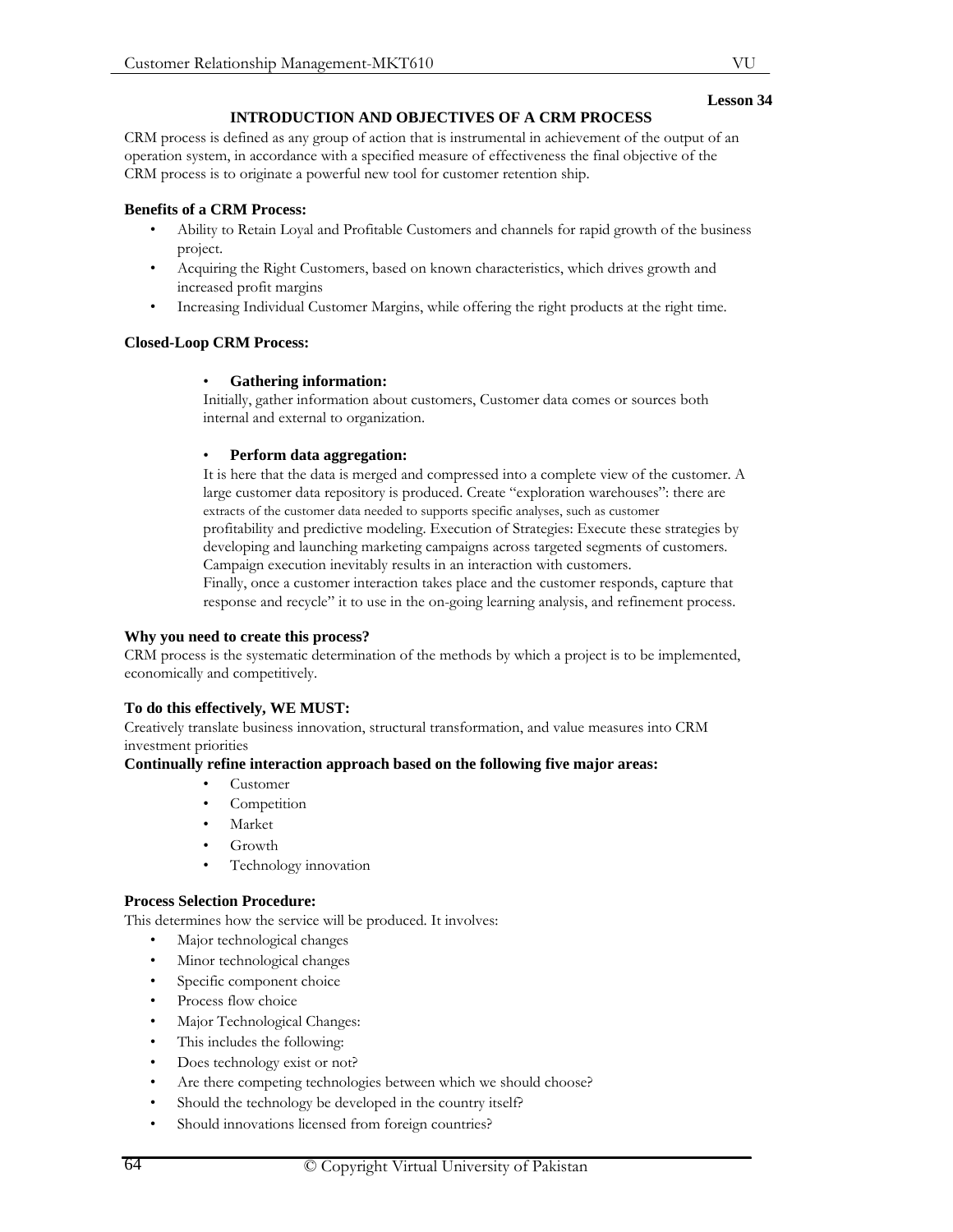#### **Minor Technological Changes:**

Once the major technological choice is made, there maybe a number of minor technological process alternatives available the director should be involved in evaluation alternatives for cost and for consistency of the desired product. Deciding on the best combination of processes in terms of costs and the operation process could be a difficult job.

#### **Specific Component Choice:**

- This needs answer for:
- What type of Hardware is to be used?
- How effectively should we use the technology?

#### **Process flow Choice:**

The final process selection step determines how the CRM product will move through the system How should the process flow be with the existing organization system?

#### **Four C's (elements) of CRM Process:**

The appropriate approach for the CRM process involves:

**Correlate:** A series of transaction and interaction that make up a dialogue between customer channel / end user and an organization. This is the data that is collected form all contact points and communications, with outside points of contact.

**Combine**: The mapping and management of interaction points between a customer/channel/end user and an organization.

**Cognize**: The insight gained through capture and analysis of detailed information is to create continuous learning (about customer, products, channels market, and competitor) form the data warehouse and knowledge base that is created, interrogated and analyses.

**Connect** the application of insight to create relevant interaction or communication with consumers, customer's channels suppliers and partners that build value relationships.



These four activities will help you to achieve the extended CRM process. The basic structure-of the CRM organization should align around the key communication process. In order to recognize there right customer, relate the right offer and schedule the interaction or communication of the offer at the right time, with the connection across the right channel. People will have to share a process and activate their skills to complete the activities and tasks required for success.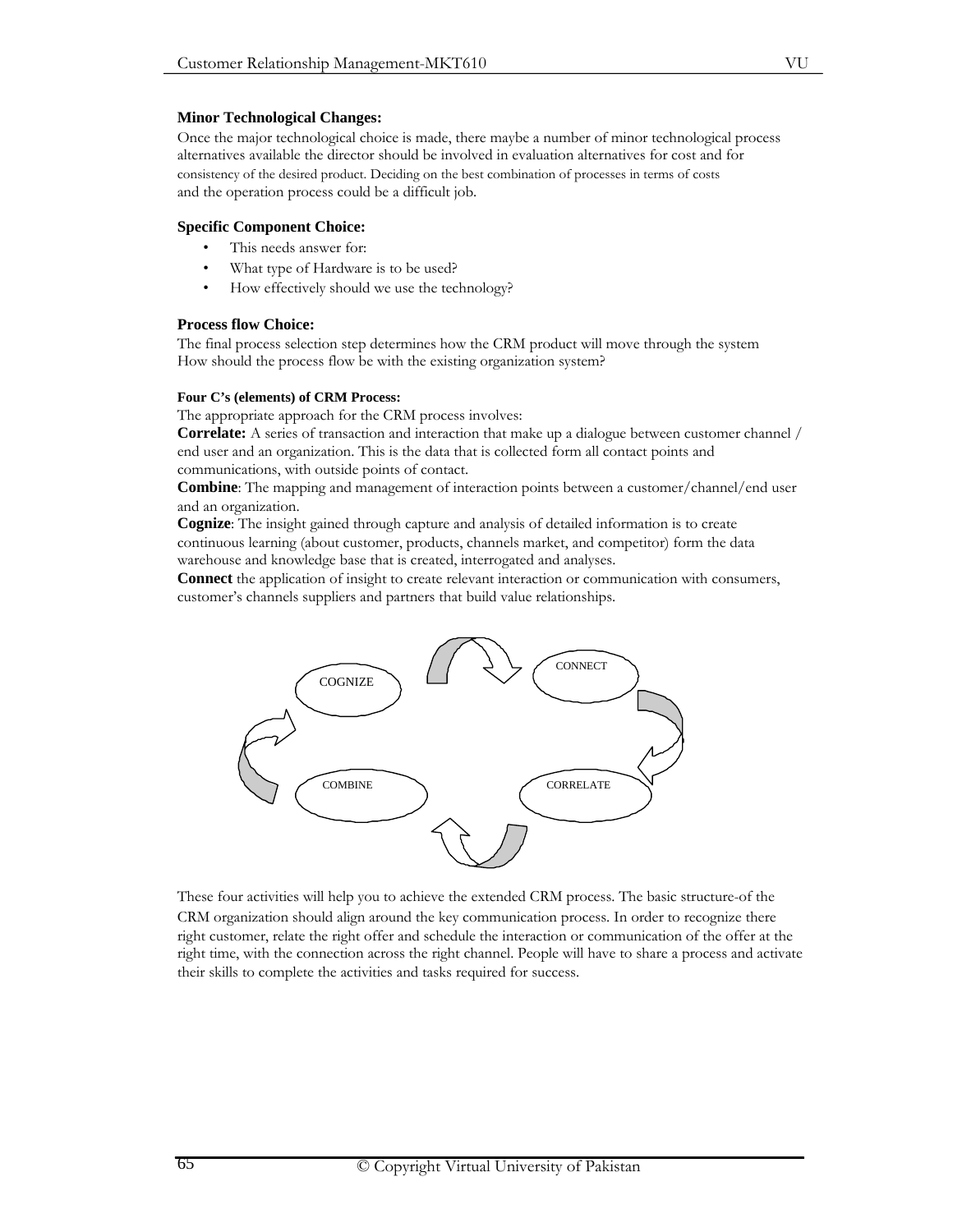# **CUSTOMER RELATIONSHIP MANAGEMENT**

CRM - principles, strategy, solutions, applications, systems, software, and ideas for effective customer relationship management. Customer Relationship Management, or CRM, is an essential part of modern business management. As you have up to now understood that it is used as a tool in this completive world to take an edge over others. And it has proved very effective and forceful

# **Let us again take a look at Customer Relationship Management, or CRM?**

Customer Relationship Management concerns the relationship between the organization and its customers. Customers are the lifeblood of any organization be it a global corporation with thousands of employees and a multi-billion turnover, or a sole trader with a handful of regular customers. Customer Relationship Management is the same in principle for these two examples - it is the scope of CRM which can vary drastically. CRM focuses on the Relationship.

# **Successful Organizations use Three Steps to build Customer Relationships:**

- Determine mutually Satisfying Goals between Organization and Customers
- Establish and maintain Customer Rapport.
- Produce Positive Feelings in the organization and the customers
- The organization and the customers both have sets of conditions to consider when building the relationship, such as wants and needs of both parties;
- Organizations need to make a profit to survive and grow Customers want good service, a quality product and an acceptable price
- Good CRM can influence both sets of conditions.

# **Why do organizations undertake CRM?**

CRM is a new concept to many organizations. If it is new to you, here is why most forward-thinking organizations devote lot of energy and resources to the set up and management of a CRM capability. These organizations see clear advantage of using CRM as tool and process.

# **How CRM Impacts on the Organization:**

CRM can have a major impact on an organization through:

- Shifting the focus from product to customer, traditionally, focus had been on product. It is only in the last decade or so that the focus has not shifted on customer.
- Streamlining the offer to what the customer requires, not want the organization can make. It was for a very long time that we put emphasis on what companies can produce and their efficiency in that. But now the focus is on what the customer wants.
- Now emphasis is on highlighting competencies required for an effective CRM process

## **Why does the Organization need CRM?**

The ultimate purpose of CRM, like any organizational initiative, is to increase profit. In the case of CRM this is achieved mainly by providing a better service to your customers than your competitors. CRM not only improves the service to customers though; a good CRM capability will also

- Reduce costs
- Wastage
- **Complaints**

(Although you may see some increase initially, simply because you hear about things that without CRM would have stayed hidden).

If we make a sum total of all these three factors, we will easily arrive at a conclusion that companies are today benefiting from CRM and running more profitably than ever before. Reducing costs, reduction in wastage and fewer complaints is the dream of any organization today. Competition and cost of doing business has gone up sky rocketing. We have to save and reduce all kinds of costs which, hitherto, were ignored. The times have changed considerably and so are the requirements and demands. The customers have their own obligations to meet. So in this age of tense war-like situation, we have to work every bit to cut edges.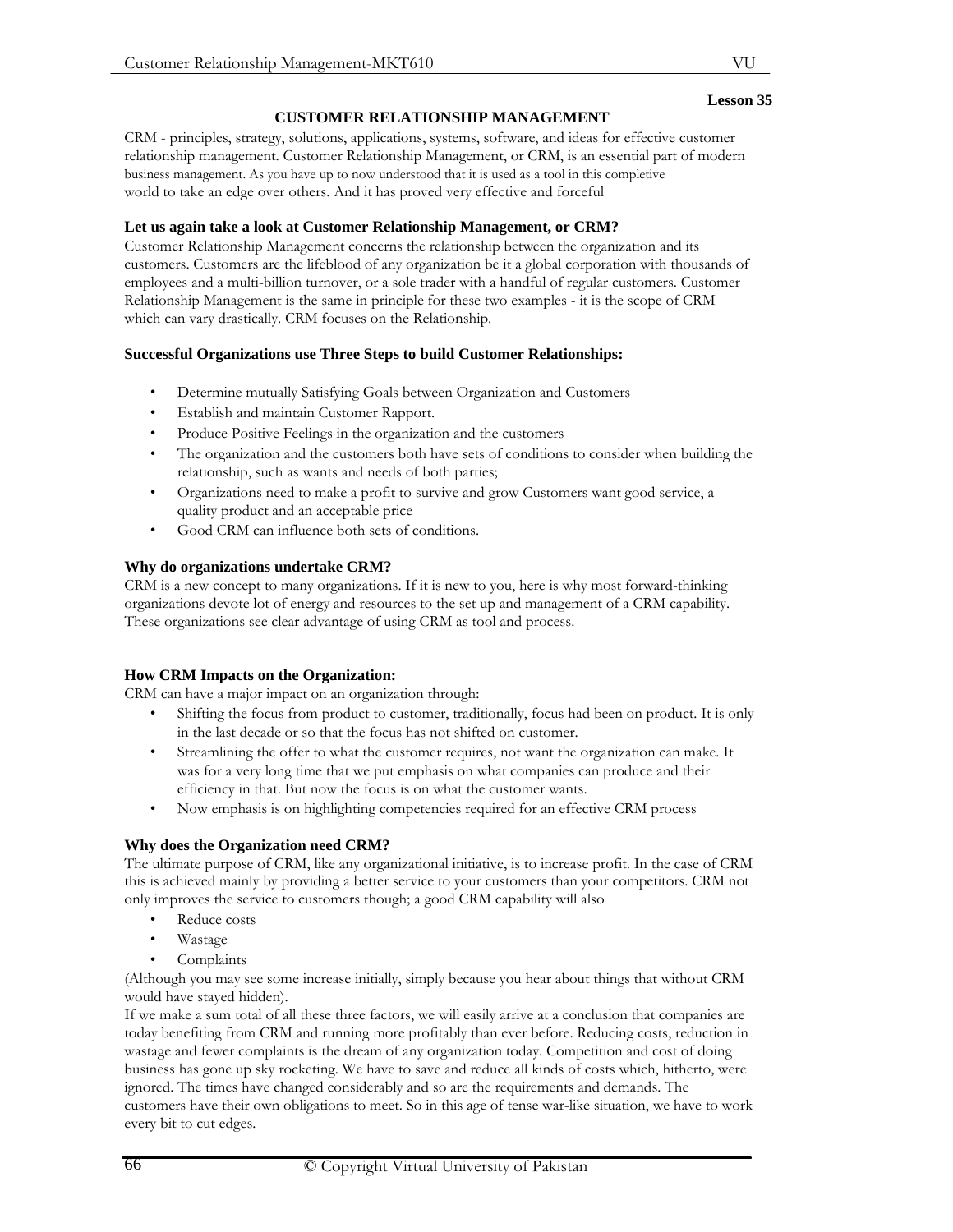Effective CRM also reduces staff stress, because attrition - a major cause of stress - reduces as services and relationships improve. Stress is by itself a menace today all over.

CRM enables instant market research as wel : opening the lines of communications with your customers gives you direct constant market reaction to your products, services and performance, far better than any market survey.

Good CRM also helps you grow your business: customers stay with you longer; customer churn rates reduce; referrals to new customers increase from increasing numbers of satisfied customers; demand reduces on fire-fighting and trouble-shooting staff, and overall the organization's service flows and teams work more efficiently and more happily.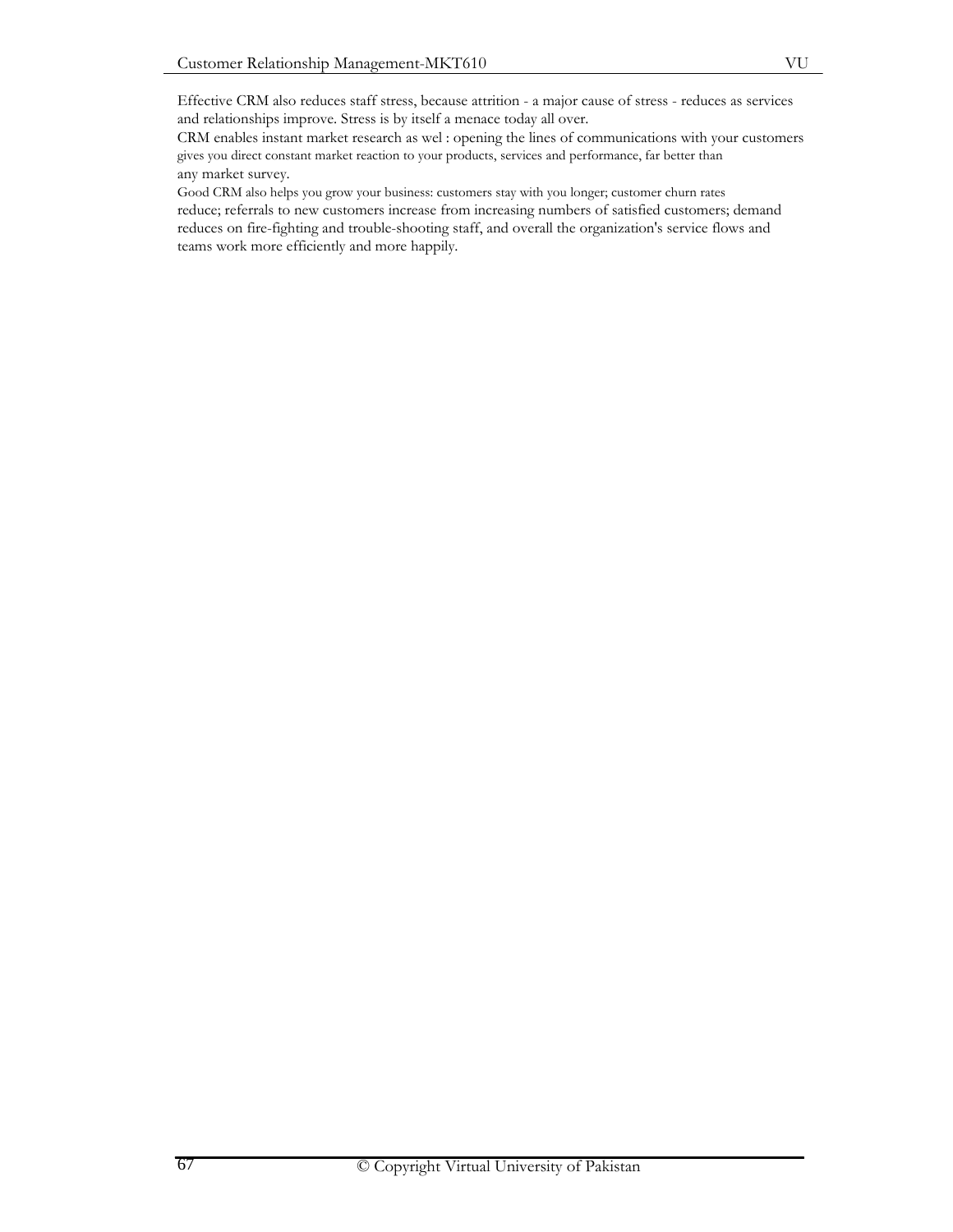# **FEATURE OF GOOD CRM**

The old viewpoint in industry was: 'Here's what we can make - who wants to buy our product?'

#### **The New Viewpoint in Industry is:**

- What exactly do our customers want and need?
- What do we need to do to be able to produce and deliver it to our customers?

This is a significant change of paradigm and a quantum leap in terms of how we look at our business activity. Completive world has now forced business into an area, where business has to develop this new approach towards customer. I would be wrong in saying it as a new approach. It is the thought that has changed. Customer had always been there and had always been there. We have now learnt to approach business from customer viewpoint

In his lecture, we will study that. We begin with first understanding what does customer want? Means not only in terms of tangible product and services, but also in terms of large number of other things that they want and we have to understand the package as shale to start learning this viewpoint.

#### **What do Customers Want?**

Most obviously, and this is the extent of many suppliers' perceptions, customers want cost-effective products or services that deliver required benefits to them. (Benefits are what the products or services do for the customers.)

On this point let me assert that any single product or service can deliver different benefits to different customers. It's important to look at things from the customer's perspective even at this level. Take a simple example. A contractor working on an infra=structural project, needs cement. The project director would know off-hand approximately how much and what kind of cement he needs. Say he needs OPC grey cement. Now when he works out the logistics of his project, he knows and works out that cement wastage is an element that makes or breaks his project. So he worked out supply of bulk cement, instead of bagged cement. For bulk supplies from suppliers he needs silos (on ground erected big buckets of cement). He needs to offload supplies directly to his silos and then to take cement for use he needs to draw cement in bulk. He needs silos and baulkers (round bulk carrying mounted on trucks and suction system and loading and off loading system at site. This is totally different from bagged cement supplies. He needs measurement of quantity and so on. His entire system is changed as far as supplies are concerned. The questions are; do we have bulk supply system? Can we use baulkers? What size of baulkers? What and how to invoice? Do we have suction pumps attached to our baulkers? We will have to change the system at our end and train our distribution people on this newer method of supplies. Then what is the economics of supplies. What will we do with these baulkers, when supplies are not made to an X customer? What changes do we require at our end? All these newer methods have to be incorporated at our end? These and many questions need to be answered before we make contract with this customer for supplies. Do not forget that all such customers have time-constraints. More significantly however, customers want to have their needs satisfied. Customers' needs are distinctly different to and far broader than a product or service, and the features and benefits encompassed. Customers' needs generally extend to issues far beyond the suppliers' proposition, and will often include the buying-selling process (prior to providing anything), the way that communications are handled, and the nature of the customer-supplier relationship.

Modern CRM theory refers to the idea of 'integrating the customer'. This new way of looking at the business involves integrating the customer (more precisely the customer's relevant people and processes) into all aspects of the supplier's business, and vice versa. This implies a relationship that is deeper and wider than the traditional 'arms-length' supplier-customer relationship.

The traditional approach to customer relationships was based on a simple transaction or trade, and little more. Perhaps there would be only a single point of contact between one people on each side. All communication and dealings would be between these two people, even if the customers' organization contained many staff, departments, and functional requirements (distribution, sales, quality, finance, etc). The modern approach to customer relationship management is based on satisfying all of the needs - people, systems, processes, etc - across the customer's organization, such as might be affected and benefited by the particular supply.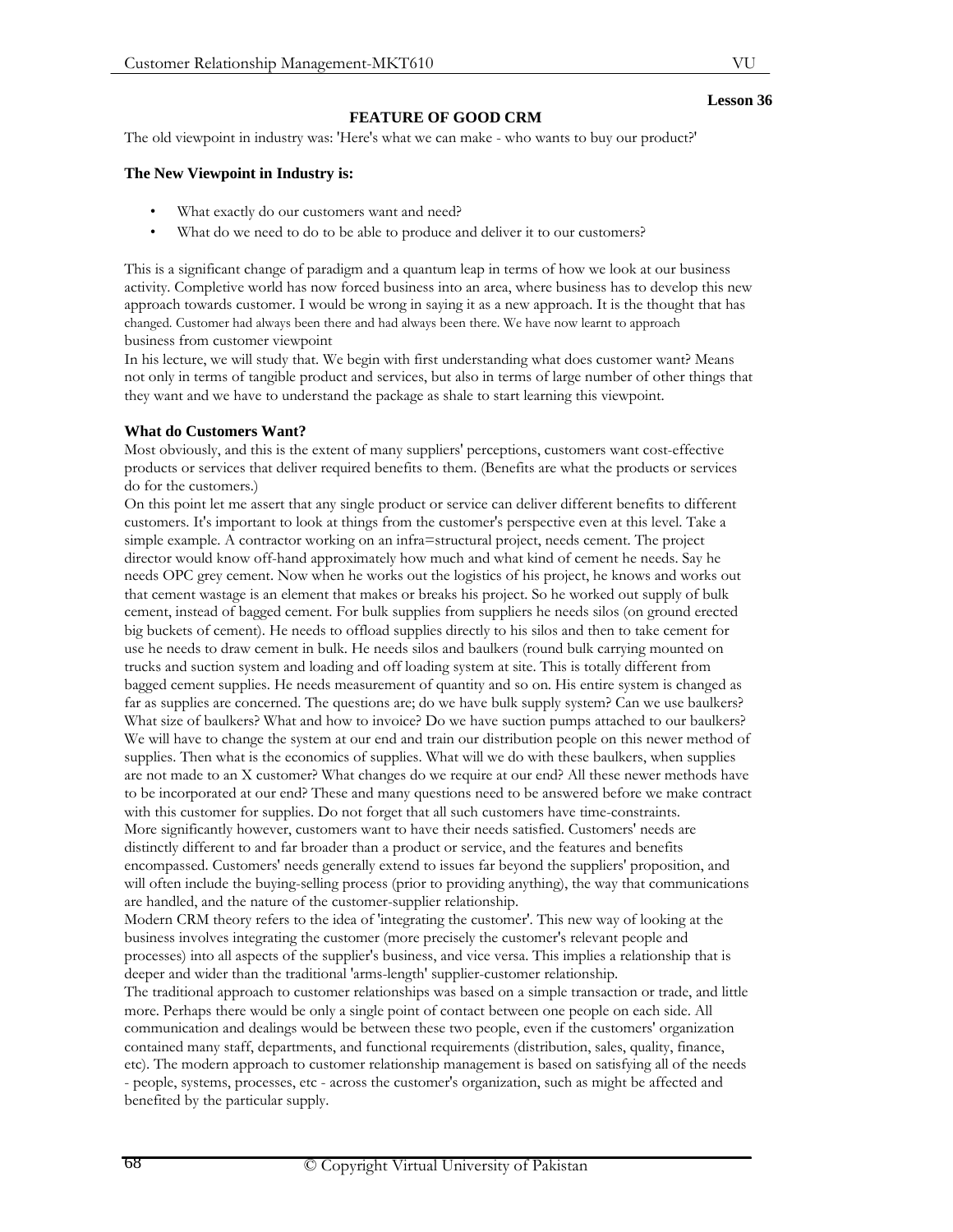#### **Generating a Customer focused CRM solution:**

So what do we need to make this quantum leap of customer integration?

#### **A New Way of Thinking:**

- Change in Paradigm
- Change in the Messages sent and Received
- Change in the Overall Culture

#### **And a New Way of Doing Things:**

- Processes that are Capable and Effective
- Structures and Systems that Support a Business Centered on its Customers
- Connectivity (end-to-end processes) both Internally and Externally (e.g., with suppliers)

This entire thing means that we will have to incorporate new methods and changes. They might appear simple and ordinary. But if you look at the above-mentioned case of bulk cement supplies, I will show that the whole lot of system has to be changed, including your invoicing and delivery system. We have to make massive changes in supply system and for customer satisfaction.

I remember this case in my experience also. The customer mentioned bulk supplies in tonnage. As each baulker contained bulk cement. So weight was important for billing and supply control. This was a massive shift from bags or slings to tonnage. I remember that I had to train the organization people, even in accounts, department to talk in terms of tonnage. Imagine when we start counting water in tonnage instead of liters or gallons. It required a new culture, a new outlook. The process had to be changed. This is CRM.

We will discuss this need knowing basis in subsequent lectures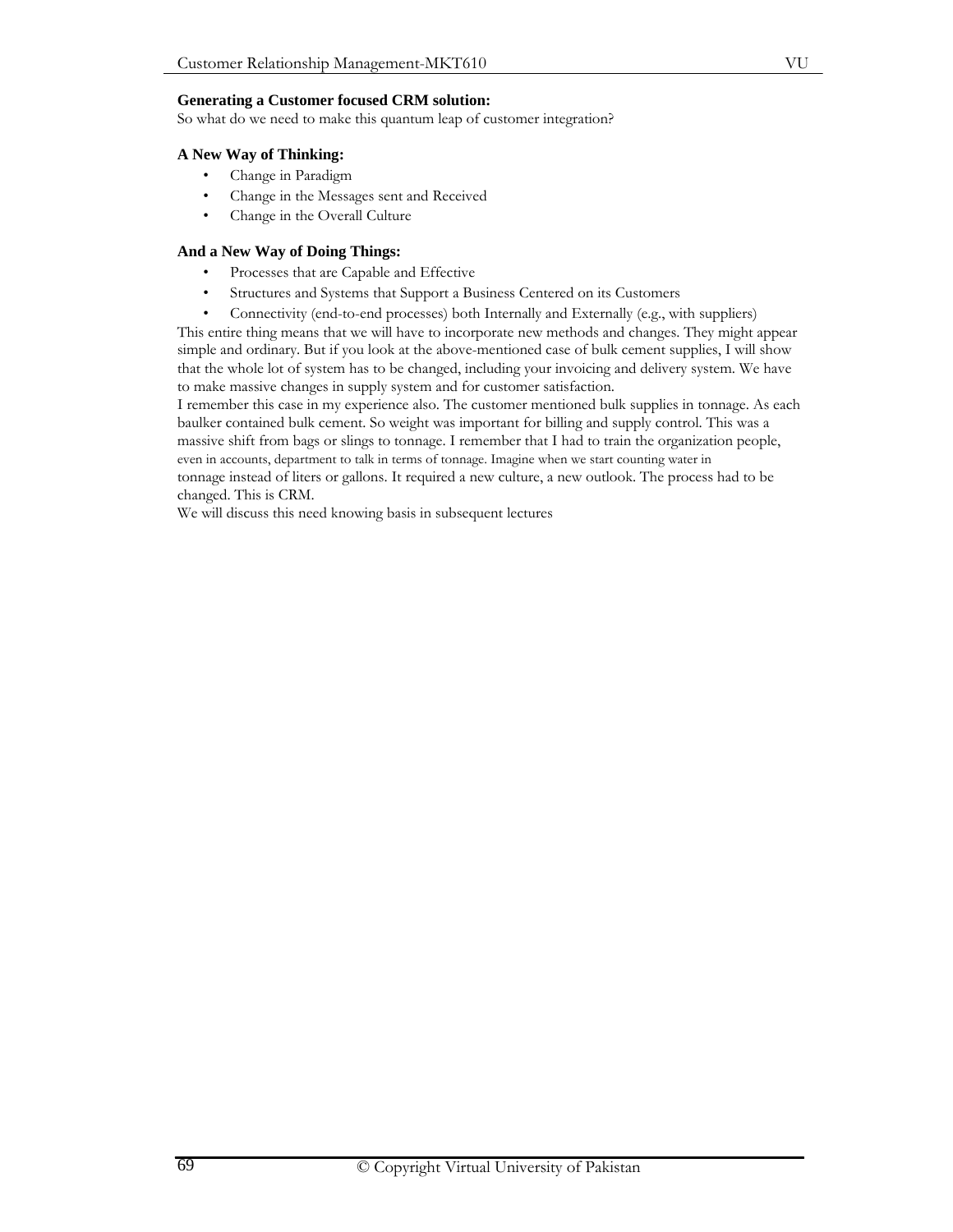#### **CUSTOMERS' EXPECTATIONS**

If an organization cannot at least meet its customers' expectations it will struggle. Ideally a business organization should exceed its customers' expectations, thereby maximizing the satisfaction of its customers, and also the credibility of its goods and services in the eyes of its customers. Customers normally become delighted when a supplier under-promises and over-delivers. To over-promise and under-deliver is a mistake on the part of suppliers for customers to become very dissatisfied. Generally, what is Expectation?—Expectation is nothing tangible or defined or quantifiable. It is just sometimes not even expressed in terms of exact thing. It is desired and expected. For example, we supply and invoice the quantity in term of gallons or liters or bags or drums etc. the customer may not have time or facilities to check every thing. So he expects the supplies to be right and as pr invoice. Good service, prompt attention, adherence to quality, availability of product, cleanliness, hygiene in case of eatables, purity and things like these are expected. In our customer relationship, the customer expects these things from us, without even specifying them in clear terms. The more we develop rapport with customer, the more are these things expected? The moral of the story is to take utmost care of these things to begin with

#### **However, these can be categorized, and therefore:**

Those expectations which any one can expect in business, such as honesty, truthfulness etc Those which are specially expected from your company dues to Image, reputations, size etc

**Rule No 1** - You cannot assume that you know what a Customer's Expectations are you must ask. **Rule No 2** - Customer Expectations will Constantly Change so they must be determined on an ongoing basis.

The Expectations of Different Customers for the Same Product or Service will vary according to: Social and demographic factors

- Economic situation
- Educational standards
- Competitor products
- **Experience**

Therefore, given all these variable factors, it is no surprise that one size certainly does not fit all. Ask your customers what is important to them.

## **There is a Wide Variety of Relationship Drivers. For example:**

- Quality
- Price
- Product
- **Location**
- Customer service

It is one of these factors, which may have instrumented to bring your customer Find out why your customers do business with you. This is a very vital question the answer of which is usually given by the customer his own way. We must however know the reason. The idea is to determine the range of his told and untold expectations. We often even ask the customer straightaway as to how and why he has chosen us as suppliers. I remember, in one case, the customer even said that he has chosen our company, amongst other reasons, is that he likes me. This was when I was field sales officer in a region. I asked inquisitively, what does he like in me? And the buying manager said, the way I talk and behave in our meeting. Now that may seem small and insignificant. But when I told my senior person this, he cautioned me that I must always watch my language and behavior when I am dealing with this customer. "Be always mindful", my manager said—smilingly.

When you ask you Might Discover some Factors that you'd perhaps never even considered, for example:

- Health and safety support
- Systems compatibility
- Contract structure
- Distribution flexibility
- Technical support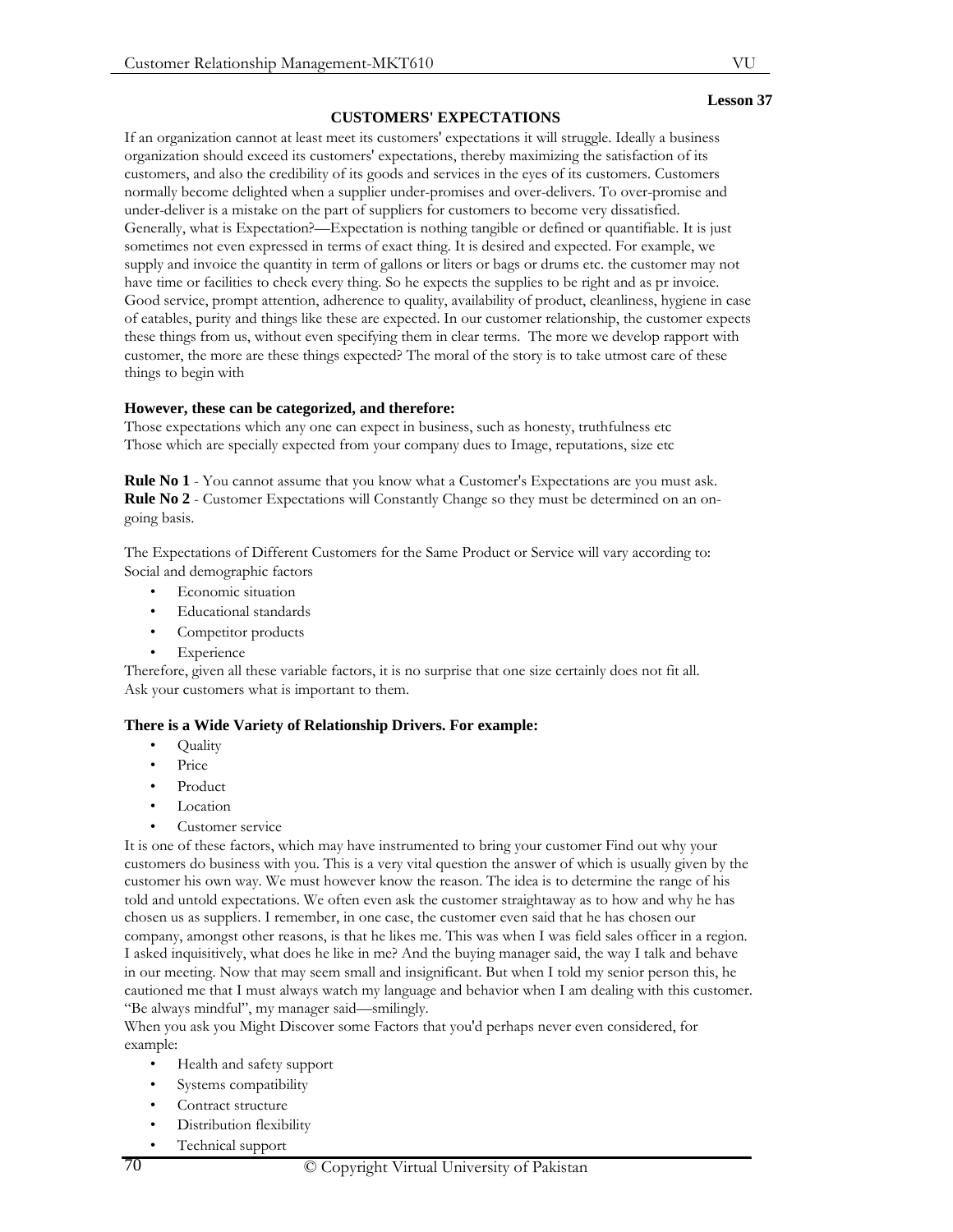VU

• Troubleshooting and problem-solving, to name just a few

Here again, there can be one factor that has played its role to bring in customer and stay with u for long period of time. In my own experience, one of he biggest textile mills in the county was with me as a customer. The reason that customer could not be snatched away by the competitors, despite their multiple attempts, was that our company was providing extensive lab –test reports to the lubricants we were supplying to them and that was making his not-so-technical buying manager satisfied and content with our service.

# **What Service Features will keep your Customers Loyal to you? Find out.**

CRM as a process: it is our duty to probe into this feature

# **CRM can be Regarded as a Process, which has:**

- Identifiable inputs
- Identifiable components
- Identifiable characteristics, which define CRM for your organization and customer base
- Capacity for improvement and evolution over time

# **Managing Customers:**

Why manage customers? Customers are the usual source of income for an organization. (If not then they will certainly leverage your income, as in the case of readers of a free publication which is funded by advertising. As such there are two types of customers: the readers and the advertisers). Customers are also an exceptional source of information - information which is vital to enable a business to succeed; i.e., giving customers what they want.

# **Managing Customers Entails:**

- Knowing what customers want and need which enables you to focus your production and service efforts.
- Knowing which products or customers have most growth potential which enables you to focus on developing highest potential.
- Knowing which products or customers are most or least profitable which enables you to focus on maximizing profit.
- Knowing which customers will be advocates and supporters which enables you to provide references, case studies, and to safely test new products and services.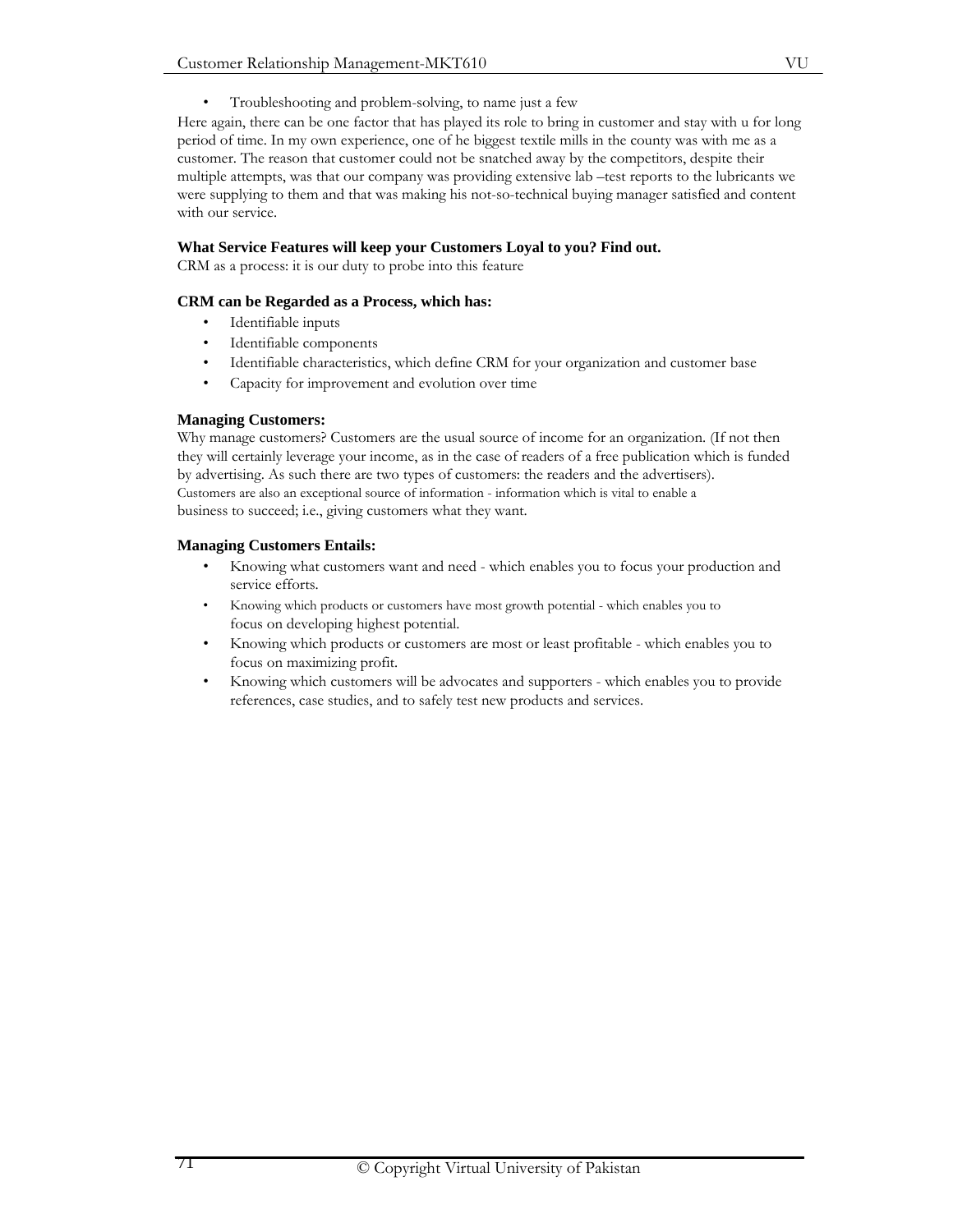# **WHAT DO CUSTOMER WANT AND THE APPEAL THAT WE CAN MAKE?**

We have seen that every customer has its own demand and wants. Their product indeed differs, but more than product their demands and wants can vary a lot. However, there can be some classification in which we can put their wants and make specifics appeals to Built Relationship.

Four classifications can be built, which applies to all customers, regardless f heir location or size or whoever.

- Customer wants Gains and Profits
- Customer wants Control and Independence
- Customer wants Reputation and recognition
- Customer wants Security and Self-preservation

 Selling from Customer's Viewpoint requires that you have this general knowledge of why he accepts or takes action. However, specific appeals and benefits, falling within these broad classifications, appealing to the wants and needs of the Prospects must be developed to apply to Specific Sel ing Situation.

## Let us review each of the above and see how many appeals can be developed — generally: **Customer Wants — Gains or Profits:**

Will your proposal (Product, Service, idea) increase his profit or reduce his costs? As we all know the primary motive of every business is Profit — the difference between Cost and Return. If you can convince your prospect that your specific appeal can either reduce his cost of storage, handling, labor, replacement parts, down—time, production or other costs or increase his efficiency, production, sales, turnover, etc.

# **Customer Wants - control or Independence:**

Will your Proposal (Product, Service, idea) provide Prospect greater influence and control over his employees, markets, inventories, product quality, his purchasing or company growth? This desire for control is a basic one. Everyone, rich or poor, seeks greater controls, and independence of outside influence, in various Company operations or added knowledge or skill.

## **Customer Wants — Reputation or Recognition:**

Will your proposal (Product, Service, ideas) enhance his reputation or status? We all want to stand out and acceptance to 'stand out' in some way. We take pride in accomplishments. Will your proposal give your customer Recognition or Personal Reputation in the business community, amongst his competitors, employees, superiors, Govt. circles? If so, he is quite motivated to accept.

## **Customer Wants - Security & Self Preservation:**

Will your proposal make his job easier, reduce or eliminate fear and worry, safeguard his property from theft and pilferage. We all want to save what we have. Self Preservation is an age-old and basic motive. We want in our life things that are pleasant. Will your proposal make it more convenient for him? Will it free him from fear, worries, and apprehensions? Will it provide him security against losses, or elimination from business? If so he is motivated to accept or act.

## **Suggestions on use of specific appeals:**

First of all we must understand this word 'appeal. This has very special meaning here; from what the meaning it carries otherwise. Appeal is always that call of communication, which entails action and persuasion. When we make appeal in the court of law even, we expect, and it happen, that the appeal is responded to and answered back. The court may accept or reject. Bu it is always answered or responded. The same connotation is derived her. When we say we appeal to the customer we man that customer must answer back. Means the customer must accept or reject.

We have explored some of the wants which motivates your customer to accept or act. In using these appeals, however, the following points must be noted:

Any appeal or set of appeals which you have selected to use must be appropriate and fit he approached Customer or selling situation.

This is logical. An appeal should match selling or procurement situation of the customer. The customer is demanding a specific product. Our appeal should cater for that. This sets the customer to start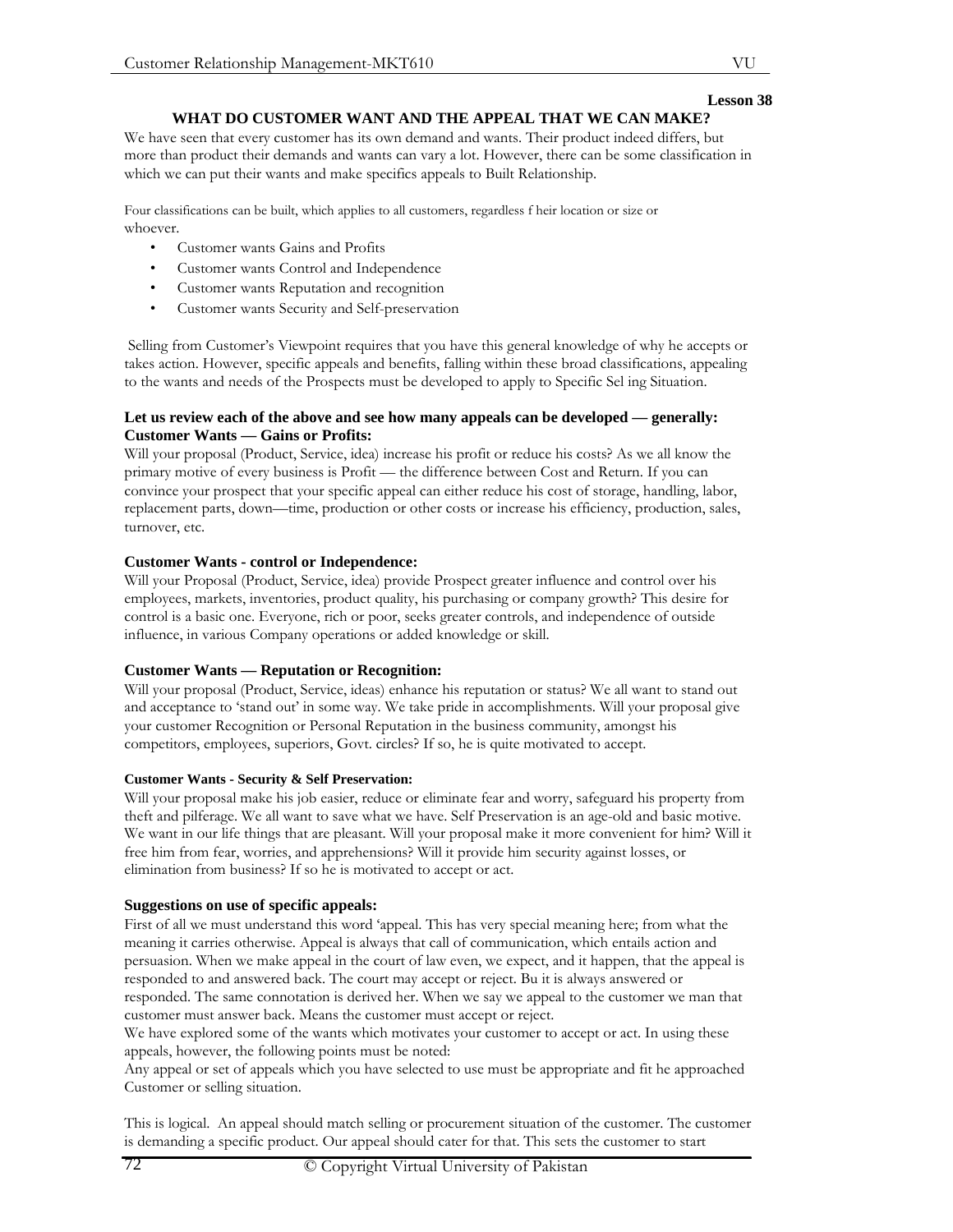listening to you because you are talking some thing to do with specific product that he needs not any other product or products. Here I remember that young man who was dealing with the sale of textile chemicals in my area. Once he was sitting in the office of the buying manager of a textile mills. The manager, sort of agitated, said to him this sentence which is quite clear for us too to understand our point here. He said, "et us talk bout textile chemical X and not chemicals for tanning. We are not a tannery". I later asked that young man why he was mentioning about them. He said, "Our tanning chemicals are very popular and I don't have he X chemical he was talking about or that which he need". I smiled at his 'intelligence'.

## **It must be combination or two or more appeals to be used to kindle interest.**

The idea is to kindle interest. Interest in him to start communication

Just as an appeal for gain is motivating

Gain is something that starts any one's brain to think and we know that very well. It is a common joke that when some one saw sitting in a blazing sun and not in a shade nearby. The man answered, "What will you give me to sit in shade"

"Fear of loss" can be equally powerful.

We all fear loss whether we admit or not? So sometimes, not always, give this fear to the customer specially when you product has some exclusivity and uniqueness. We obviously desist from a common product sale. In sel ing ice cream or bread, we may not use his tactic. All appeals must be carefully studied.

Now we understand that appeal should be careful y devised and made.

There is only word of caution for all of us. That is appeal, if fails, can work like breaking relationship with customer than to strengthen it which may have been our intention. So be careful in this exercise

## **Preparation of Specific Appeals:**

In preparation of specific appeals, apart form other things, following factors should be fully taken care of:

- Knowledge of the customer
- Knowledge of the product
- Knowledge of the competitors, activities
- Application of your product
- Timing of your Appeal
- Kind of Appeal or Appeals

We must have collected all information about above-mentioned things before making an appeal. We should also not confine to making one appeal at a time, we must devise to make set of appeals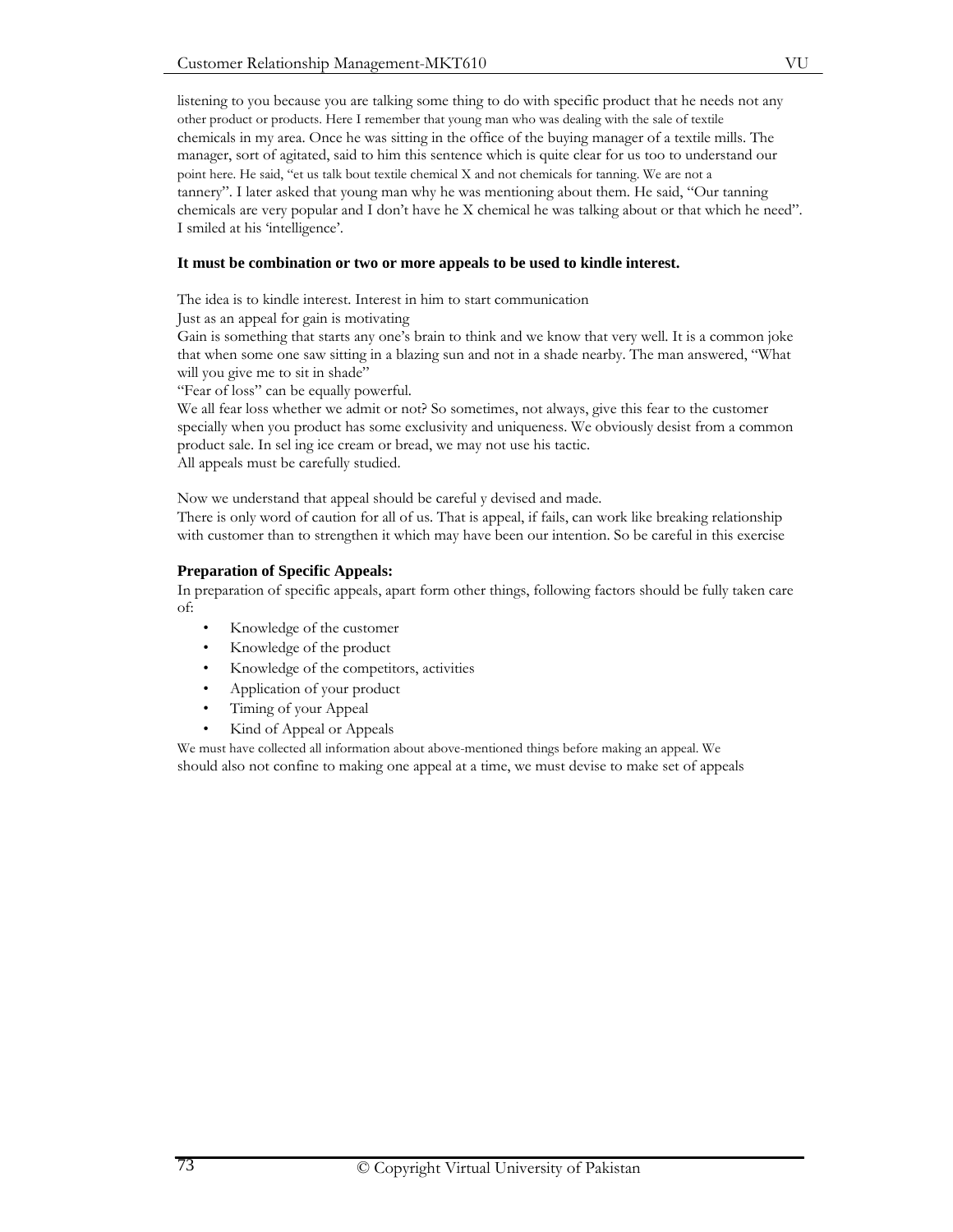## **SPECIFIC APPEALS THAT CAN BE MADE**

- Specific Appeals or Benefits you can offer: "Would you like to?
- Reduce costly downtime on your equipment, plant & machinery
- Save money on labor, replacement parts, repair time
- Make more turnover of your activity
- Save handling or storage costs

Other appeals you can think of control or independence:. These are a few 'appeals' that can be made to attract any customer and strengthen your relationship straightaway. Actually select this "would you like to appeals" with pertinent preparation and figurative presentation. The customer is also a great thinker. He may have these things in mind already. But when he listens them from your mouth. He feels very happy that you are also thinking on his behalf. That is a very good feeling. Don' you also feel that some one is thinking o your behalf and in your favor. All appeals that I have suggested is not the end of the rope. We can devise many more and I am sure you must have already been using in your practical life. My idea is to trigger your thinking and sets you going. If we frequently use this term "would you like to" and then start thinking as to HOW? We will also start more deeper thinking. Please see below all areas that I have thought of, but limited to these.

All appeals suggested below are leading to not only financial gains but also better control, longevity of plant life, better control, quicker and better turn over, good image and good reputation, better operating conditions etc

In my experience, the best appeal, that I have seen and used in practical life, is fewer worry about the product that we are dealing with. Inspire confidence in your customer that by selecting your brand, he has one worry less to think about. You must have noticed that people with hypertension or diabetes, when they listen to an advertisement of food that has lessee cholesterol and lesser damaging to their health, feel very happy and comfortable that they have one thing more to eat and depend. I remember that on announcement of sugar free ice cream, my friend cal ed me on cell to tell me that he can now eat ice cream too. He was so over joy. He sounded like a (62 year old) baby craving for ice cream to his mother.

When you sit before local TV in the evening, you would notice that most appeals are "would you like to" message, even if they don't say that in these many words. Start from margarine to baby nappies to milk to cooking oils o just about any thing. Most of advertisements are kind of relief to end-users. Even when, I advise my clients on making appeals, when they discuss their product with me as a consultant. My first question to them is what your product is doing in human use or consumption. Means, which part of human want and gain is your product doing servicing? In analyzing the answer, I advise them to use best appeal. One client, who was introducing sweets and candies to small kids, said 'our candy is very sweet, besides other things'. I suggested that they ca use this appeal of 'extra sweet' and associated this feature with being extra sweet in behavior. The message was well taken and well responded.

- "Would you like to?"
- Save chances of wrong application
- Increase knowledge about your product
- Improve purchasing/cost controls
- Achieve greater operating efficiency

## **Other appeals you can think of reputation or recognition:**

- 'Would you like to:"
- Associate your company with ours
- Gain reputation as being first
- Benefit from special virtues in your
- Product not available to others

## **Other appeals you can think of security & self preservation:**

- "Would you like to?"
- Customer complaints
- Protect your valuable equipment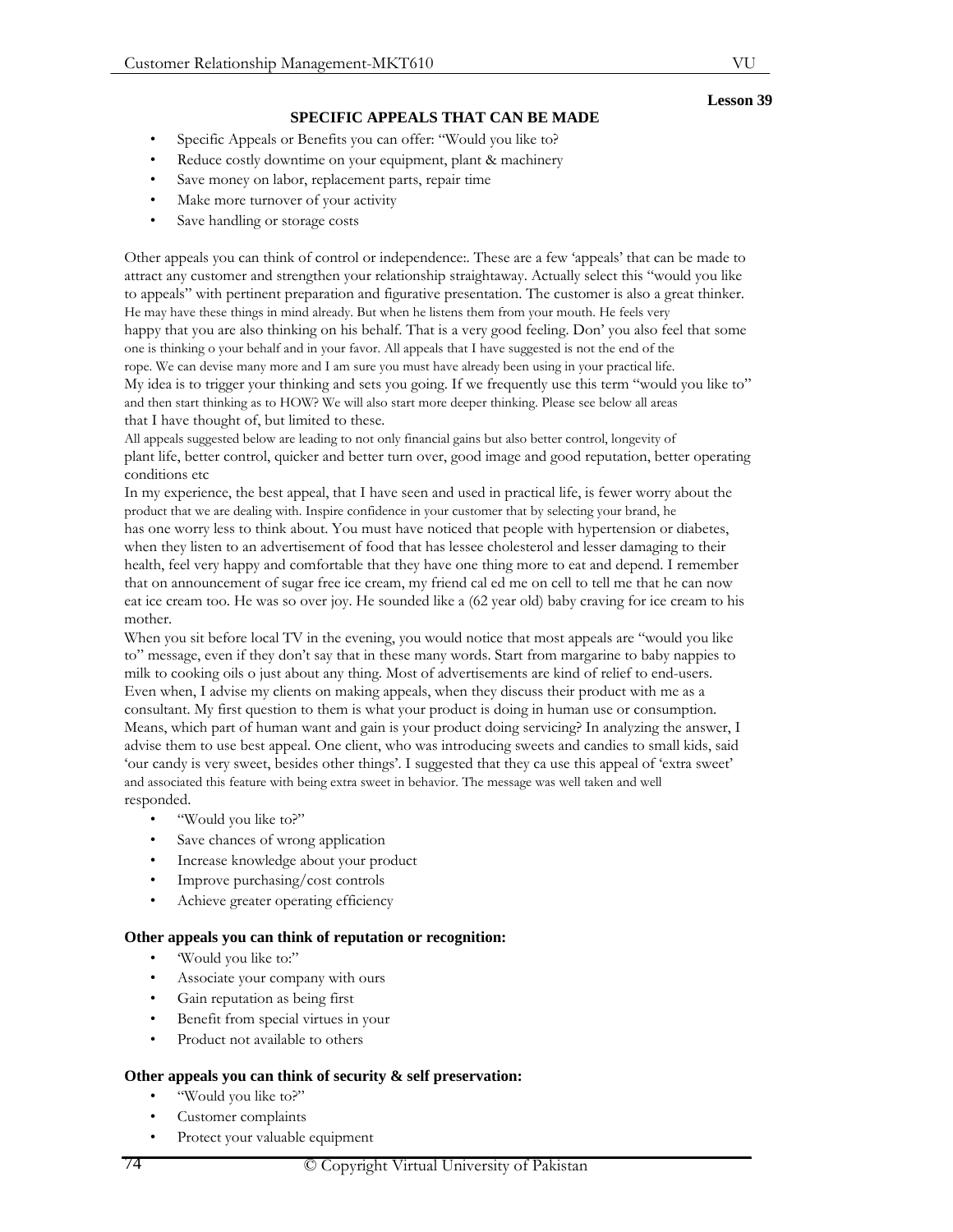- Prolong life of your plant
- Ensure safe operating conditions
- Have fewer worries for stocks other appeals you can think of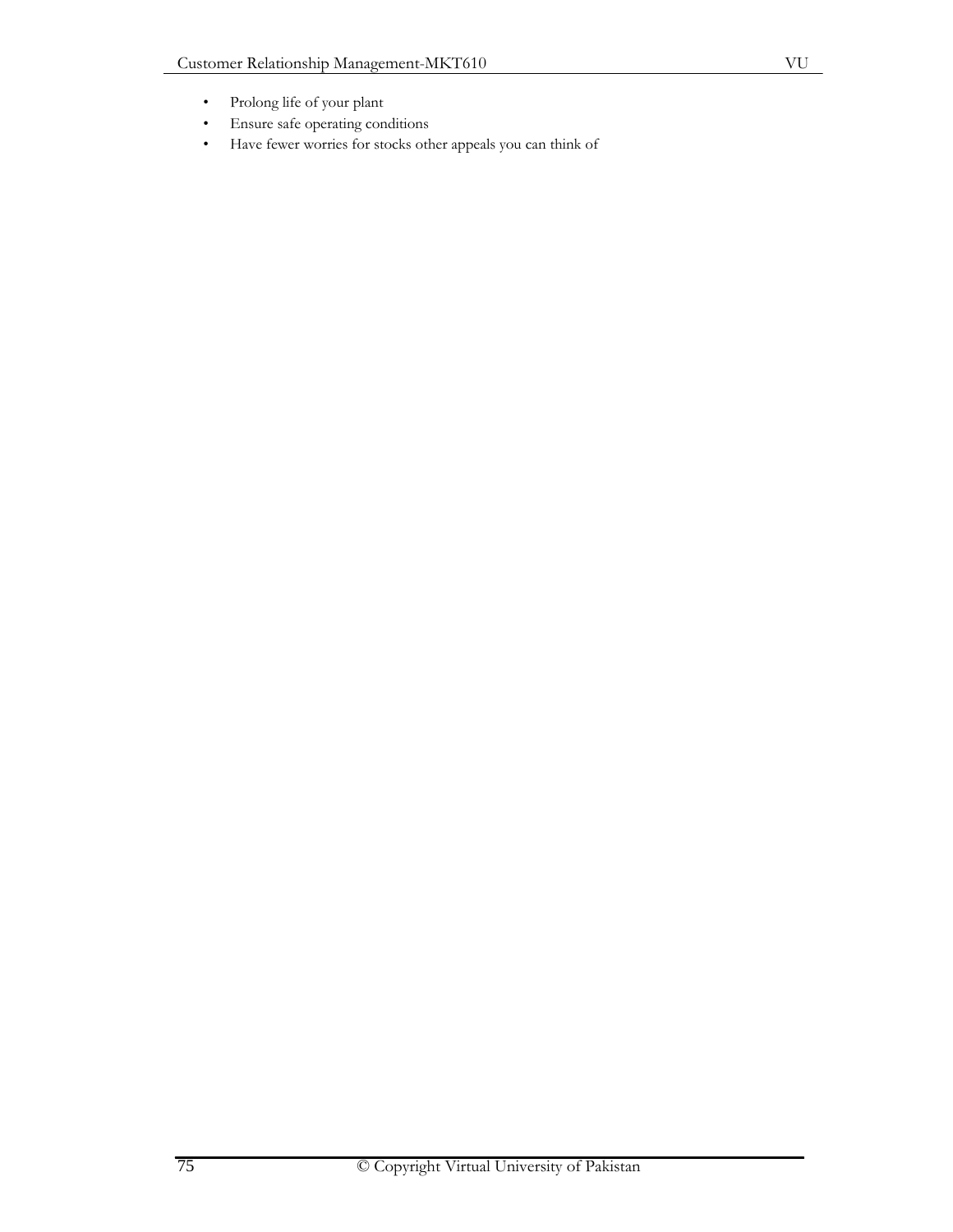## **HOW A CUSTOMER DECIDES OR ACCEPTS**

This might seems a lesson on psychology, but then we have to understand and sharpen our technique on how does a customer accept. What and how he arrives at his decision. In CRM this is the most crucial moment when he takes a final decision towards buying.

Imagine a customer going around market place in the evening. He or she is doing window shopping and checking various shops just a buy summer cloth. She is, first of all, going around checking the material available, the price range, new offerings by textile mills etc. She is constantly also determining her buying power and her need and her preferences. A lot of process is going up in her mind. She then finally makes a decision t buy and she purchase. We have to examine all those multiple factors that have gone through her mind and ascertain what made her decision. We have made an attempt to simply present below this mind set in a simple form. Although it is pretty complex and cumbersome. The psychologists have spent million of hours contemplating it. But we don't need t do that- we have made an attempt in simpler way to explain this.

To know WHY a customer and HOW a customer decides or accepts provides you the basis for determining the appeals or benefits you can offer to him. Equally it is important for you to know for getting the final action of acceptance. By understanding his natural process of thinking, we can pattern our sel ing efforts to his natural thinking process.

Selling process, the basic thing in Relationship, is essentially a process of communicating thoughts, suggestions and ideas from your mind to the mind of others. If we can determine how an idea starts, develops and gets entrenched in the mind of our prospects, it becomes lot easier.

#### **How an Idea Develops?**

Every idea starts through human senses. The sense of learning, seeing, smelling, feeling and tasting. All these sensory impressions are telegraphed to our mind at the rate of approximately 100,000 impressions per day. We see things, hear them, smell then, even perhaps taste them and feel them. That is during an ordinary day of our lives. Not all become ideas. Most of them are tucked away.

Because of Wants & Needs, some ideas are developed and evaluated. They are castled in the test of reason and logic. Becoming reasonable and logical, they begin to form and weighing process sets in. This leads to process of acceptance of an idea.

Since most human beings are not pioneers or they wish to 'play safe. They search

for proof and witness or examples. This enables to fortify the formed idea. Man searches for evidence to corroborate his idea.

Once the idea is seeded by Sensory Impressions, nurtured by evaluation and reasoning, firmly rooted by proof and justification, it is accepted and acted upon.

## **Significance of Idea Development in Relationship MGT:**

All ideas develop through the explained process. Whereas the process is common and uniform to all decisions big and small the time involved and emphasizes on each phase can vary considerably. A decision to buy a can oft  $\&$  is arrived at in two seconds. A decision to merge, buy a new company, open new business avenue or to go back to your country may take long. When the decision is small, the

process takes place quickly. When the decision is a big one, it takes a long time In sel ing, since it is the transformation of ideas from one to another, it is important for you to know,

from your knowledge of your product and customer, how long should it normally take for your customer to Accept/Act.

#### **How to Accelerate and Guide the Process:**

To ensure that your prospect accepts the idea and takes action in your favor that he decides to BUY from you can develop methods to help him arrive at his decision faster, easier and with more assurance: Be certain that he receives the correct and stimulating sensory impressions of your product, ideas, etc. CRM pus lot of importance to I. we must explain fully all aspects of product, both the positive as well as negative, if any. Usually negative aspects are impact on environment, maintenance, storage, losses that can accrue from mishandling etc

Make certain that he will not have to go through a time—consuming search for facts on your product. This makes it necessary for sales people to answer all questions that the customer may have about the product. Some times, the answers may not be available with you. So make efforts to get them from your technical people or international tests reports etc.

VU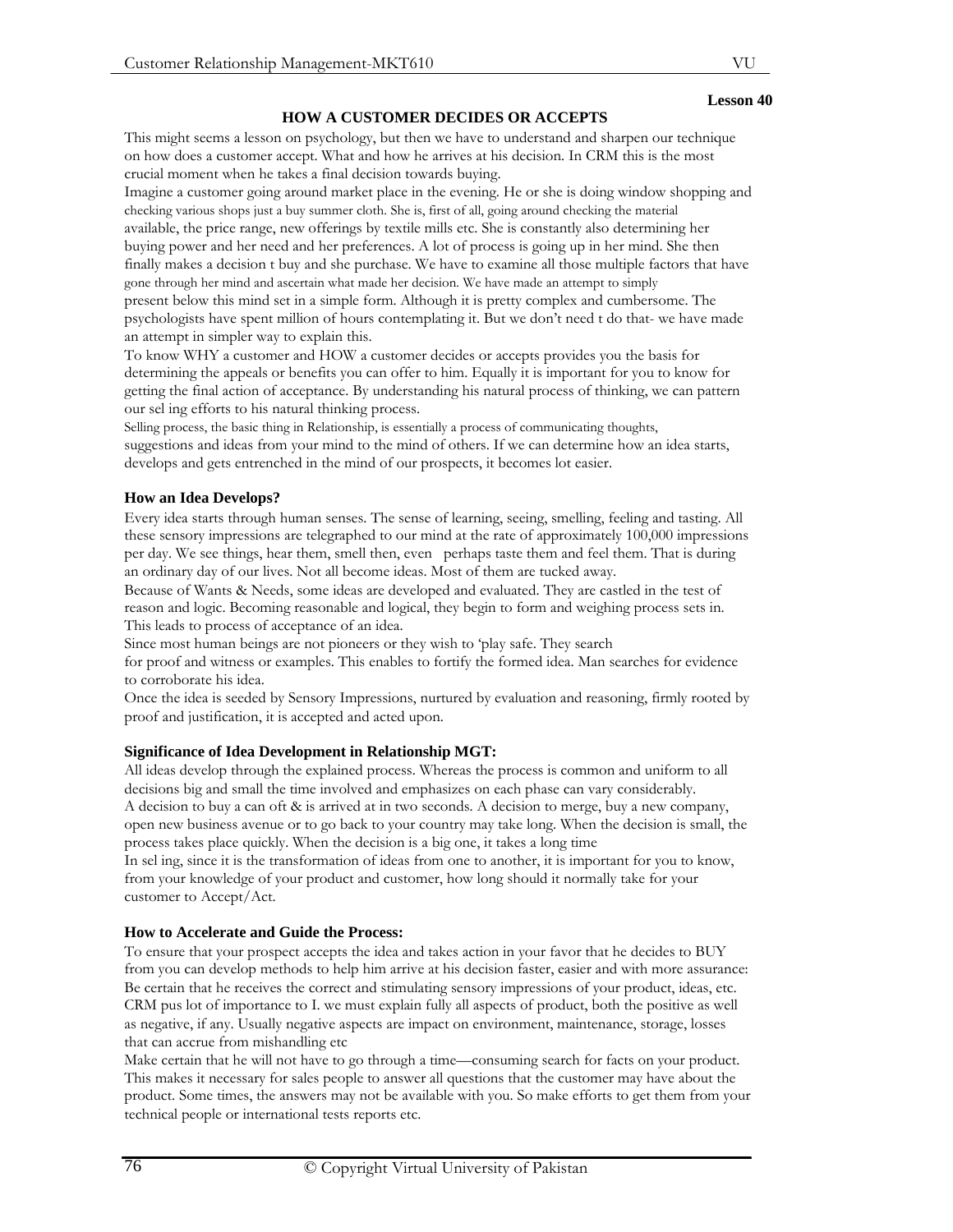Make certain that he has ample evidence and proof for his justification and conviction. If your product is technical in nature, then laboratory testing reports, recent ones, are presented r in case of edible products, international agencies certification is good enough. Such agencies, which are well-reputed Make certain that he does not delay unnecessarily. This important decision should be deferred. Now, .we must ask for action. In human relationship, this last moment motivation is necessary to take an action If the decision is delayed, be sure that the fault is somewhere on your side and not his. Rind out soon and correct to accelerate the decision.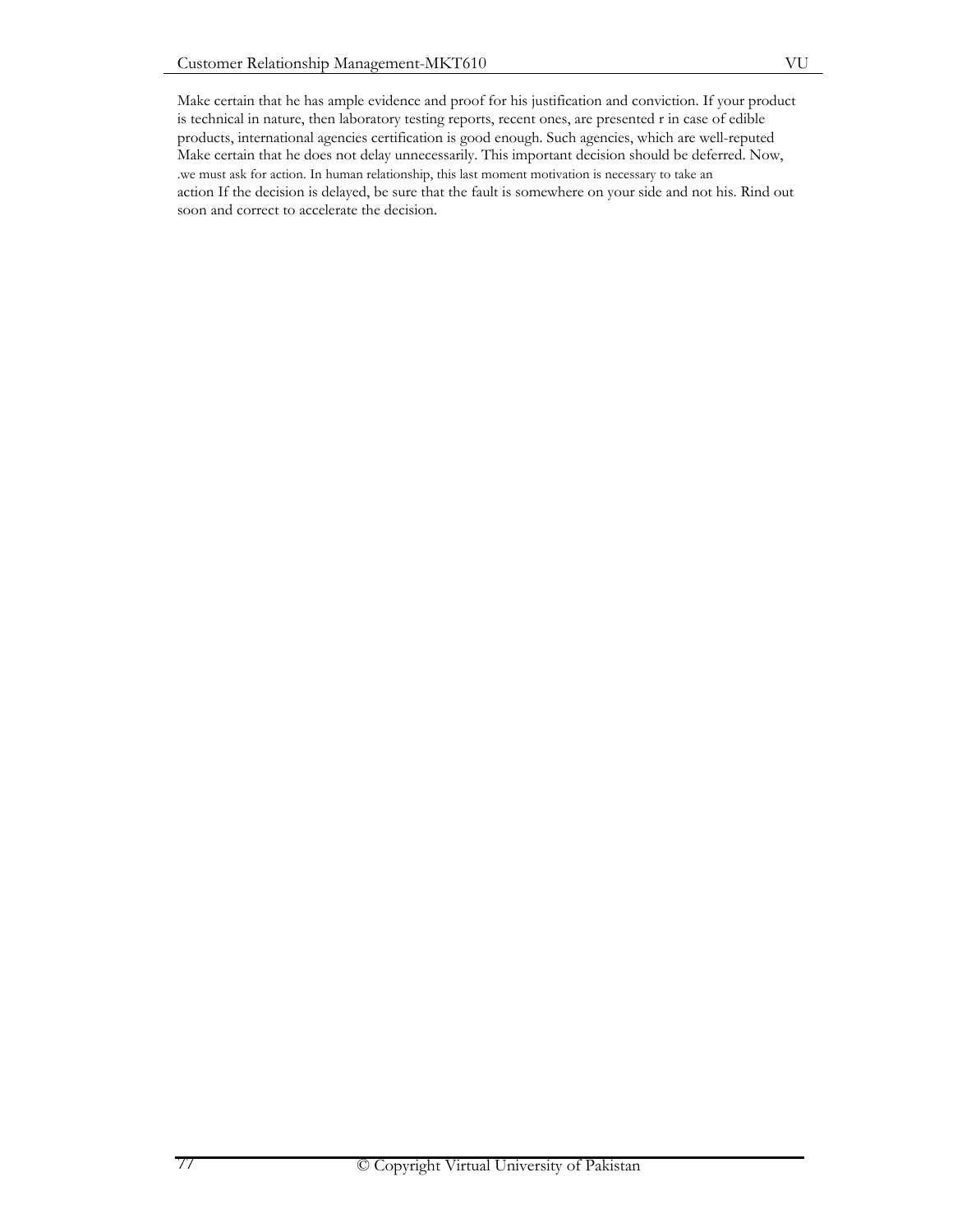# **HANDLING A DIFFICULT CLIENT?**

Customer can be difficult and it is our major challenge to handle difficult customer Customer:

- Existing or former
- Regular or irregular
- Individual or institutional
- National or international
- Potential or impossible
- Seasonal or all-the-year-round
- Government or private

# Let's Classify A Typical Difficult Client:

# **A difficult CUSTOMER can be or is the one who:**

- Is Remotely Placed
- Is Very Demanding
- Is Contractual, hence time-scheduled
- Demands Variety of Services
- Does not Pay
- Is himself Disorganized
- Has tedious Paperwork
- Is difficult to Meet
- Is difficult to Approach
- Is highly Inquisitive
- Is Ill-advised
- Is not-so-wel Educated
- Is Nervous and Confused
- Is Finicky and Complaining
- Is usually Hesitant
- Is resistant to Change
- Lacks Decision Power
- Gets Agitated easily
- Is ill Mannered by nature
- Is very High in status and Sensitive
- Has an Ego problem
- Is Seasonal for Services and Payments
- Has Financial Constraints
- Is Fearful and Doubtful

# **Difficult Customer Carries the Following Moods:**

- Rejection mood
- Indifference mood
- Objection mood
- Complaining mood
- Hypocritical mood (drama)

## **Analysis:**

- Rejection Mood Customer: (He rejects your services). He is decisive, educated, smart, knows what he is doing, straightforward, analytical.
- Indifference Mood Customer: (He is indifferent to you). He is unaware, not-so-well informed, careless, callous, not-so-well analytical, and conservative probably not-so-well educated.

**Lesson 41** 

VU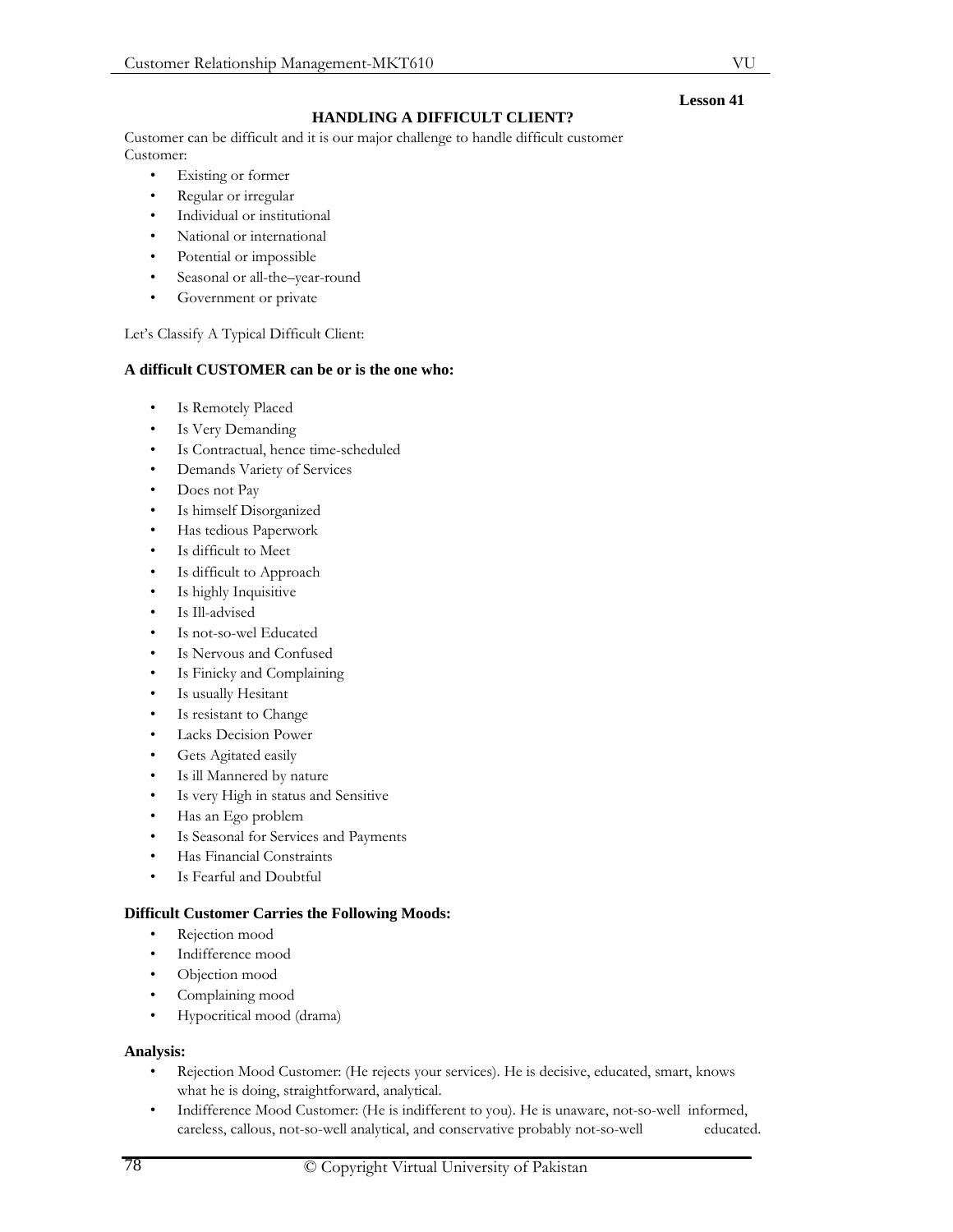- Objection Mood Customer: (He raises questions). He is inquisitive, thorough, well informed, careful, analytical, positive, intel igent, finicky, and nervous.
- Complaint Mood Customer: (One who complains). He is finicky, very careful, values for money; not-so-wel educated, listens to people, and gets agitated, by nature blamer or complainer.
- Hypocritical Mood Customer: (He is not serious & is procrastinating- creates Drama)

# **Simple: Tackle his Difficulty**

Difficulties are difficult to handle; that is why they are difficulties: Let's understand his difficulties and simplify them; they will be simpler to handle.

# **HANDLING A DIFFICULT CLIENT IS A CHALLENGE!**

- He has: Needs, desires, and problems
- He is: In business of things, services or ideas
- He has: To exchange Values
- He wants: To grow, survive or retain his stature
- He survives: On commercial posture

# **Complaint Handling:**

- Complaint is the First Reaction of a Difficult Client
- Complaints are how he demonstrates his rejection or resistance.
- Complaints, if left unattended, lead to Conflict.

# **Handle complaints urgently---how?**

First & the foremost (Highly Important) 'Let him to say what he has to say'. (This discharges his agony, his worry, his reasons, his trouble, etc.)

## **After his formal, informal registration of complaint, find out the specific are or areas about which he is complaining or talking. (Thinking Process)**

- He may have a genuine argument
- He may be in trouble
- He may have a reason
- He may be misunderstanding

## **Disregard:**

- His verbatim (Language, tone, pitch)
- His exaggeration / connotation
- His way of expression (Facial, gesture, gesticulation, nodding)
- His time of complaint

## **One alternative: (If complaint is removable):**

- Remove his complaint
- Retrieve his position
- Restore his loss
- Restore his confidence

## **Second alternative: (If complaint requires time, people, or multiple handling):**

- Listen to what he said attentively.
- Give him time which will take to handle his complaint
- Give him your full assurance & authenticity

## **Follow-up strongly:**

- What all have we learnt in this lecture?
- Courtesy is the key to all locked doors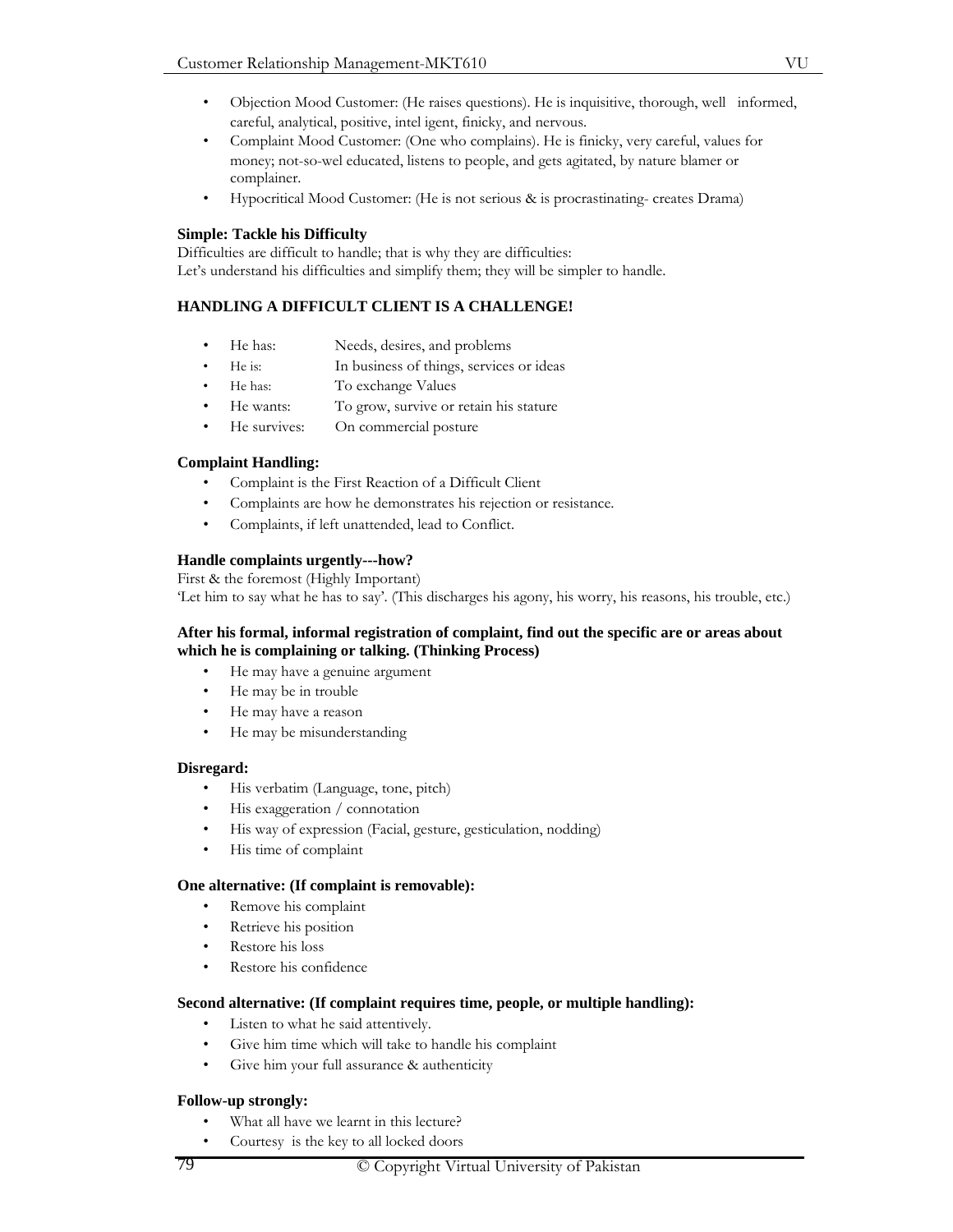- Courtesy costs nothing but it dividends are unlimited
- Courtesy is a part of our religion and a way of our life
- Job is a job but if we do it within the dictates of our religion it is an 'IBADAT'
- Courtesy brings not only rich rewards in terms of tangible things, it also brings in a lot of happiness and satisfaction
- Understanding other people's problems is godliness
- Allegiance and loyalty to your own profession is like your 'faith'
- Such courses are a beginning of learning never let your learning stop
- Focus on things learnt keep them in mind
- Lastly, please change yourselves –you are the easiest person for own self to handle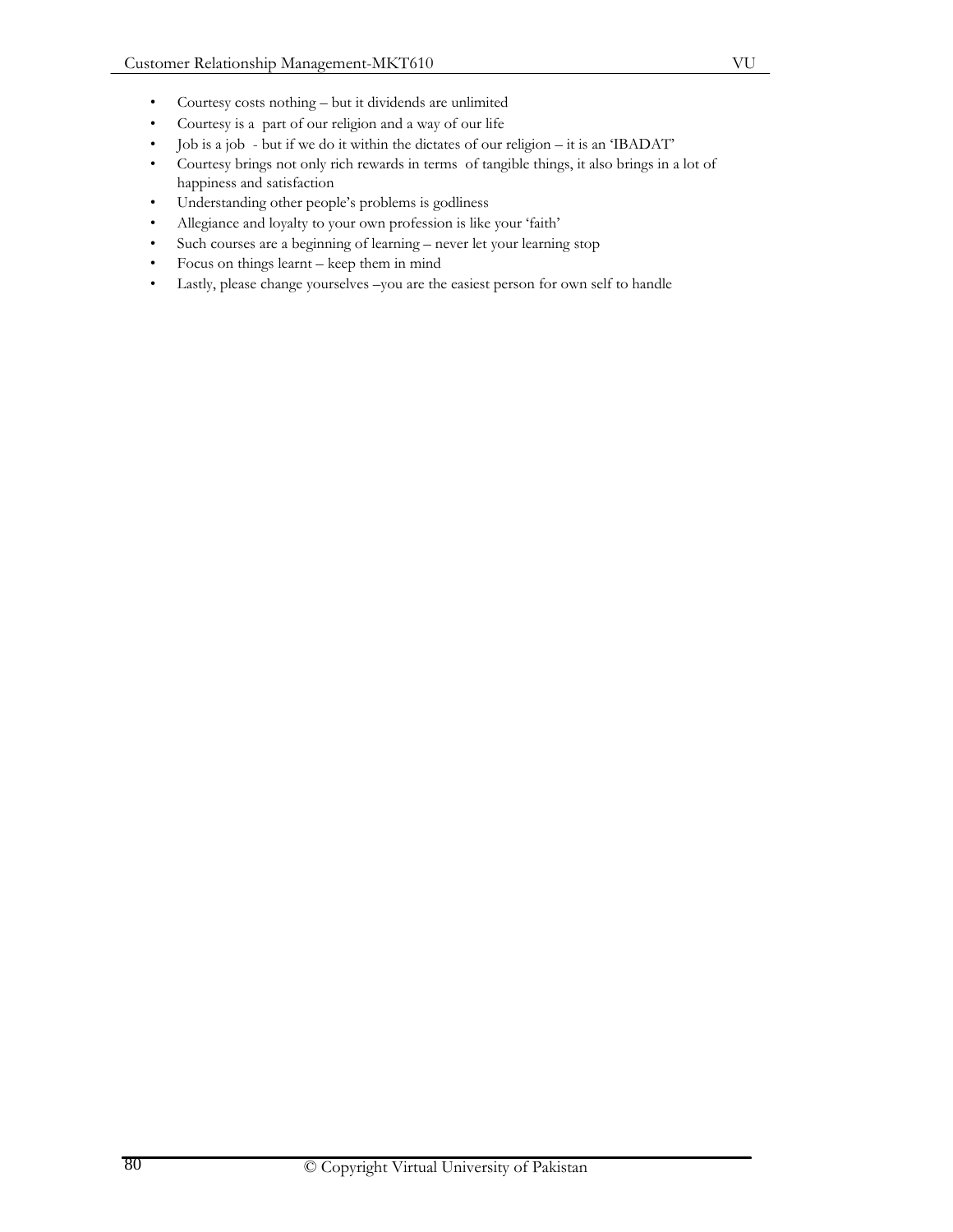We have said that communication is the hall mark of understanding and relationship. It is always miscommunication or wrong communication that goes to cause dissension or misunderstanding or wrongness of all sorts between two individuals or two parties. In this case, between suppliers and customers, it is therefore required that our communication be kept very clear. Lots of definitions can be framed of communication. But the best and the most appropriate definition that can be given, and simple to understand, is communication is all about "understanding and being understood" Sounds simple, his definition leads us to hundreds of cares and skills that we need to apply. We ought to understand the customer, his expectations, need and wants and aspirations –and we need to communicate, likewise, lots of our messages, alongside product, its application, it characteristics and precautions, and the whole lots of services and package that we offer to customer.

# **Make customer feel and experience that we offer as against his needs:**

For this and in order to achieve this goal, we ought to follow Seven Cs of good Communication. These Cs are Cs because, every word starts with alphabet C.

## **These principles of Communication have always worked well:**

We as CRM students must follow these principles and try to avoid making a mistake in communication, so that we can build, maintain and sustain long term relationship with customers and avoid to the best to breakdown caused to neglect and ignorance. We will talk of two major aspects only"

Effective speaking Effective listening

# **First the speaking Seven CS (SEAS):**

# **1. Completeness:**

- Ask all questions asked
- Give something extra
- Check 5 Ws—who, what, when, where, whom (and how)

## **2. Conciseness:**

- Avoid wordy expression.
- Avoid repetition.

## **3. Consideration:**

- Focus of 'you'
- Show benefit.
	- Emphasize pleasant facts

# Apply integrity/ethics.

## **4. Concreteness:**

- Use specific facts & figures
- Choose image building, vivid words

## **5. Clarity:**

- Short/familiar words
- Construct simple sentence

# Achieve readability.

**6. Courtesy:** 

- Be sincere, tactful
- Avoid irritable words, expression etc.
- **7. Correctness**:
	- Use correct level of language
	- Include verifiable facts & figures.

# **Effective listening:**

Of all the five sensory inlets; hearing or listening is the most effective, easy and clearer of all. Hearing is the other End of Communication; Speaking being one

**Lesson 42**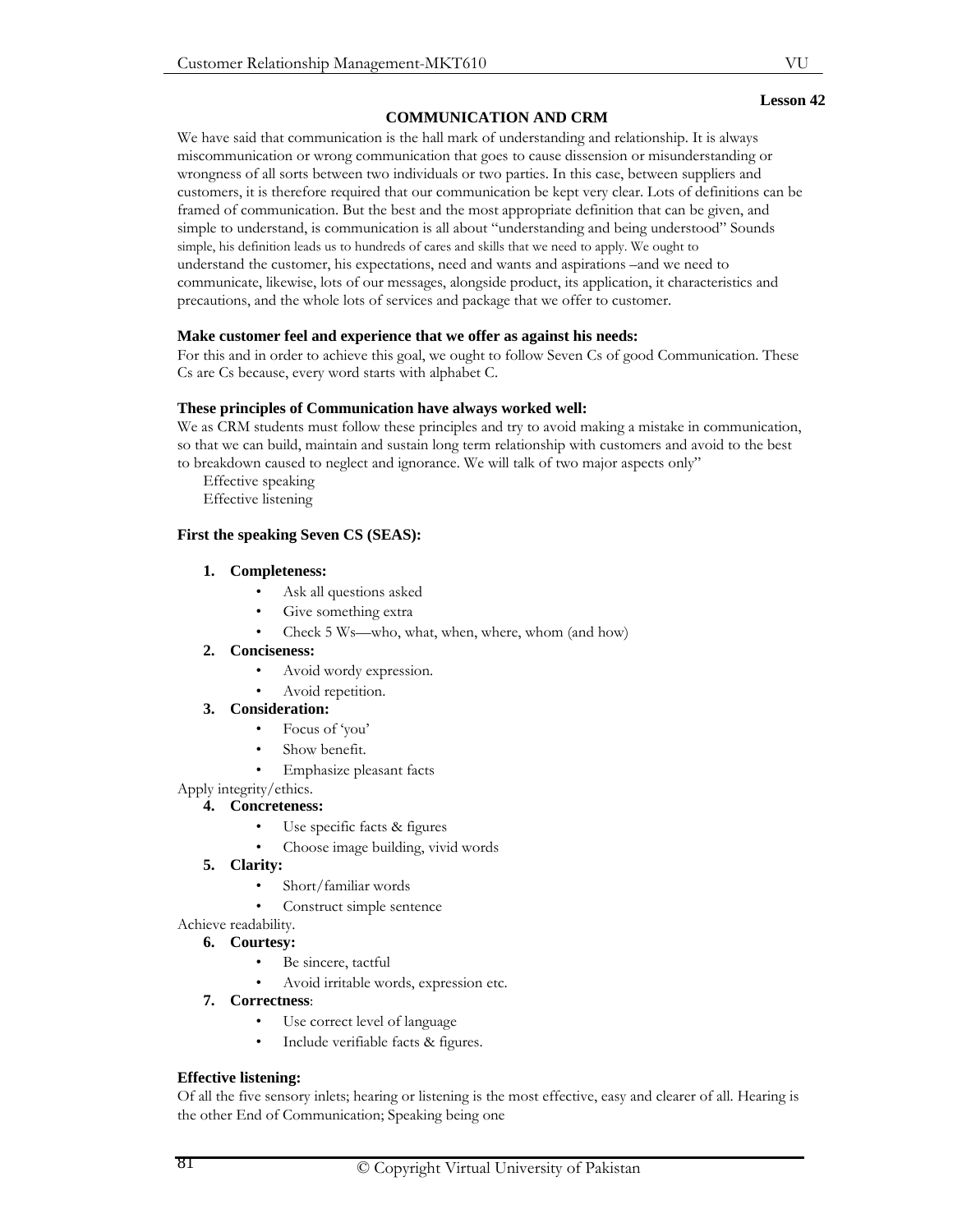- It makes the whole process of Communication Logical. Unless you are listened, what is the logic of speaking?
- **Listening Generates Interaction**
- It Prompts Feed back
- Listening Germinates Receptivity

# **Symptoms of poor listening:**

- Condemning the subject
- Criticizing speakers delivery
- Do only selective listening- of ones choice
- Interrupting without purpose
- Start day dreaming
- Get distracted to external matters
- Eradicating details
- Submitting to emotionalism
- Falling asleep
- Avoid above symptoms to be a Better Listener.

# **Guide to Good Listening:**

- Find areas of interest
- Judge content not delivery
- Listen for ideas
- Work at listening (Generate interests)
- Resist distractions
- Capitalize on thought speed
- **Concentrate**

## **Receptivity Predicament:**

- Receptivity is that Element of listening which:
- Is Understood
- Is Retained
- Creates reaction
- We can all hear all the time
- We do not listen at all time
- We receive & retain even less

## **Receptivity Depends upon:**

- Reason
- Time
- Physical setting
- Mood
- Occasion
- Need to listen
- Personal involvement
- Personal attitudes
- Communicator's skill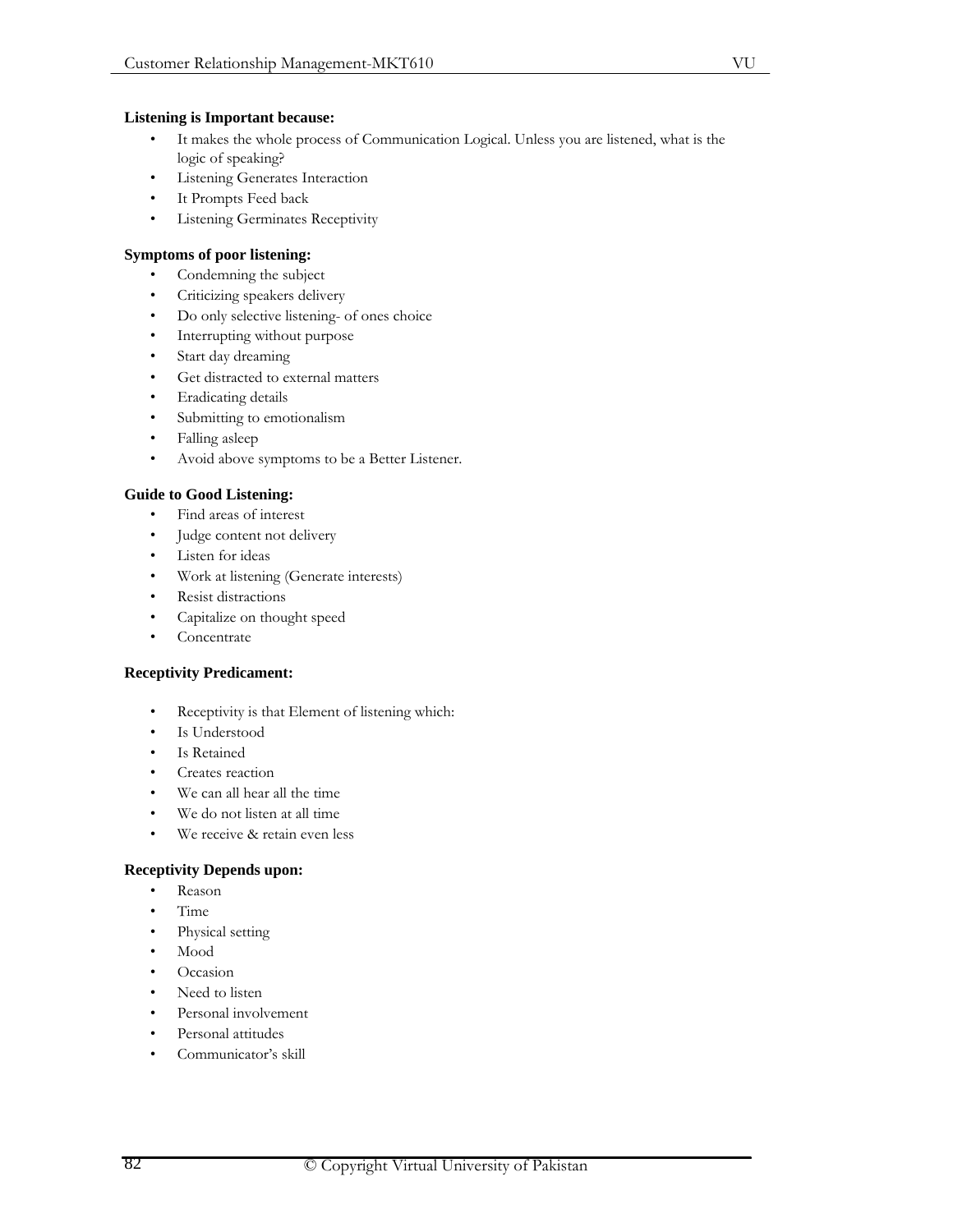

# **Receptivity:**

Is "Meeting of Minds"

# **How to Spin up Receptivity:**

- Select the right time
- Select conducive physical setting
- Declare agenda
- Select good starting words
- Start with something of interest
- Arrange to eliminate external distraction
- Be logical
- Use easy language
- Be slow and avoid questions
- Keep gestures in control
- Ask simple question
- Don't argue at the outset
- Keep pleasant gestures
- Don't assert your authority
- Be firm and friendly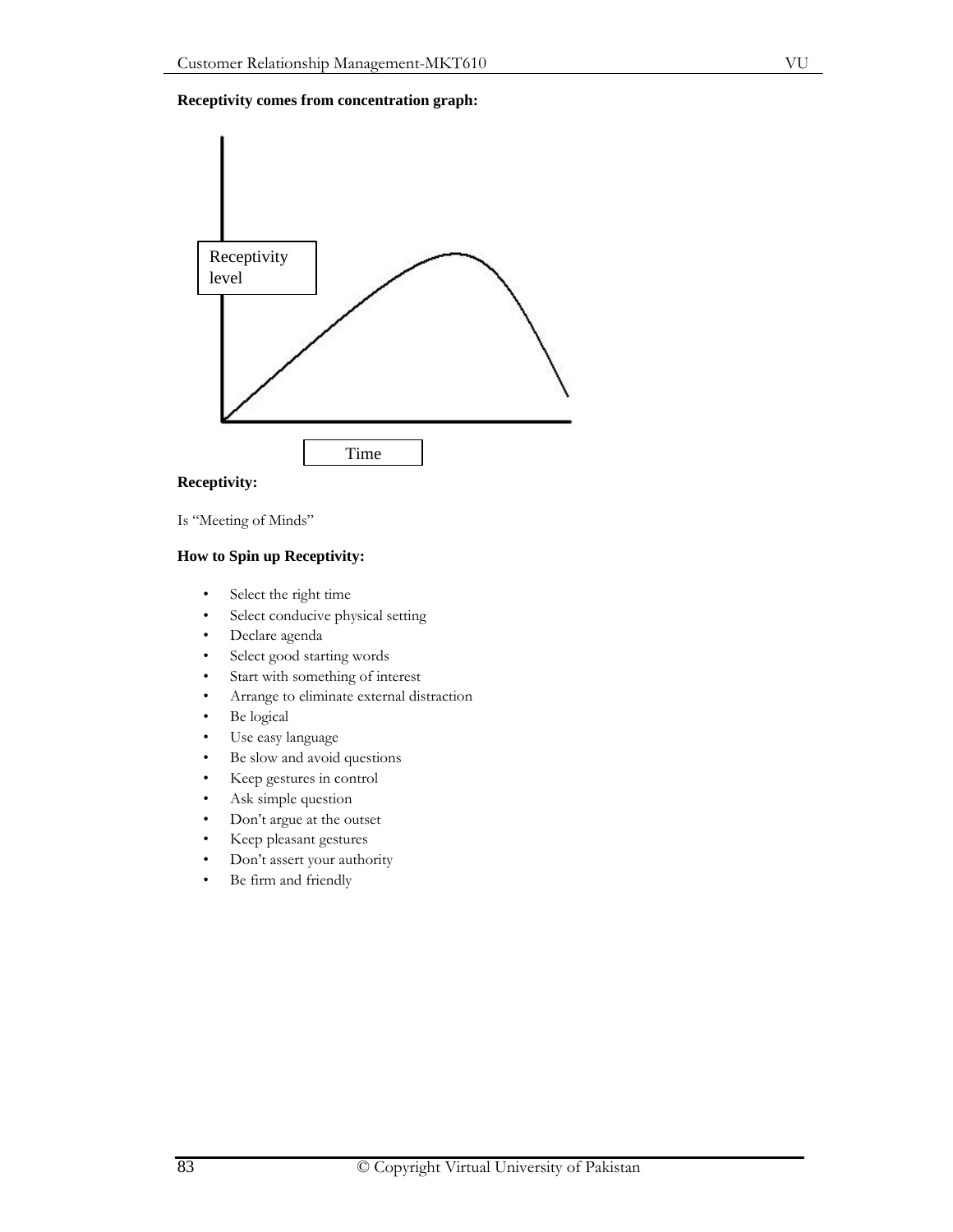exceeding

VU

# **COMMUNICATION AND CRM**

Communication is central to any successful relationship. In terms of Customer Relationship Management, communication needs to be consistent and high quality; as determined by:

- On time
- Focused
- Relevant
- Reliable
- Coherent

Importantly also, for Effective Communications it's the message and meaning that is received that counts, irrespective of what the communicator thinks they've said, or written. Communications must be judged most vitally by the reaction of the receiver. If the reaction is not good then the communication is poor. The information contained in a CRM system allows communication to be directed at the correct audience, in the correct way. The communication system must also encourage and facilitate honest and actionable feedback. Feedback from customers, especially complaints are essential for good organizational performance and ongoing development. Most organizations avoid, discourage and hide from complaints. Don't. Complaints are free guidance for improving your quality, and free opportunities to increase customer loyalty.

# **People and CRM:**

As with any other business process your people have a huge impact on the success of the CRM process. Successful and effective Customer Relationship Management people tend to display the following key characteristics.

- Positive attitude
- People orientation
- Organizational skills
- Analytical skills
- Customer focus (natural empathy)
- Understanding of the link between CRM and profitability

The kinds of people in CRM are extremely important. Actually people and their training is important in management anyway, but in CRM, we have to have specific people. I will go that far to say that our business education would also emphasize this more prominently then before

On the subject of empathy: Empathy is about understanding, not necessarily agreeing. Effective customer focus enables the organization and its staff to see both sides, and to work with the customer to arrive at a mutually satisfactory and sustainable solution. Agreement alone amounts to capitulation, which is neither practicable nor sustainable.

# **Benefits of Effective CRM:**

There are significant business benefits which accrue from an effective, integrated Customer Relationship Management approach. These include:

Reduced costs, because the right things are being done (i.e., effective and efficient operation) Increased customer satisfaction, because they are getting exactly what they want (i.e., expectations)

- Ensuring that the focus of the organization is external
- Growth in numbers of customers
- Maximization of opportunities (e.g., increased services, referrals, etc.)
- Increased access to a source of market and competitor information
- Highlighting poor operational processes
- Long term profitability and sustainability

Forward thinking organizations understand the vital need to maintain a strategic focus on CRM and to resource and manage it appropriately. This guide to CRM methodology and application is provided by Ellen Gifford, which is grateful y acknowledged. Aside from being a UK-based specialist in CRM with many years' experience large and small organizations, Ellen is also a trainer in Neuron-Linguistic-Programming (NLP); management development, and personal coaching. As an advocate of all aspects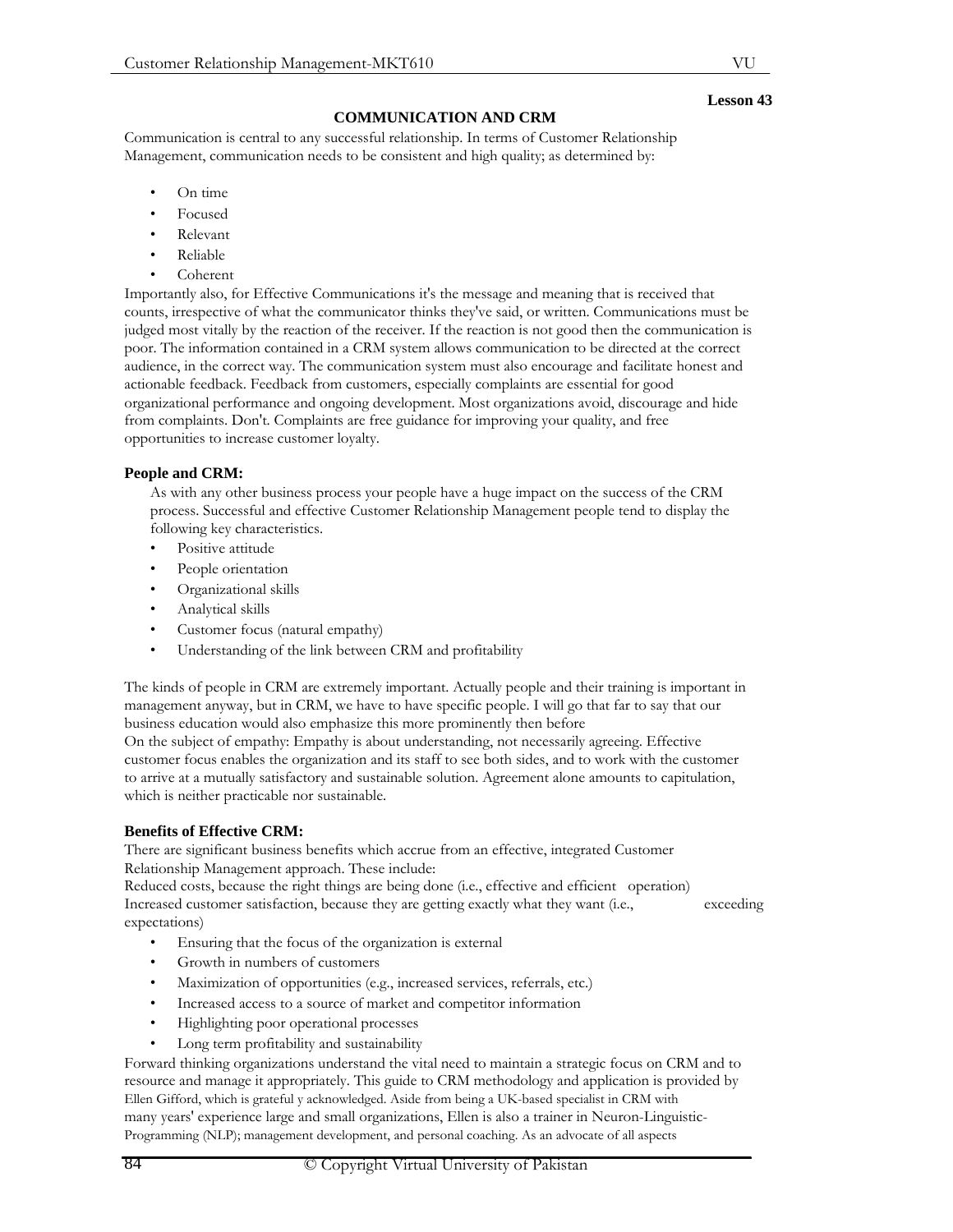of interpersonal skills and their importance in modern organizations, Ellen started her own business, The Learning Path, in 1998, to concentrate on providing training in these areas, in which the complementary disciplines of NLP and CRM provide an innovative and effective approach to Customer Relationship Management and to achieving sustainable organizational performance improvement.

# **CRM Software Solutions and ICT (Information and Communications Technology):**

Software and ICT play a significant part in enabling an effective CRM capability, especially in large organizations. There are many and various systems available, and it is important to have a clear idea of your requirements during the software solution selection process, which for most organizations will also involve the selection of ICT service provider too, since any software solution, for all but very small companies, generally requires support for specifying, implementation, training and maintenance. Siebel, Sage (who now provide the well-known Accpac and ACT! CRM solutions), and Front Range (whose product is Goldmine) are all significant and proven CRM software products companies. There are many others, and very many more ICT service providers through whom distribution and support is normally arranged. As with any ICT project, ensure you work with reliable and knowledgeable advisors, with access to cost-effective proven solutions, which can help you to build and implement an effective CRM software and ICT capability.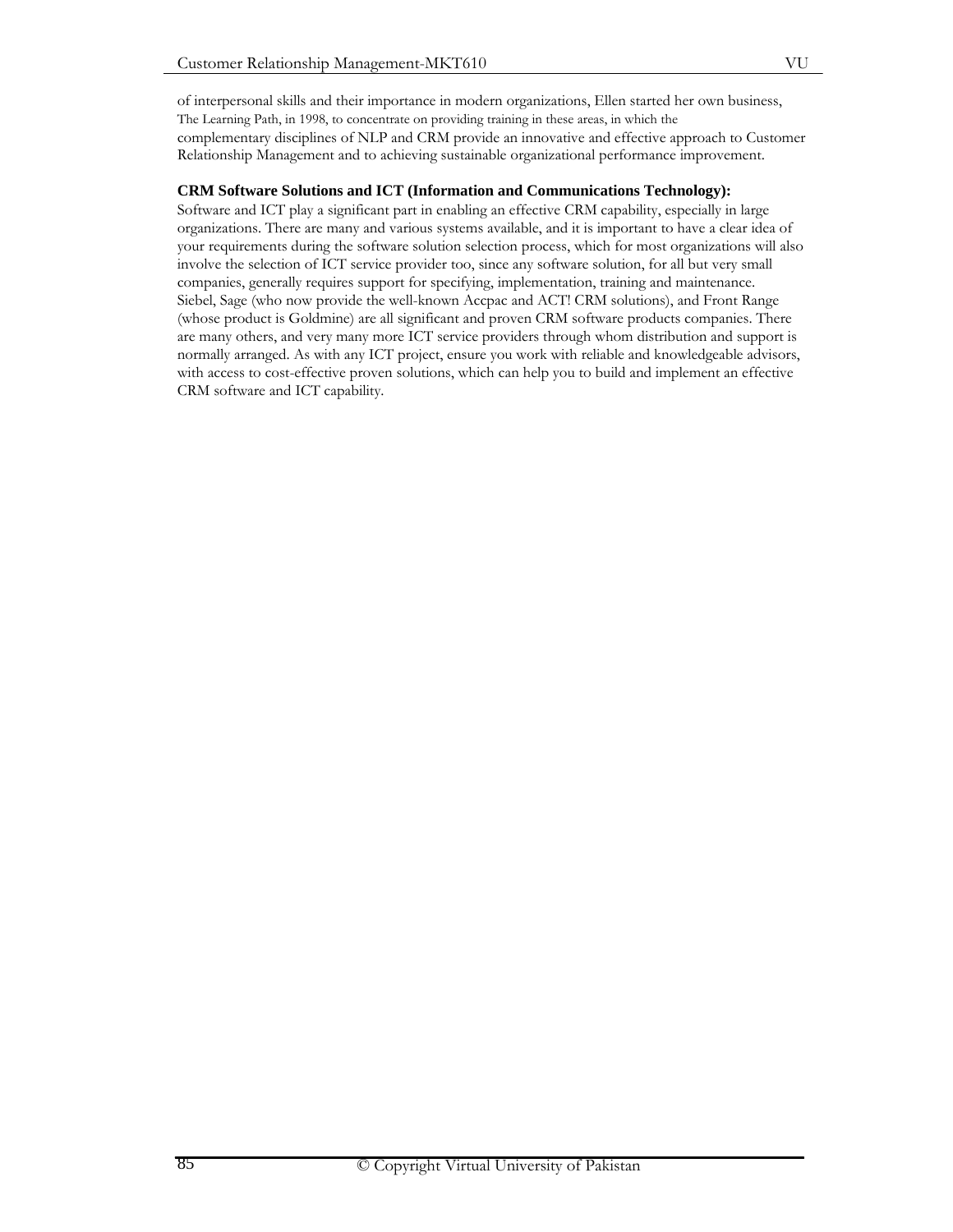## **ACHIEVING GOOD CRM**

Achieving effective Customer Relationship Management requires many organizations to adopt a new perspective. Consider the following:

#### **Traditional Customer Service is something you 'Do To' the customer Modern Customer Relationship Management is 'Done With' the customer**

The second statement is emphasizes the big differences between conventional traditional customer service, and the modern progressive CRM approach. Your relationships with customers should be ongoing, cooperative, and built for the long term. Organizations that have many transitory relationships with customers consequently have to spend a lot of money on finding new customers. The cost of keeping existing customers is a tiny fraction of the cost of acquiring new customers.

# **Pareto's Law ('the Pareto Principle')**

Pareto's Law is commonly known as the 80:20 rules. Typically in any organization:

- 20% of customers account for 80% of your turnover
- $20\%$  of customers account for  $80\%$  of your profits
- 20% of customers account for 80% of your service and supply problems

It is important to know is which customers fit into which category and then to manage them accordingly. Highly satisfied customers who perceive a high value in your products and services commonly make excellent advocates for your organization - nurture these customers and give the special treatment. Dissatisfied customers who perceive a low value in your products and services are potential saboteurs. These customers could have little or no loyalty and may actively 'engage' against your organization. Therefore you should seek to rebuild relationships and trust, and a new basis for a future relationship, or manage the separation with dignity, professionalism and integrity.

## **Focus on Building Relationships**

The essential CRM focus of any organization should be on developing core competencies, and an overall strategy of building customer relationships. In this way, all efforts in the organization can be aligned to

- Customers and the culture of exceeding of customer expectation
- Understanding and managing the people impact on the culture of the organization
- Customers being recognized and treated as partners
- The value of relationship-building being valued
- Service being seen as a value-adding activity
- Reward and recognition being based on customer focus i.e., 'going the extra mile'
- Evidence of corporate support for service activity

## **Characteristics of Excellent CRM:**

The fol owing characteristics are associated with delivery of excel ent CRM:

- Reliability
- **Responsiveness**
- **Accessibility**
- Safety
- **Courtesy**
- **Consideration**
- **Communication**
- Recognizing the customer
- Competence

## **'Moments of Truth':**

'Moments of truth' are encounters with customers which cause them to form a view of the organization based on how they are engaged, particularly compared to their expectations.

Expectations can be met, exceeded or disappointed. Moments of truth can therefore be positive, in the case of meeting and exceeding expectations, or negative, in the case of disappointment. Monitoring the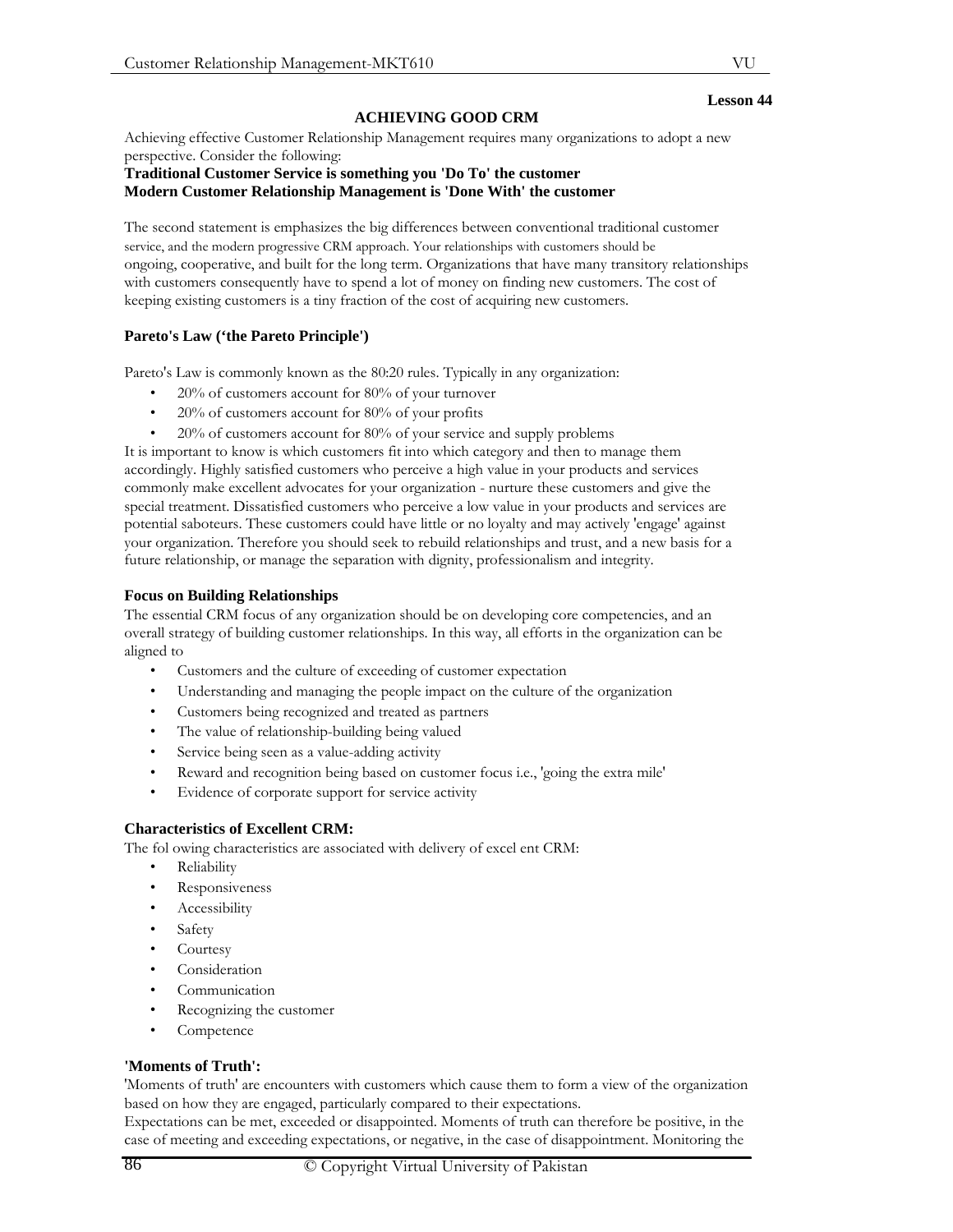'moments of truth' allows the company to focus on improving areas responsible for negative customer experiences.

Remedial action to prevent repetition is crucial. A single mistake is forgivable. A repeat rarely is. If you put things right your customers will see that they are important to you. Put things right and you will be seen as a supplier who knows how to manage quality.

Organizations that fail to put right things that go wrong, might as well say to the customer, "You are not important to us". Failing to put things right and to prevent reoccurrence says of the organization "We are not capable of managing quality service."

Bear in mind also that research has proven time and again that when an issue of poor service to a customer is satisfactorily resolved by a supplier, the customer increases their loyalty to the supplier to a higher level than existed prior to the problem.

An approach to managing 'moments of truth' involves 'continuous improvement'. This entails processes that continually monitor, check and resolve negative moments of truth by ensuring alterations happen to the customer process, and integrating theses changes into 'business as usual'.

# **Here are the elements of such an approach:**

- Define the cycle of service
- Identify negative moments of truth
- Define the reasons (i.e., root causes not symptoms)
- Develop solution/s
- Test solution(s)/review/amend
- **Implement**
- Monitor impact on the cycle of service

The cycle of service is the looped service that we establish for each customer. Means, salient points are added in this cycle and made sort of permanently fixed for that customer. If we are able to identify any weaknesses in this cycle we should develop solution in this to plug those weaknesses and implement with care. Negative moments of truth carry a lot of weight with the customer and will adversely affect the relationship. To maximize positive moments of truth - set standards in your processes. Standards using SMART criteria Standards (which may also be objectives) can be established using the SMART framework.

- Specific
- Measurable
- Agreed
- **Realistic**
- Time-bound

In the end of our study and before we conclude the long road we have traveled, let me say it in a few words that CRM is very effective when and if it is implemented effectively and carefully. My words of advice to CRM and sales managers is to take it seriously, study carefully all aspects, devise measures to correct the wrongs and enjoy the fruits of CRM in modern –day management